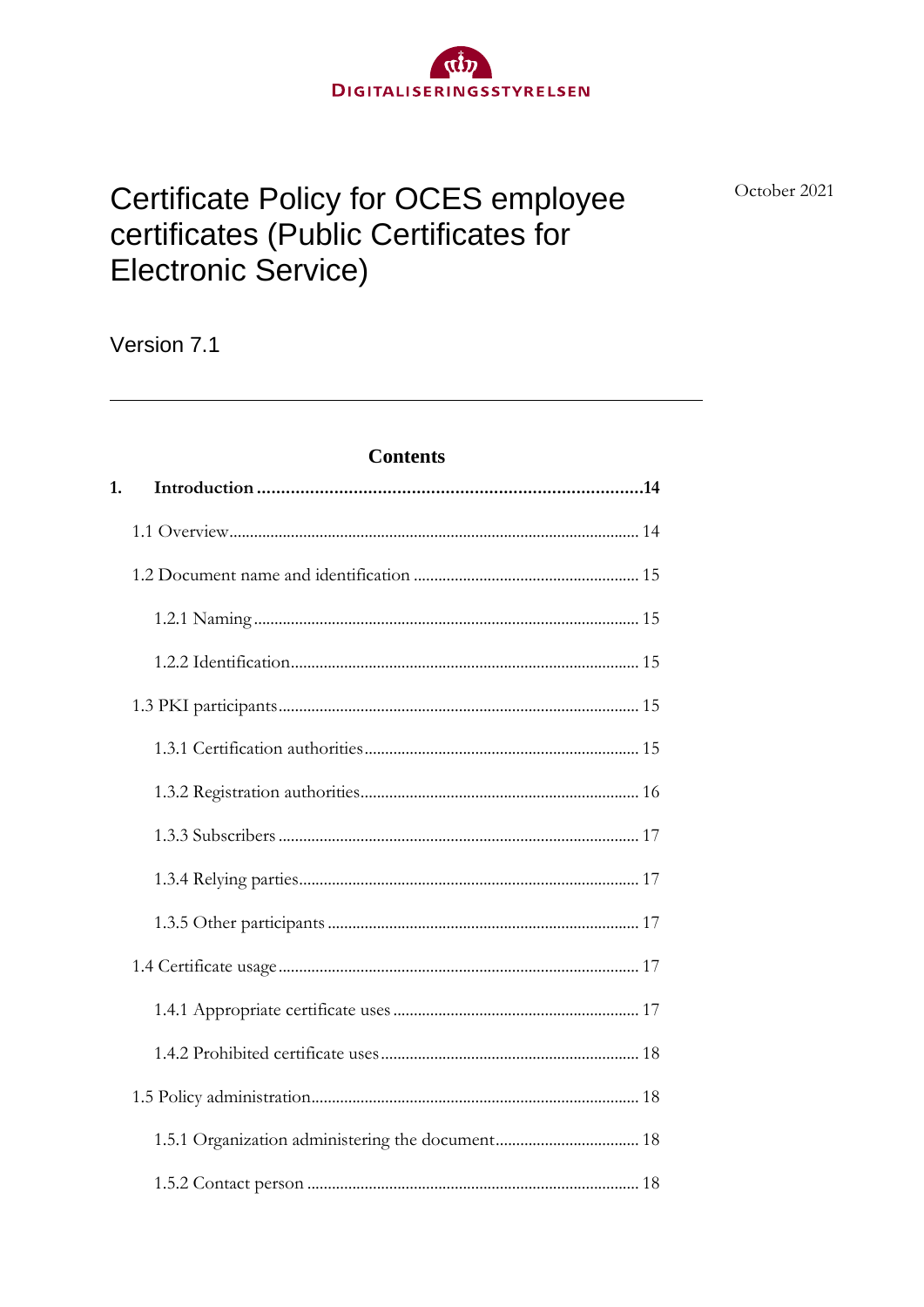# $\alpha$ DIGITALISERINGSSTYRELSEN

|    | 1.5.3 Person determining CPS suitability for the policy  18     |  |
|----|-----------------------------------------------------------------|--|
|    |                                                                 |  |
|    |                                                                 |  |
|    |                                                                 |  |
|    |                                                                 |  |
| 2. |                                                                 |  |
|    |                                                                 |  |
|    |                                                                 |  |
|    |                                                                 |  |
|    |                                                                 |  |
| 3. |                                                                 |  |
|    |                                                                 |  |
|    |                                                                 |  |
|    |                                                                 |  |
|    |                                                                 |  |
|    | 3.1.3 Anonymity or pseudonymity of subjects and subscribers  26 |  |
|    |                                                                 |  |
|    |                                                                 |  |
|    |                                                                 |  |
|    |                                                                 |  |
|    |                                                                 |  |
|    |                                                                 |  |
|    |                                                                 |  |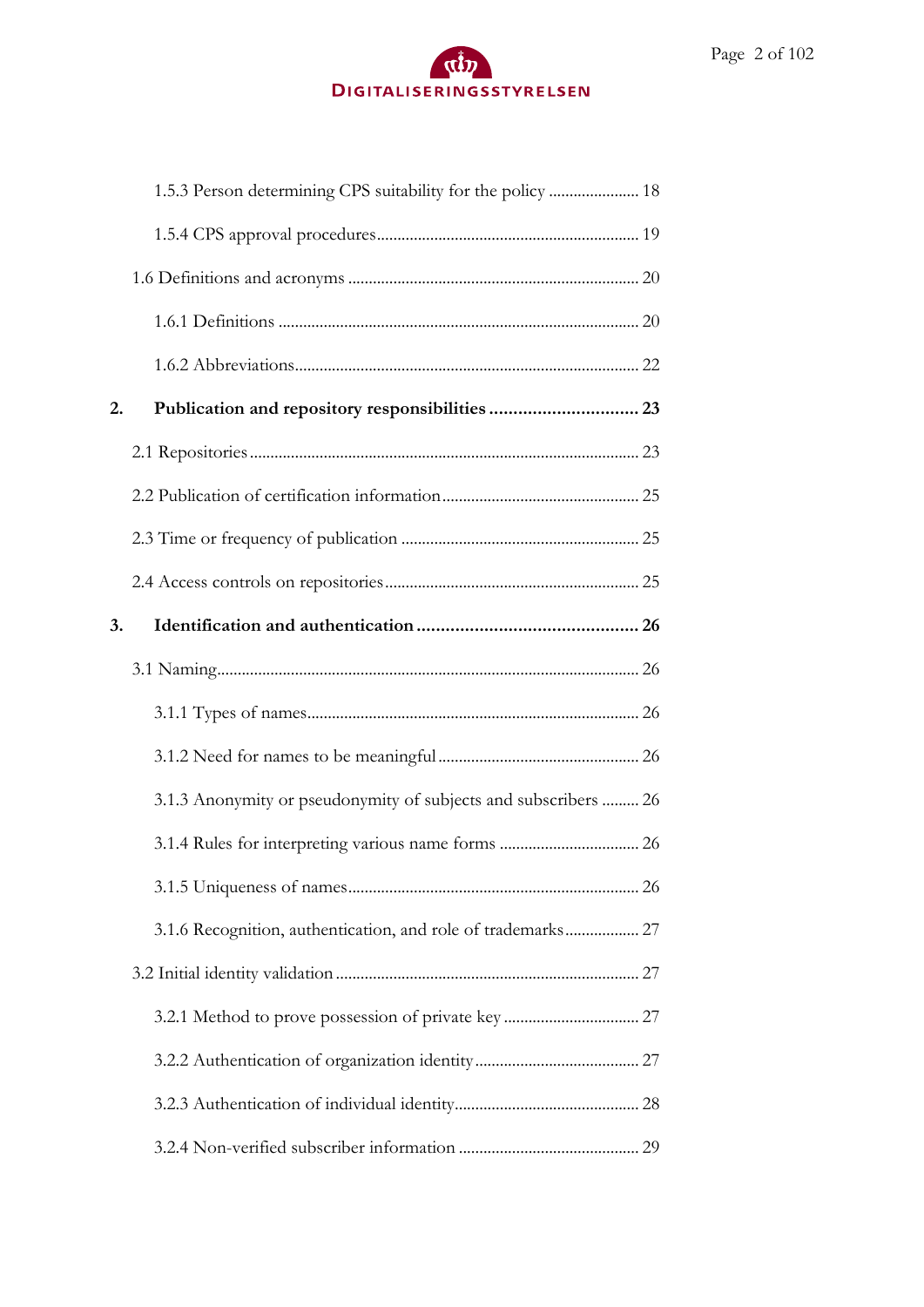|    | 3.3.1 Identification and authentication for routine re-key 29             |
|----|---------------------------------------------------------------------------|
|    | 3.3.2 Identification and authentication for re-key after revocation 29    |
|    | 3.4 Identification and authentication for revocation request  29          |
| 4. | Certificate life-cycle operational requirements  30                       |
|    |                                                                           |
|    |                                                                           |
|    |                                                                           |
|    |                                                                           |
|    | 4.2.1 Performing identification and authentication functions  31          |
|    |                                                                           |
|    |                                                                           |
|    |                                                                           |
|    |                                                                           |
|    | 4.3.2 Notification to subscriber by the CA of issuance of certificate 32  |
|    |                                                                           |
|    | 4.4.1 Conduct constituting acceptance of modified certificate 32          |
|    |                                                                           |
|    | 4.4.3 Notification of certificate issuance by the CA to other entities 34 |
|    |                                                                           |
|    |                                                                           |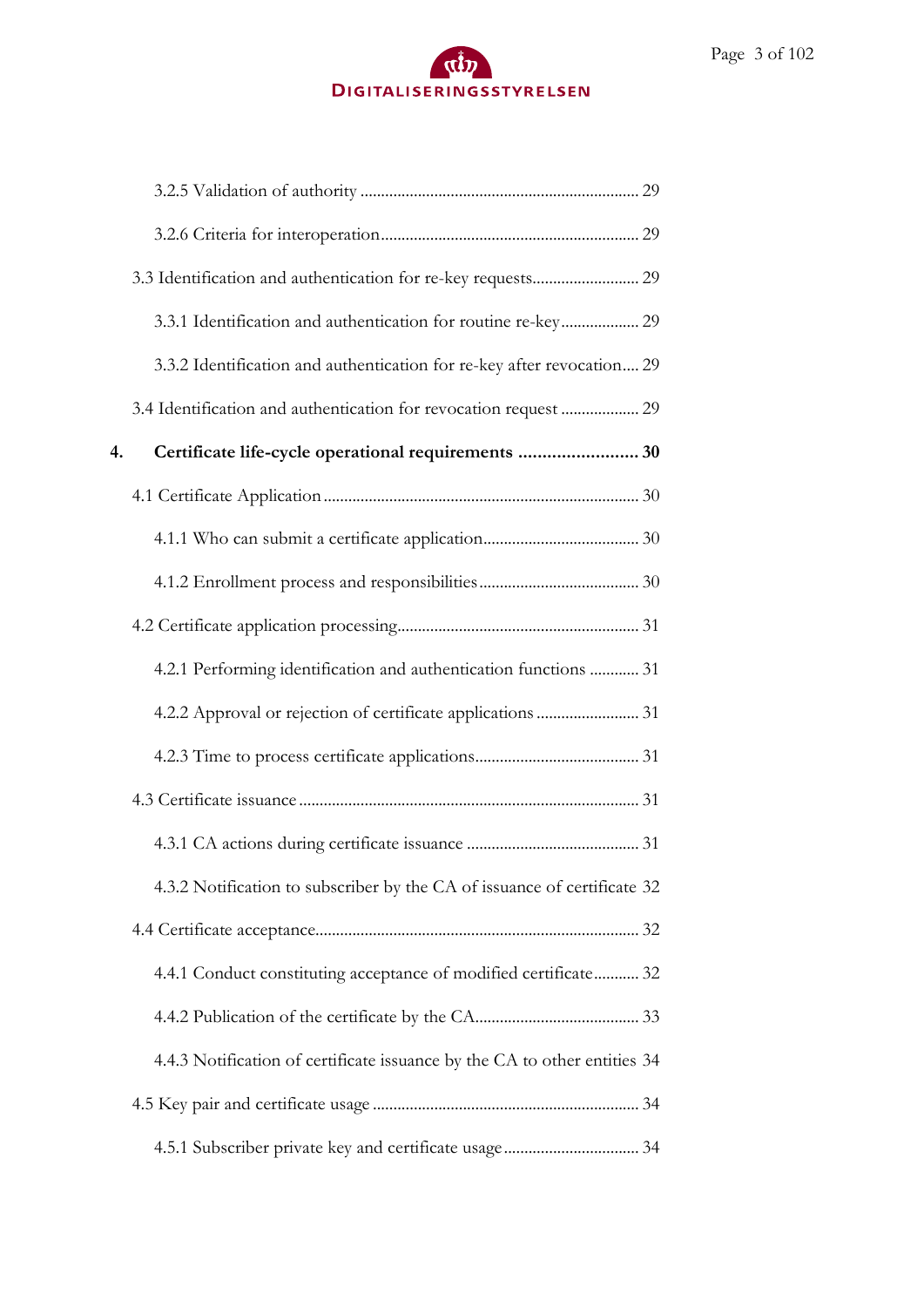# $\mathbf{d}$ DIGITALISERINGSSTYRELSEN

| 4.6.4 Notification of new certificate issuance to subscriber 36           |  |
|---------------------------------------------------------------------------|--|
| 4.6.5 Conduct constituting acceptance of modified certificate 36          |  |
|                                                                           |  |
| 4.6.7 Notification of certificate issuance by the CA to other entities 36 |  |
|                                                                           |  |
|                                                                           |  |
| 4.7.2 Who may request certification of a new public key  37               |  |
|                                                                           |  |
| 4.7.4 Notification of new certificate issuance to subscriber 37           |  |
| 4.7.5 Conduct constituting acceptance of modified certificate 37          |  |
|                                                                           |  |
| 4.7.7 Notification of certificate issuance by the CA to other entities 37 |  |
|                                                                           |  |
|                                                                           |  |
|                                                                           |  |
|                                                                           |  |
| 4.8.4 Notification of new certificate issuance to subscriber 38           |  |
| 4.8.5 Conduct constituting acceptance of modified certificate 38          |  |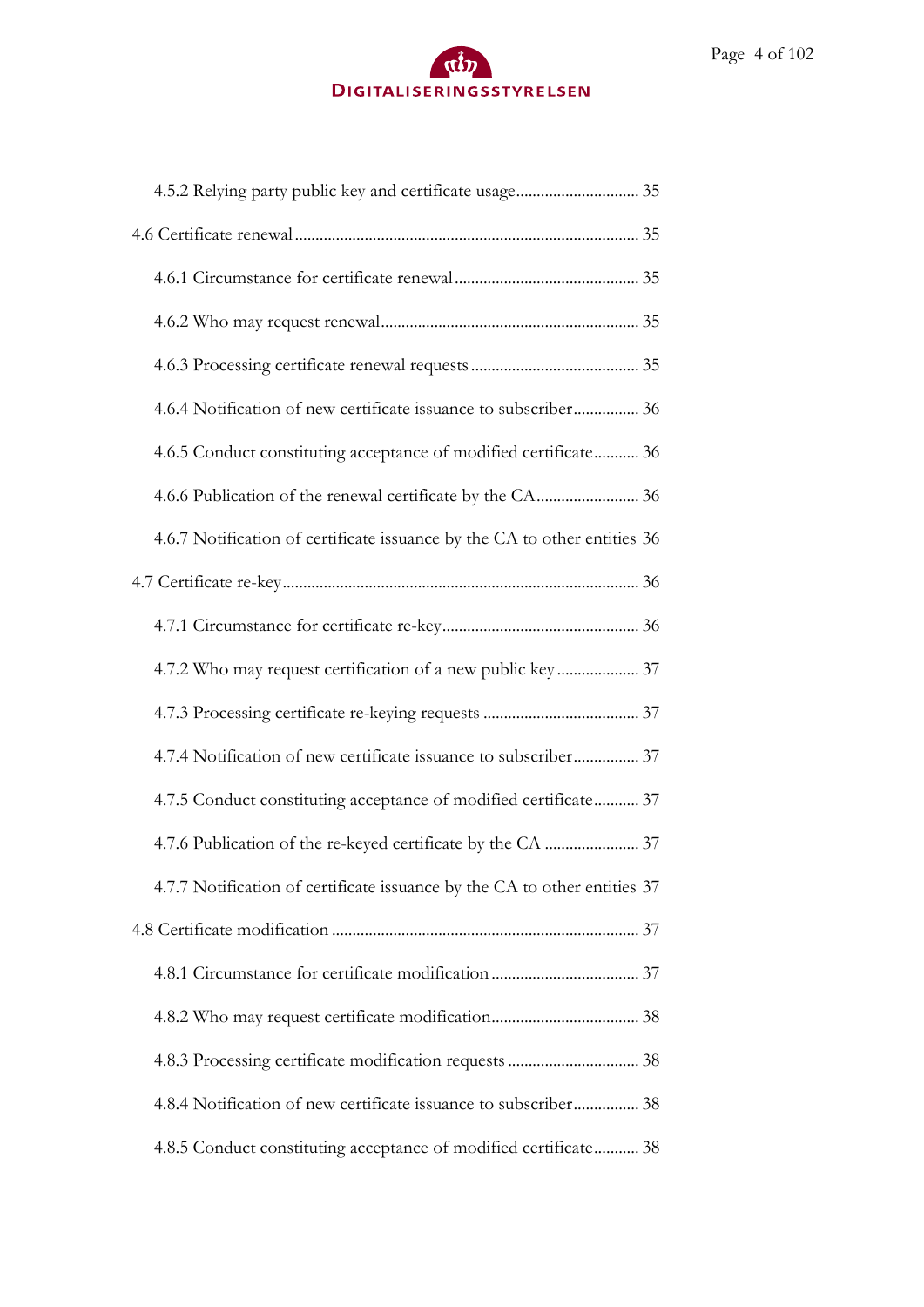| 4.8.7 Notification of certificate issuance by the CA to other entities 38 |
|---------------------------------------------------------------------------|
|                                                                           |
|                                                                           |
|                                                                           |
|                                                                           |
|                                                                           |
| 4.9.5 Time within which CA must process the revocation request 40         |
| 4.9.6 Revocation checking requirement for relying parties  40             |
|                                                                           |
| 4.9.8 Maximum latency for CRLs (if applicable) 41                         |
| 4.9.9 On-line revocation/status checking availability 41                  |
| 4.9.10 On-line revocation checking requirements  41                       |
| 4.9.11 Other forms of revocation advertisements available 41              |
| 4.9.12 Special requirements re key compromise  41                         |
|                                                                           |
|                                                                           |
|                                                                           |
|                                                                           |
|                                                                           |
|                                                                           |
|                                                                           |
|                                                                           |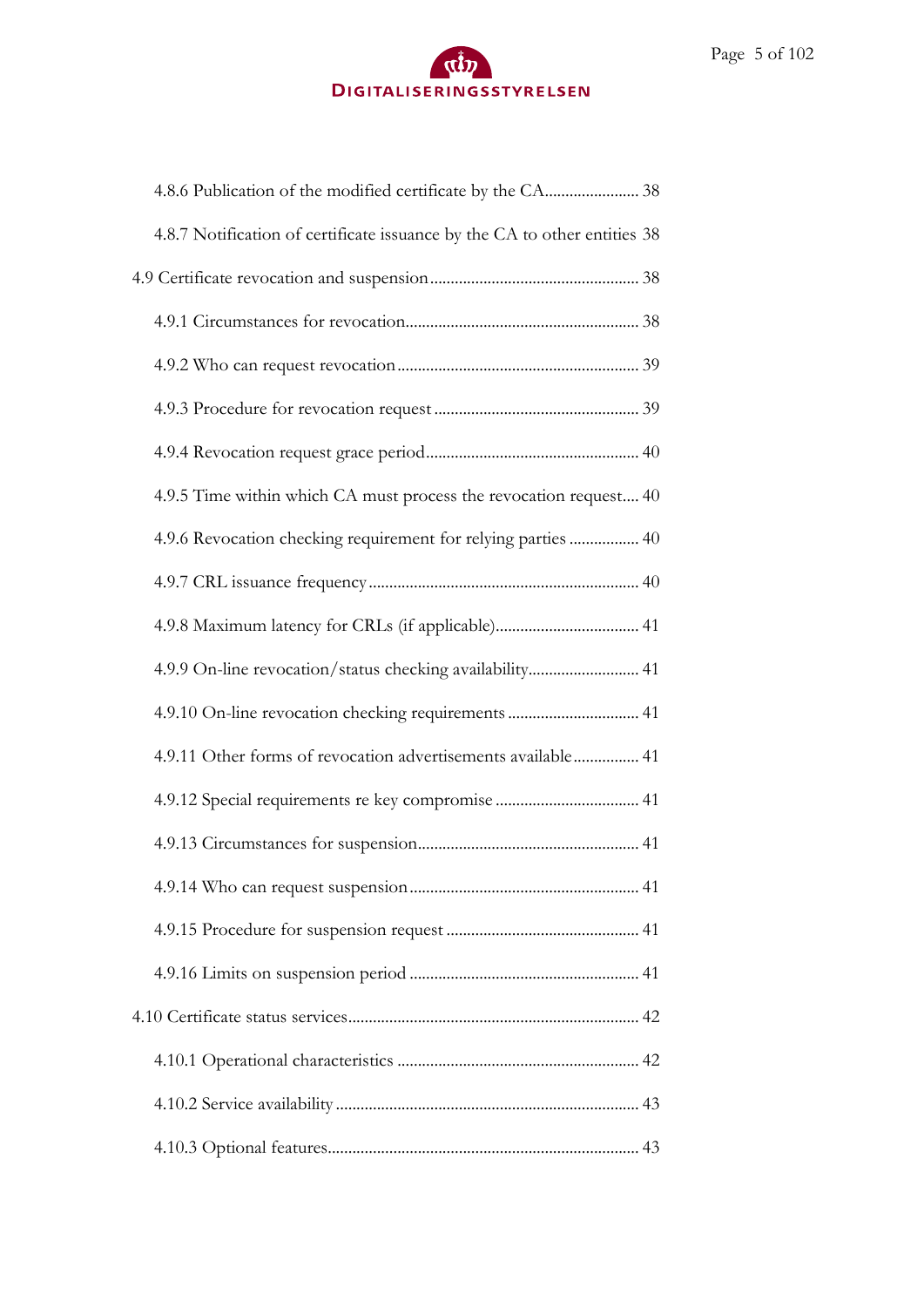|    | 4.12.1 Key escrow and recovery policy and practices  43                 |
|----|-------------------------------------------------------------------------|
|    | 4.12.2 Session key encapsulation and recovery policy and practices . 43 |
| 5. | Facility, management, and operational controls 43                       |
|    |                                                                         |
|    |                                                                         |
|    |                                                                         |
|    |                                                                         |
|    |                                                                         |
|    |                                                                         |
|    |                                                                         |
|    |                                                                         |
|    |                                                                         |
|    |                                                                         |
|    |                                                                         |
|    |                                                                         |
|    | 5.2.3 Identification and authentication for each role 47                |
|    |                                                                         |
|    |                                                                         |
|    | 5.3.1 Qualifications, experience, and clearance requirements 48         |
|    |                                                                         |
|    |                                                                         |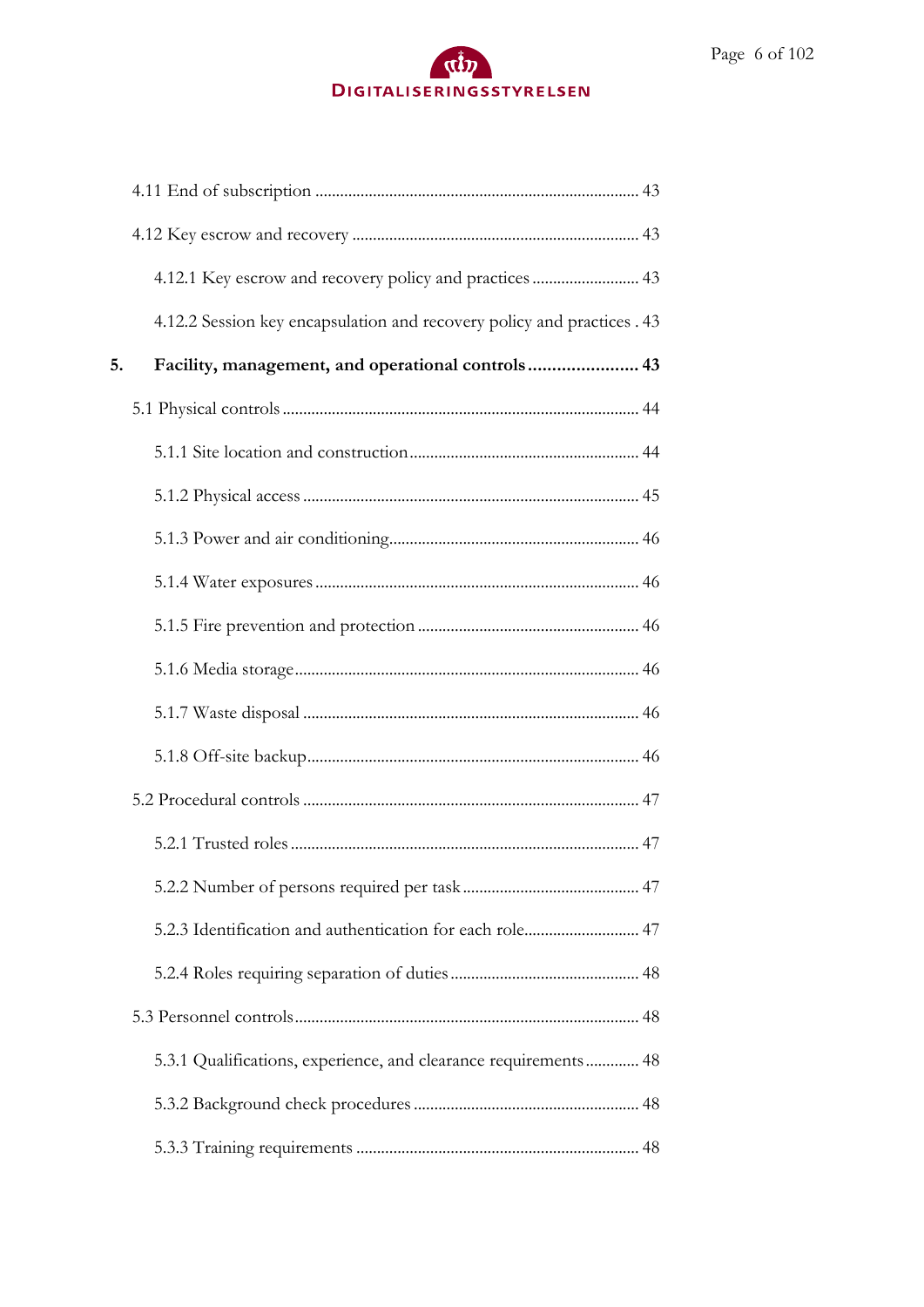| 5.5.5 Requirements for time-stamping of records 52           |
|--------------------------------------------------------------|
|                                                              |
| 5.5.7 Procedures to obtain and verify archive information 52 |
|                                                              |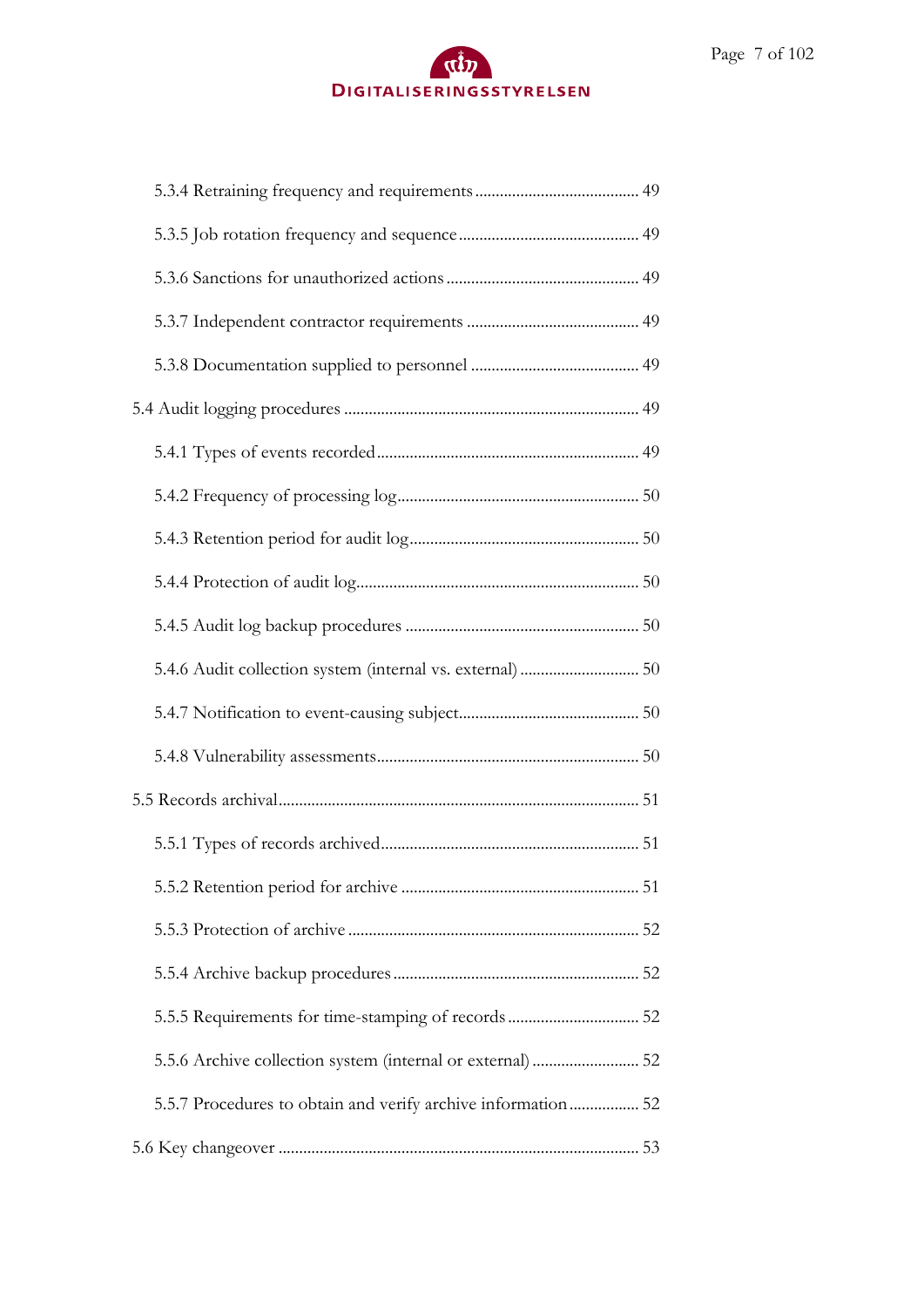|    | 5.7.1 Incident and compromise handling procedures 53              |
|----|-------------------------------------------------------------------|
|    | 5.7.2 Computing resources, software, and/or data are corrupted 54 |
|    |                                                                   |
|    |                                                                   |
|    |                                                                   |
| 6. |                                                                   |
|    |                                                                   |
|    |                                                                   |
|    |                                                                   |
|    |                                                                   |
|    |                                                                   |
|    |                                                                   |
|    | 6.1.6 Public key parameters generation and quality checking 59    |
|    |                                                                   |
|    | 6.2 Private Key Protection and Cryptographic Module Engineering   |
|    | 6.2.1 Cryptographic module standards and controls 59              |
|    |                                                                   |
|    |                                                                   |
|    |                                                                   |
|    |                                                                   |
|    | 6.2.6 Private key transfer into or from a cryptographic module 60 |
|    | 6.2.7 Private key storage on cryptographic module 61              |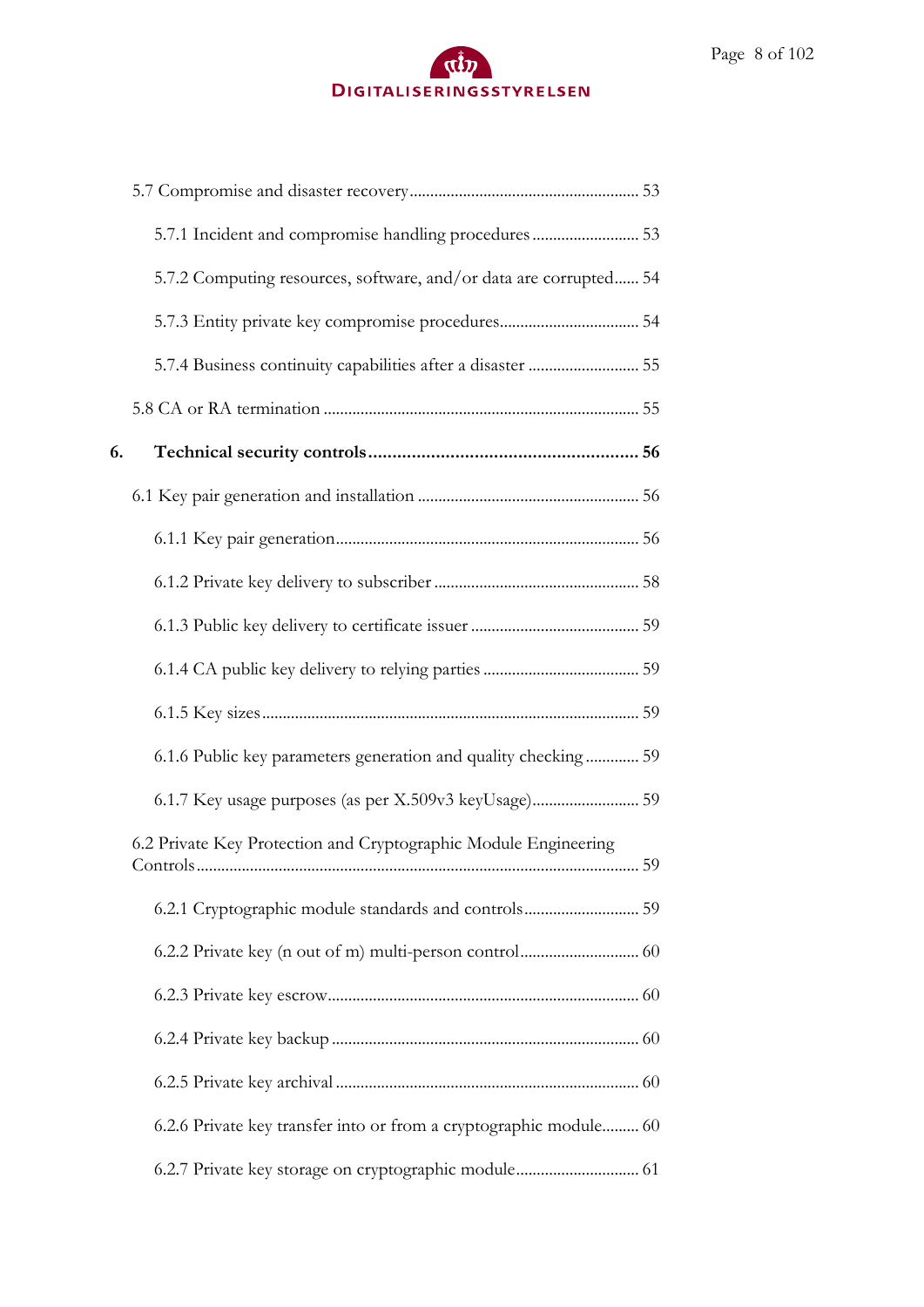# $\alpha$ DIGITALISERINGSSTYRELSEN

| 6.3.2 Certificate operational periods and key pair usage periods 62 |  |
|---------------------------------------------------------------------|--|
|                                                                     |  |
|                                                                     |  |
|                                                                     |  |
|                                                                     |  |
|                                                                     |  |
| 6.5.1 Specific computer security technical requirements  63         |  |
|                                                                     |  |
|                                                                     |  |
|                                                                     |  |
|                                                                     |  |
|                                                                     |  |
|                                                                     |  |
|                                                                     |  |
| 7.                                                                  |  |
|                                                                     |  |
|                                                                     |  |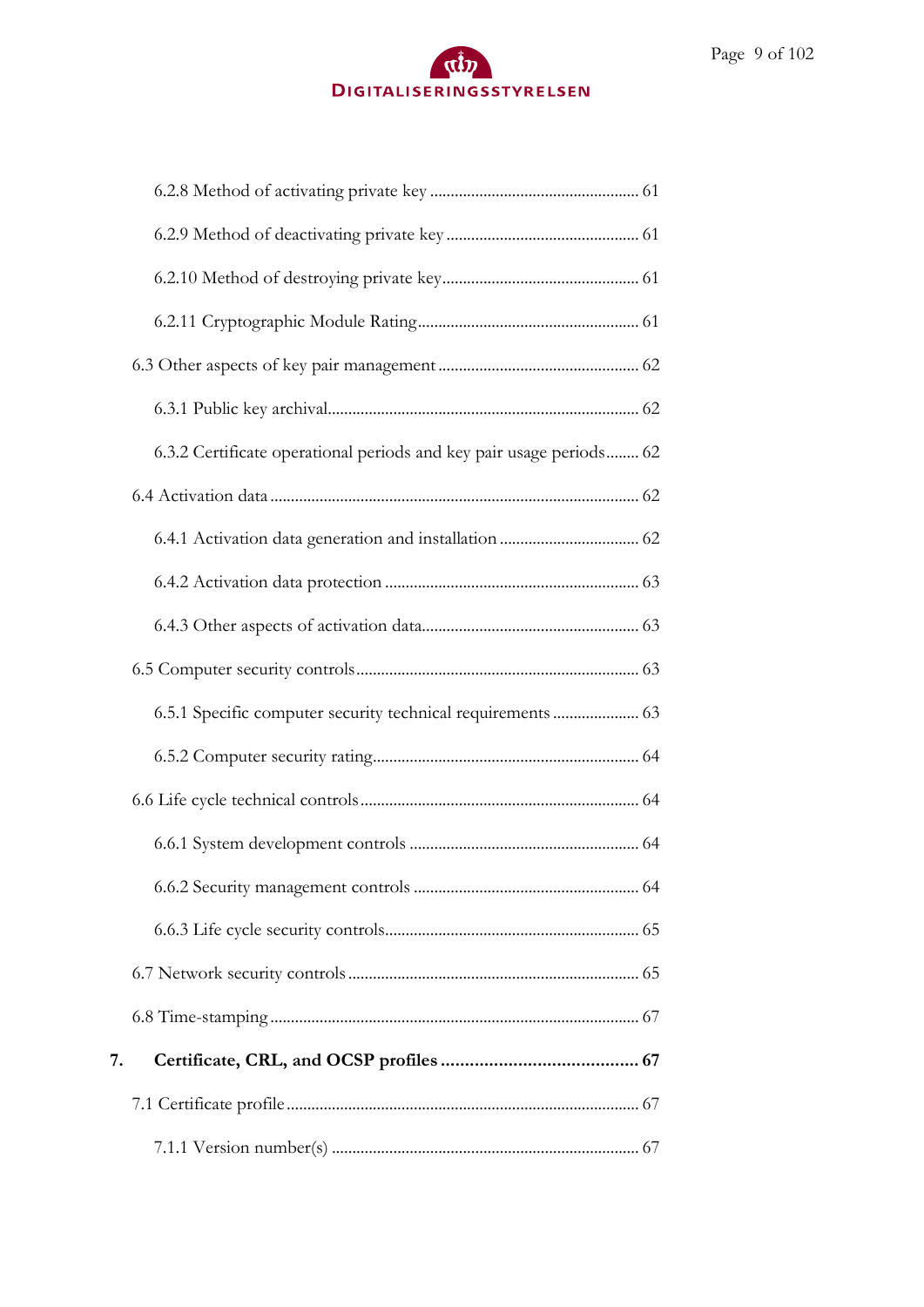|    | 7.1.9 Processing semantics for the critical Certificate Policies |
|----|------------------------------------------------------------------|
|    |                                                                  |
|    |                                                                  |
|    |                                                                  |
|    |                                                                  |
|    |                                                                  |
|    |                                                                  |
| 8. |                                                                  |
|    |                                                                  |
|    |                                                                  |
|    |                                                                  |
|    |                                                                  |
|    |                                                                  |
|    |                                                                  |
| 9. |                                                                  |
|    |                                                                  |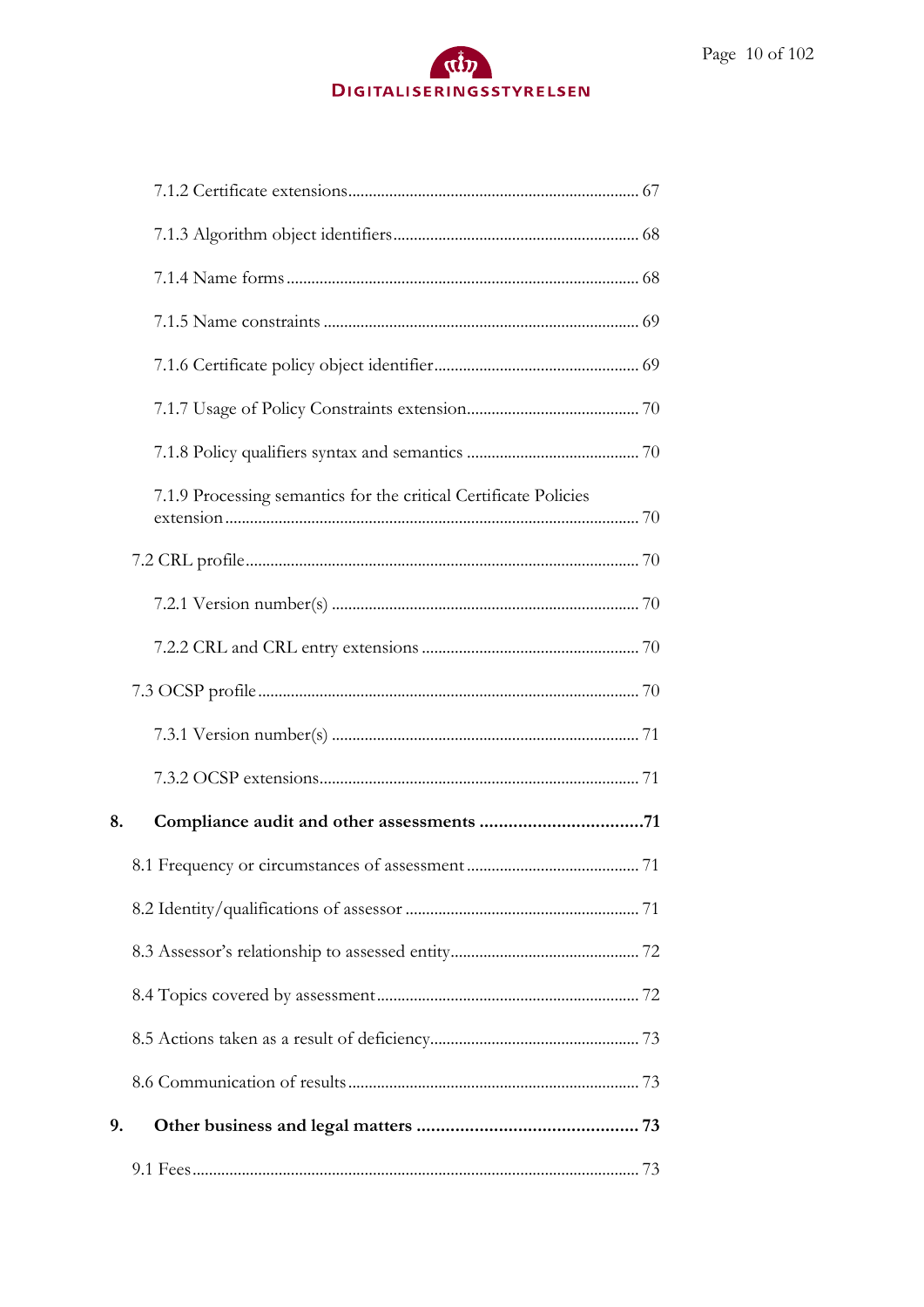# $\alpha$ DIGITALISERINGSSTYRELSEN

| 9.2.3 Insurance or warranty coverage for end-entities  74              |
|------------------------------------------------------------------------|
|                                                                        |
|                                                                        |
| 9.3.2 Information not within the scope of confidential information. 75 |
| 9.3.3 Responsibility to protect confidential information  75           |
|                                                                        |
|                                                                        |
|                                                                        |
|                                                                        |
|                                                                        |
|                                                                        |
| 9.4.6 Disclosure pursuant to judicial or administrative process  75    |
| 9.4.7 Other information disclosure circumstances  76                   |
|                                                                        |
|                                                                        |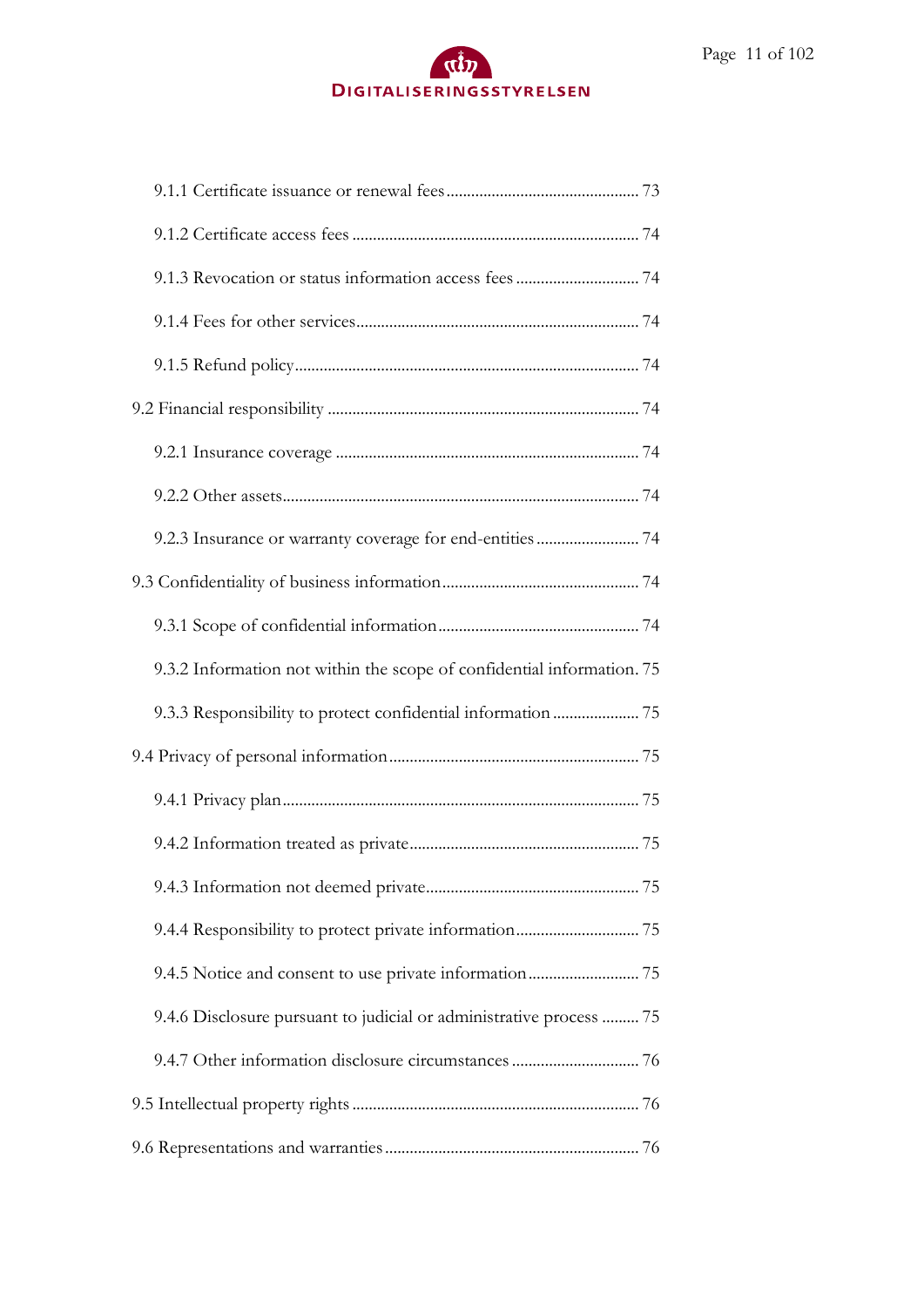# $\alpha$ DIGITALISERINGSSTYRELSEN

| 9.6.5 Representations and warranties of other participants 77    |
|------------------------------------------------------------------|
|                                                                  |
|                                                                  |
|                                                                  |
|                                                                  |
|                                                                  |
|                                                                  |
|                                                                  |
| 9.11 Individual notices and communications with participants  77 |
|                                                                  |
|                                                                  |
|                                                                  |
|                                                                  |
|                                                                  |
|                                                                  |
|                                                                  |
|                                                                  |
|                                                                  |
|                                                                  |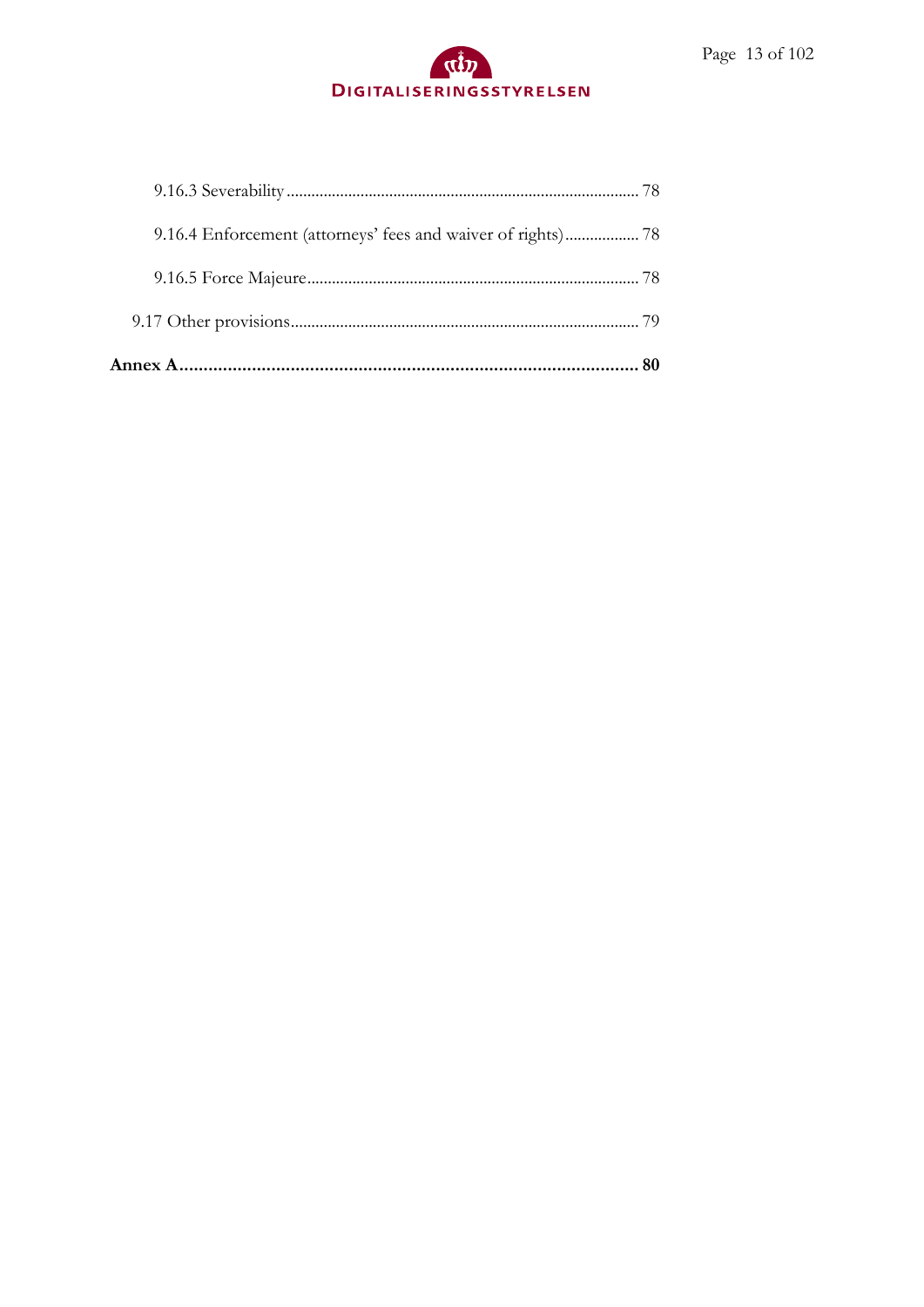

# <span id="page-13-0"></span>1. Introduction

This Certificate Policy (CP) has been produced by and is managed by the Danish Agency for Digitisation. The Danish Agency for Digitisation is a public authority that authorizes the issuance of OCES certificates to the selected certification centres (CAs) and which authorizes the CAs in relation to the agency and subordinate CPs. The Danish Agency for Digitisation is also responsible for the content of this CP. The latest version of this CP and any previous versions, under which valid certificates still exist, are available on https://certifikat.gov.dk.

Advanced electronic signature and advanced electronic seal are used to ensure authenticity and integrity of data in electronic form. In practice, the use of advanced electronic signature and seal requires the establishment of a Public Key Infrastructure (PKI). OCES constitutes such a PKI. OCES means Public Certificates for Electronic Services. The Danish Agency for Digitisation has produced a set of OCES certificate policies, one for employee and business certificates, respectively. Historically, certificates have been issued to private persons through OCES CP for person certificates that are no longer used. As of version 7.0, OCES CP for business certificates and functional certificates have been combined under OCES CP for business certificates to simplify the OCES structure.

Together, with qualified CPs, OCES CPs constitute a common public standard regulating the issuance and use of certificates for electronic signatures and electronic seals.

The requirements in the OCES CPs are in accordance with the requirements for *Normalized Certificate Policy*, abbreviated NCP, cf. the European standards ETSI EN 319 401 and ETSI EN 319 411-1. The OCES CPs does not address qualified certificates issued under the eIDAS regulation. A mapping of the requirements from this CP to ETSI EN 319 401 and ETSI EN 319 411-1 and is available in Annex A.

The requirements of this CP include:

- 1. Mandatory requirements which must be met. Such requirements use the term 'shall/must'.
- 2. Requirements describing prohibitions in relation to the compliance with this CP use the wording 'must not'.
- 3. Requirements that should be met. If such requirements are not met, reasons must be given. Such requirements use the term 'should'.
- 4. Requirements that may be met if requested by the CA. Such requirements use the term 'may'.

Note that this English version is a courtesy translation, which might not be 100% accurate. In case of doubt, the Danish version should be regarded as the authoritative source.

#### <span id="page-13-1"></span>**1.1 Overview**

This certificate policy outlines the general guidelines applicable to the issuance of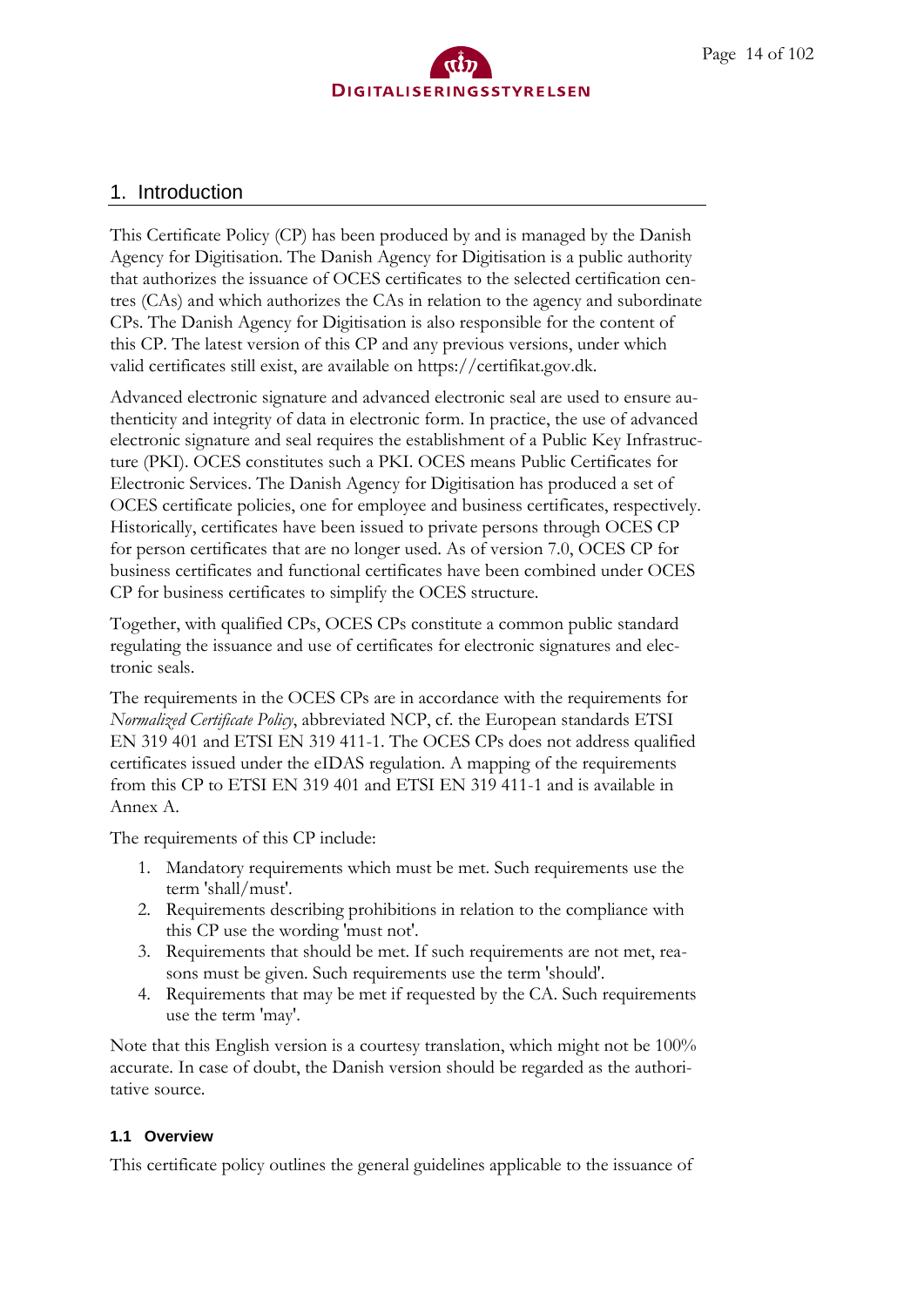

an OCES certificate, OCES being an abbreviation of Public Certificate for Electronic Services.

The basis of the CP is RFC 3647 "Internet X.509 Public Key Infrastructure Certificate Policy and Certification Practices Framework".

The provisions of the Certificate Policy on how the CA must act ensure a high level of assurance that the subject has the identity specified in the certificate.

A certificate is only an OCES employee certificate if it is issued according to a CP for OCES employee certificates and is issued by a CA which is approved by the Danish Agency for Digitisation as issuer of OCES employee certificates. As part of the verification and if the CA is not the Danish Agency for Digitisation on behalf the the Danish state, a formal agreement is made between the CA and the Danish Agency for Digitisation in which the CA accepts to comply with the requirements of this CP, including requirements about auditing of the CA's discharge of its duties, cf. also clause 8.

This means that the trust of the subscriber and relying parties can be based on the certificate policy, the Danish Agency for Digitisation's approval of the CA and the agency's ongoing supervision.

Certification authorities that may issue OCES certificates are available on the website: https://certifikat.gov.dk.

#### <span id="page-14-0"></span>**1.2 Document name and identification**

#### <span id="page-14-1"></span>*1.2.1 Naming*

This document named "Certificate policy for OCES employee certificates (Public Certificates for Electronic Services) version 7.0" abbreviated MOCES-CP describes the certificate policy for OCES employee certificates.

#### <span id="page-14-2"></span>*1.2.2 Identification*

This CP is identified by the following object identifier (OID):

OCES employee certificate:

iso(1) iso-member-body(2) denmark(208) stat(169) pki(1) cp(1) nq(1) medarbejder(2) major-ver(7) minor-ver(1)

The OID is registered in Danish Standards in accordance with DS 2391:1995, parts 1 and 3.

#### <span id="page-14-3"></span>**1.3 PKI participants**

#### <span id="page-14-4"></span>*1.3.1 Certification authorities*

A certification authority (CA) is a natural person or legal entity trusted by both subscribers and relying parties to generate, issue and administer electronic certificates. The CA has the overall responsibility for providing the services required to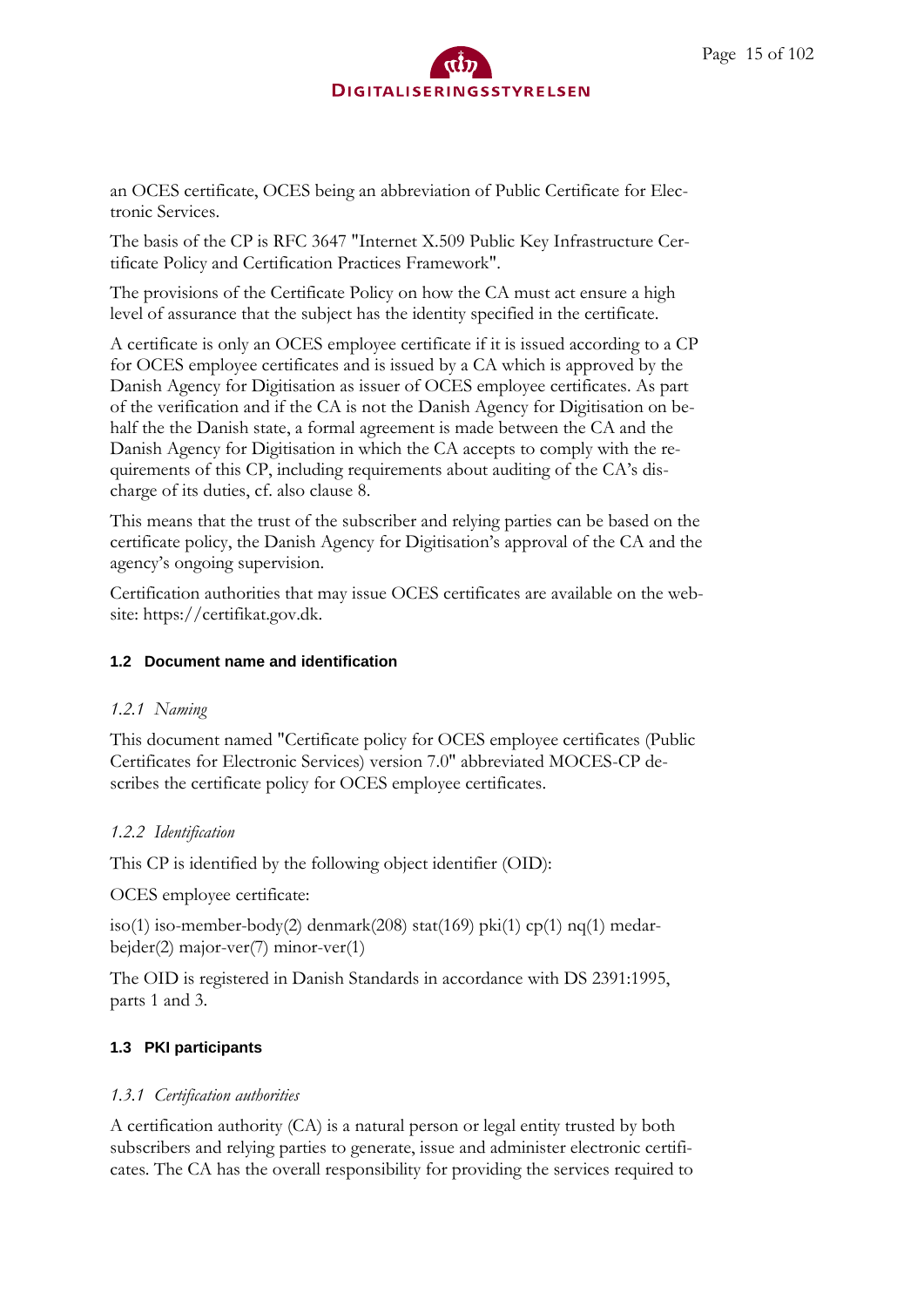issue and maintain certificates. The CA's own keys are used to sign issued certificates, and the CA is identified in the certificate as issuer.

**[REQ 1.3.1-01]** The CA organization must be reliable.

**[REQ 1.3.1-02]** The CA must be a natural person or legal entity.

**[REQ 1.3.1-03]** The CA may make use of other parties to provide parts of the certification service. However, the CA always maintains overall responsibility and ensures that the policy requirements identified in the CA are met.

A PKI may include a hierarchy of CAs with the highest CA in the hierarchy being named the root CA. A root CA has a self-issued certificate named root certificate with a related key pair named public root key and private root key, respectively.

**[REQ 1.3.1-04]** The CA may sub-certify its public OCES root key under other parent CAs. The OCES root key of a CA may also sub-certify the public key of another subordinate CA if it is verified for OCES. The Root CA is responsible for ensuring that any subordinate CA complies with relevant OCES CPs.

The services required to issue and maintain certificates can be divided into the following:

- Registration: Verification of the identity and any related ID and registration data of the subject. The result of the registration is transferred to the certificate generation. This function is undertaken by the RA on behalf of the CA.
- Certificate generation: Generation and electronic signing of certificates based on the verified identity and any other ID and registration data from the registration. Certificate generation includes issuance, re-key and renewal of certificates
- Certificate distribution: Distribution of certificates to subjects.
- Catalogue service: Publication of certificates, allowing relying parties to access the certificates.
- Publication of business terms etc.: Publication of terms and rules, including CP and CPS.
- Revocation of certificates: Receipt and processing of requests for revocation of certificates.
- Publication of revocation information: Publication of status information for certificates.

## <span id="page-15-0"></span>*1.3.2 Registration authorities*

The registration authorities (RA) undertakes the identification and registration of subjects on behalf of the CA before issuance and re-key of a certificate.

The RA may either be closely linked to the CA or it may be an independent function. In any circumstances, the CA is liable for the RA's compliance with the applicable requirements and obligations in the exact same way as for its own affairs. It is the responsibility of the CA to ensure that the RA follows the provisions set out in this CP.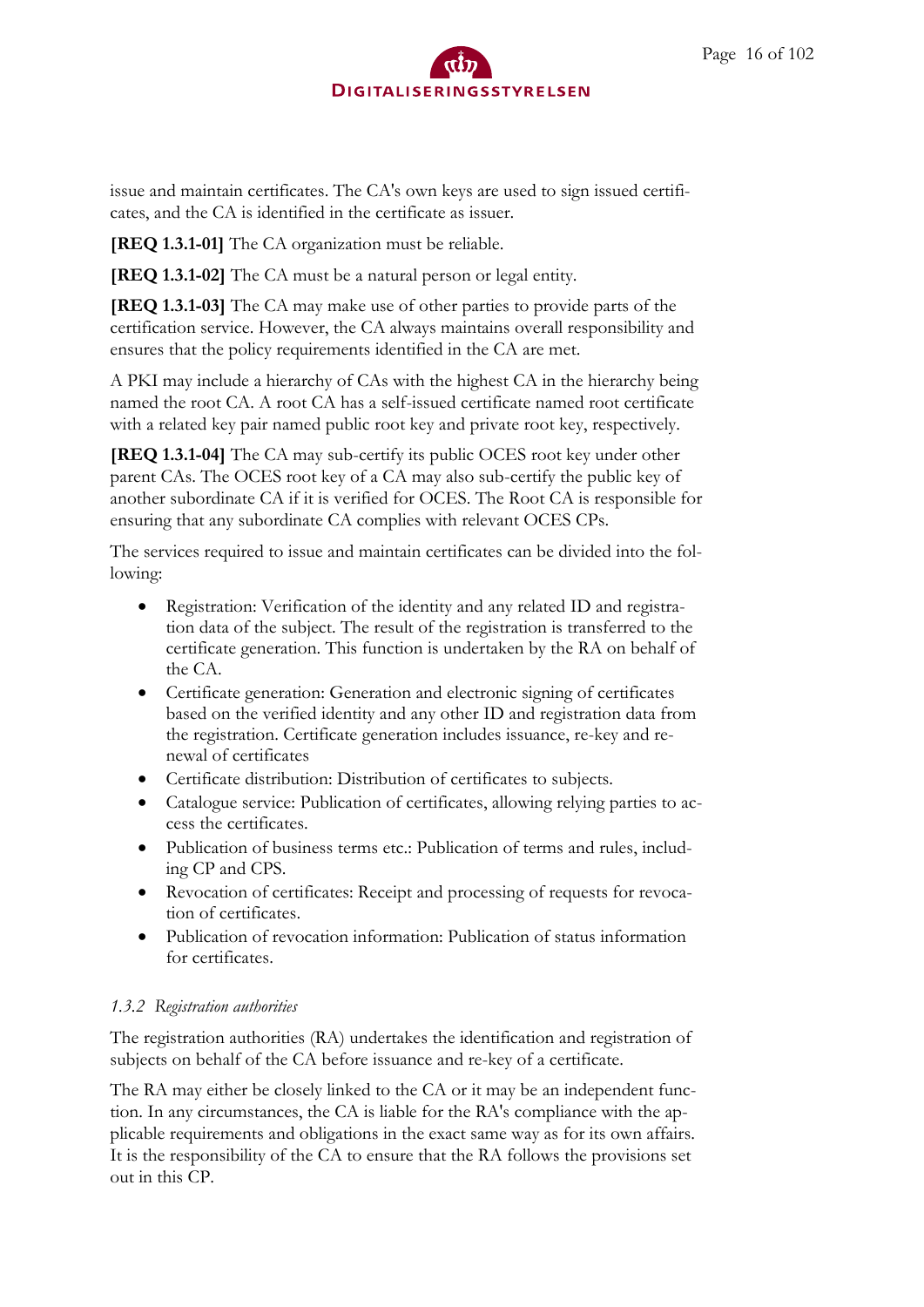

**[REQ 1.3.2-01]** The CA shall ensure that the RA:

- verifies the applicant's identity and details and
- maintains a technical operating environment conforming to the requirements of this CP.

Note: The CA shall ensure only that the part of the RA's technical operating environmental which is related to the CA's service is maintained in conformity with the requirements of this CP. This includes terminals used for the registration of subjects, but not operating assets that do not influence the RA's services for the CA.

#### <span id="page-16-0"></span>*1.3.3 Subscribers*

Prior to the issuance of certificates, the CA enters into an agreement with the subscriber in its capacity as the business (legal entity) which wants certificates for natural persons associated with the subscriber. The natural person associated with the subscriber who is registered and to whom a certificate is issued is named the subject.

This CP uses the terms subscriber and subject to distinguish between the entity entering into an agreement with a CA and the natural person identified in the certificate.

The subscriber has the final responsibility for the use of the certificate and the related private keys, even though the subject has control of the private key.

## <span id="page-16-1"></span>*1.3.4 Relying parties*

A relying party is the party relying on a certificate issued by the CA. This is typically a natural person or legal entity receiving an electronically signed document or authenticating a subject through the use of a PKI.

#### <span id="page-16-2"></span>*1.3.5 Other participants*

CAs issuing certificates under this CP are trust service providers, cf. eIDAS, and are in this context covered by supervision as described in eIDAS Chapter III. In Denmark, the Danish Agency for Digitisation is the supervisory authority in relation to eIDAS.

#### <span id="page-16-3"></span>**1.4 Certificate usage**

#### <span id="page-16-4"></span>*1.4.1 Appropriate certificate uses*

**[REQ 1.4.1-01]** An OCES employee certificate may be used to secure sender and message authenticity, including electronic signature and message integrity. It may also be used to ensure confidentiality (encryption).

Note: Please note the limitations in clause 1.4.2.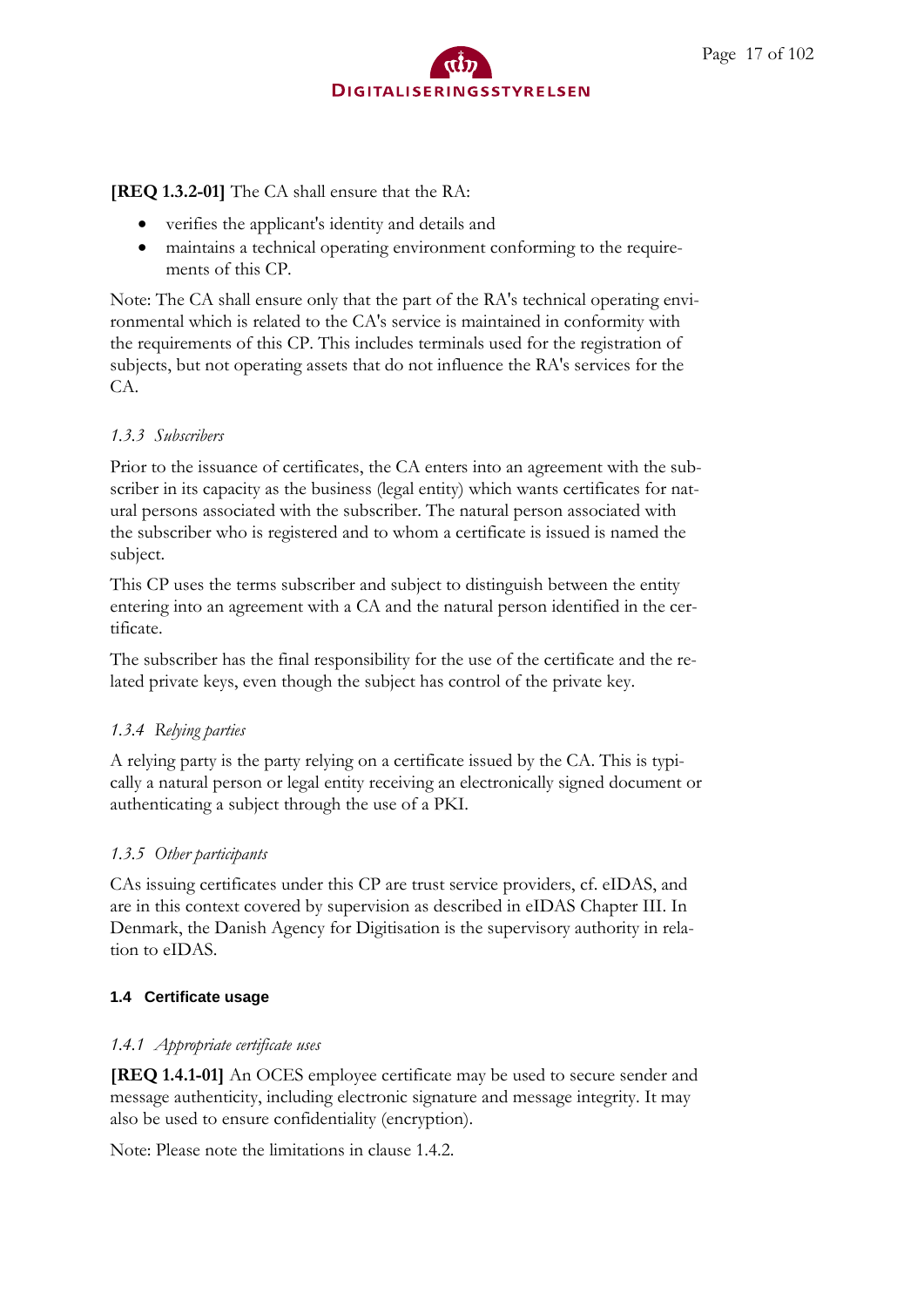

**[REQ 1.4.1-02]** Certificates issued under this CP may be valid for a period of maximum 4 years.

#### <span id="page-17-0"></span>*1.4.2 Prohibited certificate uses*

**[REQ 1.4.2-01]** OCES certificates are not qualified certificates, i.e. they must not be used in situation where qualified certificates are required.

**[REQ 1.4.2-02]** Certificates issued under this CP must not be used to sign other certificates.

**[REQ 1.4.2-03]** The subject's private key must not be used without being authorized in each individual case by the subject through the use of activation data. This means that storing keys in automated systems which use them on behalf of the subject is not allowed.

**[REQ 1.4.2-04]** The subject's private key may not be used beyond what is specified in the certificate keyUsage, cf. REQ 7.1.2-04.

#### <span id="page-17-1"></span>**1.5 Policy administration**

#### <span id="page-17-2"></span>*1.5.1 Organization administering the document*

This CP is owned and maintained by the Danish Agency for Digitisation.

#### <span id="page-17-3"></span>*1.5.2 Contact person*

Inquiries regarding this CP can be addressed to:

## **The Danish Agency for Digitisation**

Landgreven 4 DK-1301 Copenhagen K

Telephone: +45 3392 5200

Email: digst@digst.dk

#### <span id="page-17-4"></span>*1.5.3 Person determining CPS suitability for the policy*

#### **[REQ 1.5.3-01]** The CA may issue OCES certificates under this CP if the CA

- has entered into a written agreement with the Danish Agency for Digitisation to this effect; and
- has submitted a CA report, cf. below, to the Danish Agency for Digitisation; and
- has received a declaration of compliance from the Danish Agency for Digitisation confirming that the Danish Agency for Digitisation has approved the submitted report and considers the requirements of this CP to be met.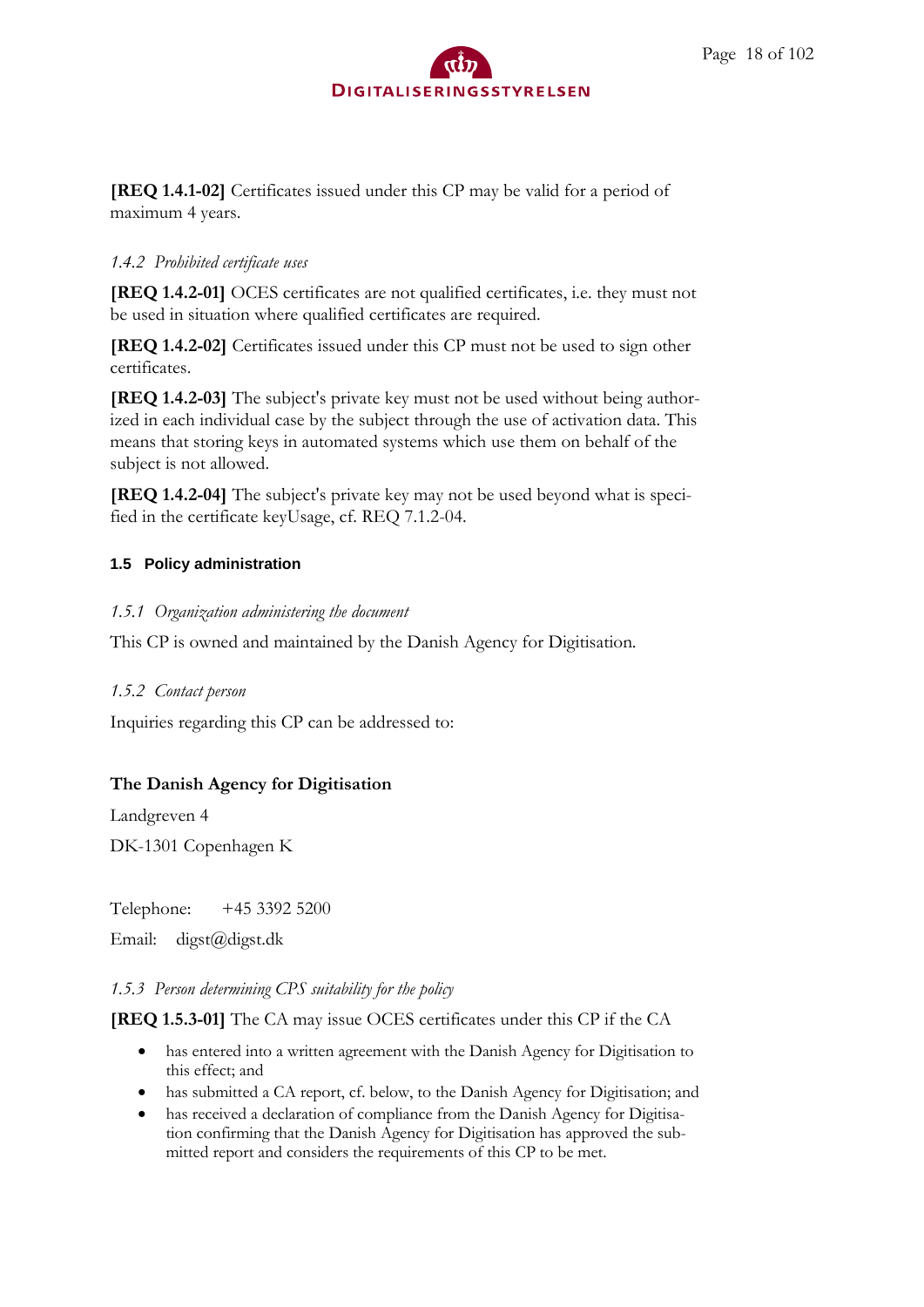Note: If CA is the Agency for Digitisation on behalf of the Danish state no written agreement shall be entered cf. first bullet in the above.

**[REQ 1.5.3-02]** An updated CA report must be submitted once a year to the Danish Agency for Digitisation. The report must be submitted three months after the end of the CA's accounting year at the latest. The period of the report must follow the accounting year of the CA.

**[REQ 1.5.3-03]** The report must include:

- CAs, CPS;
- Auditor's records from conformity assessment body;
- a declaration from the CA's management specifying whether the CA's overall data, system and operational security can be considered adequate and that the CPS addresses all requirements of this CP and that the CA complies with its own CPS;
- a declaration from the conformity assessment body specifying whether the CA's overall data, system and operational security – in the opinion of the body – can be considered adequate and that the CPS addresses all requirements of this CP and that the CA complies with its own CPS; and
- documentation of liability insurance covering the CA's liability.

**[REQ 1.5.3-04]** The report and its content must be in Danish. According to clause 1.5.4, however, the CPS may be in Danish or English. The Danish Agency for Digitisation may grant an exemption for this requirement.

# <span id="page-18-0"></span>*1.5.4 CPS approval procedures*

**[REQ 1.5.4-01]** The CA shall prepare a Certification Practice Statement (CPS) addressing all requirements of this CP. The CPS must also include all external organizations supporting the CA's service and must be in compliance with this CP. The CPS may be divided into a public and private part, with the public part of the CPS being published.

Note: External organizations in the above requirements include any subcontractors, including external RA.

**[REQ 1.5.4-02]** The CPS must be designed with a view to allowing specific measurements of efficiency, quality and security on an ongoing basis.

**[REQ 1.5.4-03]** The CPS shall include the complete CA hierarchy, including root and subordinate CAs.

**[REQ 1.5.4-04]** The CPS must be structured according to the guidelines in RFC 3647.

**[REQ 1.5.4-05]** The CPS must be in Danish or English.

**[REQ 1.5.4-06]** The CPS must describe the signature algorithms used and related parameters in the public part. Moreover, the public part of the CPS must describe the practice regarding the use of CA keys for signing certificates, CRL and OCSP.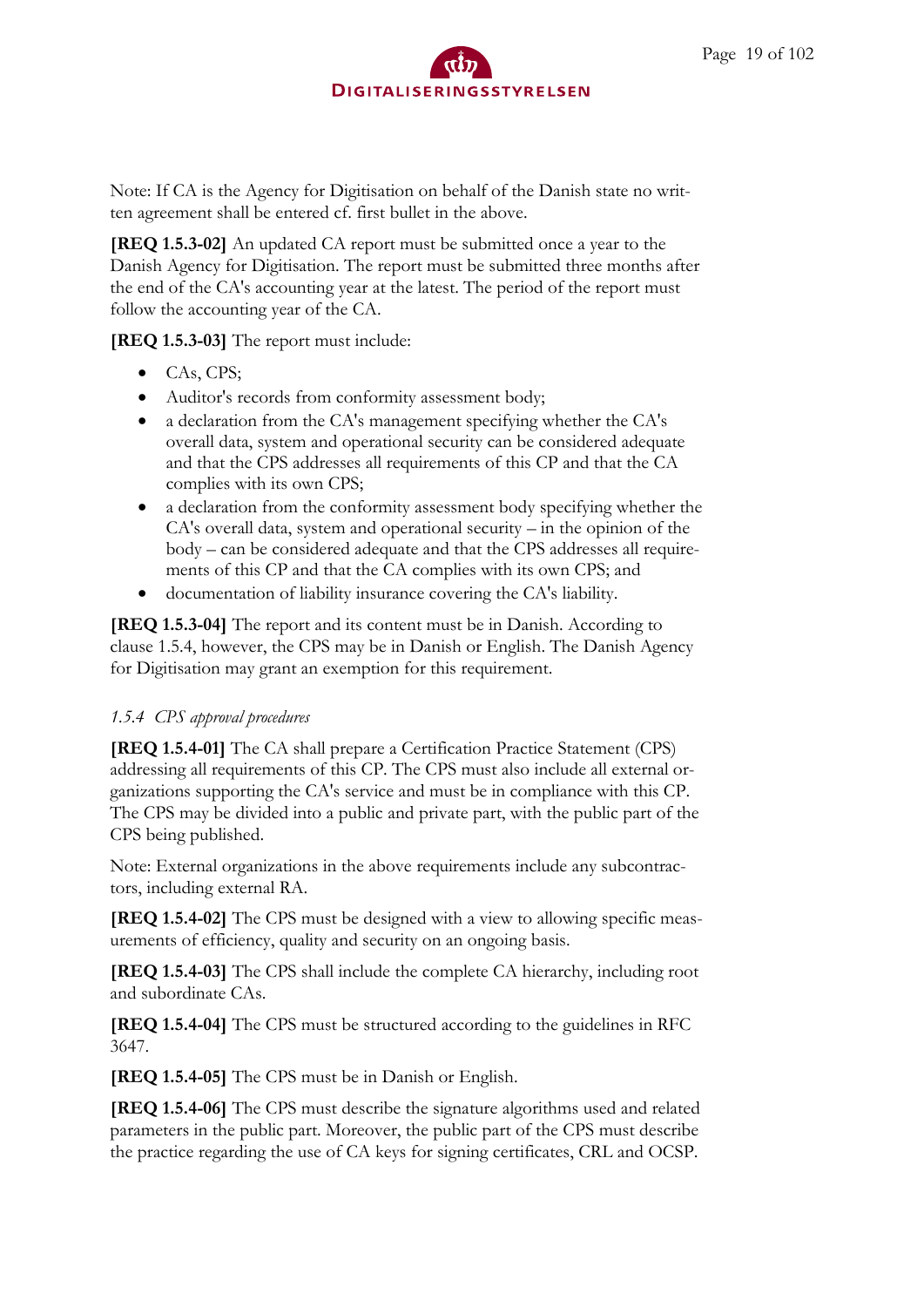

**[REQ 1.5.4-07]** The management of the CA shall be responsible for and approve the entire CPS and ensure correct implementation, including that the CPS is communicated to relevant employees and partners.

**[REQ 1.5.4-08]** The CPS must be reviewed and revised on a regular basis at least once a year. The responsibility for maintaining the CPS must be determined and documented. Changes in the CPS must be documented.

#### <span id="page-19-0"></span>**1.6 Definitions and acronyms**

#### <span id="page-19-1"></span>*1.6.1 Definitions*

This clause provides definitions of the special terms used in this CP.

**Activation data:** Data that can activate the use of the subject's private key(s). This may be a password.

**Authorized person/entity:** Person or logical entity given authority by a management representative with the required power of procuration from the subscriber to register any subjects and administer certificates for subscriber on behalf of the business.

**Certification authority – CA:** A natural person or legal entity generating, issuing and administering certificates in its capacity as trust service provider. The eIDAS Regulation uses the term certification-service-provider for this entity.

**Certification Practice Statement – CPS:** A specification of the principles and procedures used by the CA when issuing certificates to comply with related CPs. See the description in RFC 3647 clause 3.4.

**Public key certificate:** An electronic certificate specifying the subscriber's public key as well as additional information which uniquely links the public key to the identification of the subscriber. A public key certificate must be signed by a Certification Authority (CA) which thus confirms the validity of the certificate.

**Subject:** A natural person or entity with a subscriber who/which, in the certificate, is identified as the proper user of the private key that belongs to the public key, which is granted in the certificate, and to whom an OCES certificate is either being issued or has already been issued.

**Subscriber:** A natural person or legal entity who/which concludes an agreement with the issuing Certification Authority (CA) on issuing of certificates to one or more subjects.

**Certificate Policy:** A set of rules that sets out requirements for the issuance and use of certificates or several specific contexts with common security requirements. See the description in RFC 3647 clause 3.1.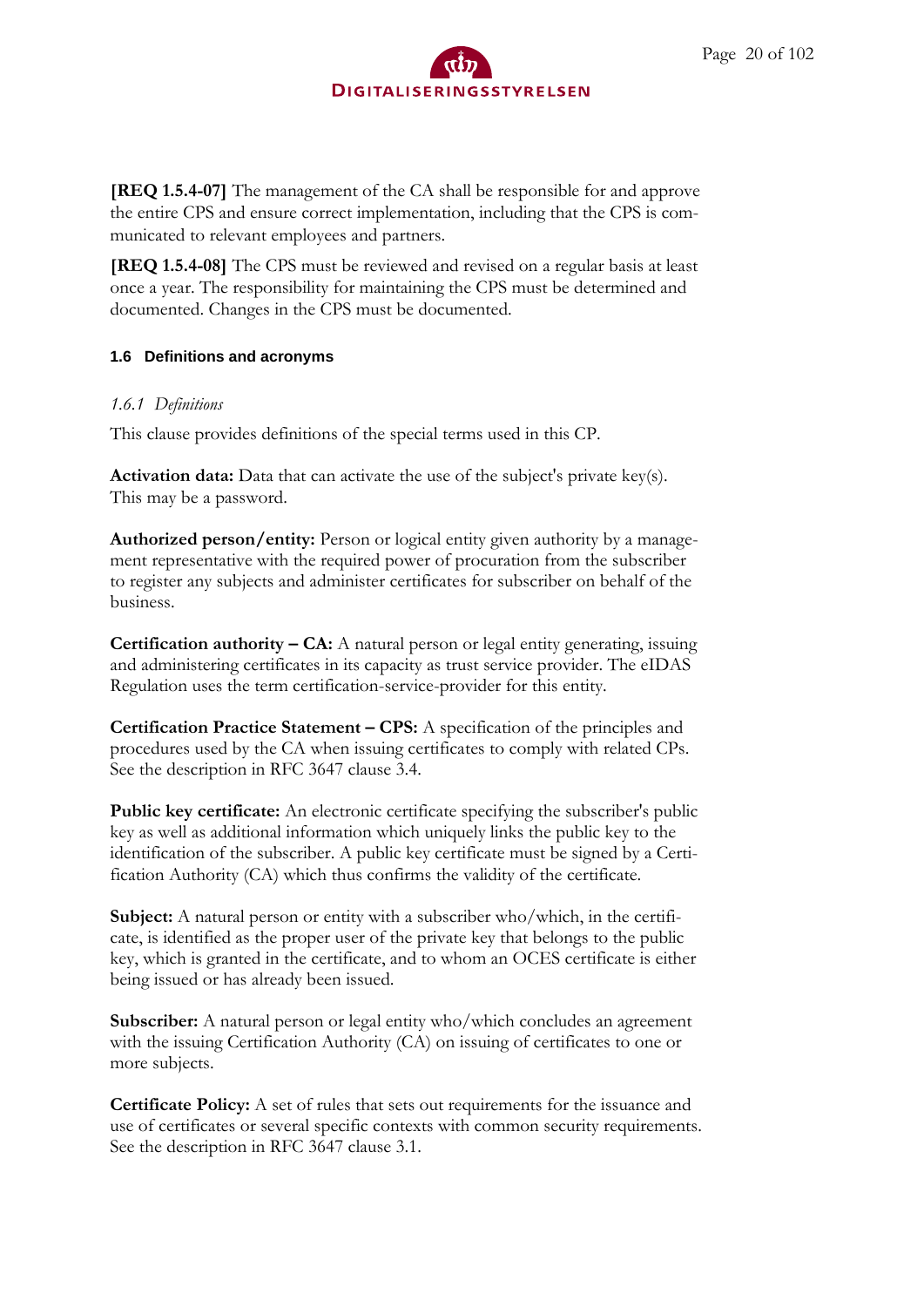**Danish Data Protection Act:** Act no. 502 of 23 May 2018 on additional provision on the protection of natural persons with regard to the processing of personal data and on the free movement of such data.

**Digital signature:** Data in electronic form used for authentication of other electronic data to which the digital signature is attached or logically connected.

**Sole control:** Property which uses up-to-date technical and administrative measures to ensure that a given entity solely controls the use of a resource.

#### Examples:

A subject (entity) may have sole control of a private signature key (resource) by placing they key securely on a cryptographic hardware module where the activation of the key is based on something only held and known by the subject.

**ISO 27001**: "ISO/IEC 27001:2013 - Information technology -- Security techniques -- Information security management systems" as well as subsequent amendments such as Cor 1:2014 and Cor 2:2015.

**ISO 27002**: "ISO/IEC 27002:2013 - Information technology -- Security techniques – Code of practice for information security controls" as well as subsequent amendments such as Cor 1:2014 and Cor 2:2015.

**Cryptographic module:** Hardware unit which independently of the operating system can generate and store keys and use the digital signature. The unit must be certified according to FIPS 140-2 level 3, CWA 14167-3 or SSCD-PP Type 3.

**Qualified certificate:** "Qualified Certificate for Electronic Signature" or a "Qualified Certificate for Electronic Seal" as defined in eIDAS Article 3(15) and Article 3(30), respectively.

**Employee:** Person associated with the organization specified in the certificate.

**Relying party:** a natural person or legal entity relying on a CA as a trusted service.

**Key Escrow:** Storing of keys with a view to making them available to a third party in order for such third party to decrypt data.

**Conformity assessment body:** Legal entity that audits the CA's compliance with this certificate policy. See clause 8 for requirements for the conformity assessment body.

**Private key**: The subject's key for provision of digital signature or for decryption. The private key is personal and must not be disclosed by the subject.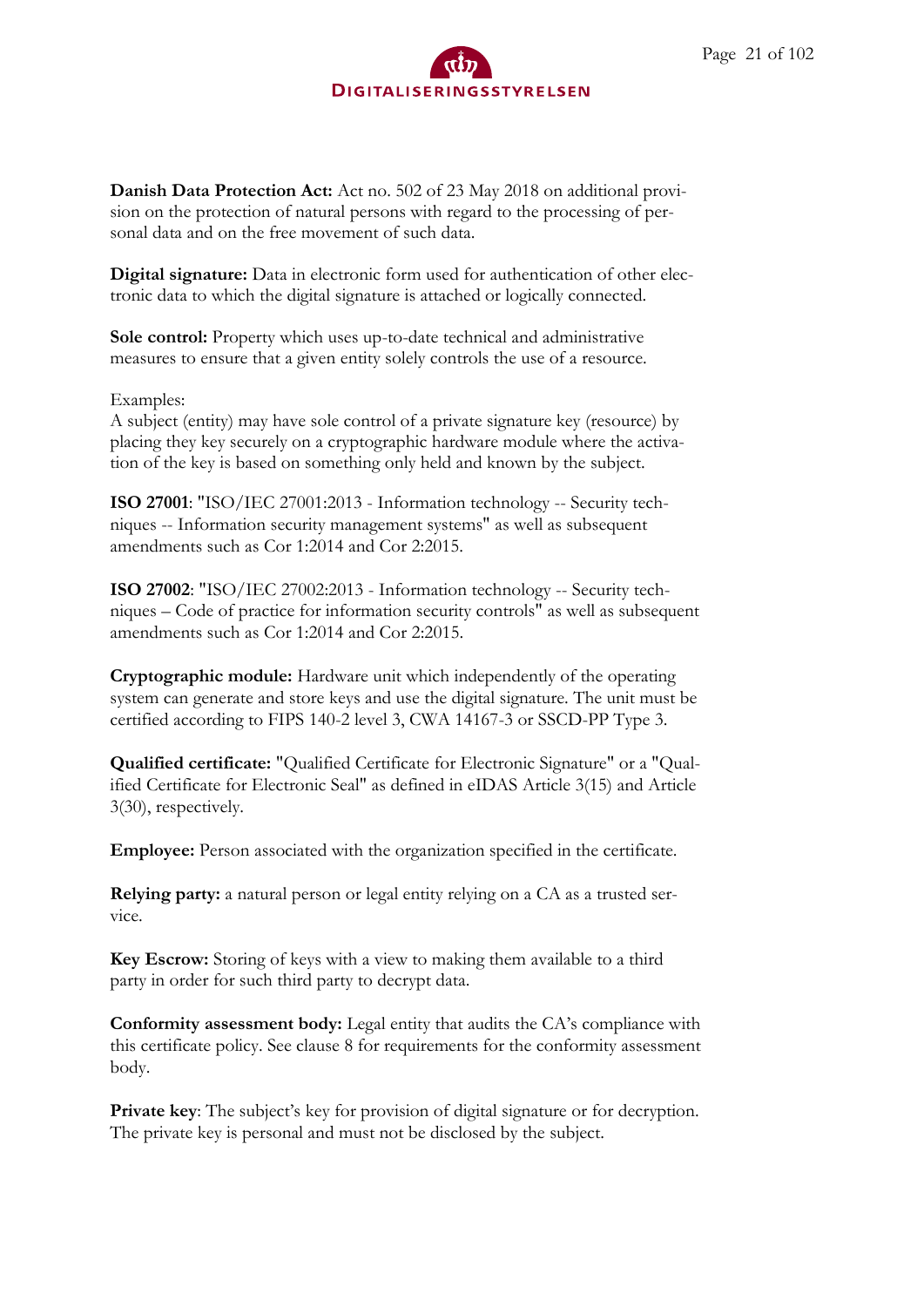**Registration authority —RA**: The natural person or legal entity responsible for identifying and authenticating a (coming) subject.

**Root CA:** Highest CA in a hierarchy of CAs.

**Root certificate**: A public certificate issued by a CA for validating other certificates. A root certificate is signed with its own signing key ("self-signed").

**Root key:** The root CA's private and public keys used for signing certificates and certificate revocation lists.

Level of Assurance (LoA): The degree of trust in an authenticated electronic identity.

**Certificate Revocation List**: List of certificates that are no longer considered valid because they have been permanently revoked.

#### <span id="page-21-0"></span>*1.6.2 Abbreviations*

| AIA          | <b>Authority Information Access</b>                                                                                                                                                                                                        |
|--------------|--------------------------------------------------------------------------------------------------------------------------------------------------------------------------------------------------------------------------------------------|
| <b>BCP</b>   | <b>Business Continuity Plan</b>                                                                                                                                                                                                            |
| CA           | Certification Authority                                                                                                                                                                                                                    |
| <b>CEN</b>   | European Committee for Standardization                                                                                                                                                                                                     |
| $\rm CP$     | Certificate Policy                                                                                                                                                                                                                         |
| <b>CPS</b>   | <b>Certification Practice Statement</b>                                                                                                                                                                                                    |
| <b>CRL</b>   | Certificate Revocation List                                                                                                                                                                                                                |
| <b>CVR</b>   | Central Business Register                                                                                                                                                                                                                  |
| eIDAS        | REGULATION (EU) No 910/2014 OF THE EUROPEAN<br>PARLIAMENT AND OF THE COUNCIL of 23 July 2014 on<br>electronic identification and trust services for electronic transac-<br>tions in the internal market and repealing Directive 1999/93/EC |
| <b>ENISA</b> | The European Union Agency for Network and Information Secu-<br>rity                                                                                                                                                                        |
| <b>ETSI</b>  | European Telecommunications Standards Institute                                                                                                                                                                                            |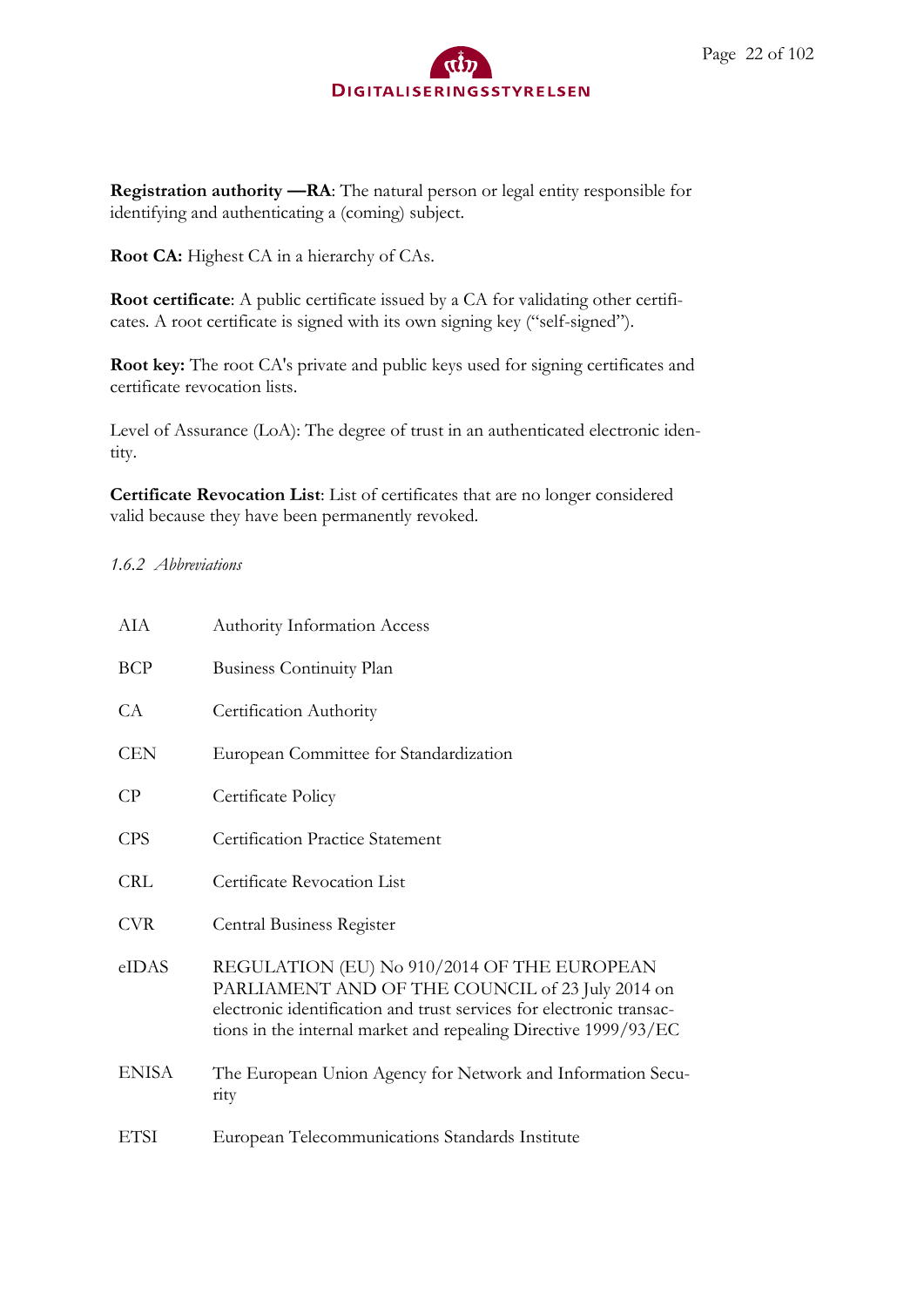| <b>GDPR</b> | REGULATION (EU) 2016/679 OF THE EUROPEAN PAR-                       |
|-------------|---------------------------------------------------------------------|
|             | LIAMENT AND OF THE COUNCIL of 27 April 2016 on the                  |
|             | protection of natural persons with regard to the processing of per- |
|             | sonal data and on the free movement of such data, and repealing     |
|             | Directive 95/46/EC                                                  |
|             |                                                                     |

- IETF Internet Engineering Task Force
- ISO International Organization for Standardization
- KSC Key Signing Ceremony
- LDAP Lightweight Directory Access Protocol
- MOCES Employee OCES
- NCP Normalized Certificate Policy
- NSIS National Standard for Identity Assurance Levels
- OCES Public Certificates for Electronic Services
- OCSP Online Certificate Status Protocol
- OID Object identifier, cf. ITU-T's ASN.1 standard
- PKI Public Key Infrastructure
- RA Registration Authority
- UTC Universal Time Coordinated
- UUID Universally Unique Identifier

## <span id="page-22-0"></span>2. Publication and repository responsibilities

#### <span id="page-22-1"></span>**2.1 Repositories**

**[REQ 2.1-01]** The CA practice shall at all times comply with the wording of the CPS.

**[REQ 2.1-02]** The CA shall make the public part of the applicable CPS available on the CA's website on a 24/7 basis.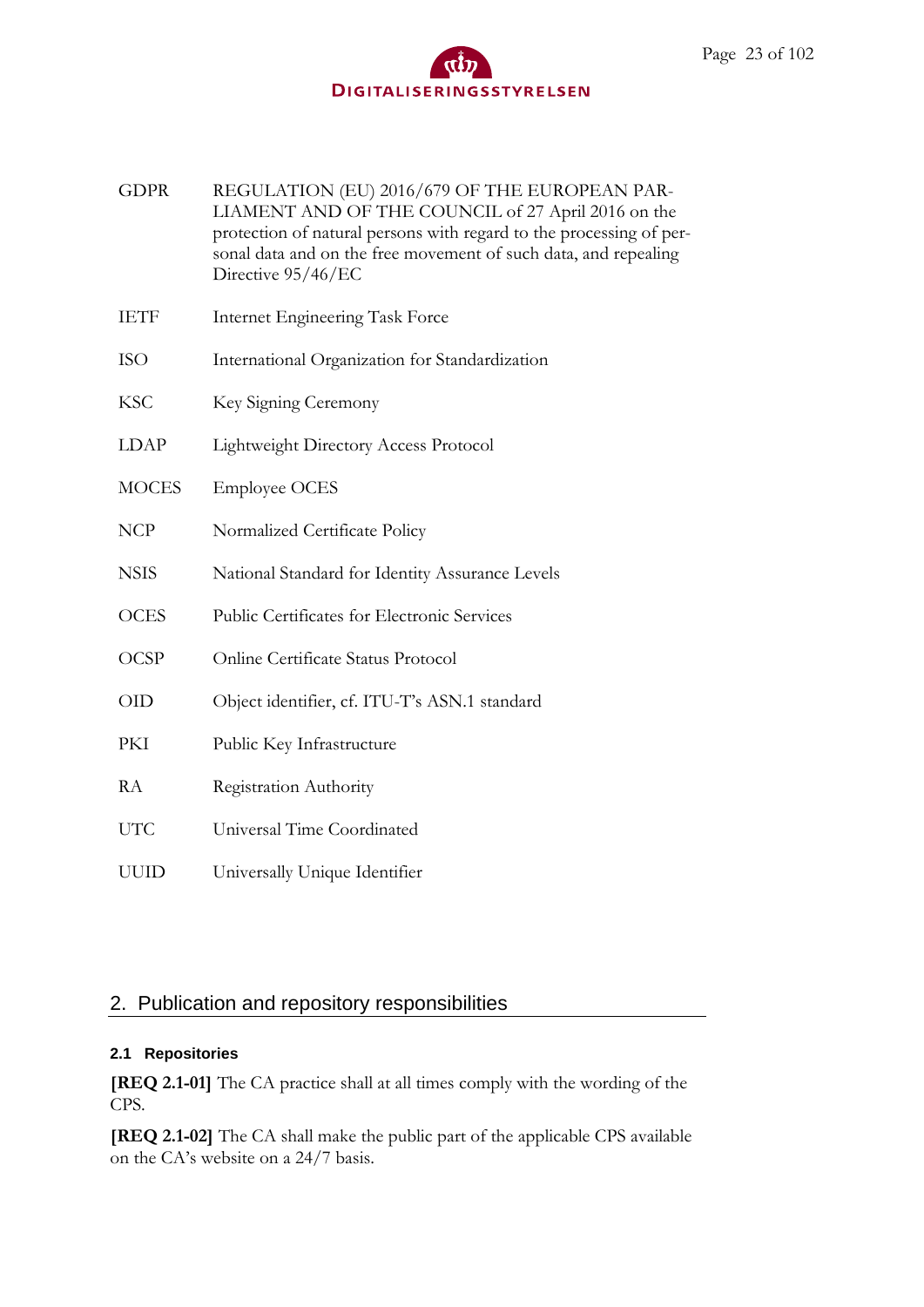**[REQ 2.1-03]** CA shall make the terms and conditions regarding its services available to all subscribers and relying parties. Terms and conditions shall at least specify:

- a) a description of the service,
- b) the CPs being applied by the service,
- c) any limitations on the use of the service,
- d) the subscriber's obligations,
- e) the period of time during which event logs are retained,
- f) limitations of liability,
- g) limitations on the use of service, including the CA's limitation of liability in terms of wrong use of the service,
- h) the applicable legal system,
- i) dispute procedures,
- j) that the CA has been approved by the Danish Agency for Digitisation as issuer of OCES certificates,
- k) the CA's contact information, and
- l) any undertaking regarding availability.

**[REQ 2.1-04]** Moreover, the terms of conditions for subscribers shall include:

- m) specification of what constitutes certificate acceptance, cf. clause 4.4.1, and that the private key must not be used
	- o until the certificate has been accepted by the subject, except for use that forms part of the certificate application process or
	- o after the subject and/or subscriber suspects that the private key has been compromised, except for use for authenticating in connection with a request for revocation of an associated certificate and decryption of data encrypted by the associated public key,
- n) indication of the period of time for which the records are retained,
- o) the subscribers' obligations, cf. clause 4.5.1.
- p) information for relying parties, cf. clause 4.5.2 and
- q) information about certificate validity period.

**[REQ 2.1-05]** The CA shall in particular notify relying parties that the relying parties, prior to trusting a certificate, must ensure:

- that the certificate is valid and has not been revoked at the time of the private key usage - i.e. is not listed on the CA's CRL,
- that the purpose for which the certificate is to be used is suitable in respect of any use limitations in the certificate and
- that the use of the certificate in general is suitable in terms of the level of security as described in this CP.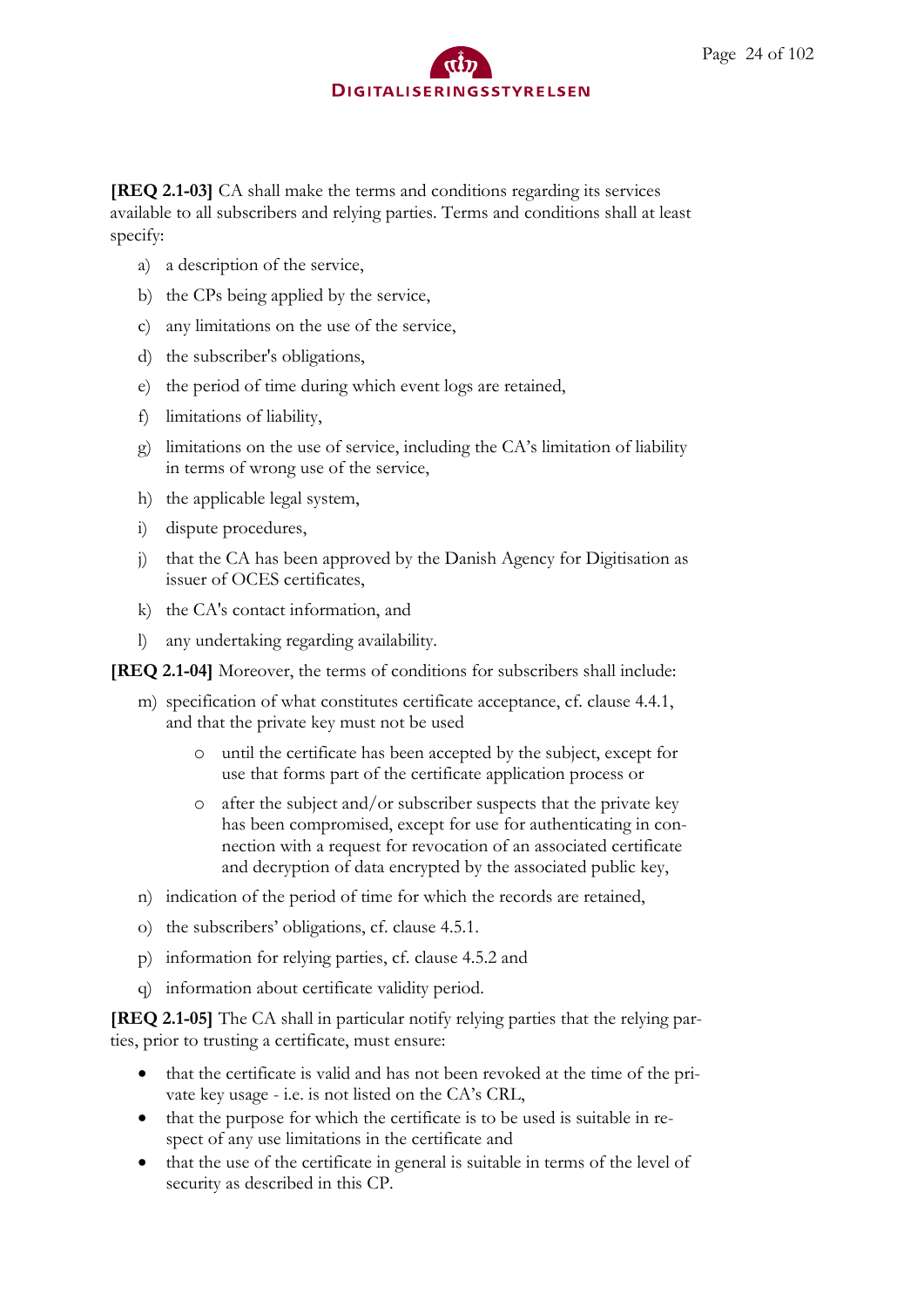**[REQ 2.1-06]** Terms and conditions shall be made available through a durable means of communication.

**[REQ 2.1-07]** Terms shall be formulated in a readily understandable language and shall be available on a 24x7 basis. Upon system failure or other factors which are not under the control of the CA, the CA apply best endeavours to ensure that this information service is not unavailable for longer than a maximum period of time as denoted in the public part of the CPS.

**[REQ 2.1-08]** Terms and conditions may be transmitted electronically.

## <span id="page-24-0"></span>**2.2 Publication of certification information**

**[REQ 2.2-01]** The CA shall make issued certificates available to subjects, subscribers and relying parties until at least two months after the expiry of the validity period of the specific certificate. However, certificates shall be available to for retrieval by third parties in only those cases for which the subject's consent has been obtained.

**[REQ 2.2-02]** After issuance, the complete and accurate certificate shall be available to the subject to whom the certificate is being issued.

**[REQ 2.2-03]** The CA shall make the following types of information available to all:

- The CA's root certificate.
- The CA's subordinate CA certificates.
- This CP for as long as valid certificates are issued under this CP and for as long as certificates exists on the CRL for this CP.
- CRL for certificates issued under this CP.

Note: The CA may make the CP available via a link to the Danish Agency for Digitisation's publication of CPs.

**[REQ 2.2-04]** CRL information shall be provided without any kind of access control.

**[REQ 2.2-05]** The CA shall ensure that the requirements that the CA imposes on the subscriber and relying party based on this CP are extracted and documented, cf. clauses 6.2 and 6.3.

## <span id="page-24-1"></span>**2.3 Time or frequency of publication**

**[REQ 2.3-01]** The CA's public part of the CPS shall be published immediately after approval.

## <span id="page-24-2"></span>**2.4 Access controls on repositories**

**[REQ 2.4-01]** The CA must not limit access to the public part of the CPS and terms for using the services, and the CPS and terms must be made internationally available.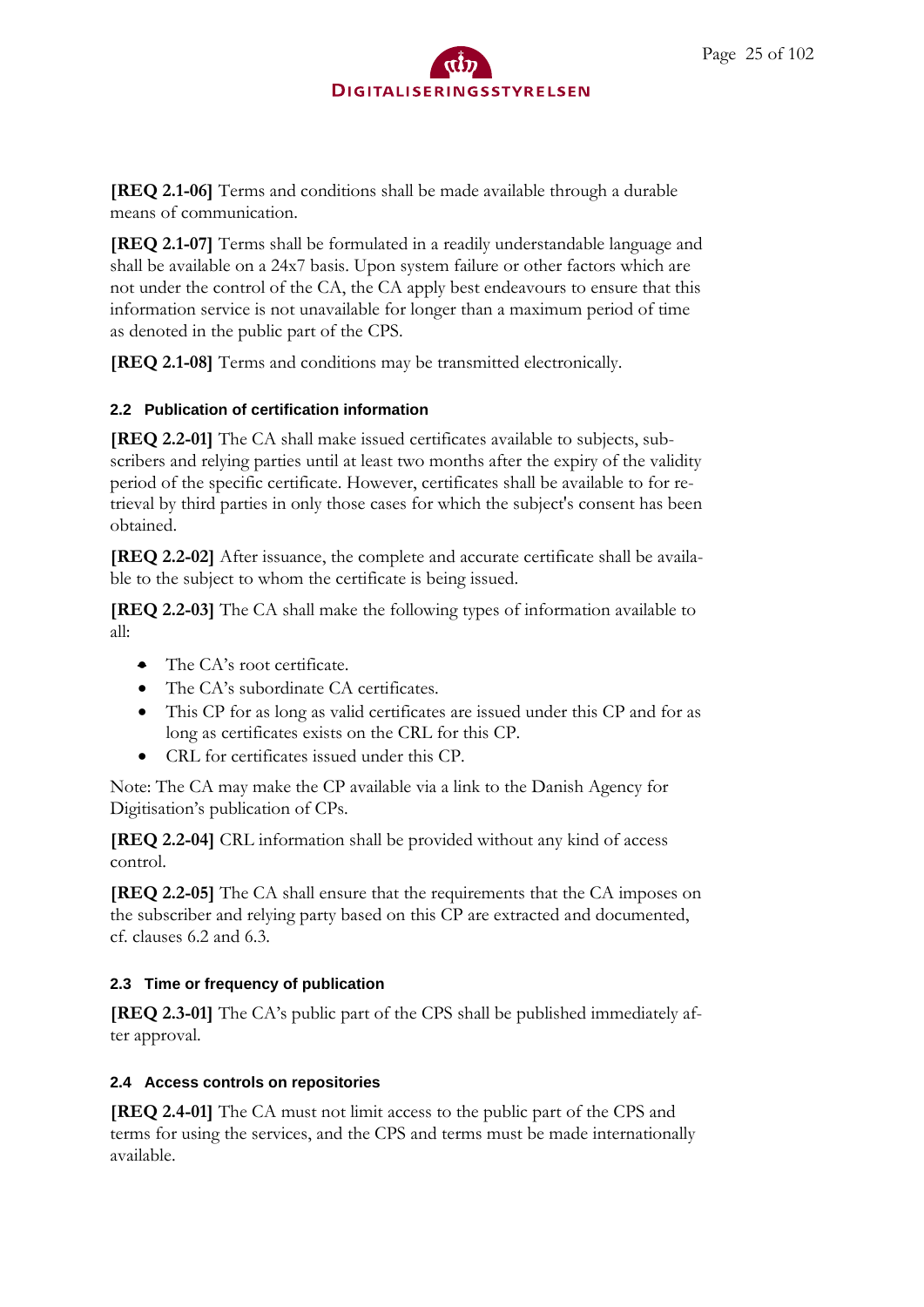#### Page 26 of 102



## <span id="page-25-0"></span>3. Identification and authentication

#### <span id="page-25-1"></span>**3.1 Naming**

#### <span id="page-25-2"></span>*3.1.1 Types of names*

**[REQ 3.1.1-01]** The subscriber shall be identified by a name registered in the CVR. However, deviations are allowed, cf. clause 3.1.2.

**[REQ 3.1.1-02]** The subject shall be identified by a registered name or a pseudonym. However, deviations are allowed, cf. clause 3.1.2. It must be recorded whether a name or pseudonym has been used.

#### <span id="page-25-3"></span>*3.1.2 Need for names to be meaningful*

**[REQ 3.1.2-01]** The name of the subscriber shall be the name or secondary name registered in the CVR. However, corporate forms in the name, e.g. 'ApS', 'A/S' and 'Fonden' may be left out. Danish letters and special characters may be replaced unless this causes obvious misunderstandings, and long names may be abbreviated unless this causes obvious misunderstandings.

**[REQ 3.1.2-02]** If the subject is registered with a name, such name shall as a minimum consist of a registered first name and last name. Any middle names may be omitted and the name must not include words not forming part of a subject's name such as pet names.

**[REQ 3.1.2-03]** If the subject is registered with a pseudonym, such pseudonym may not be of a nature that may cause obvious misunderstandings and must not be identical or confusingly similar to a trademark. Moreover, the CA may reject the use of pseudonym.

Note: The CA may reject a pseudonym if it may be perceived as offensive or unethical.

#### <span id="page-25-4"></span>*3.1.3 Anonymity or pseudonymity of subjects and subscribers*

**[REQ 3.1.3-01]** The subscriber shall be able to select that the name of the subject does not appear from issued certificates.

#### <span id="page-25-5"></span>*3.1.4 Rules for interpreting various name forms*

 $N/A$ 

#### <span id="page-25-6"></span>*3.1.5 Uniqueness of names*

**[REQ 3.1.5-01]** The uniqueness of the subject shall be ensured by using serial-Number in subject distinguishedName.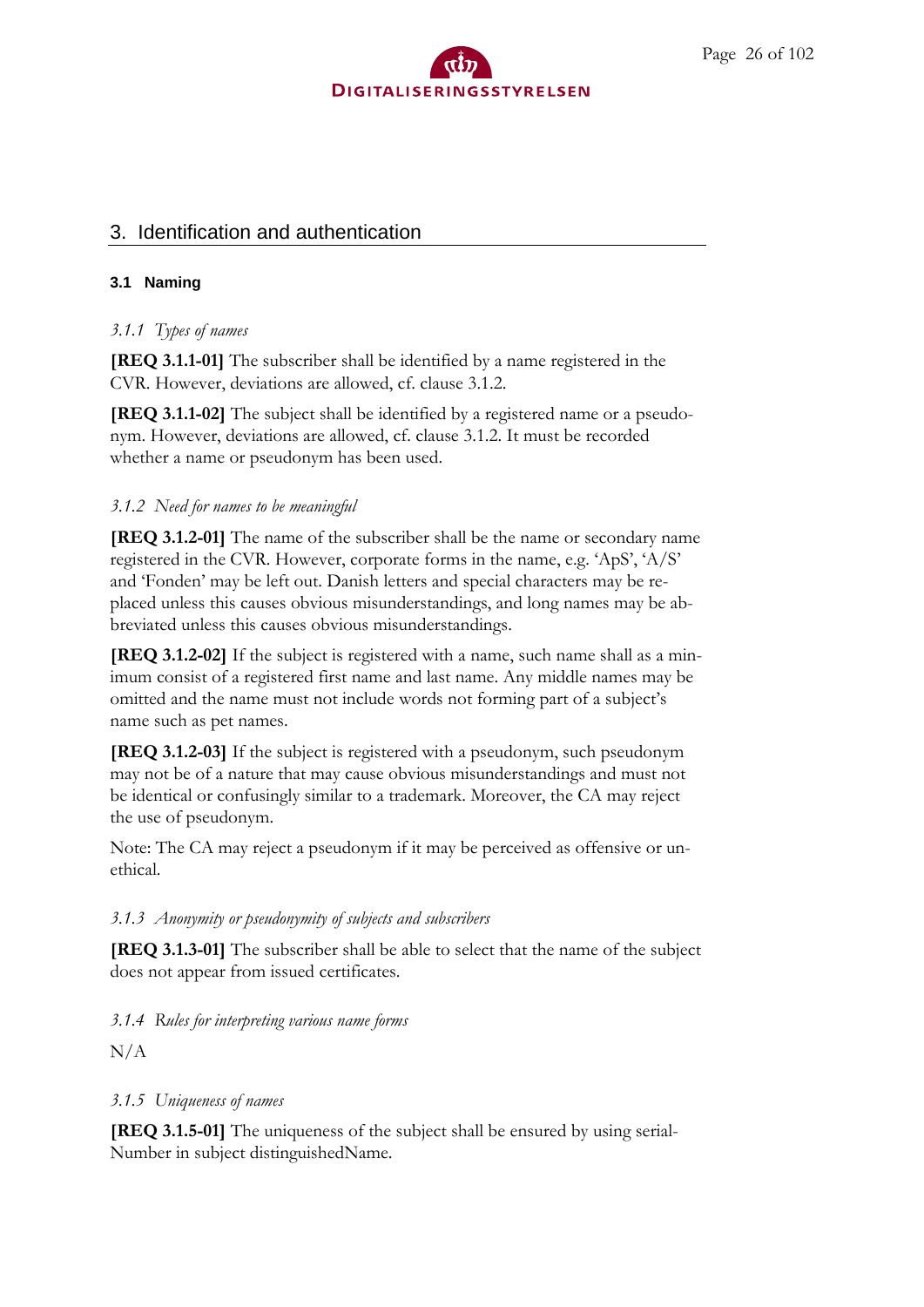# <span id="page-26-0"></span>*3.1.6 Recognition, authentication, and role of trademarks*

 $N/A$ 

# <span id="page-26-1"></span>**3.2 Initial identity validation**

**[REQ 3.2-01]** The CA shall verify the identity of the subject and check that the certificate applications are accurate, authorized and complete according to the collected evidence or attestation of identity.

**[REQ 3.2-02]** The CA shall collect either direct evidence or an attestation from an appropriate and authorized source, of the identity and if applicable, any specific attributes of subjects to whom a certificate is issued. Submitted evidence may be in the form of either paper or electronic documentation (in both cases the RA shall validate their authenticity). Verification of the subject's identity shall be at time of registration by appropriate means.

**[REQ 3.2-03]** The CA shall record all the information necessary to verify the subject's identity and if applicable, any specific attributes of the subject, including any reference number on the documentation used for verification, and any limitations on its validity.

**[REQ 3.2-04]** The CA's verification policy may only collect data for evidence of identity sufficient to satisfy the requirements of the intended use of the certificate.

**[REQ 3.2-05]** To avoid any conflicts of interests, the subscriber and the CA entity shall be separate entities. The only exception to this is if an organization entirely or partially undertakes RA tasks in connection with the issuance of certificates for persons associated with the organization and such exceptions are documented in the CA's CPS.

Note: The above requirement does not prevent the CA's organization from obtaining certificates for its own subjects. However, this must be handled by an entity that does not run and/or manage the CA system.

## <span id="page-26-2"></span>*3.2.1 Method to prove possession of private key*

**[REQ 3.2.1-01]** Prior to issuance of a certificate, the CA shall make sure that the subject is in possession of a private key belonging to the subject's public key which must form part of the certificate.

**[REQ 3.2.1-02]** The CA shall document the method for proof of possession of private key in the CPS.

# <span id="page-26-3"></span>*3.2.2 Authentication of organization identity*

**[REQ 3.2.2-01]** The CA shall establish a procedure for verifying the subscriber's identity to ensure that

- a) The subscriber is a legal entity registered in the CVR.
- b) Verification of the identity of the subscriber is ensured at NSIS security level 'substantial' or 'high'.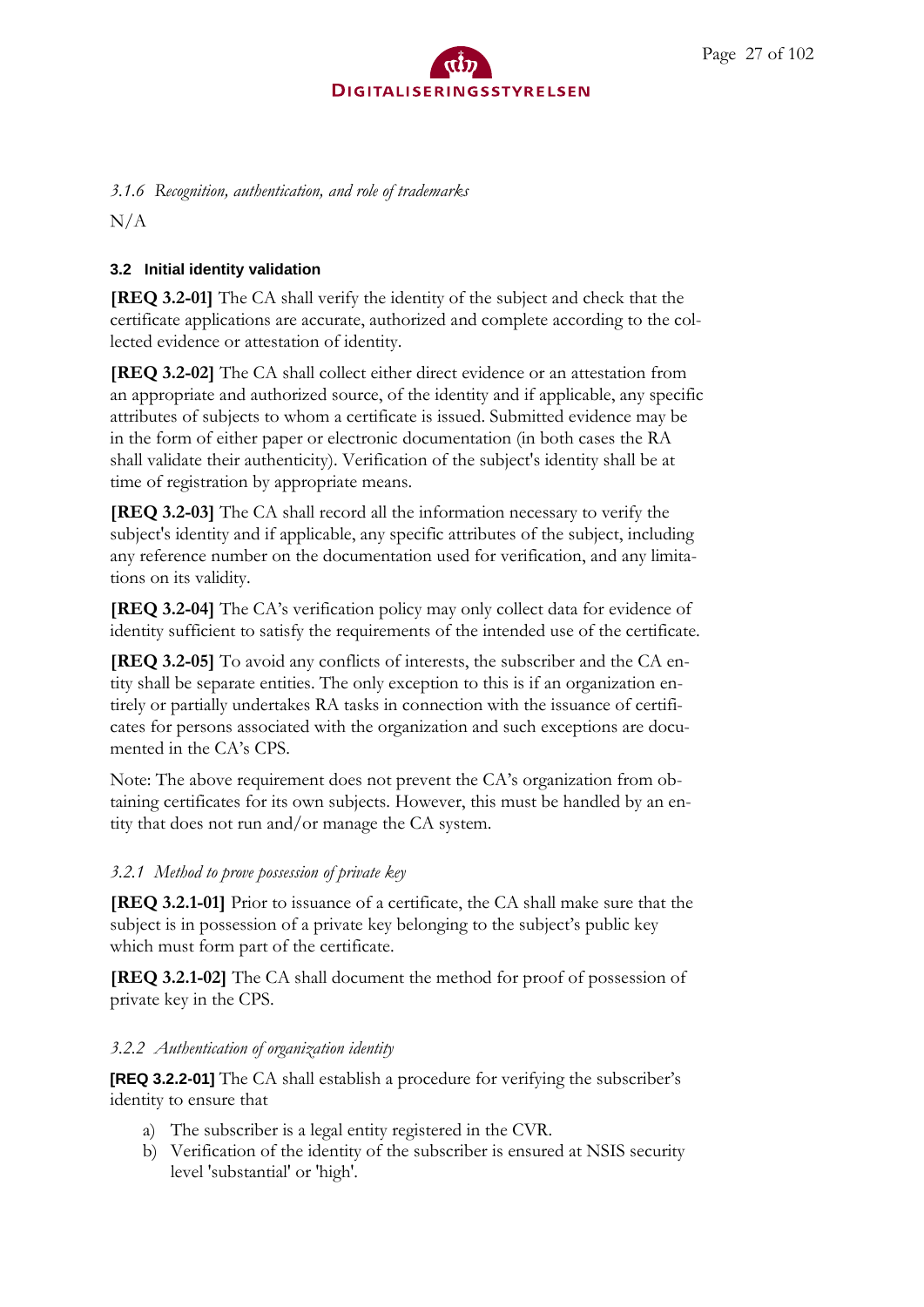- c) A management representative with adequate power of procuration from the subscriber must appoint an authorized person/entity, cf. definition in clause 1.6.1.
- d) The authorized person may be authenticated at NSIS assurance level 'substantial' or 'high' or eIDAS assurance level 'substantial' or 'high'.
- e) All communication based on physical letters forming part of the documentation of the subscriber's identity is based on the current postal address registered in the CVR.

**[REQ 3.2.2-02]** If the CA has advance knowledge of the identity of the subscriber, the above requirement may be dispensed with in full or in part. The procedure must be submitted to and be approved by the Danish Agency for Digitisation before being implemented.

**[REQ 3.2.2-03]** The CA shall document the procedure for verifying the identity of the subscriber in CPS.

# <span id="page-27-0"></span>*3.2.3 Authentication of individual identity*

**[REQ .3.2.3-01]** The subject's physical identity shall be validated at NSIS assurance level 'substantial' or 'high' or eIDAS assurance level 'substantial' or 'high', and evidence of the subject's identity shall be validated against the natural person, either through physical presence of the person or indirectly by using means that provide similar assurance of physical presence, such as electronic identification at NSIS assurance level 'substantial'.

**[REQ 3.2.3-02]** The subject's association with the subscriber shall be secured at NSIS assurance level 'substantial' or 'high' or eIDAS assurance level 'substantial' or 'high'.

**[REQ 3.2.3-03]** Documentation for the subject's identity shall include

- a) Full name
- b) Date and place of birth, reference to a nationally recognized identity document or other attributes that can be used to distinguish the person from others with the same name as far as possible, e.g. the attribute civil registration number (CPR)
- c) The full name and legal status of the subscriber
- d) The CVR number of the subscriber
- e) The subject's association with the subscriber in accordance with NSIS assurance level 'substantial' or 'high'.
- f) When applicable, the association between the subscriber and any organizational entity that will appear from the organization attributes of the certificate in accordance with national or other applicable identification practices.
- g) The subscriber's and subject's approval of the certificate includes organizational information.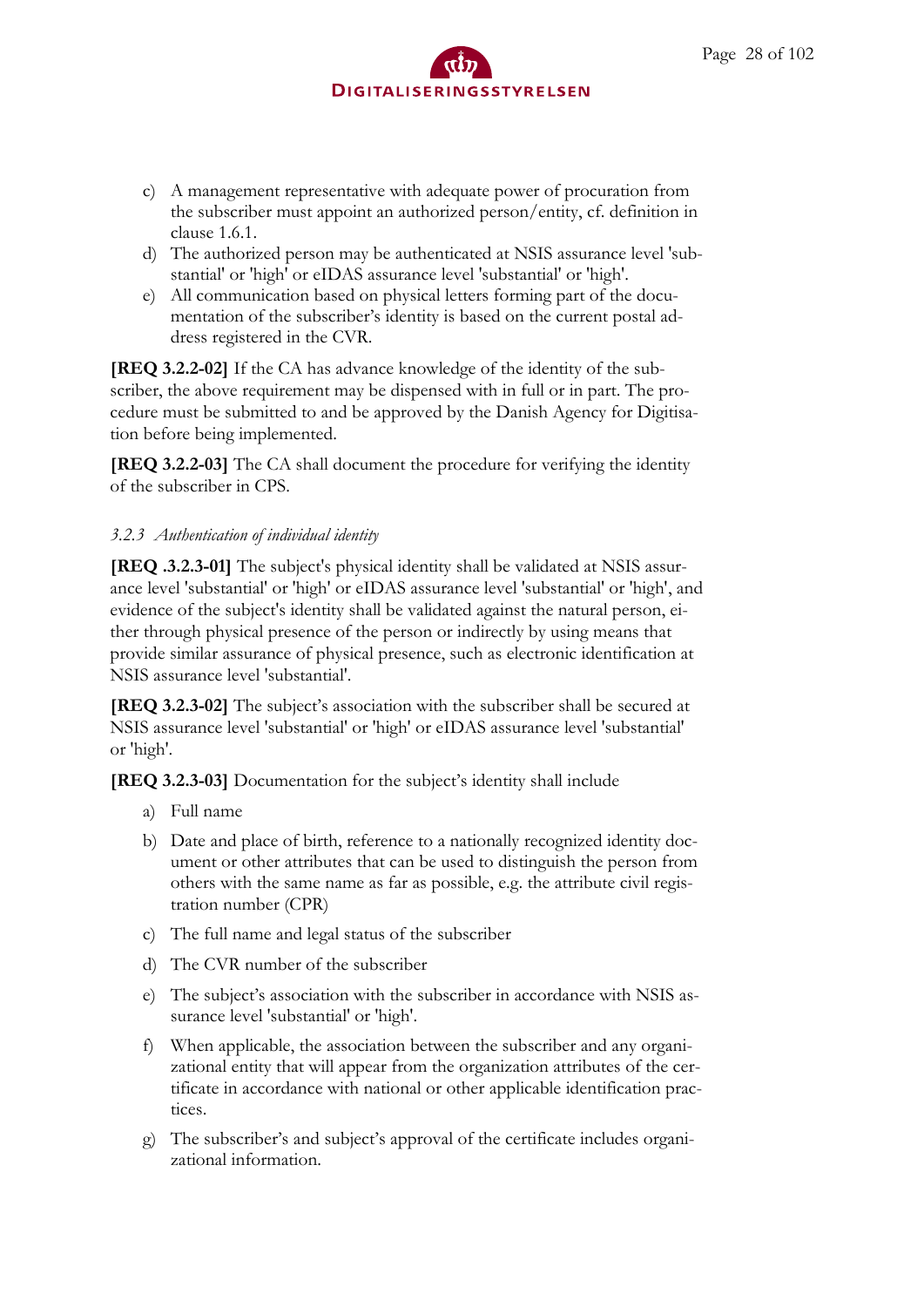Note: An organization attribute described under item f) may be a production unit number.

**[REQ 3.2.3-04]** Where place of birth is used, cf. the above requirement, place of birth shall be stated in accordance with national or other applicable conventions for registering births.

## <span id="page-28-0"></span>*3.2.4 Non-verified subscriber information*

**[REQ 3.2.4-01]** The subscriber shall provide a physical address, or other attributes, which describe how the subscriber shall be contacted.

## <span id="page-28-1"></span>*3.2.5 Validation of authority*

Cf. REQ 3.2.2-01 c) for validation of authority for an authorized person/entity.

<span id="page-28-2"></span>*3.2.6 Criteria for interoperation*

 $N/A$ 

## <span id="page-28-3"></span>**3.3 Identification and authentication for re-key requests**

**[REQ 3.3-01]** All requests for a certificate for a subject who has previously been registered by the CA shall be complete, accurate and authorized.

**[REQ 3.3-02]** In case of changes to the CA's terms and conditions, the CA's terms and conditions shall be communicated to and be accepted by the subject.

**[REQ 3.3-03]** Requirement for identity validation, cf. clause 3.2 shall be complied with.

# <span id="page-28-4"></span>*3.3.1 Identification and authentication for routine re-key*

**[REQ 3.3.1-01]** The CA shall check the existence and validity of the certificate to be re-keyed and that the information used for verifying the identity and attributes of the subjects is still valid.

## <span id="page-28-5"></span>*3.3.2 Identification and authentication for re-key after revocation*

**[REQ 3.3.2-01]** The CA shall verify the existence and validity of the certificate to be re-keyed and that the information used for verifying the identity and attributes of the subjects is still valid.

Note: In terms of validity, it must be verified that the certificate has been revoked in accordance with the above requirement.

## <span id="page-28-6"></span>**3.4 Identification and authentication for revocation request**

**[REQ 3.4-01]** The CA shall reasonably and considering the overall security make sure that revocation requests and reports of events that may give rise to revocation of certificates come from authorized sources.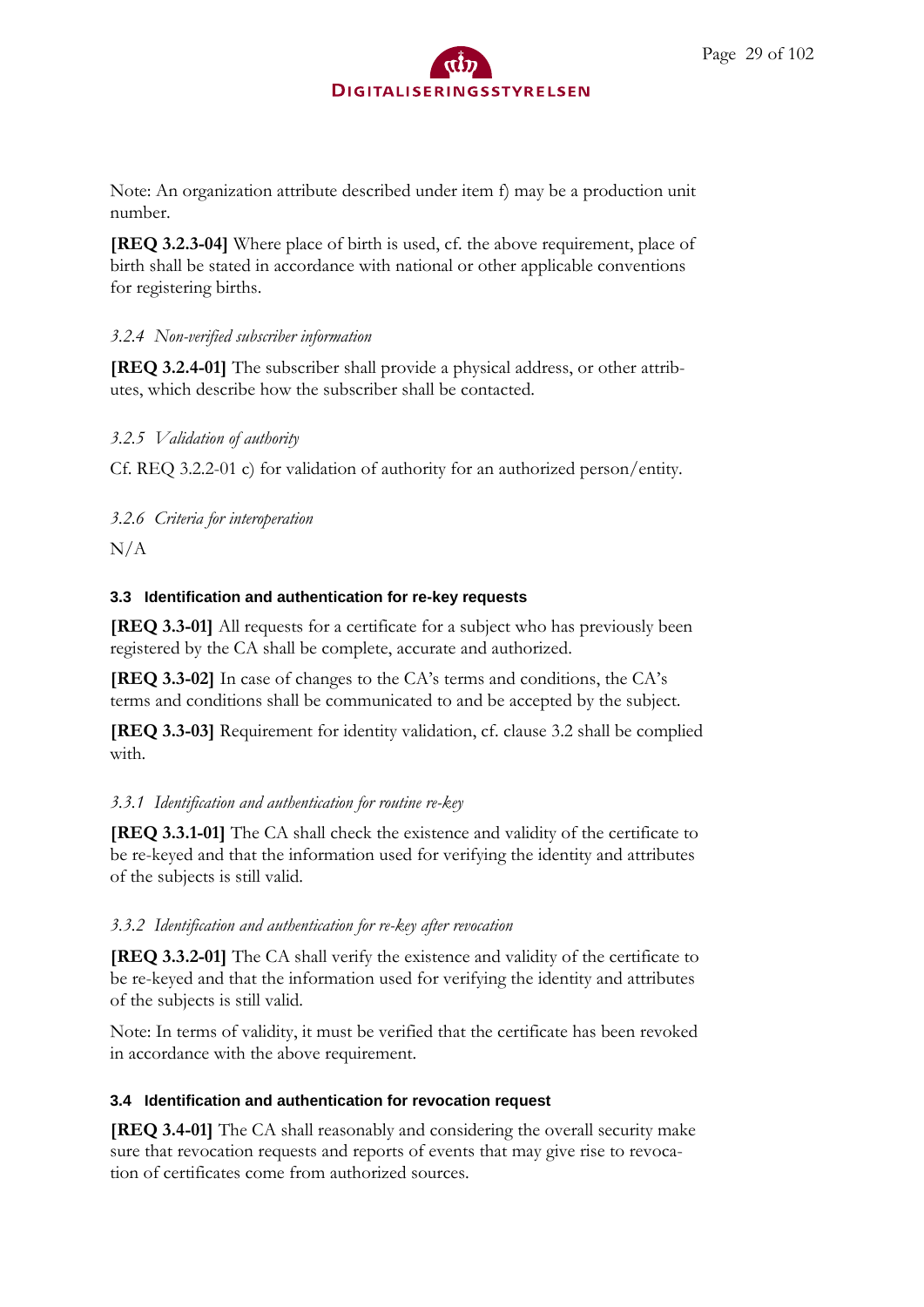

**[REQ 3.4-02]** The CA shall document the procedures for revoking end-user and CA certificates in the public part of CPS, including

- Who can request revocation or report events that indicate a need for revocation of a certificate.
- How requests or reports can be submitted.
- Any requirements for subsequent confirmation of revocation requests or reports of events that indicate a need for revocation of a certificate.
- Valid reasons for revoking certificates.
- Mechanisms for distribution of information about revoked certificates (e.g. CRLs and OCSP).
- The maximum time from receipt of a revocation request until the decision to revoke the certificate.
- The maximum time from the decision to revoke the certificate until the actual information that the certificate is publicly available (e.g. via publication of CRL).

## <span id="page-29-0"></span>4. Certificate life-cycle operational requirements

#### <span id="page-29-1"></span>**4.1 Certificate Application**

#### <span id="page-29-2"></span>*4.1.1 Who can submit a certificate application*

**[REQ 4.1.1-01]** The subscriber may apply for a certificate for a subject via the authorized person/entity.

#### <span id="page-29-3"></span>*4.1.2 Enrollment process and responsibilities*

**[REQ 4.1.2-01]** Application for certificates shall be made through an RA according to an enrollment process. When the application is made, the authorized person/entity shall be authenticated at a level corresponding to NSIS assurance level 'substantial' or 'high' or eIDAS assurance level 'substantial' or 'high'.

Note: The RA may be part of the CA's organization and/or one or more external business partners.

**[REQ 4.1.2-02]** If external RAs are used, registration data shall be exchanged securely and only with recognized RAs, whose identity is authenticated.

**[REQ 4.1.2-03]** The CA shall ensure that the enrollment process cannot be completed until the subscriber has accepted the terms and conditions for using the CA service.

**[REQ 4.1.2-04]** If the subject's key pair is not generated by the CA, the certificate request process shall check that the subject has possession or control of the private key associated with the public key that will be inserted in the certificate.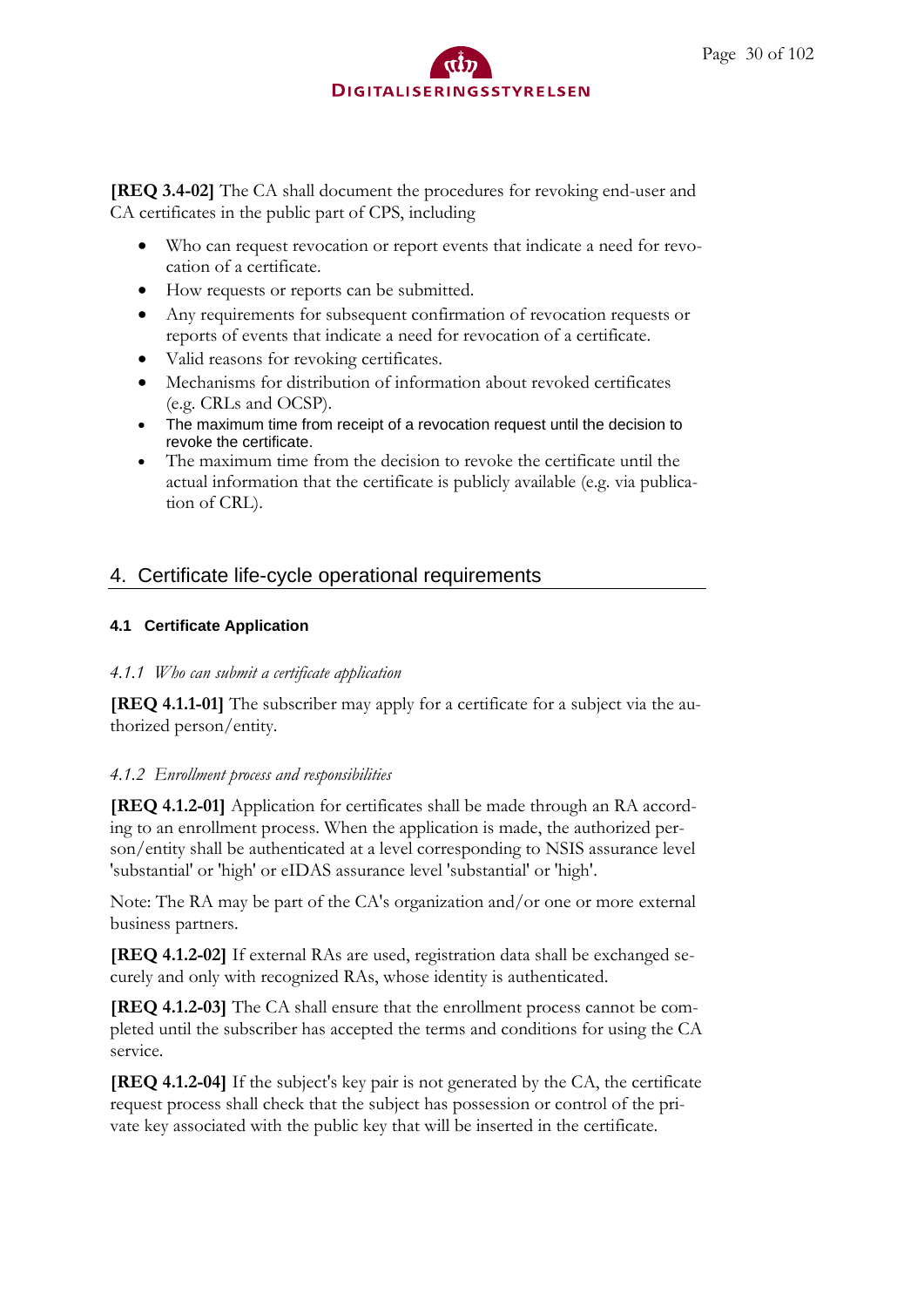

#### <span id="page-30-0"></span>**4.2 Certificate application processing**

#### <span id="page-30-1"></span>*4.2.1 Performing identification and authentication functions*

**[REQ 4.2.1-01]** Before a certificate is issued to a registered subject, the subject shall be identified and authenticated at NSIS assurance level 'substantial' or 'high' or eIDAS assurance level 'substantial' or 'high'.

#### <span id="page-30-2"></span>*4.2.2 Approval or rejection of certificate applications*

**[REQ 4.2.2-01]** The CA shall approve or reject a certificate application and give the subject access to information about status for certificate applications. The CA shall explain the reasons for the rejection of a certificate application to the subject.

## <span id="page-30-3"></span>*4.2.3 Time to process certificate applications*

**[REQ 4.2.3-01]** The CA should process certificate applications without undue delay.

#### <span id="page-30-4"></span>**4.3 Certificate issuance**

#### <span id="page-30-5"></span>*4.3.1 CA actions during certificate issuance*

**[REQ 4.3.1-01]** The CA shall issue certificates securely to maintain their authenticity.

In particular:

- **[REQ 4.3.1-02]** The CA shall take measures against forgery of certificates.
- **[REQ 4.3.1-03]** In cases where the CA generates the subjects' key pair, the CA shall guarantee confidentiality during the process of generating such data.
- **[REQ 4.3.1-04]** The procedure of issuing the certificate shall be securely linked to the associated registration, certificate renewal or re-key, including the provision of any subject-generated public key.
- **[REQ 4.3.1-05]** The CA must not issue certificates whose lifetime exceeds that of the CA's signing certificate.
- **[REQ 4.3.1-06]** If the CA generates the subject's key pair, the procedure of issuing the certificate shall be securely linked to the generation of the key pair by the CA.
- **[REQ 4.3.1-07]** If the CA generated the subject's key pair, the private key shall be securely passed to the subject or to the TSP managing the subject's private key.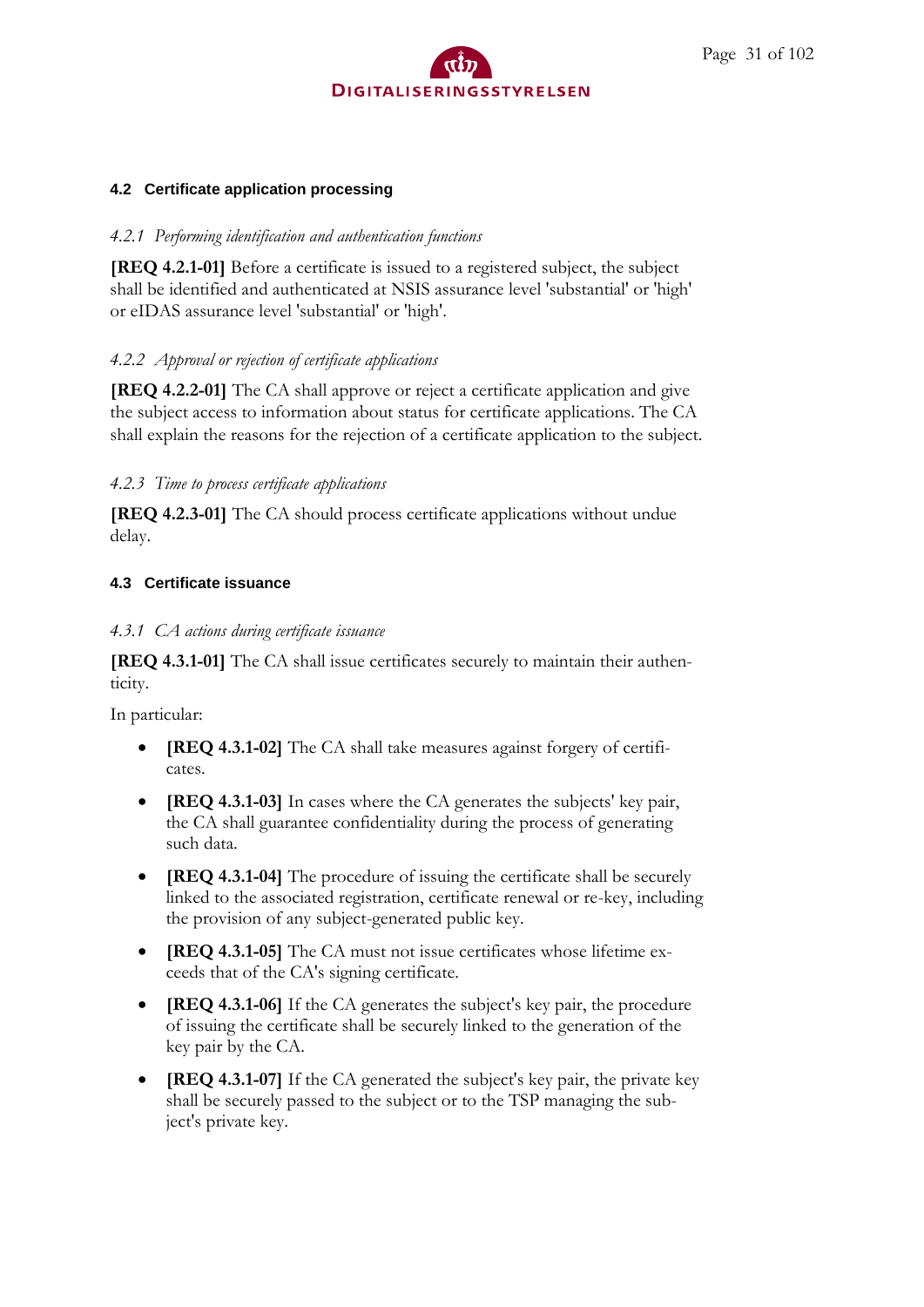

• **[REQ 4.3.1-08]** Over the life time of the CA, a subject distinguished name which has been used in a certificate shall never be re-assigned to another subject.

Note: The name in the above requirement comprises the entire identification in the certificate, including subject serialNumber, cf. clause 7.1.4.

**[REQ 4.3.1-09]** Attributes that identify the organization in the certificate shall represent the legal entity or an organizational sub-entity of the legal entity and subject serialNumber shall identify the natural person.

**[REQ 4.3.1-10]** The CP must be identified in the certificate with NCP (Normalized Certificate Policy) cf. clause 7.1.6.

<span id="page-31-0"></span>*4.3.2 Notification to subscriber by the CA of issuance of certificate*

**[REQ 4.3.2-01]** The CA may notify the subject and/or subscriber of issuance of certificate.

#### <span id="page-31-1"></span>**4.4 Certificate acceptance**

<span id="page-31-2"></span>*4.4.1 Conduct constituting acceptance of modified certificate*

**[REQ 4.4.1-01]** The terms and conditions shall indicate what is deemed to constitute acceptance of the certificate.

In particular

- **[REQ 4.4.1-02]** Before entering into a contractual relationship with a subscriber, the CA shall inform the subscriber of the terms and conditions regarding use of the certificate as given in clause 2.1.
- **[REQ 4.4.1-03]** If the subject is not the same as the subscriber, the subject shall be informed of his/her obligations.
- **[REQ 4.4.1-04]** The CA shall communicate the terms and conditions through a durable (i.e. with integrity over time) means of communication, and in a human readable form before the agreement.
- **[REQ 4.4.1-05]** The terms and conditions may be transmitted electronically.
- **[REQ 4.4.1-06]** The terms and conditions may use the model specified in ETSI EN 319 411-1 Annex A.
- **[REQ 4.4.1-07]** The CA shall record the agreement with the subscriber. If the subscriber and subject are two separate natural persons or legal entities, the agreement with the subject shall also be recorded.
- **[REQ 4.4.1-08]** The agreement in the above requirement shall involve explicit acceptance of the terms and conditions by a wilful act which can be later supported by evidence.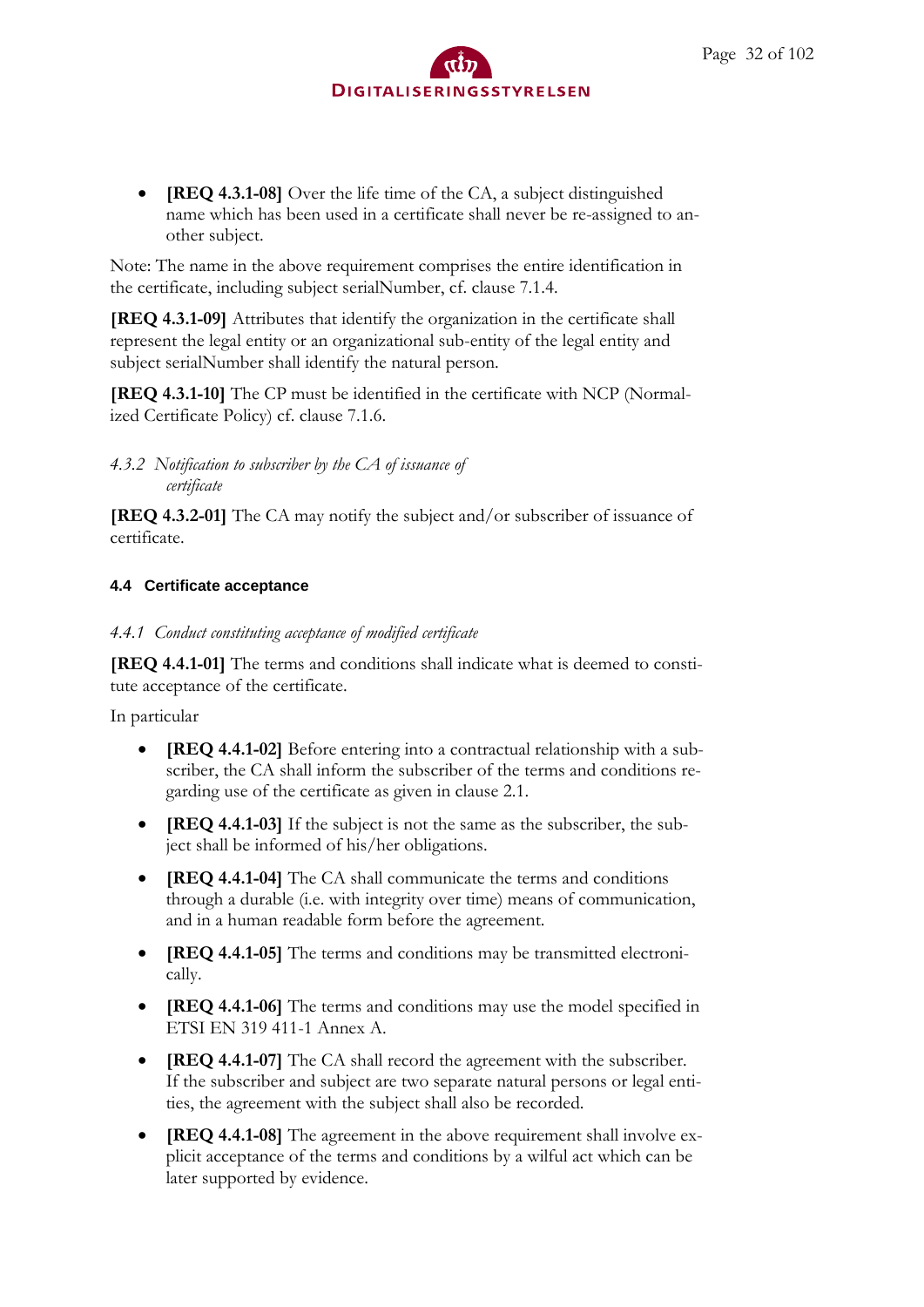Note: The above evidence may for instance be based on system evidence.

- **[REQ 4.4.1-09]** If the subscriber and subject are two separate natural persons or legal entities, the agreement shall be in two parts and the first part of the agreement shall be ratified by the subscriber and include:
	- a) the subscriber's obligations
	- b) consent to the CA storing information used in registration, related processing, including whether it is the subscriber or the subject being registered, any subsequent revocation, the identity and any specific attributes placed in the certificate, and the passing of this information to third parties under the same conditions as required by this policy in the event the CA terminates its services.
	- c) whether, and under what conditions, the subscriber may require and the subject shall approve the publication of the certificate
	- d) confirmation that the information to be held in the certificate is correct
	- e) obligations applicable to subjects
	- f) obligations to request the CA revoke certificates issued to subjects when they are no longer associated with the subscriber.
- **[REQ 4.4.1-10]** The second part of the agreement shall be ratified by the subject and include:
	- g) the subject's obligations
	- h) consent to the CA storing information used in registration, related processing, including whether it is the subscriber or the subject being registered, any subsequent revocation, the identity and any specific attributes placed in the certificate, and the passing of this information to third parties under the same conditions as required by this policy in the event the CA shuts down its services.
- **[REQ 4.4.1-11]** If the subscriber and subject are the same entity, the agreement may be in one or two parts and include the above items a) to h).
- **[REQ 4.4.1-12]** The agreement may be in electronic form.
- **[REQ 4.4.1-13]** The records identified above shall be retained for the period of time as indicated to the subscriber (as part of the terms and conditions).

#### <span id="page-32-0"></span>*4.4.2 Publication of the certificate by the CA*

**[REQ 4.4.2-01]** The CA shall publish the certificate, cf. clause 2.2 with due regard to REQ 4.4.1-09 c).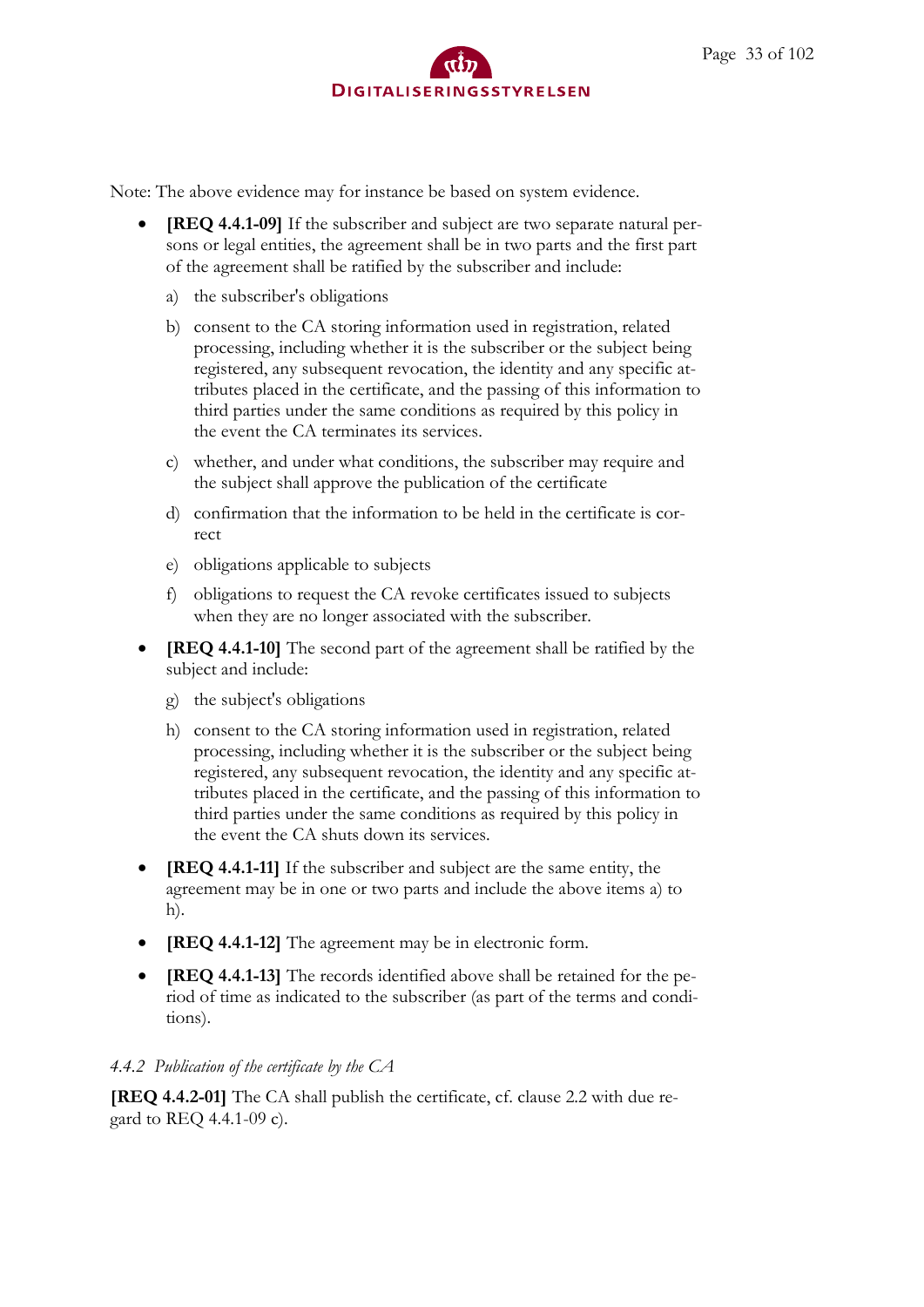### <span id="page-33-0"></span>*4.4.3 Notification of certificate issuance by the CA to other entities*

**[REQ 4.4.3-01]** The CA may notify other participants of the issuance of a certificate with due regard to REQ 4.4.1-09 c).

#### <span id="page-33-1"></span>**4.5 Key pair and certificate usage**

#### <span id="page-33-2"></span>*4.5.1 Subscriber private key and certificate usage*

**[REQ 4.5.1-01]** Through an agreement, the CA shall ensure that the subscriber's obligations include items a) to h) below.

**[REQ 4.5.1-02]** If the subscriber and subject are separate entities, the CA shall ensure through an agreement that the subject's obligations include items b), c), e), f) and h) below.

- a) Information submitted to the CA in accordance with the requirements of this policy must be accurate and complete, particularly with regards to registration.
- b) The key pair is only used in accordance with the determined authorized use and not beyond any limitations notified to the subscriber and subject, and the private key must not be used to sign other certificates.
- c) Unauthorized use of the subject's private key must be avoided, including
	- i) that the choice of password ensures that they cannot be readily guessed through knowledge of the subject,
	- ii) that adequate measures are taken to protect the security mechanisms that protect the private key against compromise, change, loss and unauthorized use, and
	- iii) that passwords are not disclosed to any other parties.
- d) If the subscriber or subject generates the subject's keys:
	- i) an obligation or recommendation to generate the subject keys using an algorithm as specified in ETSI TS 119 312 for the uses of the certified key as identified in the CP, and
	- ii) an obligation or recommendation to use key length and algorithm as specified in ETSI TS 119 312 for the uses of the certified key as identified in the CP during the validity time of the certificate or
	- iii) through the use of algorithms and key lengths recommended by the Danish Agency for Digitisation that can replace d).i) and d).ii).
- e) If the subscriber or subject generates the subject's keys and the private key pair, and the private key can be used to generate digital signatures, the subject shall have sole control of the private key.
- f) Notify the CA without any reasonable delay, if any of the following occur up to the end of the validity period indicated in the certificate:
	- i) The subject's access to the private key has been lost or the subject's private key has been stolen or potentially compromised.
	- ii) Control over the subject's private key has been lost due to compromise of activation data (e.g. PIN code) or other reasons.
	- iii) Inaccuracy or changes to the certificate content, as notified to the subscriber or to the subject.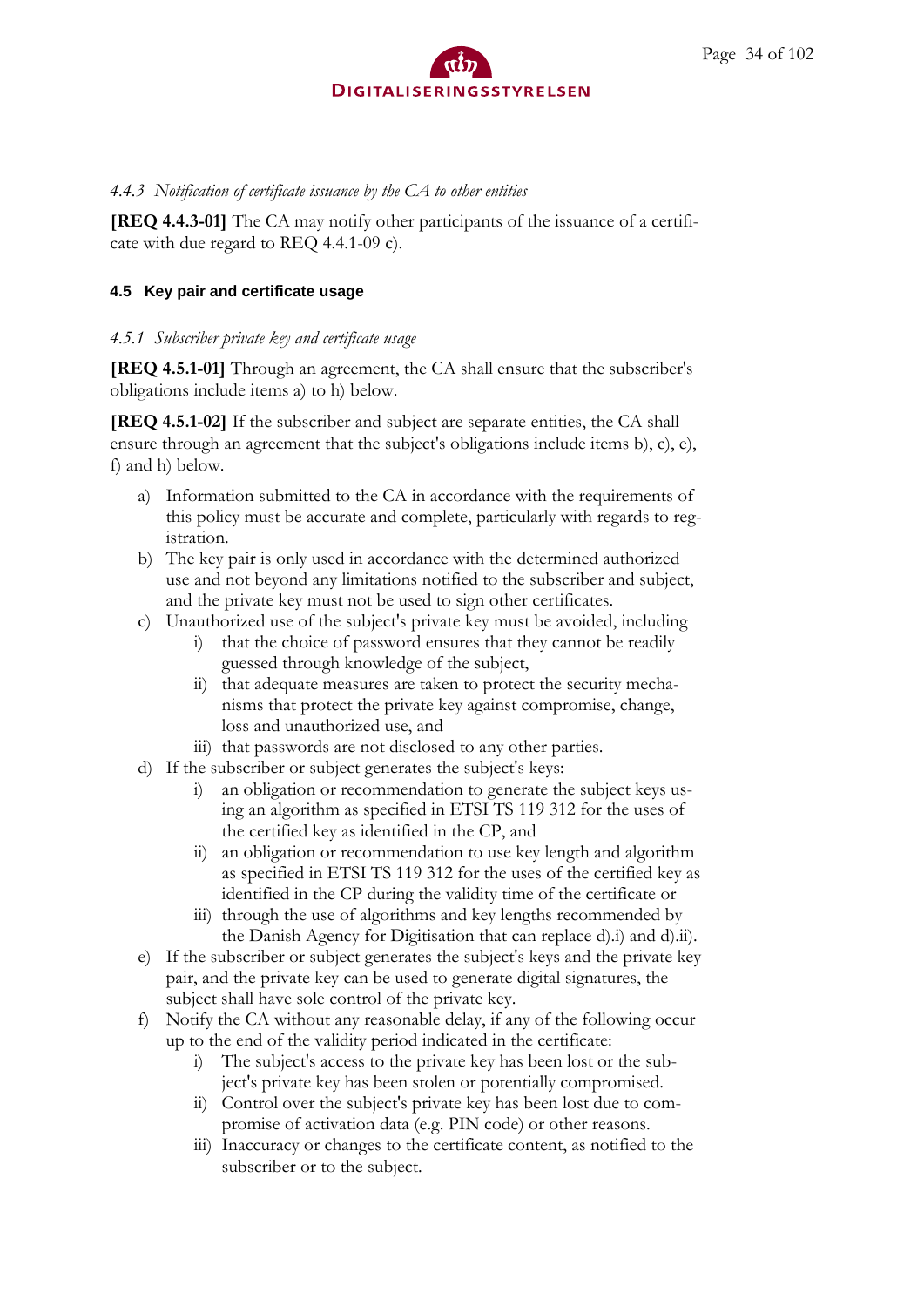- g) Following compromise, the use of the subject's private key is immediately discontinued, subject to a request for revocation, notification of revocation or expiry of certificate, except for any decryption of data.
- h) The use of a subject's private key shall be discontinued if the subscriber or subject has been notified that the subject's certificate has been revoked or if the issuing CA has been compromised.

Note: The term 'lost' in REQ 4.5.1-02 f).i) does not include solutions where the private key is not stored but is only used for single operation (signing) and is then destroyed.

#### <span id="page-34-0"></span>*4.5.2 Relying party public key and certificate usage*

**[REQ 4.5.2-01]** The CA's information to relying parties shall include the following recommendations:

- a) The relying party shall verify the validity or revocation of the certificate using current revocation status information as indicated to the relying party.
- b) The relying party shall take account of any limitations on the usage of the certificate indicated to the relying party either in the certificate or the terms and conditions supplied by the CA.
- c) The relying party shall take any other precautions prescribed in agreements or elsewhere.

#### <span id="page-34-1"></span>**4.6 Certificate renewal**

Renewal of an OCES certificate means issuance of a new certificate according to this Certificate Policy to the same subject with the same public key as a previously issued certificate, but with a new validity period, a new certificate serial number and the current Policy OID.

<span id="page-34-2"></span>*4.6.1 Circumstance for certificate renewal*

 $N/A$ 

<span id="page-34-3"></span>*4.6.2 Who may request renewal*

**[REQ 4.6.2-01]** The subscriber may apply for a certificate renewal for a subject.

#### <span id="page-34-4"></span>*4.6.3 Processing certificate renewal requests*

**[REQ 4.6.3-01]** Requests for certificates issued to a subject who has previously been registered with the CA shall be complete, accurate and authorized.

**[REQ 4.6.3-02]** In particular, the CA shall check the existence and validity of the certificate to be renewed and that the information used to verify the identity and attributes of the subject are still valid.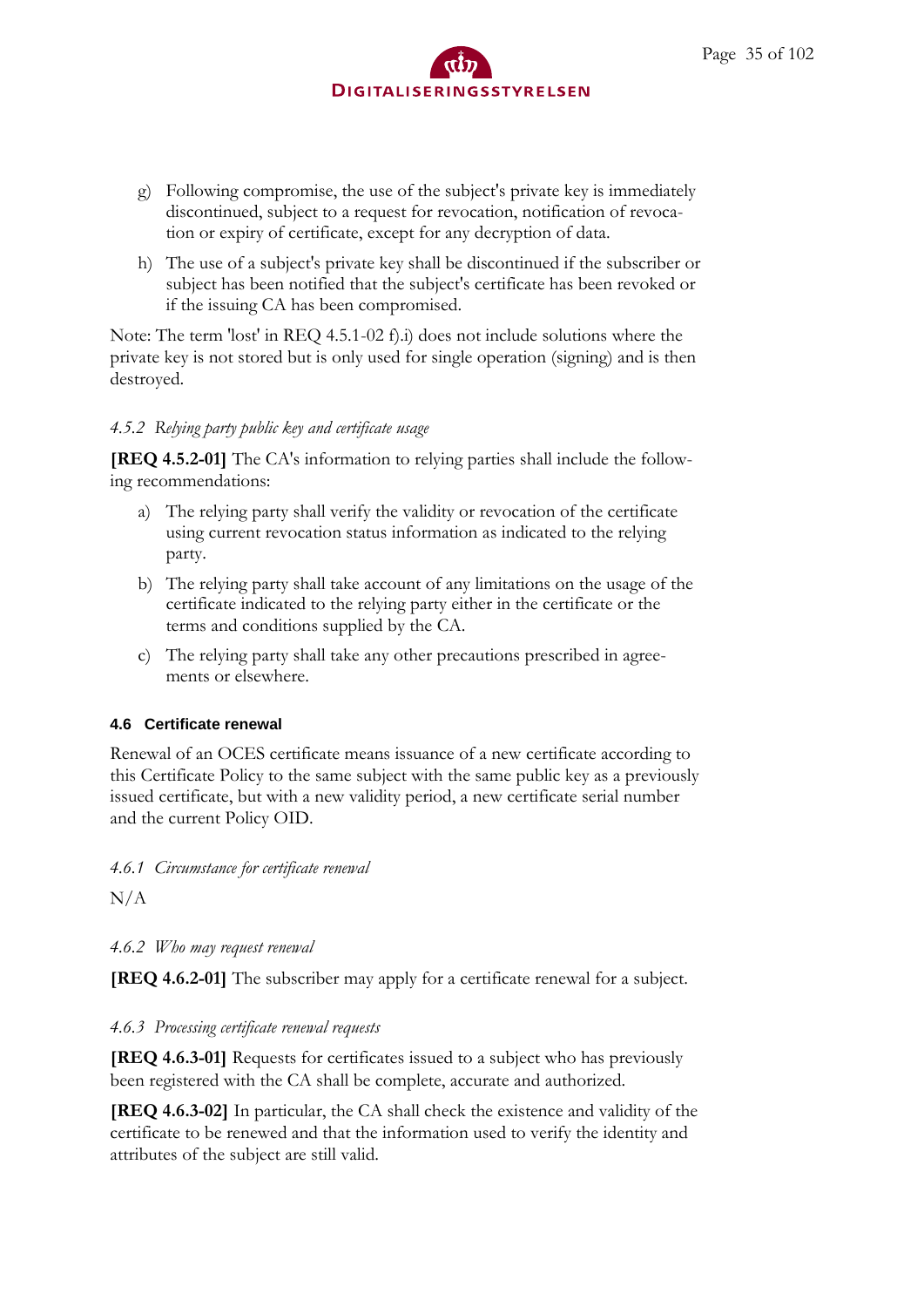**[REQ 4.6.3-03]** If any of the CA's terms and conditions has changed, these shall be communicated to the subscriber and agreed to in accordance with requirements for the first issuance.

**[REQ 4.6.3-04]** Requirements corresponding to the first issuance for identification and authentication shall apply, cf. clause 3.3.

**[REQ 4.6.3-05]** The CA shall issue a new certificate using the subject's existing certified public key, only if its cryptographic security is still sufficient for the new certificate's validity period and no indications exist that the subject's private key has been compromised nor that the certificate has been revoked due to any other security breach.

## <span id="page-35-0"></span>*4.6.4 Notification of new certificate issuance to subscriber*

**[REQ 4.6.4-01]** The CA's notification of new certificate issuance to subject and/or subscriber shall follow the rules for notification of the first certificate, cf. clause 4.3.2.

## <span id="page-35-1"></span>*4.6.5 Conduct constituting acceptance of modified certificate*

**[REQ 4.6.5-01]** Conduct constituting certificate acceptance shall follow the rules for acceptance of the first certificate, cf. clause 4.4.1.

# <span id="page-35-2"></span>*4.6.6 Publication of the renewal certificate by the CA*

**[REQ 4.6.6-01]** Publication of a renewal certificate shall follow the rules for publication of the first certificate, cf. clause 4.4.2.

# <span id="page-35-3"></span>*4.6.7 Notification of certificate issuance by the CA to other entities*

**[REQ 4.6.7-01]** The CA's notification of certificate renewal to other entities shall follow the rules for notification of the first certificate, cf. clause 4.3.3.

# <span id="page-35-4"></span>**4.7 Certificate re-key**

## <span id="page-35-5"></span>*4.7.1 Circumstance for certificate re-key*

Re-key of an OCES certificate means issuance of a new certificate according to this Certificate Policy to a previously registered subject with a new key pair, new validity period, a new certificate serial number and the current Policy OID.

**[REQ 4.7.1-01]** A certificate issued under this CP may be re-keyed for up to four years at a time.

**[REQ 4.7.1-02]** The CA or subscriber can specify whether a certificate can be rekeyed.

**[REQ 4.7.1-03]** The CA shall ensure that a request for and issuance of a re-keyed certificate can be made online, unless the existing certificate is marked as non-renewable, cf. REQ 4.7.1-02.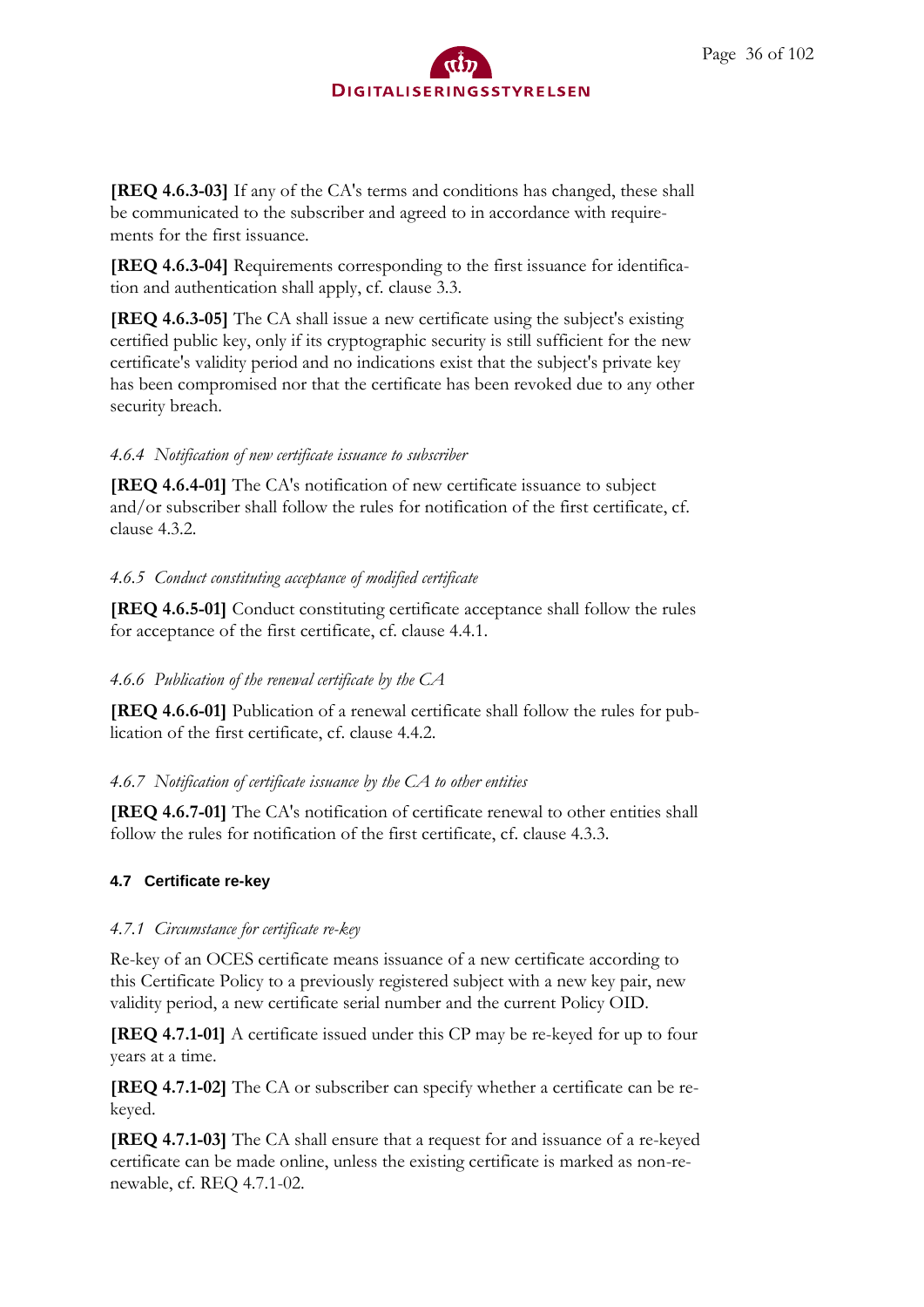

**[REQ 4.7.1-04]** For re-keyable certificates, the CA may notify the subject well in advance of the expiry. Moreover, the CA may at the same time notify the authorized person/entity of the expiry.

### *4.7.2 Who may request certification of a new public key*

**[REQ 4.7.2-01]** A certificate issued under this CP may be re-keyed by the subject if the existing certificate is marked as re-keyable, cf. REQ 4.7.1-02.

### *4.7.3 Processing certificate re-keying requests*

**[REQ 4.7.3-01]** The CA shall ensure that the re-keying request is signed with the subject's valid private key or that the subject is authenticated at NSIS assurance level 'substantial' or 'high' or eIDAS assurance level 'substantial' or 'high'.

**[REQ 4.7.3-02]** Certificate application and issuance must follow the requirements in clause 6.1 on generation and installation of the subject's keys.

### *4.7.4 Notification of new certificate issuance to subscriber*

**[REQ 4.7.4-01]** The CA's notification of re-keyed certificate to subject and/or subscriber shall follow the rules for notification of the first certificate, cf. clause 4.3.2.

## *4.7.5 Conduct constituting acceptance of modified certificate*

**[REQ 4.7.5-01]** Conduct constituting subject certificate acceptance shall follow the rules for acceptance of the first certificate, cf. clause 4.4.1.

## *4.7.6 Publication of the re-keyed certificate by the CA*

**[REQ 4.7.6-01]** Publication of a re-keyed certificate shall follow the rules for publication of first certificates, cf. clause 4.4.2.

## *4.7.7 Notification of certificate issuance by the CA to other entities*

**[REQ 4.7.7-01]** The CA's notification of re-keyed certificate to other entities shall follow the rules for notification of the first certificate, cf. clause 4.3.3.

### **4.8 Certificate modification**

## *4.8.1 Circumstance for certificate modification*

**[REQ 4.8.1-01]** Requests for certificates issued to a subject who has previously been registered with the CA shall be complete, accurate and authorized. This includes certificate update due to change to the subject's attributes.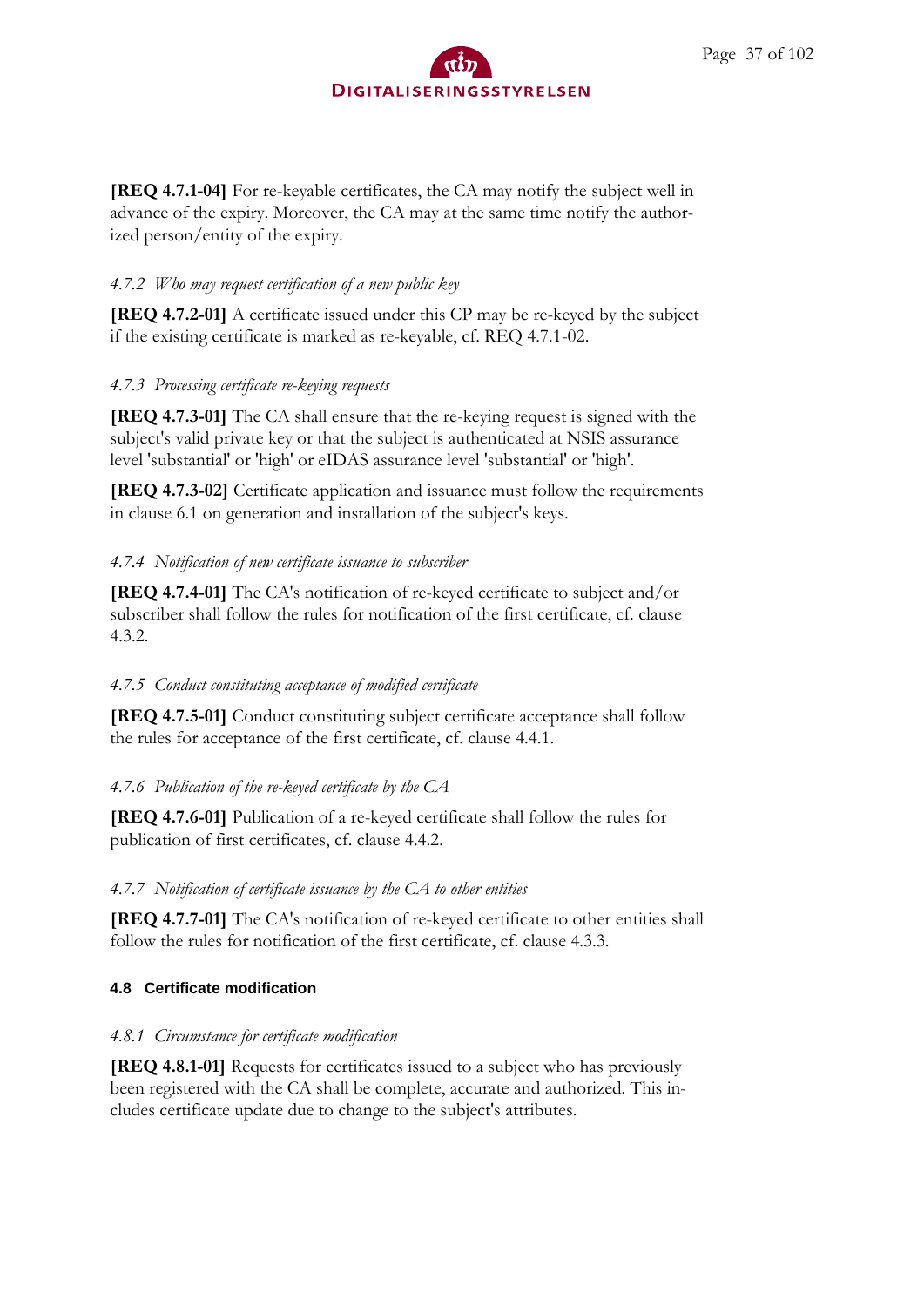

### *4.8.2 Who may request certificate modification*

**[REQ 4.8.2-01]** The subscriber may request a certificate modification.

### *4.8.3 Processing certificate modification requests*

**[REQ 4.8.3-01]** If any certified names or attributes have changed, or the previous certificate has been revoked, the registration information shall be verified, recorded, agreed to by the subscriber in accordance with clause 3.3.

### *4.8.4 Notification of new certificate issuance to subscriber*

**[REQ 4.8.4-01]** The CA's notification of certificate modification to subject and/or subscriber shall follow the rules for notification of the first certificate, cf. clause 4.3.2.

## *4.8.5 Conduct constituting acceptance of modified certificate*

**[REQ 4.8.5-01]** Conduct constituting certificate acceptance shall follow the rules for acceptance of the first certificate, cf. clause 4.4.1.

### *4.8.6 Publication of the modified certificate by the CA*

**[REQ 4.8.6-01]** Publication of a modified certificate shall follow the rules for publication of first certificates, cf clause 4.4.2.

### *4.8.7 Notification of certificate issuance by the CA to other entities*

**[REQ 4.8.7-01]** The CA's notification of modified certificate to other entities shall follow the rules for notification of the first certificate, cf. clause 4.3.3.

## **4.9 Certificate revocation and suspension**

### *4.9.1 Circumstances for revocation*

**[REQ 4.9.1-01]** The CA shall immediately and no later than within 12 hours revoke a certificate issued under this CP if the CA becomes aware of one or more of the following circumstances:

- a) The subscriber or subject wants to revoke the certificate or terminate use thereof.
- b) The subject has lost access to the private key.
- c) Known or suspected compromise of the subject's private key.
- d) The private key has been destroyed or lost in any other way.
- e) The subject no longer has an association with the subscriber.
- f) An inaccuracy has been found in the certificate content or other information associated with the subscriber/subject, however cf. below for matters concerning the subject's change of name.
- g) The subscriber's bankruptcy.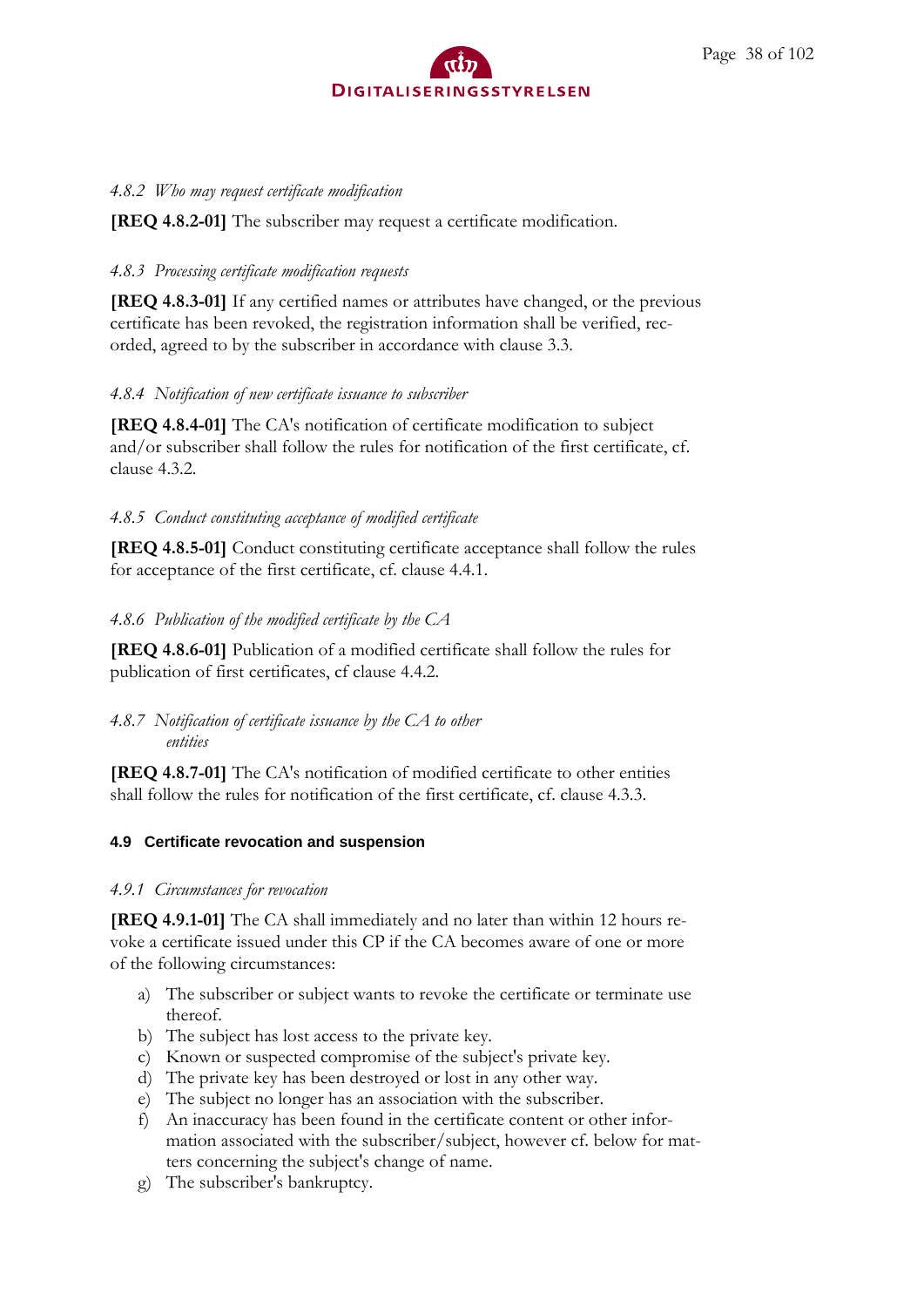

h) The subscriber's business activities terminate.

Note: The term 'lost' in REQ 4.9.1-01 b) and the terms 'destroyed' and 'lost' in REQ 4.9.1-01 d) do not include solutions where the private key is not stored but is only used for single operation (signing) and is then destroyed.

**[REQ 4.9.1-02]** If the subscriber changes its name, the CA shall immediately notify the subscriber that the certificate must be renewed within 120 days. If the certificate is not renewed, the CA shall revoke the certificate.

Note: Please note that the above requirements do not apply if the subscriber maintains the former name as a secondary name, cf. REQ 3.1.2-01.

**[REQ 4.9.1-03]** Failure by the CA to comply with this CP does not entitle the CA to revoke a certificate.

Note: If inaccuracies are found in a certificate as a result of the CA's non-compliance, the certificate shall, however, still be revoked.

**[REQ 4.9.1-04]** Once a certificate is definitively revoked it shall not be reinstated.

### *4.9.2 Who can request revocation*

**[REQ 4.9.2-01]** The following parties may request revocation of a certificate:

- Subject
- Authorized person/entity
- The CA if the rules of this CP have not been complied with or if other circumstances so warrant
- The authorized signatory of the company against proper documentation
- Supervisor or trustee in bankruptcy if the subscriber has filed for suspension of payments or becomes subject to bankruptcy proceedings.

### *4.9.3 Procedure for revocation request*

**[REQ 4.9.3-01]** The CA shall revoke certificates in a timely manner based on authorized and validated certificate revocation requests from either of the parties described in clause 4.9.2.

**[REQ 4.9.3-02]** Revocation requests must as a minimum be sent via one of the following channels:

- Physical mail
- Web
- Over the telephone

**[REQ 4.9.3-03]** The CA shall notify the subject and authorized person/entity of a revoked certificate via the communication channel agreed between the CA and subscriber.

**[REQ 4.9.3-04]** If the CA revokes a certificate without being requested to do so, the CA shall send a message stating the reason for the revocation to the subject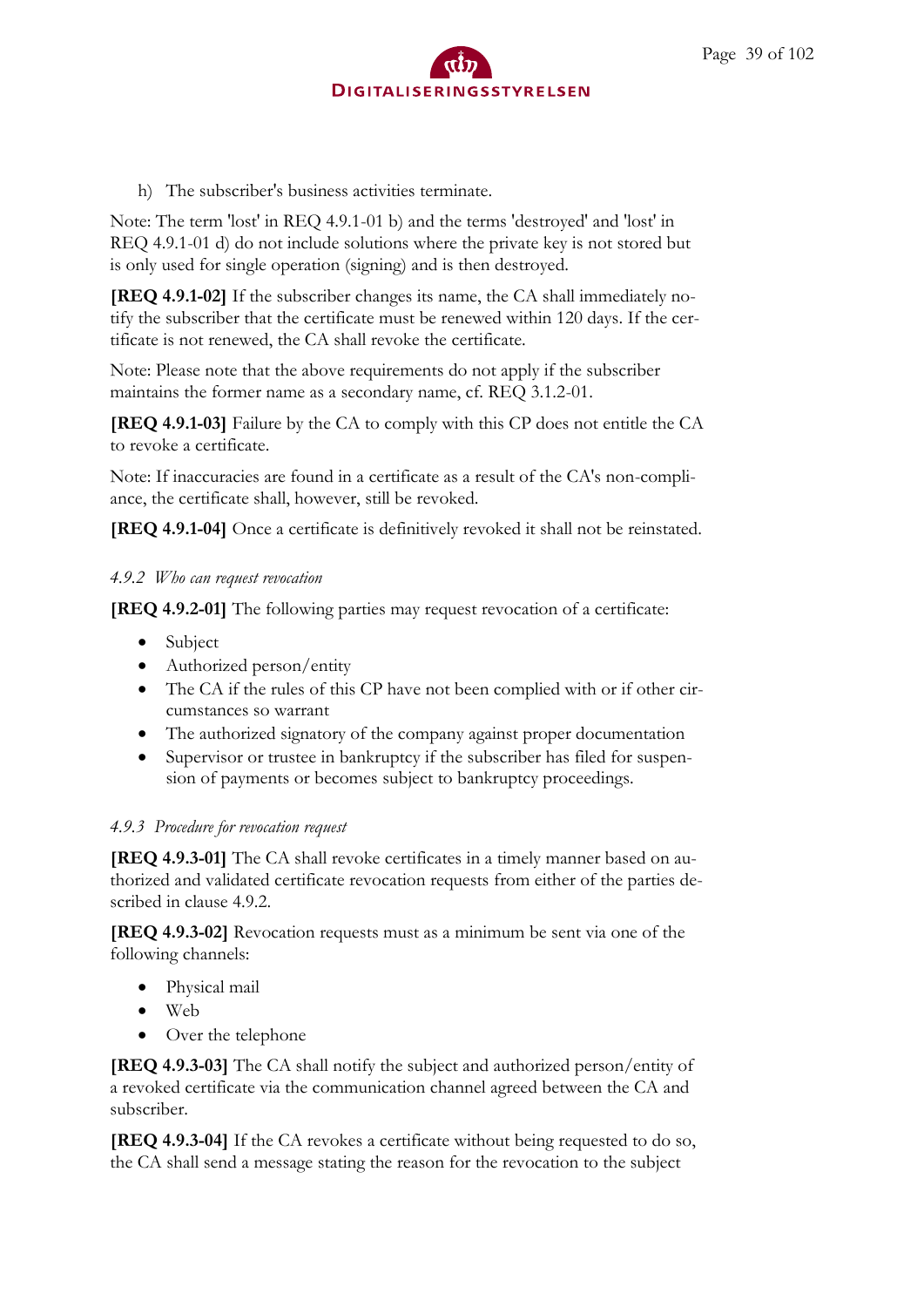and authorized person/entity via the communication channel agreed between the CA and subscriber.

**[REQ 4.9.3-05]** In the event of the bankruptcy of the subscriber, the bankruptcy court or trustee in bankruptcy may request revocation. In such case, the CA shall also send the receipt for revocation to the bankruptcy court or trustee in bankruptcy.

## *4.9.4 Revocation request grace period*

**[REQ 4.9.4-01]** By agreement, the CA shall ensure that the subscriber and subject must request revocation without undue delay if one or more reasons for revocation, cf. clause 4.9.1, have occurred.

## *4.9.5 Time within which CA must process the revocation request*

**[REQ 4.9.5-01]** The CA shall start processing revocation requests and reporting of events that may give rise to revocation of certificates immediately after receipt.

**[REQ 4.9.5-02]** The CA shall ensure that the certificate is revoked immediately after receipt of the request and any confirmation of the requesters identity and authorization.

**[REQ 4.9.5-03]** If the revocation request requires revocation in advance (e.g. subject's planned termination from his/her duties at a certain date), then the scheduled date may be considered as the confirmation point in time for the CA.

**[REQ 4.9.5-04]** Through the public part of the CPS, the CA may provide guarantees for faster processing times for certain revocation reasons.

**[REQ 4.9.5-05]** The time used for the provision of revocation services shall be synchronized with UTC at least once every 24 hours

# *4.9.6 Revocation checking requirement for relying parties*

N/A

# *4.9.7 CRL issuance frequency*

**[REQ 4.9.7-01]** Certificate Revocation Lists (CRLs) concerning subjects' certificates, including any variants (e.g. Delta CRLs) shall be published at least every 24 hours.

**[REQ 4.9.7-02]** Any Certificate Revocation Lists (CRL) concerning subjects' certificates, including any variants (e.g. Delta CRLs) shall contain the nextUpdate field defined in IETF RFC 5280, which must state the time of the next scheduled CRL issue, unless it is the last CRL issued for those certificates, in which case the nextUpdate field must be set to "99991231235959Z"

**[REQ 4.9.7-03]** Certificate Revocation Lists for CA certificates, including any variants (e.g. Delta CRLs) shall be generated and published at least once a year with a nextUpdate of at most 1 year after the issuing date.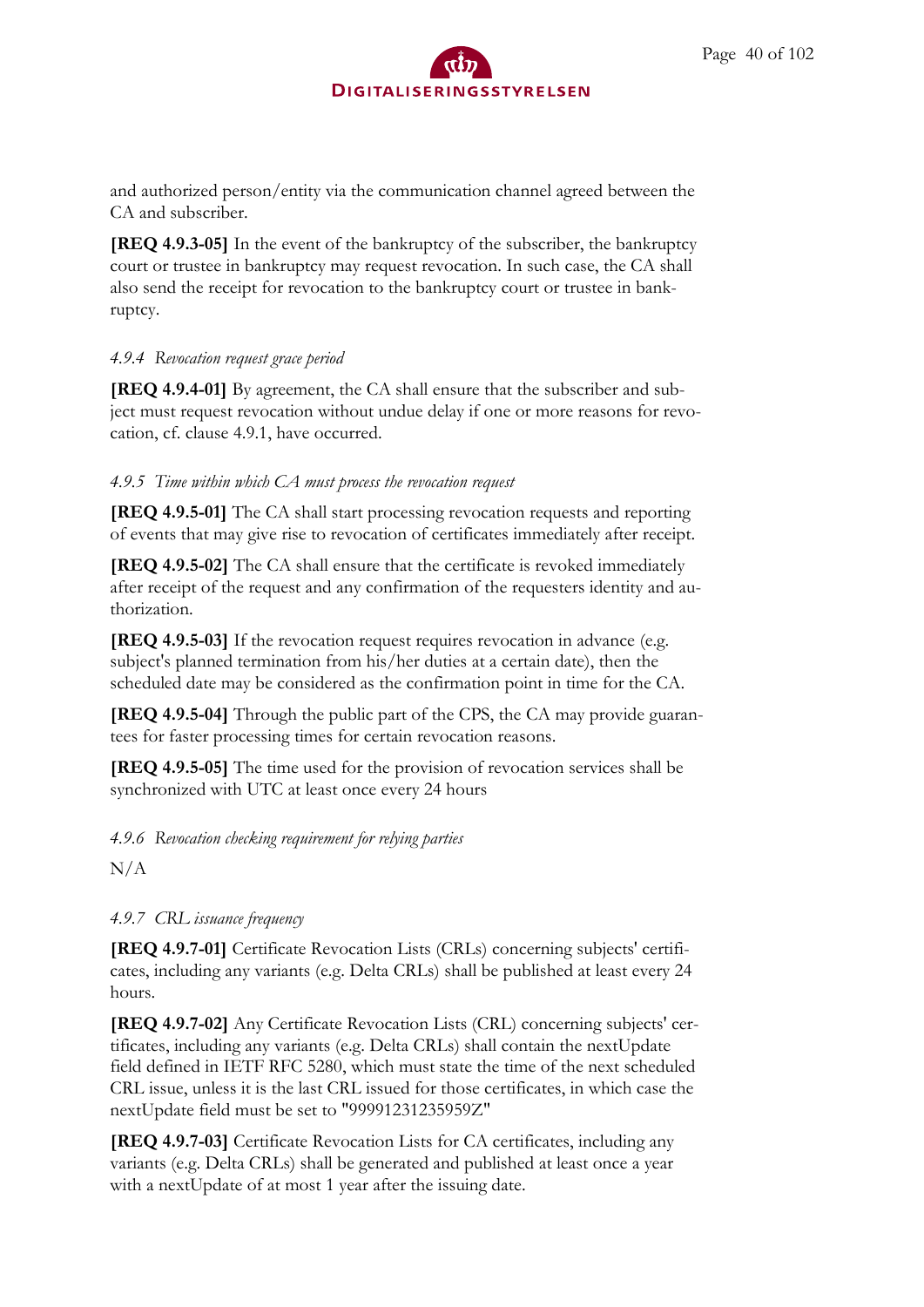**[REQ 4.9.7-04]** If a CA certificate is revoked the signing CA shall issue and publish a new Certificate Revocation List immediately thereafter.

**[REQ 4.9.7-05]** For any current CRL, including any variants (e.g. Delta CRLs), a new CRL must be published no later than one hour before the time stated in the nextUpdate field.

**[REQ 4.9.7-06]** In the case of any cross-certificates issued by the CA to other TSPs, the CA should be issued at least every 31 days.

# *4.9.8 Maximum latency for CRLs (if applicable)*

**[REQ 4.9.8-01]** After completed revocation, the CA shall publish an updated CRL. This must be done no later than 1 minute after revocation. However, an updated CRL for root CA must be published no later than 10 minutes after revocation.

## *4.9.9 On-line revocation/status checking availability*

**[REQ 4.9.9-01]** The CA shall offer online status check via the Online Certificate Status Protocol, OCSP.

*4.9.10 On-line revocation checking requirements*

 $N/A$ 

*4.9.11 Other forms of revocation advertisements available*

**[REQ 4.9.11-01]** The CA shall make information about certificate status available via manual online posts.

*4.9.12 Special requirements re key compromise*

 $N/A$ 

*4.9.13 Circumstances for suspension*

**[REQ 4.9.13-01]** A certificate issued under this CP must not be suspended.

*4.9.14 Who can request suspension*

 $N/A$ 

*4.9.15 Procedure for suspension request*

 $N/A$ 

*4.9.16 Limits on suspension period*

 $N/A$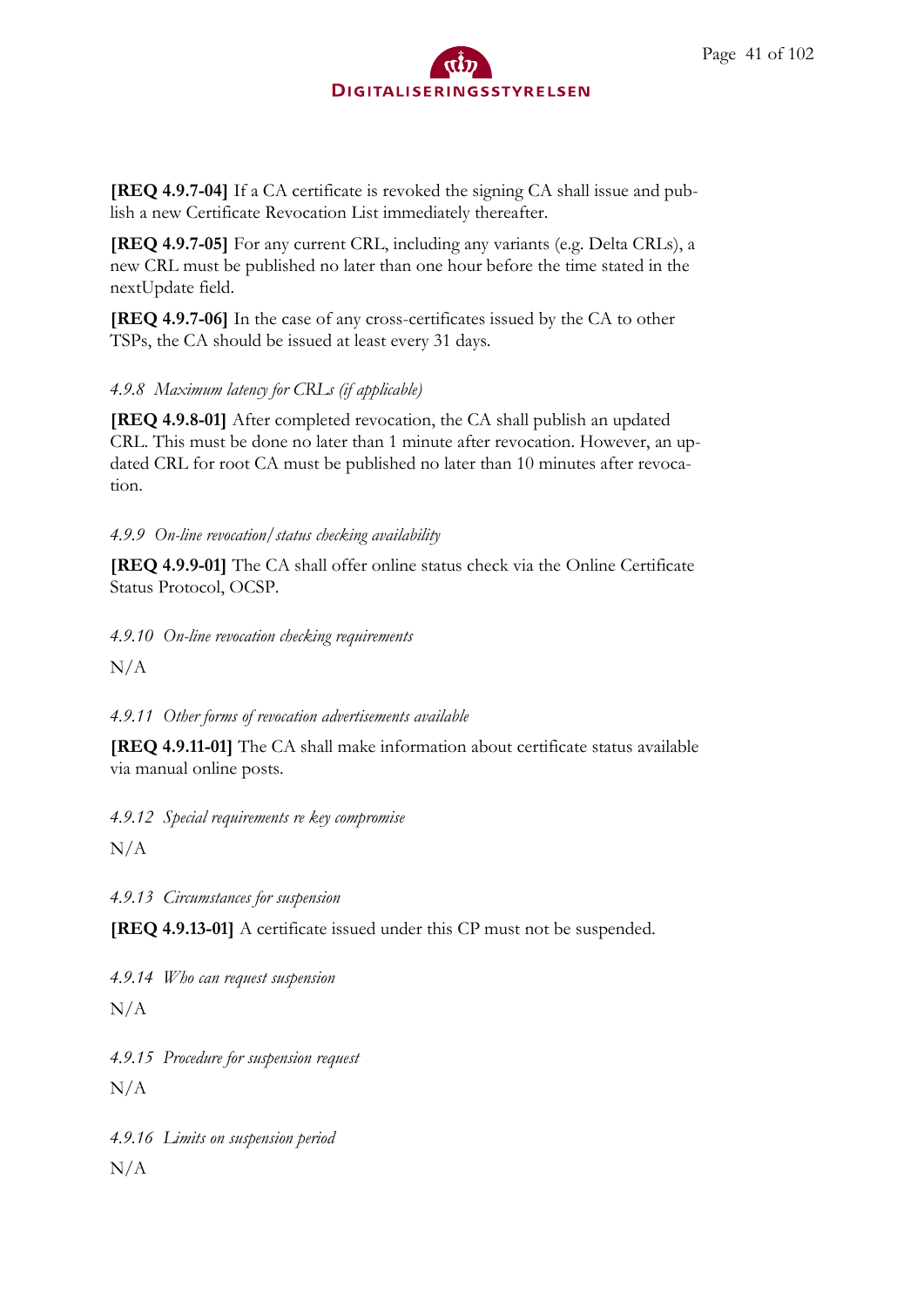

#### **4.10 Certificate status services**

**[REQ 4.10-01]** The CA shall provide services for checking the status of the certificates.

### *4.10.1 Operational characteristics*

**[REQ 4.10.1-02]** The integrity and authenticity of the status information shall be protected.

**[REQ 4.10.1-03]** As a minimum, the CRL and OCSP shall be supported as certificate status checking methods.

**[REQ 4.10.1-04]** Status information must contain information on revocation status for a certificate at a minimum until the certificate's point of expiry.

**[REQ 4.10.1-07]** The CRL shall be signed digitally by the CA that has issued a revoked certificate.

**[REQ 4.10.1-08]** The CA shall make CRLs available for download via the following channels:

- LDAP
- HTTP

**[REQ 4.10.1-09]** Updated revocation information shall be available via all methods offered for checking certificate status, and all services shall be consistent over time taking into account small delays.

**[REQ 4.10.1-10]** OCSP responses can be pre-generated, but if a certificate is revoked, it is a requirement that the related OCSP response is re-generated, and no later than 1 minute after registration of the revocation, the OCEP response shall indicate that the certificate has been revoked.

**[REQ 4.10.1-11]** OCSP responders shall have dedicated business certificates which are exclusively used for OCSP. In addition to the formal requirements for a business certificate, the following requirements exist for the content:

- Key Usage: Digital Signature
- Extended Key Usage: OCSP Signing
- CRL Distribution Point: Not included
- AIA: Not included
- OCSP No Check: Included but blank.

**[REQ 4.10.1-12]** The lifetime of OCSP responder certificates for CAs that issue certificates to subjects shall be a maximum of 72 hours, and the related keys shall be protected by cryptographic devices as specified in clause 6.2.

**[REQ 4.10.1-13]** The lifetime of OCSP responder certificates for the root CA shall be a maximum of 3 months, and the related keys shall be protected by cryptographic devices as specified in clause 6.2.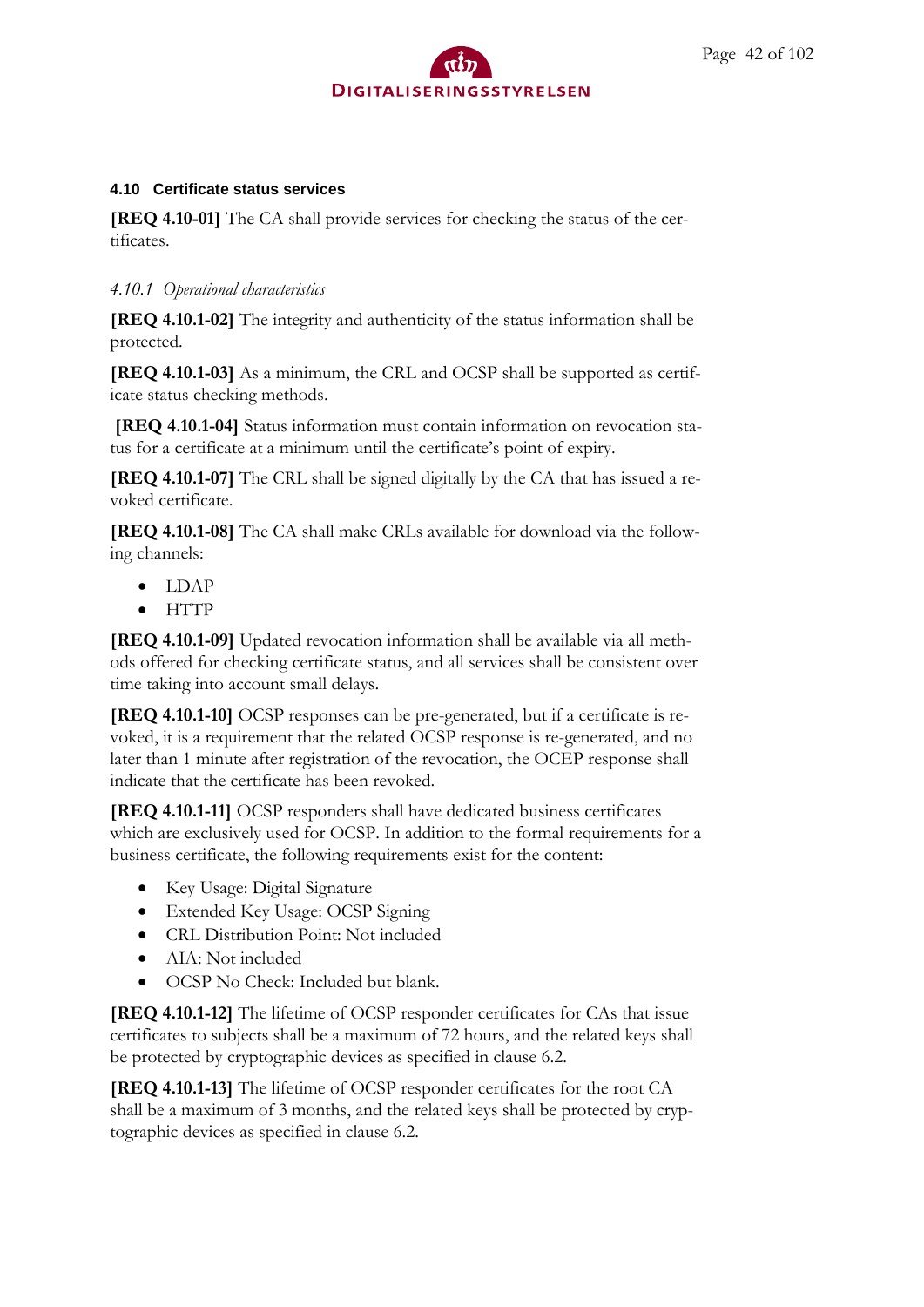

### *4.10.2 Service availability*

**[REQ 4.10.2-01]** Certificate status information shall be available 24 hours per day, 7 days per week. Upon system failure, service windows or other factors which are not under the control of the CA, the CA shall make best endeavours to ensure that this information service is not unavailable for longer than a maximum period of time as denoted in the public part of the CPS.

**[REQ 4.10.2-02]** All services to check certificate status shall have a response time where 99% of responses measured over a period of 60 minutes must be under 1 second measured at server entry – i.e. from the server has registered the request and until it starts to return the response.

**[REQ 4.10.2-03]** The certificate status information shall be publicly and internationally available.

*4.10.3 Optional features*

 $N/A$ 

## **4.11 End of subscription**

N/A

## **4.12 Key escrow and recovery**

*4.12.1 Key escrow and recovery policy and practices*

**[REQ 4.12.1-01]** The CA must not use key escrow for the subject's keys.

*4.12.2 Session key encapsulation and recovery policy and practices*

 $N/A$ 

# 5. Facility, management, and operational controls

**[REQ 5-01]** The CA shall ensure that it operates in a legal and trustworthy manner.

**[REQ 5-02]** The CA shall carry out a risk assessment to identify, analyse and evaluate business and technical risks.

**[REQ 5-03]** The CA shall select the appropriate risk treatment measures, taking account of the risk assessment results. The risk treatment measures shall ensure that the level of security is commensurate to the degree of risk.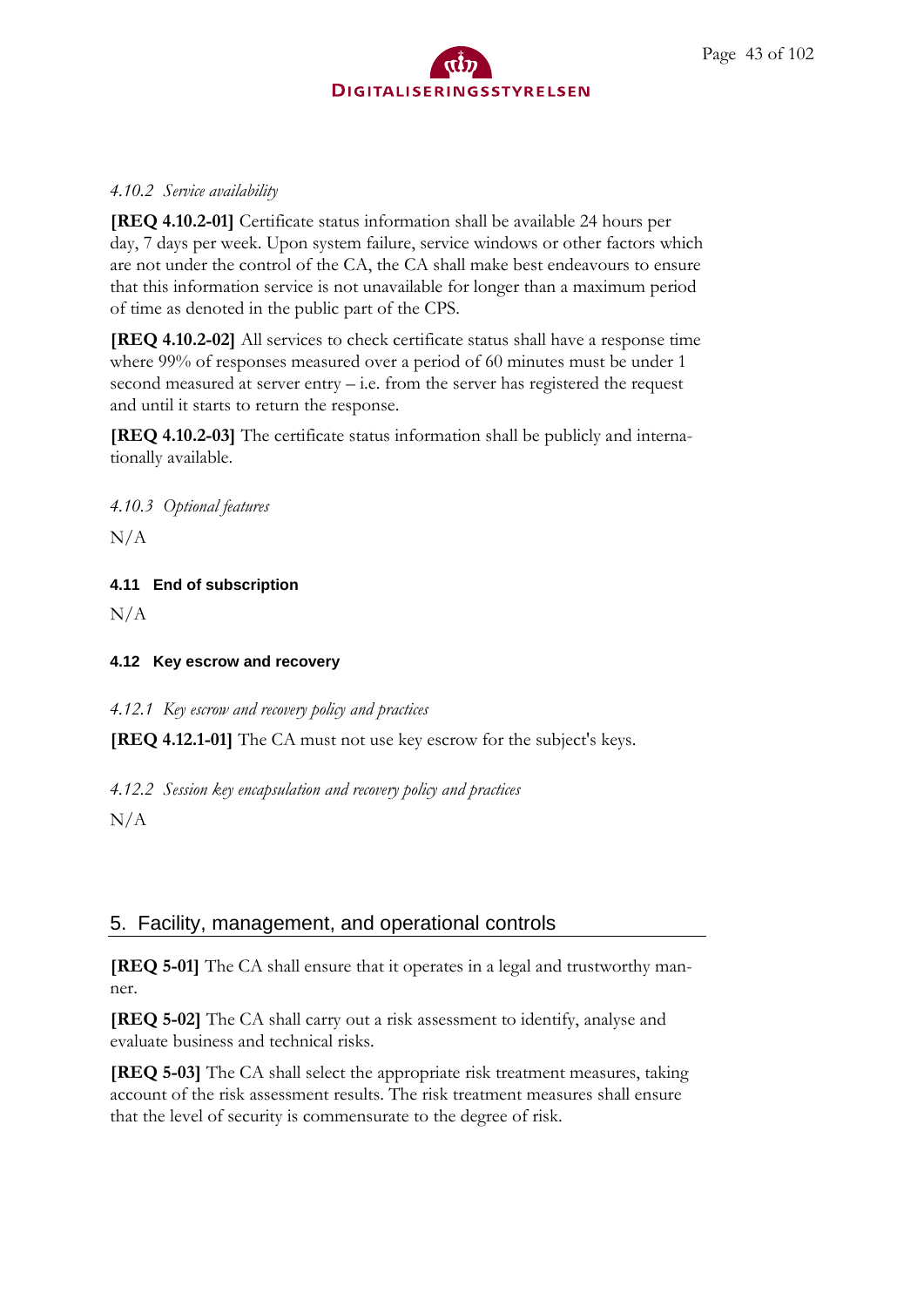**[REQ 5-04]** The CA shall determine and document all security requirements and operational procedures that are necessary to comply with this CP. The documentation must be part of the CPS.

**[REQ 5-05]** The risk assessment shall be reviewed and revised at least once a year.

**[REQ 5-06]** The CA's management shall approve the risk assessment and accept the residual risk identified.

**[REQ 5-07]** The CA must maintain an overview of its assets, including information assets. All information assets shall be classified according to the CA's risk assessment, and the CA shall ensure adequate protection of all assets.

**[REQ 5-08]** The CA shall implement efficient access control that protects against unauthorized physical or logical access to the CA's systems, and the CA shall provide RA systems which ensure that only authorized employees at the RA have access to operate them.

## **5.1 Physical controls**

**[REQ 5.1-01]** The CA shall control physical access to components of the CA's system based on the classification policy. This includes minimizing risks related to physical security.

**[REQ 5.1-02]** The CA shall implement effective protection against

- loss, damage or compromise of assets and interruption to business activities; and
- compromise or theft of information and information processing facilities.

**[REQ 5.1-03]** The CA shall implement physical and environmental security controls to protect the facility housing, system resources, and the facilities used to support their operation.

**[REQ 5.1-04]** The CA shall implement physical and environmental security controls for systems concerned with certificate generation and revocation. The controls shall include physical access control, natural disaster protection, fire safety factors, failure of supporting utilities (e.g. power, telecommunications), structure collapse, vibrations, plumbing leaks, protection against theft, breaking and entering, and disaster recovery.

**[REQ 5.1-05]** The CA shall implement controls to protect against equipment, information, media and software relating to the CA's services being taken off-site without authorization.

## *5.1.1 Site location and construction*

**[REQ 5.1.1-01]** The CA shall clearly describe on which sites employees and data centres in connection with the activities of the CA are located. The sites on which equipment for the operation of CA is located, including but not limited to servers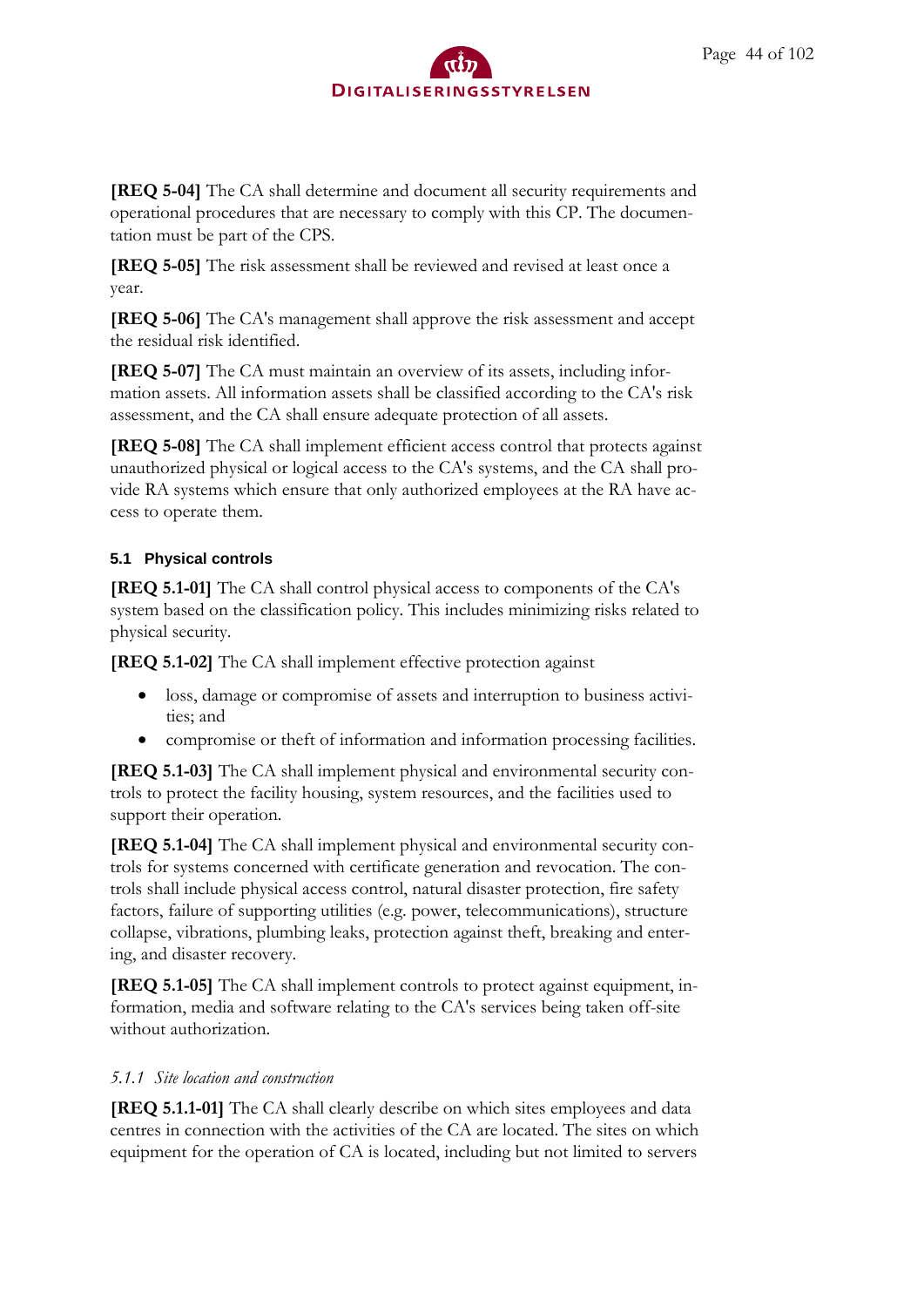for key management and servers for status information, are referred to as the CA operating facility housing.

**[REQ 5.1.1-02]** The CA shall ensure that access to the CA facilities is limited to authorized individuals.

**[REQ 5.1.1-03]** The CA shall segment its systems into networks or zones based on risk assessment considering functional, logical, and physical (including location) relationships between critical systems and services.

**[REQ 5.1.1-04]** The requirements of this CP applies regardless of whether the CA locates all or parts of the operating environment outside Denmark. This means that it must be possible to carry out the regular control set out in the CP regardless of where the CA is geographically located.

## *5.1.2 Physical access*

**[REQ 5.1.2-01]** The CA shall establish physical perimeter protection based on a tangible risk assessment.

**[REQ 5.1.2-02]** Components that are critical for the secure operation of the CA shall be located in a protected security perimeter with physical protection against intrusion, controls on access through the security perimeter and alarms to detect intrusion.

**[REQ 5.1.2-03]** Physical protection shall be achieved through the creation of clearly defined security perimeters (i.e. physical barriers) around the certificate generation and revocation management services.

**[REQ 5.1.2-04]** The CA shall ensure that CA facilities concerned with certificate generation and revocation management are be operated in an environment which physically protects the services from compromise through unauthorized access to systems or data.

**[REQ 5.1.2-05]** The CA shall ensure that access to all zones in all of the CA facilities is restricted to that necessary based on the principle of least privilege.

**[REQ 5.1.2-06]** As part of the access procedures, the CA shall ensure that subcontractors' personnel are covered by the CA's rules for trusted personnel and that they cannot work unsupervised at the CA.

**[REQ 5.1.2-07]** Other functions relating to CA's operations may be supported within the same secured area provided that the access is limited to authorized personnel.

**[REQ 5.1.2-08]** Any parts of the CA facilities shared with other organizations shall be outside the perimeter of the certificate generation and revocation management services.

**[REQ 5.1.2-09]** The CA shall ensure that efficient guard duty 24 hours a day is established.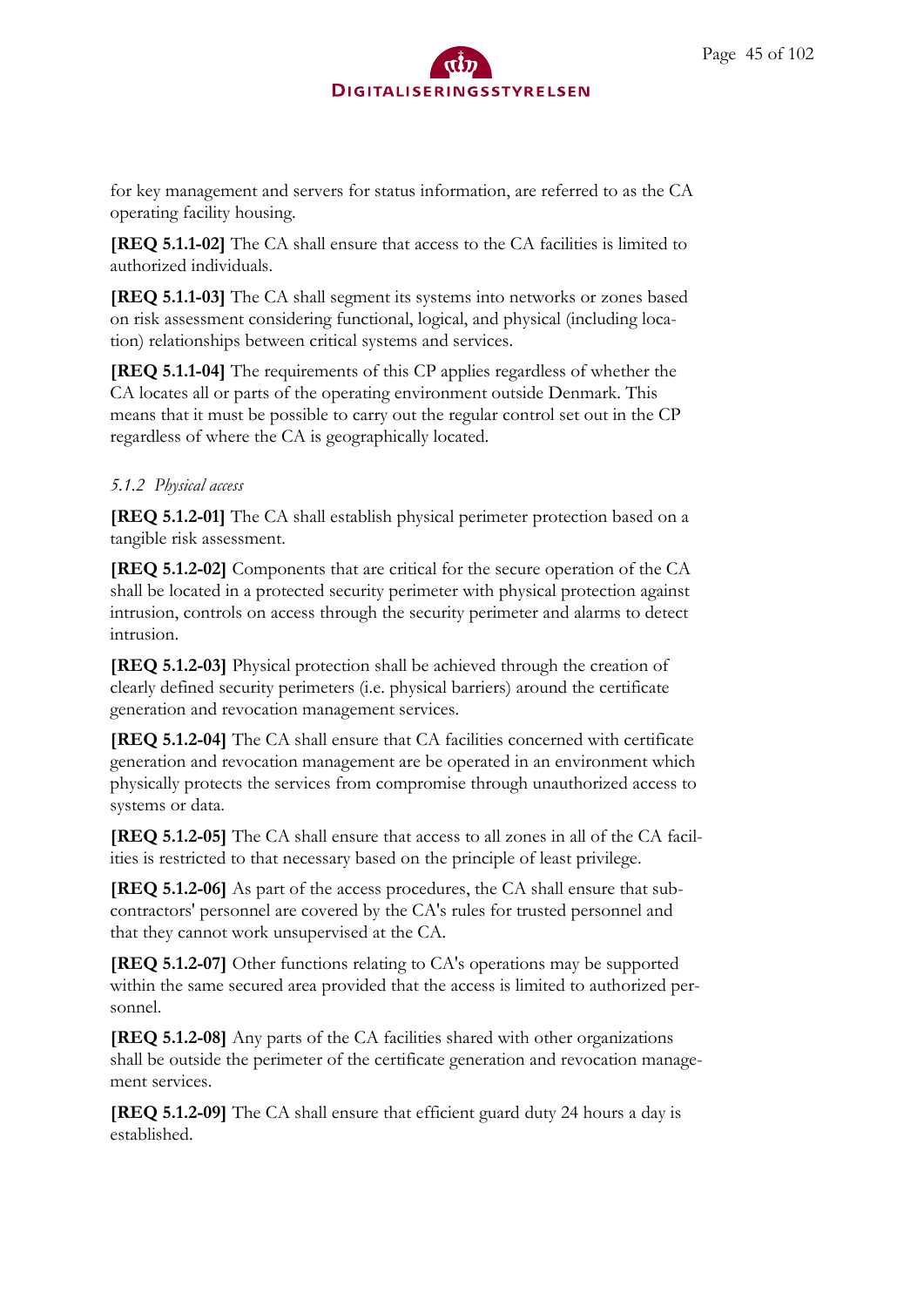

**[REQ 5.1.2-10]** The CA shall ensure that video surveillance is used to control access to and activities in the central CA facilities.

**[REQ 5.1.2-11]** Every entry to the physically secure area shall be subject to independent oversight and a non-authorized person shall be accompanied by an authorized person whilst in the secure area.

**[REQ 5.1.2-12]** Root CA private keys shall be held and used physically isolated from normal operations such that only designated trusted personnel have access to the keys for use in signing subordinate CA certificates, CRL and OCSP responses.

**[REQ 5.1.2-13]** Every entry and exit shall be logged.

*5.1.3 Power and air conditioning*

See REQ 5.1-04.

*5.1.4 Water exposures*

See REQ 5.1-04.

*5.1.5 Fire prevention and protection*

See REQ 5.1-04.

### *5.1.6 Media storage*

**[REQ 5.1.6-01]** All media in the CA's operating system shall be handled securely in accordance with its classification, and

- media shall be protected from damage, theft, unauthorized access and obsolescence;
- sensitive data shall be protected against unauthorized access through reused storage objects. In this connection, registration data are also considered sensitive data.

**[REQ 5.1.6-02]** The CA shall media management procedures in place to protect against obsolescence and deterioration of media within the period of time that records are required to be retained.

### *5.1.7 Waste disposal*

**[REQ 5.1.7-01]** Storage media containing sensitive data shall be securely disposed of according to its classification.

### *5.1.8 Off-site backup*

**[REQ 5.1.8-01]** If data are stored or processed at another location, the CA shall ensure that such storage or processing complies with the same security requirements as the CA's main systems.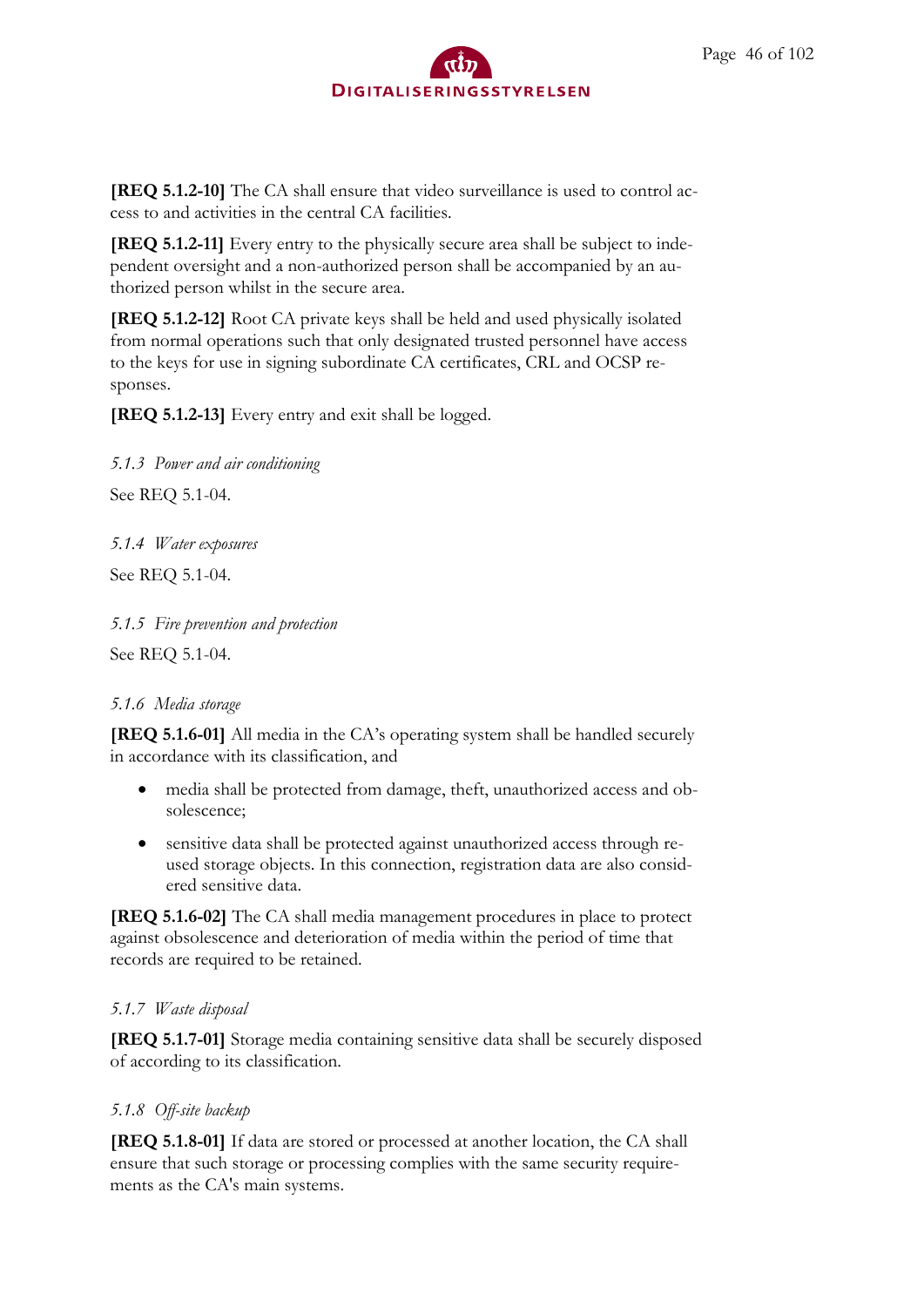### **5.2 Procedural controls**

### *5.2.1 Trusted roles*

**[REQ 5.2.1-01]** Trusted roles, on which the security of the CA's operation is dependent, shall be clearly identified and approved by the management.

**[REQ 5.2.1-02]** The CA shall establish and implement procedures for all trusted and administrative roles that may impact on the CA's security and operations.

**[REQ 5.2.1-03]** All the CA's personnel in trusted roles shall be free from conflicts of interest that might prejudice the impartiality of the CA's operations.

**[REQ 5.2.1-04]** Trusted roles shall include roles that involve the following responsibilities:

- a) Security Officers: Overall responsibility for administering the implementation of the security practices.
- b) System Administrators: Authorized to install, configure and maintain the CA's critical systems for service management including system re-establishment.
- c) System Operators: Responsible for operating the CA's trustworthy systems on a day-to-day basis. Authorized to perform system backup.
- d) System Auditors: Authorized to view archives and audit logs of the CA's critical systems.
- e) Registration Officers: As defined in CEN TS 419 261.
- f) Revocation Officers: As defined in CEN TS 419 261.

**[REQ 5.2.1-05]** Conflicting duties and areas of responsibility shall be segregated to reduce opportunities for unauthorized or unintentional modification or misuse of the CA's assets.

### *5.2.2 Number of persons required per task*

**[REQ 5.2.2-01]** Certificate issuance by the root CA shall be under at least dual control by authorized, trusted personnel such that one person cannot sign subordinate certificates on his/her own.

## *5.2.3 Identification and authentication for each role*

**[REQ 5.2.3-01]** Personnel that are to access or configure privileges for trusted roles shall be formally approved by a security manager at the senior management level according to the "least privilege" principle.

**[REQ 5.2.3-02]** Trusted roles shall be approved by the management and accepted by the person to fulfil the role.

**[REQ 5.2.3-03]** The CA's personnel (both temporary and permanent) shall have job descriptions defined from the view point of roles fulfilled with segregation of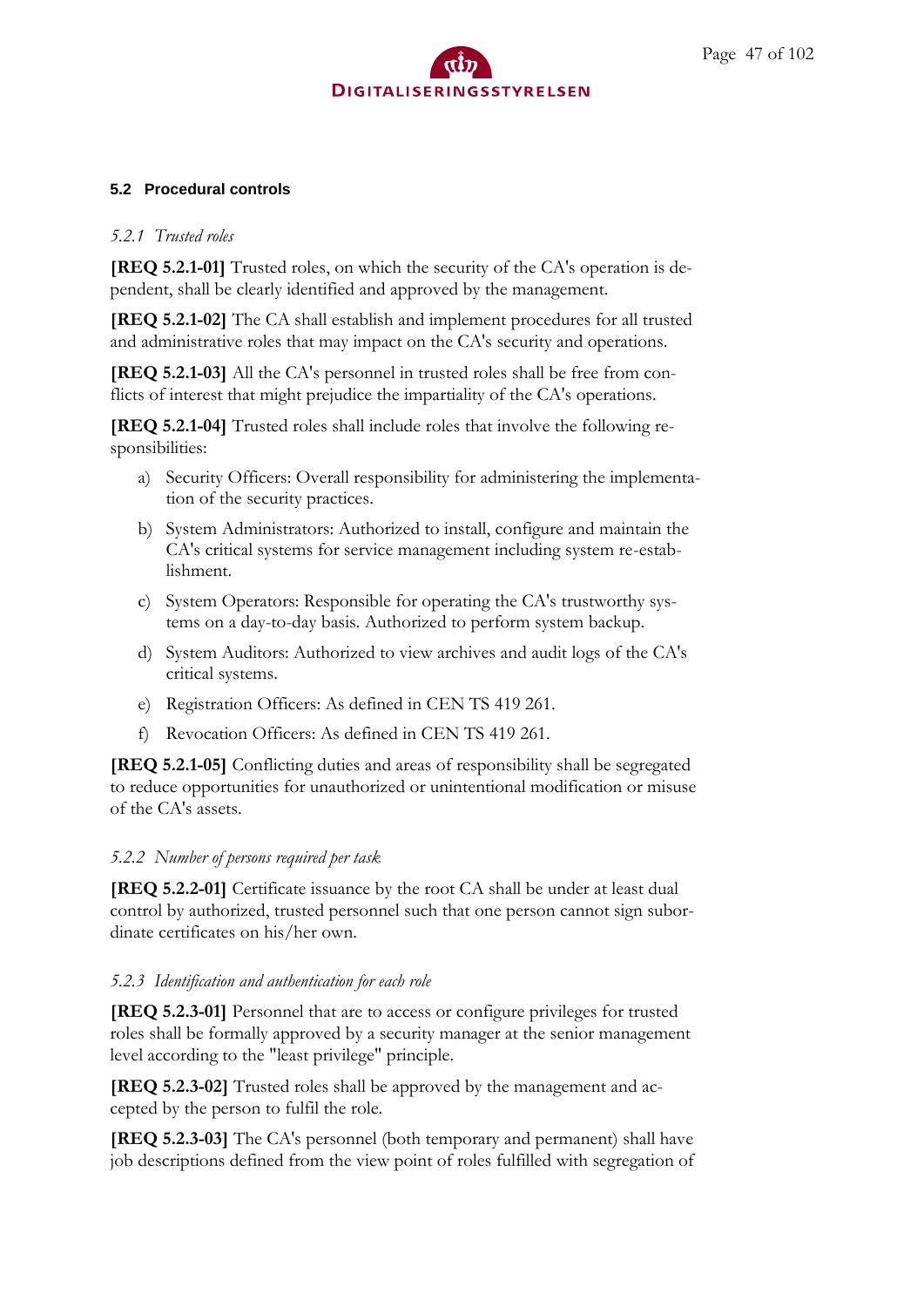

duties and least privilege, the sensitivity of data that can be accessed, background screening and employee training and awareness.

**[REQ 5.2.3-04]** Where appropriate, job descriptions shall differentiate between general functions and the CA's specific functions. These should include skills and experience requirements.

**[REQ 5.2.3-05]** Personnel shall not have access to the trusted functions until the necessary checks are completed.

#### *5.2.4 Roles requiring separation of duties*

**[REQ 5.2.4-01]** The CA shall ensure that persons with oversight functions at the CA do not report to the same management as the system operators and administrators report to.

#### **5.3 Personnel controls**

**[REQ 5.3-01]** The CA shall ensure that employees and contractors support the trustworthiness of the CA's operations.

#### *5.3.1 Qualifications, experience, and clearance requirements*

**[REQ 5.3.1-01]** The CA shall employ staff and, if applicable, subcontractors, who possess the necessary expertise, reliability, experience, and qualifications and who have received training regarding information security and personal data protection rules as appropriate for the offered services and the job function.

**[REQ 5.3.1-02]** Managerial personnel shall have experience or training in relation to operation of the CA, knowledge of compliance controls for personnel with security responsibility and experience with information security and risk assessment that is sufficient to be able to perform management functions for the CA.

**[REQ 5.3.1-03]** Security roles and responsibilities as specified in the CA's information security policy shall be documented in job descriptions or in documents that are accessible to all the employees concerned.

#### *5.3.2 Background check procedures*

**[REQ 5.3.2-01]** The CA shall carry out sufficient identification of personnel in connection with hiring them.

**[REQ 5.3.2-02]** The CA must check that managers and employees performing trusted tasks at or for the CA have not been convicted of a crime that makes them unsuitable for performing their job. This also applies to RA employees.

#### *5.3.3 Training requirements*

**[REQ 5.3.3-01]** The CA's personnel, including personnel of any possible subcontractors, must be in a condition to fulfil the requirement concerning "expert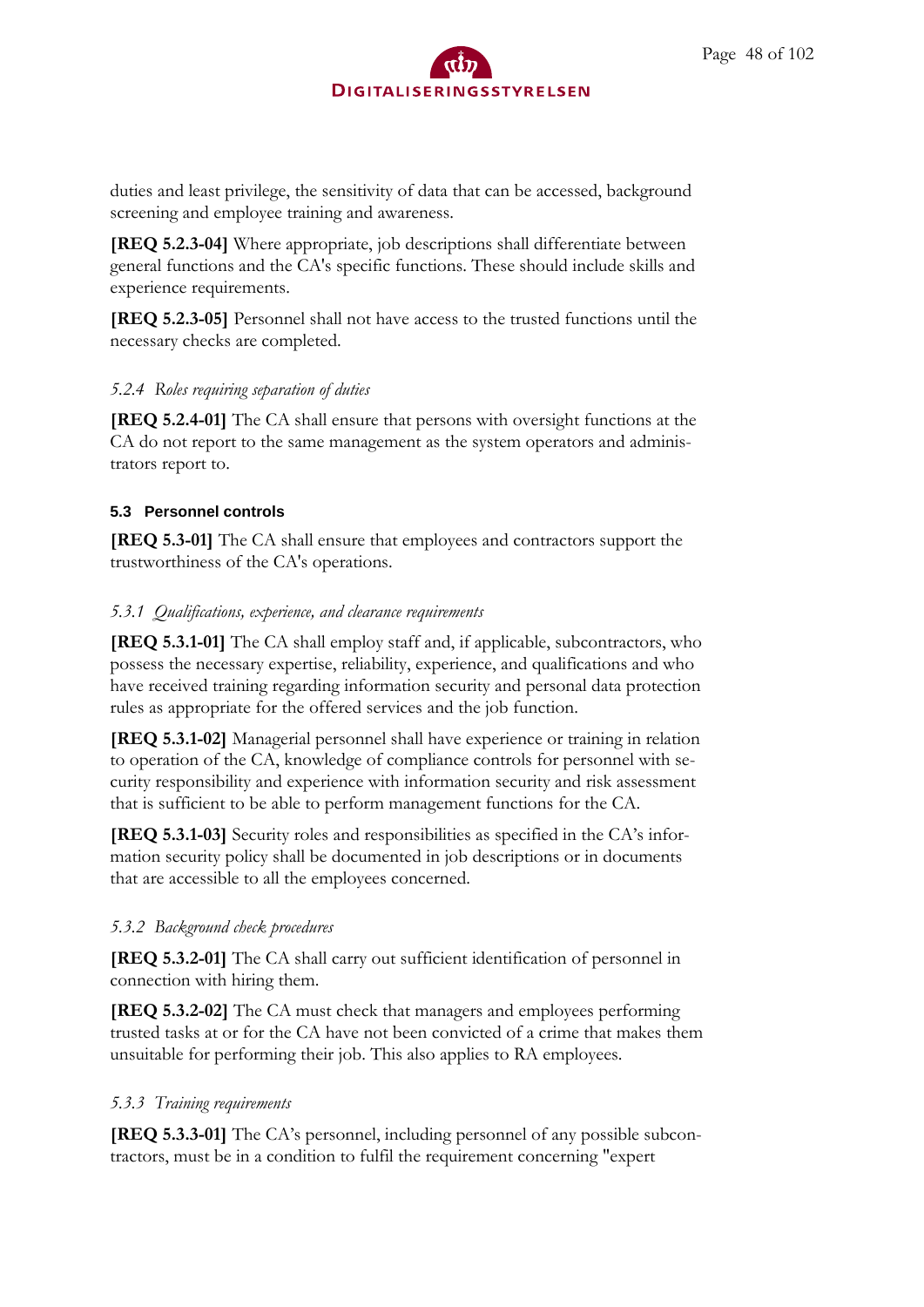knowledge, experience and qualifications" through formal educations and accreditations or through actual experience or a combination of the two.

**[REQ 5.3.3-02]** RA employees must receive training that will enable them to perform their work correctly and securely.

## *5.3.4 Retraining frequency and requirements*

**[REQ 5.3.4-01]** The above training requirements should encompass regular (at least every 12 months) updates concerning new threats and current security practices.

## *5.3.5 Job rotation frequency and sequence*

N/A

## *5.3.6 Sanctions for unauthorized actions*

**[REQ 5.3.6-01]** Personnel shall use administrative procedures and processes that are in accordance with the CA's governing information security procedures.

**[REQ 5.3.6-02]** Appropriate disciplinary sanctions shall be used for personnel who violate the CA's policies or procedures.

## *5.3.7 Independent contractor requirements*

**[REQ 5.3.7-01]** The CA shall ensure that the personnel of subcontractors fulfil the same requirements for training, experience and security classification as the CA's own employees in those functions that the subcontractor's personnel address for the CA.

*5.3.8 Documentation supplied to personnel*

 $N/A$ 

# **5.4 Audit logging procedures**

## *5.4.1 Types of events recorded*

**[REQ 5.4.1-01]** All security-critical activities must be logged, including changes related to the security policy, system start-up and shut-down, system crashes and hardware failures, firewall and router activities and PKI system access attempts.

**[REQ 5.4.1-02]** All events related to registration, including requests for re-key or renewal of certificates must be logged.

**[REQ 5.4.1-03]** All lifecycle events related to CA's private keys must be logged by the CA.

**[REQ 5.4.1-04]** All lifecycle events at the CA related to certificates must be logged by the CA.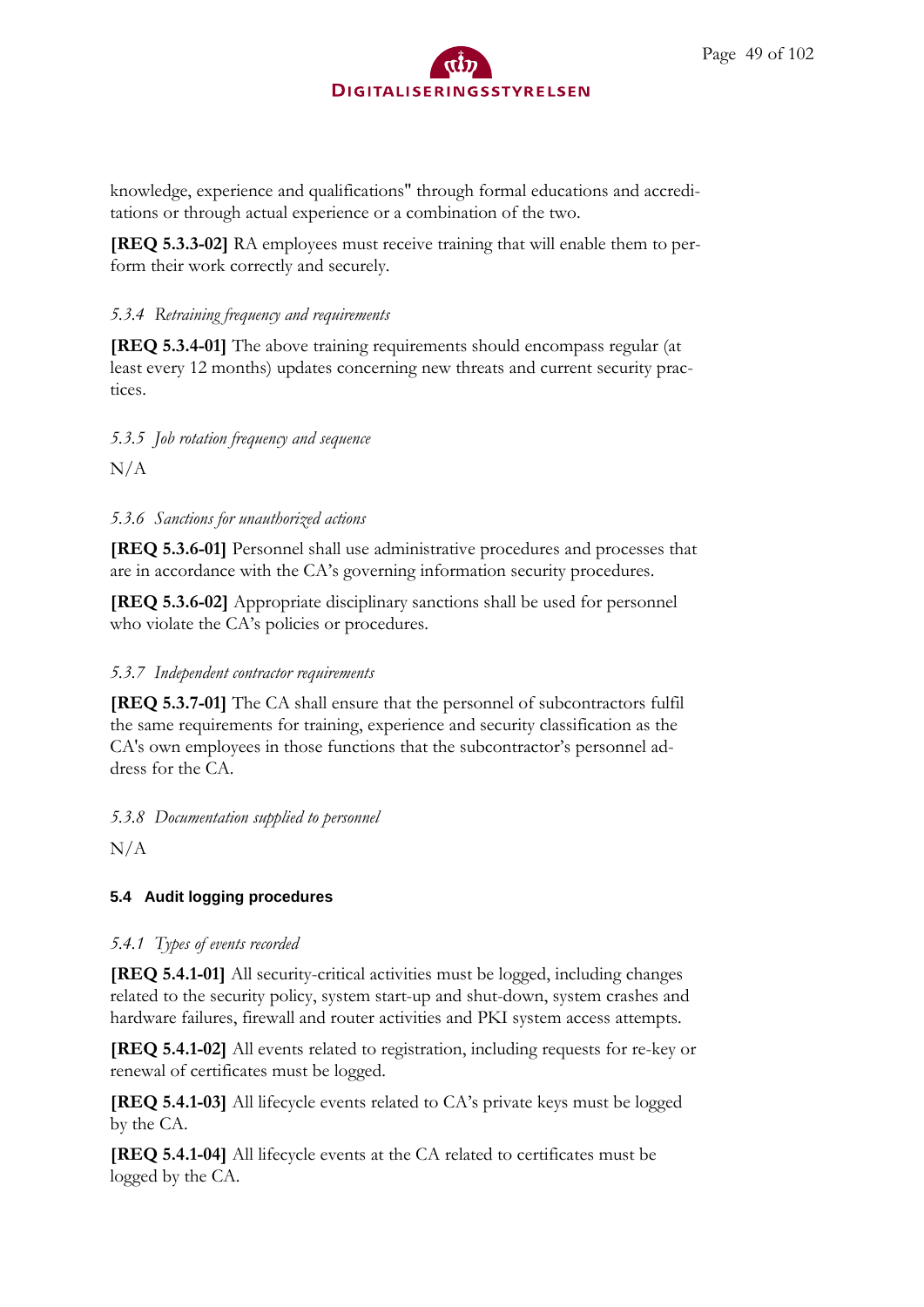**[REQ 5.4.1-05]** All lifecycle events related to keys managed by the CA, including any possible handling of the keys of subjects must be logged by the CA.

**[REQ 5.4.1-06]** All reports and requests concerning revocation and the resultant action must be logged by the CA.

**[REQ 5.4.1-07]** All accesses and attempted accesses to areas that must be protected by access control must be logged by the CA.

## *5.4.2 Frequency of processing log*

**[REQ 5.4.2-01]** The CA must document and follow written policies for regular reviewing of all audit logs. The frequency for the reviews must be established in the CPS.

# *5.4.3 Retention period for audit log*

**[REQ 5.4.3-01]** The CA must store logs of all lifecycle events related to the CA's management of keys, including any possible handling of the keys of subjects for at least seven years after the expiry of the validity of every certificate related to the log.

**[REQ 5.4.3-02]** The CA must store all other audit logs for at least seven years.

# *5.4.4 Protection of audit log*

**[REQ 5.4.4-01]** The CA must ensure the confidentiality and integrity of log data, including that events must be logged in a manner such that the log cannot easily be deleted or destroyed during the period in which the log must be stored (unless it is transferred securely to media for long-term storage).

**[REQ 5.4.4-02]** The CA must ensure protection of the privacy of subjects.

# *5.4.5 Audit log backup procedures*

**[REQ 5.4.5-01]** The CA must implement a procedure for regular security copying of audit logs.

*5.4.6 Audit collection system (internal vs. external)*

 $N/A$ 

*5.4.7 Notification to event-causing subject*

 $N/A$ 

*5.4.8 Vulnerability assessments*

 $N/A$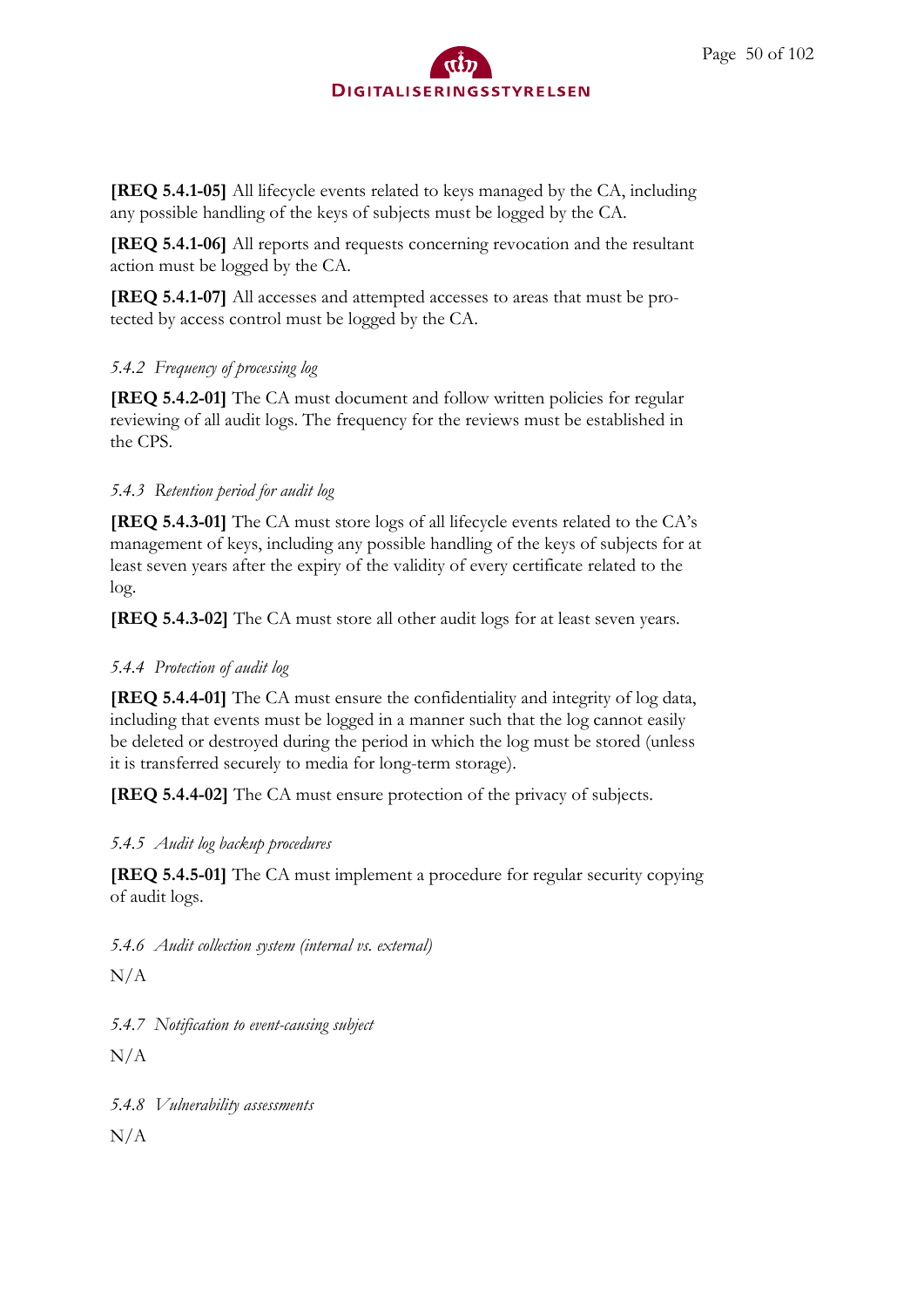### **5.5 Records archival**

**[REQ 5.5-01]** The CA is responsible for the establishment of a records archival system, which must contain all data that is necessary for secure operation of the CA in accordance with this CP.

**[REQ 5.5-02]** The CA and RA must ensure that all electronic archive material will be stored with a specification of the point in time of its archiving.

Note: There is no requirement that time-stamping must be based on electronic time stamps or qualified electronic time stamps, cf. [eIDAS]

## *5.5.1 Types of records archived*

**[REQ 5.5.1-01]** The CA must register and be able to access all relevant information concerning data generated and received by the CA during an appropriate space of time, including after termination of the activities at the CA, namely for purposes of being able to submit evidence material in legal cases and to be able to ensure the continued operation of the service.

**[REQ 5.5.1-02]** All registration information must be recorded, including:

- a) Type(s) of documentation that were submitted in connection with the registration.
- b) Registration of unique identification data, numbers or a combination thereof of identification documents, if it is relevant and with respect for the protection of the privacy of the subject.
- c) Storage location of copies of applications and identification documents, including agreements entered into.
- d) Any specific choices in agreements, for example consent to publication of certificates.
- e) The identity of the person who accepts agreements.
- f) The method used for validation of documentation of identity, if any.
- g) Specification of name of receiving CA and RA, if applicable.

**[REQ 5.5.1-03]** The CA must ensure that the following data is stored:

- a) Certificate applications and relevant associated communications, including applications related to renewals.
- b) Signed orders and written agreements,
- c) CPS (all approved versions).

**[REQ 5.5.1-04]** All video monitoring of CA operating premises must be stored.

### *5.5.2 Retention period for archive*

**[REQ 5.5.2-01]** Data must be stored for at least seven years to be able to be used as evidence and with regard for protection of privacy. The policy for storage time must be documented and stated in the terms and conditions. This also applies to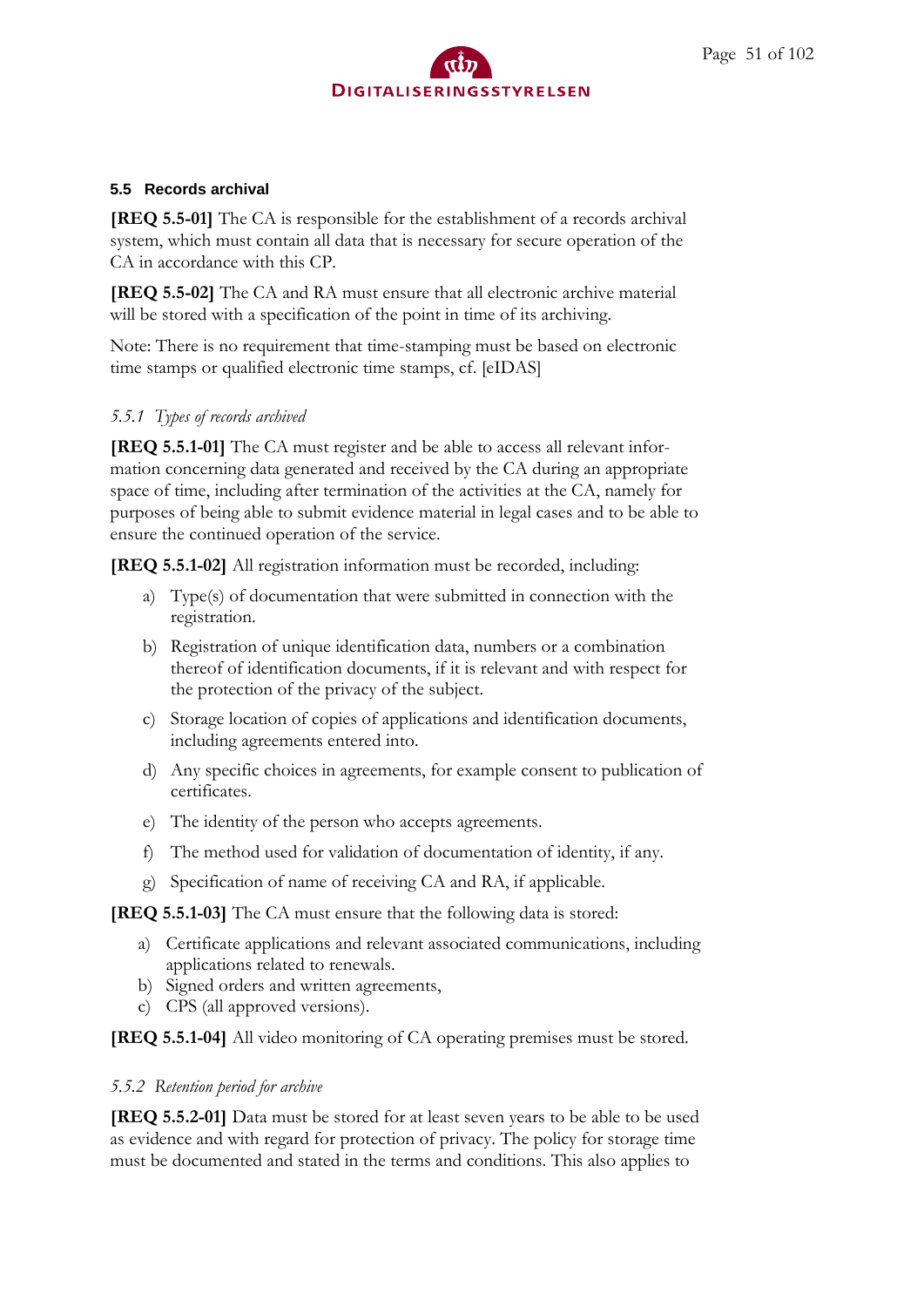any possible data from the RA's IT systems that is relevant for documentation of the CA's work.

**[REQ 5.5.2-02]** In particular, the CA must store documentation described in clause 4.4 for at least seven years after the expiry of validity of every certificate related to the log.

## *5.5.3 Protection of archive*

**[REQ 5.5.3-01]** The CA must ensure the confidentiality and integrity of stored data related to the operation of the CA's services.

**[REQ 5.5.3-02]** The CA must ensure the completeness, confidentiality and integrity of stored data related to the operation of the CA's services with respect to documented business practices published in the CPS.

## *5.5.4 Archive backup procedures*

**[REQ 5.5.4-01]** Regular back-up copies must be made of critical data and software in accordance with ISO 27002, clause 12.3.

**[REQ 5.5.4-02]** Adequate back-up copying facilities should be ensured in order to ensure that all significant information and software can be recovered after a critical event or fault in storage media.

**[REQ 5.5.4-03]** The CA's system data that is necessary to recover the CA operation after a critical event/catastrophe must be backed up and stored securely, preferably at an off-site location, such that it is possible for the CA to recover operation within a reasonable period of time.

**[REQ 5.5.4-04]** Back-up solutions must be tested regularly in order to ensure that they fulfil the requirements in established recovery plans.

**[REQ 5.5.4-05]** Functions for backing up and recovery must be performed by the relevant trusted roles, which are specified in clause 5.2.1.

**[REQ 5.5.4-06]** Data, which through risk analysis has been identified to require handling with the use of dual control, for example keys, must use dual control in connection with recovery.

*5.5.5 Requirements for time-stamping of records*

 $N/A$ 

*5.5.6 Archive collection system (internal or external)*

 $N/A$ 

## *5.5.7 Procedures to obtain and verify archive information*

**[REQ 5.5.7-01]** Data, including audit logs, must be able to be restored and made available as evidence in a legal case.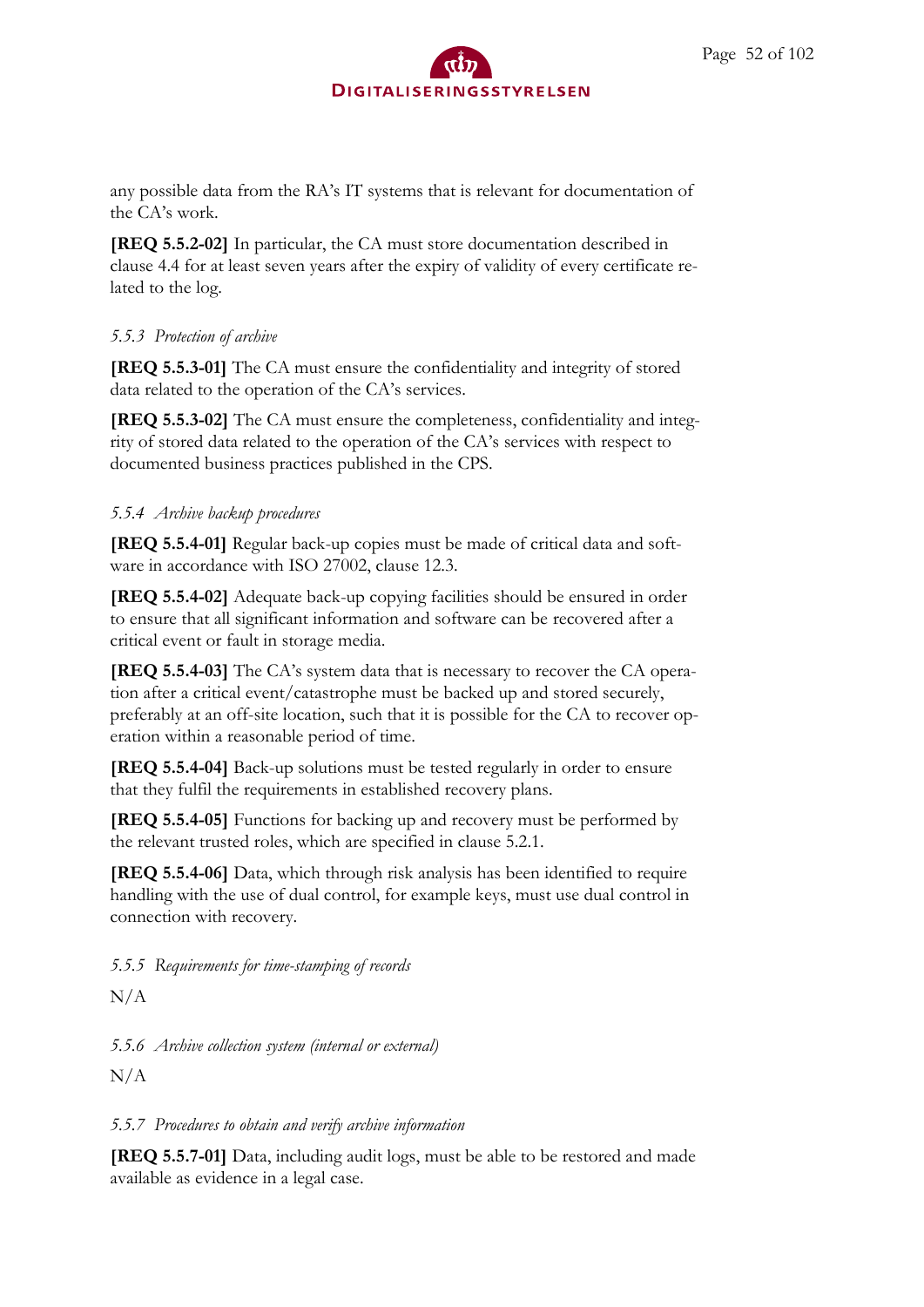### **5.6 Key changeover**

**[REQ 5.6-01]** The CA must ensure that, before expiry of the private key, a new CA key pair is generated that can be utilised for issuance of certificates.

### **5.7 Compromise and disaster recovery**

**[REQ 5.7-01]** The following security events must be regarded as critical:

- Compromising of the CA's private key.
- Suspicions of compromising of the CA's private key.
- Breakdowns and critical faults in CA operating components (CRLs, etc.).
- Halting of the CA operating environment sur to fire, loss of electrical power, etc.
- Significant irregularities in the logging procedure.
- Physical penetration.

### *5.7.1 Incident and compromise handling procedures*

**[REQ 5.7.1-01]** System activities such as access to IT systems, use of IT systems and calls to services must be monitored.

**[REQ 5.7.1-02]** The monitoring must take into account the sensitivity of the data that is being collected or analysed.

**[REQ 5.7.1-03]** Abnormal system activities that constitute a potential security breach, including intrusion into the CA's network, must be detected and reported as alarms.

**[REQ 5.7.1-04]** The CA must monitor the following events:

- a) start-up and shut-down of the log functions and
- b) availability and utilization of needed services with the CA's network.

**[REQ 5.7.1-05]** The CA must act in a timely and co-ordinated manner in order to respond quickly to security incidents and limit the consequences of security breaches.

**[REQ 5.7.1-06]** The CA must have personnel with a trusted role for following up on alerts of potential critical security events and ensure that relevant incidents are reported in line with the CA's procedures.

**[REQ 5.7.1-07]** The CA must have procedures and emergency preparedness that ensure notification of a security event or loss of integrity to relevant parties, cf. applicable regulations, for example the data protection authorities, at the latest 72 hours after and/or the eIDAS supervisory body at the latest 24 hours after the event has been identified.

**[REQ 5.7.1-08]** If there is a likelihood that a security incident or loss of integrity can affect a physical person or a legal entity negatively, then the CA must also notify them without undue delay.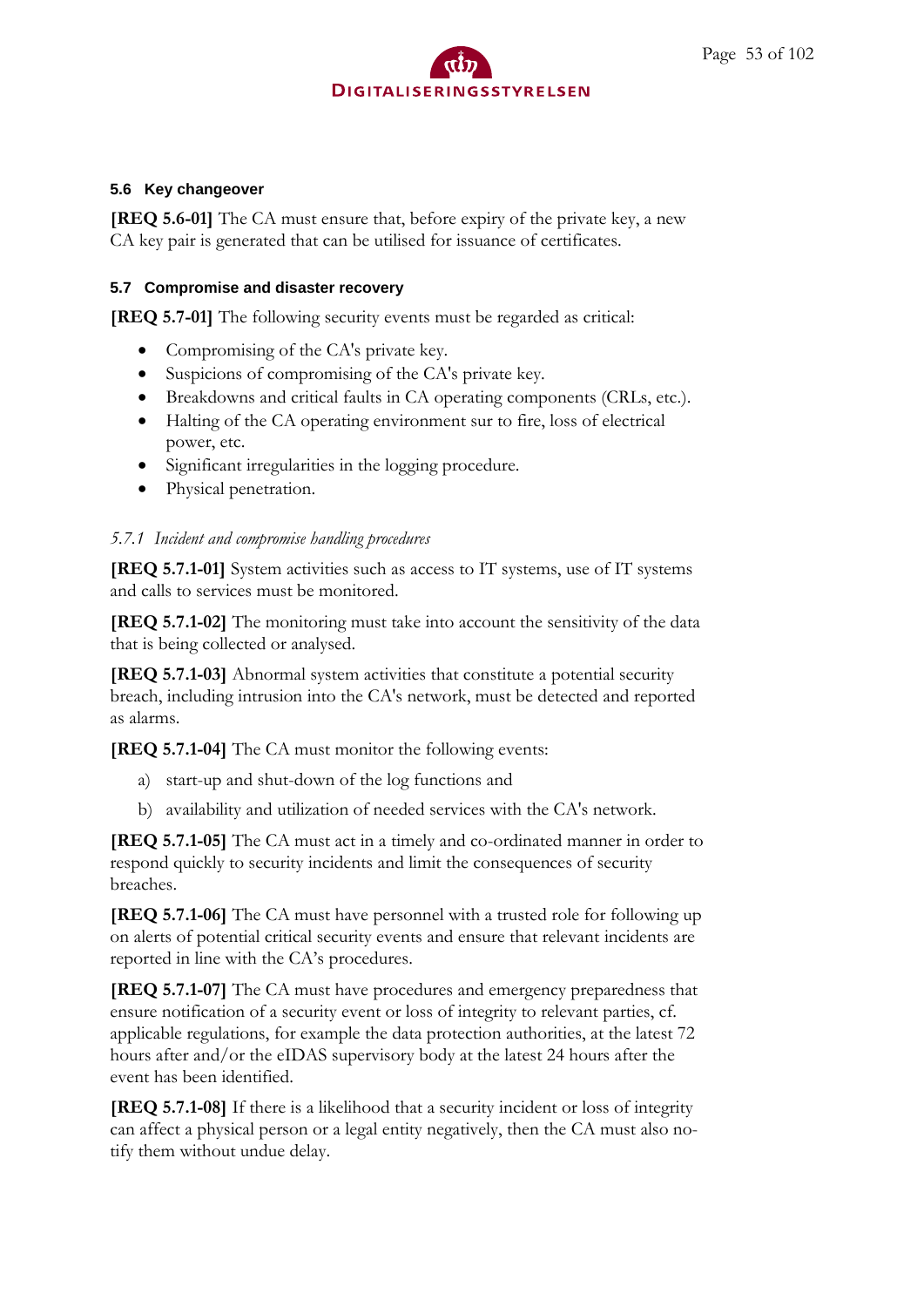**[REQ 5.7.1-09]** The CA's systems must be monitored, which must encompass monitoring or regular review of audit logs in order to identify malicious activity for purposes of sending alarms for potential critical security events to security personnel.

**[REQ 5.7.1-10]** The CA must handle every critical vulnerability that has not previously been handled by the CA, within 48 hours after its discovery.

**[REQ 5.7.1-11]** For any identified vulnerability, the CA must in relation to the potential impact either

- create and implement a plan for mitigation of the vulnerability or
- document the basis for the CA's decision that the vulnerability does not require remediation.

**[REQ 5.7.1-12]** Incident reporting and response procedures must be established in a manner such that damages from security incidents and malfunctions are minimised.

# *5.7.2 Computing resources, software, and/or data are corrupted*

**[REQ 5.7.2-01]** The CA must in the event of critical events for data processing equipment, software and/or data orient the subscriber of such to the extent that it is relevant for their use of the CA services. With consideration to the situation that has arisen, relying parties must be informed via public media and by advertisement in the daily press.

**[REQ 5.7.2-02]** The CA must ensure that all procedures with a relation to CRLs, including requests concerning revocation, have the highest priority in connection with the re-establishment of business procedures after a breakdown.

## *5.7.3 Entity private key compromise procedures*

**[REQ 5.7.3-01]** The CA's Business Continuity Plan (or Disaster Recovery Plan) must handle the compromising, loss and suspected compromising of one of the CA's private keys as a critical event or a disaster.

**[REQ 5.7.3-02]** Planned processes must be established for handling of the compromising, loss or suspected compromising of one of the CA's private keys. The plan must contain processes for management of the certificates of subjects issued under the keys involved.

**[REQ 5.7.3-03]** In the event of the compromising of the CA's private keys, the CA must

- inform subscribers and other parties who have a contractual relationship with the CA or another relevant relationship to the CA, for example other trusted service providers and relying parties,
- inform the Danish Agency for Digitisation with an in-depth description of the situation that has arisen,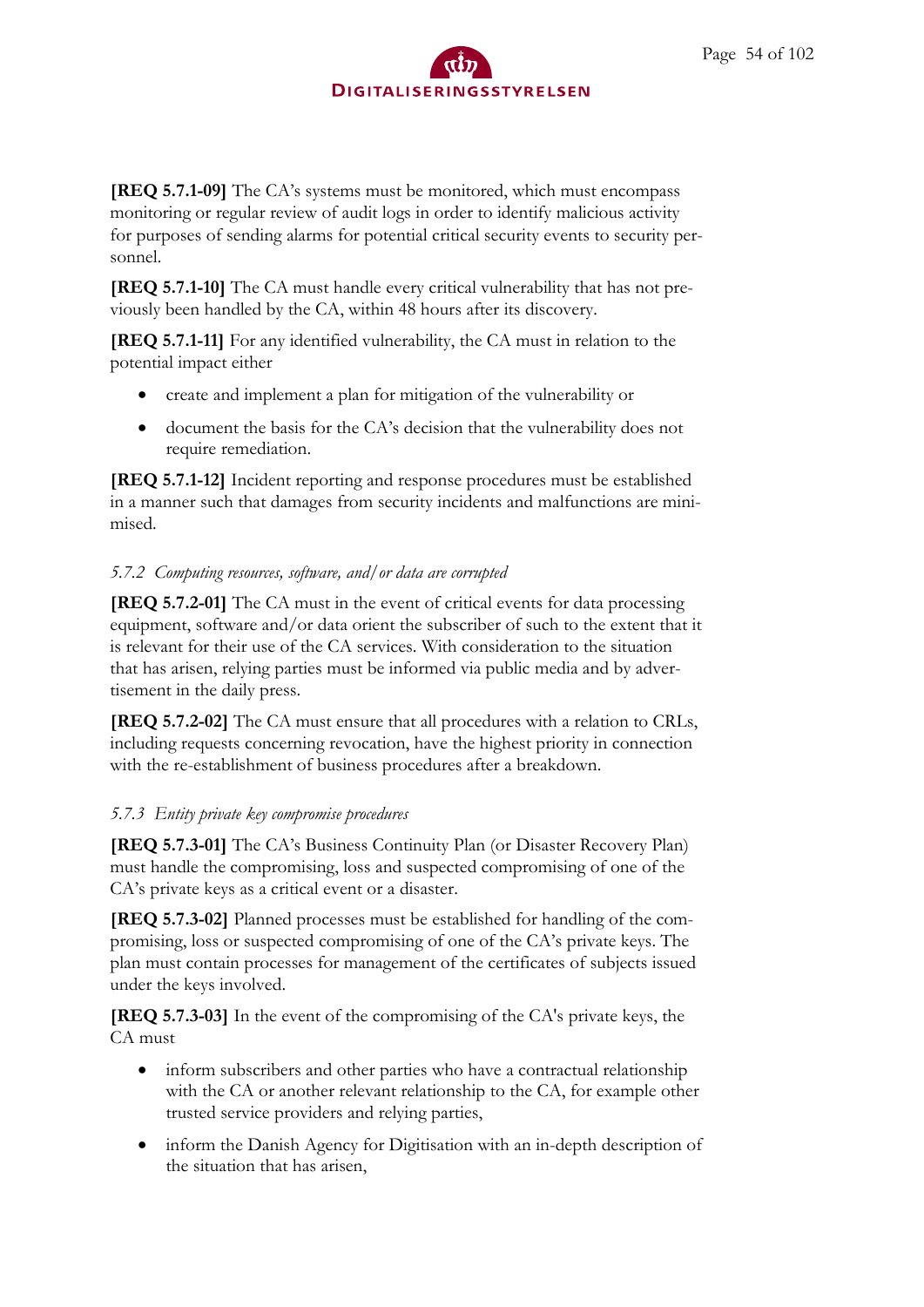- make information on the compromising accessible to third parties,
- state that certificates and revocation status information issued with the use of this CA key are no longer valid and
- revoke every CA certificate that was issued with a public key corresponding to the compromised CA key.

**[REQ 5.7.3-04]** In the event that some of the algorithms or associated parameters that are used by the CA or subscribers have inadequate security within the period for their remaining intended use, then the CA must inform all subscribers and relying parties that the CA has an agreement or other form of established connections with. In addition, the CA must make this information available to other relying parties.

**[REQ 5.7.3-05]** In the event that some of the algorithms or associated parameters that are used by the CA or subscribers have inadequate security within the period for their remaining intended use, then the CA must revoke all valid certificates affected.

**[REQ 5.7.3-06]** The CA must have a documented plan for an event with a general compromising of the private keys of many subjects.

## *5.7.4 Business continuity capabilities after a disaster*

**[REQ 5.7.4-01]** The CA must establish, test and maintain a Business Continuity Plan (BCP), which shall be enacted in in case of an operating-related disaster.

**[REQ 5.7.4-02]** In the event of an operating-related disaster, including compromising of one of the CA's private signature keys, then operation must be re-established within the delay that is established in the BCP once the cause of the disaster has been handled with appropriate remediation measures.

**[REQ 5.7.4-03]** After a disaster, the CA must, where it is possible, implement mitigating precautions in order to avoid repetitions.

## **5.8 CA or RA termination**

**[REQ 5.8-01]** The CA must on an on-going basis maintain a plan for termination of the CA services.

**[REQ 5.8-02]** The CA must, in the CPS, specify provisions upon termination of the service. These must at a minimum include information on who will be notified upon termination and who will take over customers and users, if these types of agreements exist, as well as who will take over responsibility for the revocation status service.

**[REQ 5.8-03]** Prior to termination, the CA must inform relevant authorities, including the Danish Agency for Digitisation, subscribers and all other parties that have a contractual relationship with the CA. In addition, the CA must make information on termination available to relying parties before the termination.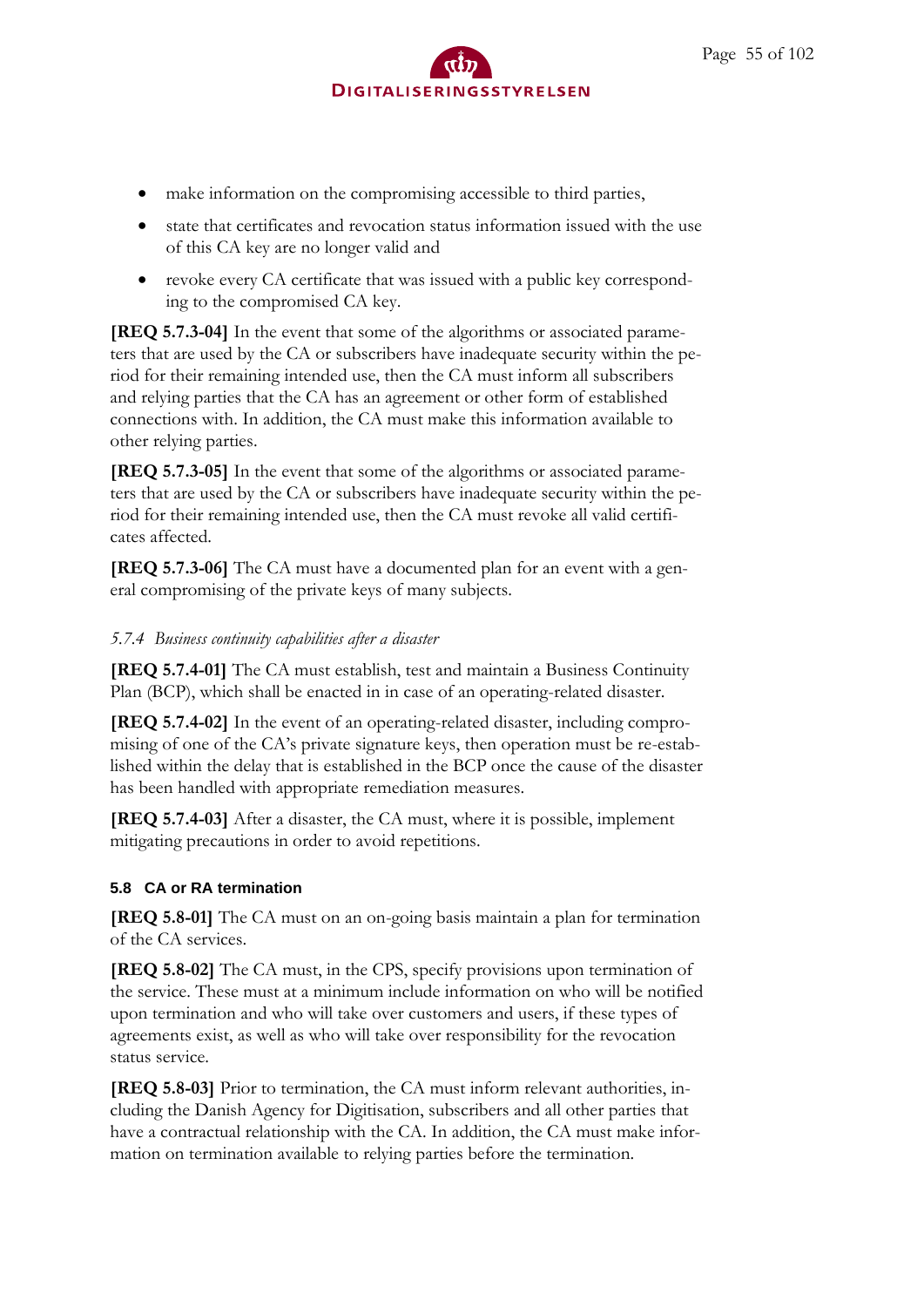

**[REQ 5.8-04]** The CA must ensure that all issuance and renewal of certificates is immediately stopped when a CA function ceases to function.

**[REQ 5.8-05]** Potential disruptions for subscribers and other parties must be minimised in consequence of termination of the CA's services. The CA must ensure the continued operational operation of CRLs and requests for revocations, until all certificates issued by this CA have expired or possibly been transferred to another CA that fulfils the requirements in this CP. Moreover, the CA shall ensure that the CA's root certificates and intermediate certificates are made available to the public for a reasonable period of time.

**[REQ 5.8-06]** The CA shall ensure that archives can be accessed for at least seven years after the expiry of the last certificate issued by the CA, including registration information, revocation status information and event log archives.

**[REQ 5.8-07]** In connection with the CA terminating its services, the CA shall terminate authorization for all subcontractors to act on behalf of the CA in carrying out any functions relating to the process of issuing and handling of certificates.

**[REQ 5.8-08]** In connection with the CA terminating its services, the CA's private keys, including backup copies, shall be destroyed, or withdrawn from use, in a manner such that the private keys cannot be retrieved.

**[REQ 5.8-09]** Where possible, the CA shall make arrangements to transfer provision of trust services for its existing customers and users to another CA.

**[REQ 5.8-10]** When another cross-certified CA stops all operations, including handling revocation, all cross-certificates to that CA shall be revoked.

**[REQ 5.8-11]** Where the CA is a private business or a natural person, the CA shall provide an irrevocable demand guarantee or the like with an approved institute to secure payment of its financial obligations in accordance with REQ 5.8-1 to REQ 5.8-10.

## 6. Technical security controls

#### **6.1 Key pair generation and installation**

#### *6.1.1 Key pair generation*

**[REQ 6.1.1-01]** The certificate issuer's certificates shall be valid for at least 5 years.

**[REQ 6.1.1-02]** The CA shall implement secure handling of cryptographic keys and cryptographic devices. The handling shall cover the full lifecycle of keys and devices.

**[REQ 6.1.1-03]** For critical parts of the CA's infrastructure, the CA shall follow relevant and official recommendations from ENISA regarding the use of up-todate algorithms and key lengths if the recommendations are up to date.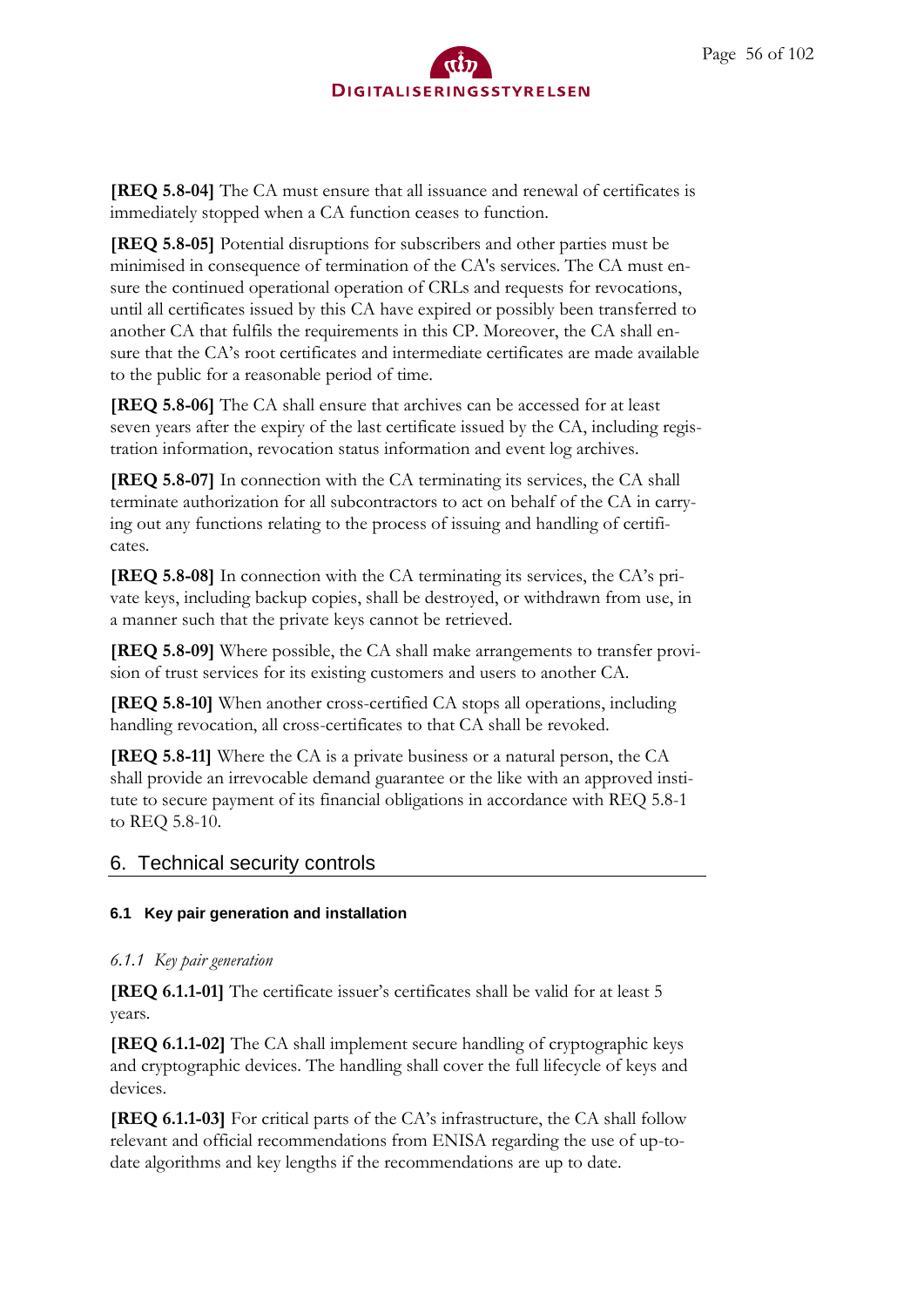

**[REQ 6.1.1-04]** The CA shall generate CA keys, including keys used by revocation and registration services, securely, and the private key shall be secret.

**[REQ 6.1.1-05]** In particular the following must be observed:

- The CA key generation and the subsequent certification of the public key shall be undertaken in a physically secured environment (cf. clause 5.1) by personnel in trusted roles (cf. clause 5.2).
- CA keys used for signing certificates shall be created under dual control monitored by two persons, each with their trusted function in the CA.
- The number of personnel authorized to carry out CA key generation shall be kept to a minimum and be consistent with the CA's CPS.
- CA key generation shall be performed using an algorithm as specified in ETSI TS 119 312 for the CA's signing purposes.
- The selected key length and algorithm for the CA signing key shall be one which is specified in ETSI TS 119 312 for the CA's signing purposes. However, the recommendation for choice of cryptographic algorithms and parameters defined in ETSI TS 119 312 may be superseded by national recommendations.

**[REQ 6.1.1-06]** Before expiration of the CA certificate which is used for signing subject certificates, the CA shall, if it continues the service, generate a new certificate for signing subject certificates, and shall apply all necessary actions to avoid disruption to the operations of any entity that may rely on the CA certificate.

**[REQ 6.1.1-07]** Before expiration of its CA certificate which is used for signing subject certificates, the new CA certificate shall, if the CA continues the service, also be generated and distributed in accordance with the present document.

**[REQ 6.1.1-08]** The operations described in REQ-6.1.1-06 and REQ-6.1.1-07 shall be performed with a suitable interval between CA certificate expiry date and the last certificate issued to a subject to allow all parties that have relationships with the CA (subjects, subscribers, relying parties and other relevant CAs) to be aware of this key changeover and to implement the required operations to avoid inconveniences and malfunctions. This does not apply if the CA ceases its operations before the expiry of the CA certificate.

**[REQ 6.1.1-09]** The CA shall have a documented procedure called 'Key Signing Ceremony (KSC)' for conducting CA key generation for a certificate to issue the certificate. This applies to all CAs (root CA and subordinate CAs, including CAs that issue certificates to subjects).

**[REQ 6.1.1-10]** The KSC shall indicate at a minimum:

- a) roles that participate (both internal and external).
- b) Functions to be performed by every role and during which phases.
- c) Responsibilities during and after the ceremony.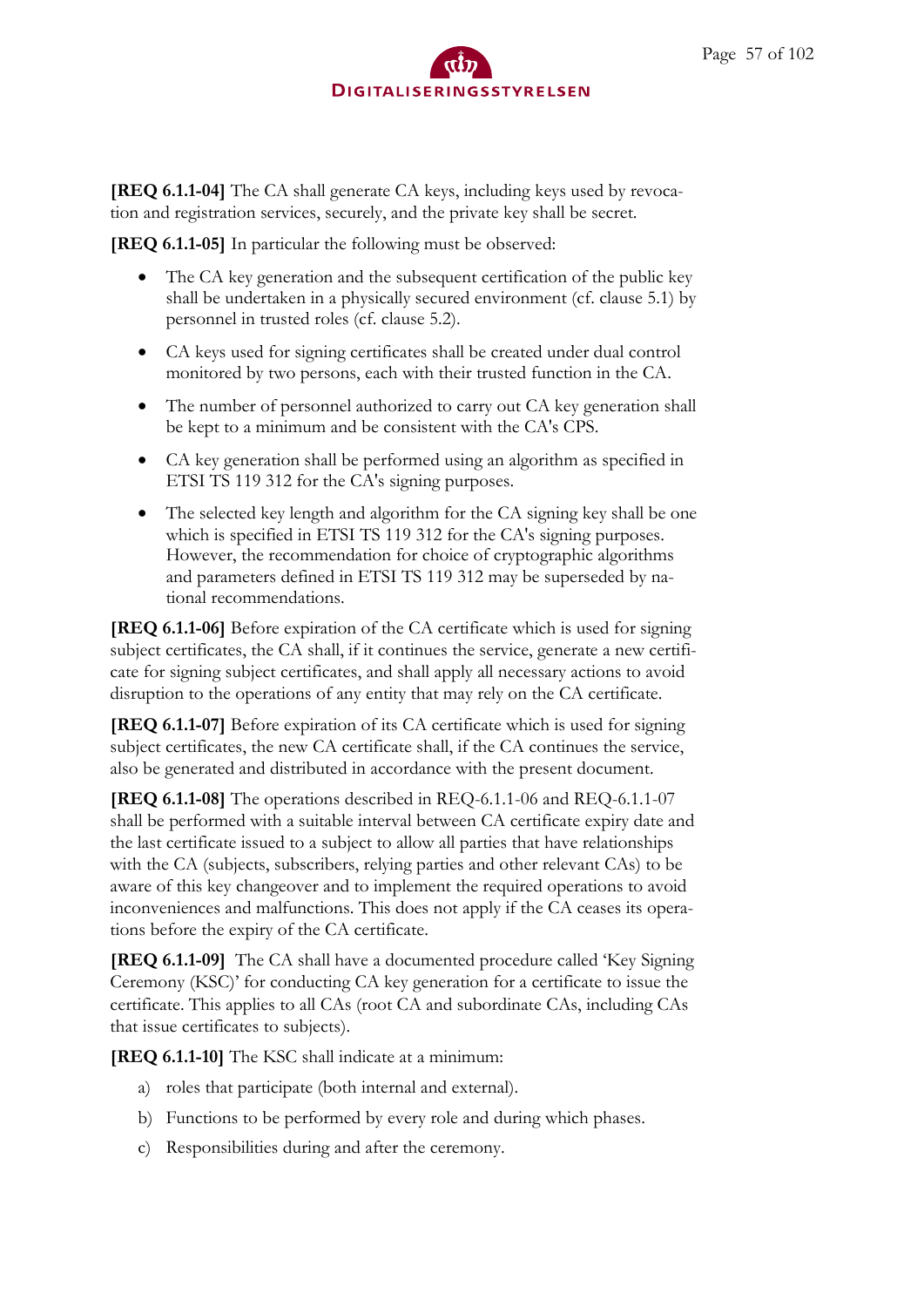d) Requirements for documentation to be collected as evidence of the ceremony.

**[REQ 6.1.1-11]** The CA shall produce a report proving that the key generation was carried out in accordance with the stated KSC procedure and that the integrity and confidentiality of the key pair was ensured.

**[REQ 6.1.1-12]** This report shall as a minimum be signed by

- For root CA: by the trusted role responsible for the security of the CA's key management (e.g. security officer) and a trusted person independent of the CA's management (e.g. the conformity assessment body) as witness that the report correctly records the KSC as carried out.
- For subordinate CAs: by the trusted role responsible for the security of the CA's key management (e.g. security officer) as witness that the report correctly records that the KSC was carried out.

**[REQ 6.1.1-13]** The CA shall ensure that the subject's keys, as generated by the CA, are generated securely and that the confidentiality of the subject's private keys is ensured.

**[REQ 6.1.1-14]** If the CA generates the subject's keys, CA-generated subject keys shall be generated using an algorithm recognized as being fit for the uses identified in the CP during the entire period of validity of the certificate.

**[REQ 6.1.1-15]** If the CA generates the subject's keys, CA-generated subject keys shall be of key lengths and algorithms as specified in ETSI TS 119 312. However, the recommendation for choice of cryptographic algorithms and parameters defined in ETSI TS 119 312 may be superseded by national recommendations.

**[REQ 6.1.1-16]** If the CA generates the subject's keys, CA-generated subject keys shall be generated and stored securely whilst held by the CA in a manner such that the subject alone can use the private key.

## *6.1.2 Private key delivery to subscriber*

**[REQ 6.1.2-01]** If the CA generates the subject's keys, the subject's private key shall be delivered to the subject's key protection device or to the TSP managing the subject's private key, in a manner such that the secrecy and integrity of the key is not compromised. For example, a cryptographic device and associated activation code must not be delivered in the same letter.

**[REQ 6.1.2-02]** If the CA generates the subject's keys and if the CA or any of its designated RAs become aware that a subject's private key has been communicated to an unauthorized person or an organization not affiliated with the subject, then the CA shall revoke all certificates that include the public key corresponding to the communicated private key.

**[REQ 6.1.2-03]** If the CA generates the subject's keys, the CA shall delete all copies of a subject's private key after delivery of the private key to the subject.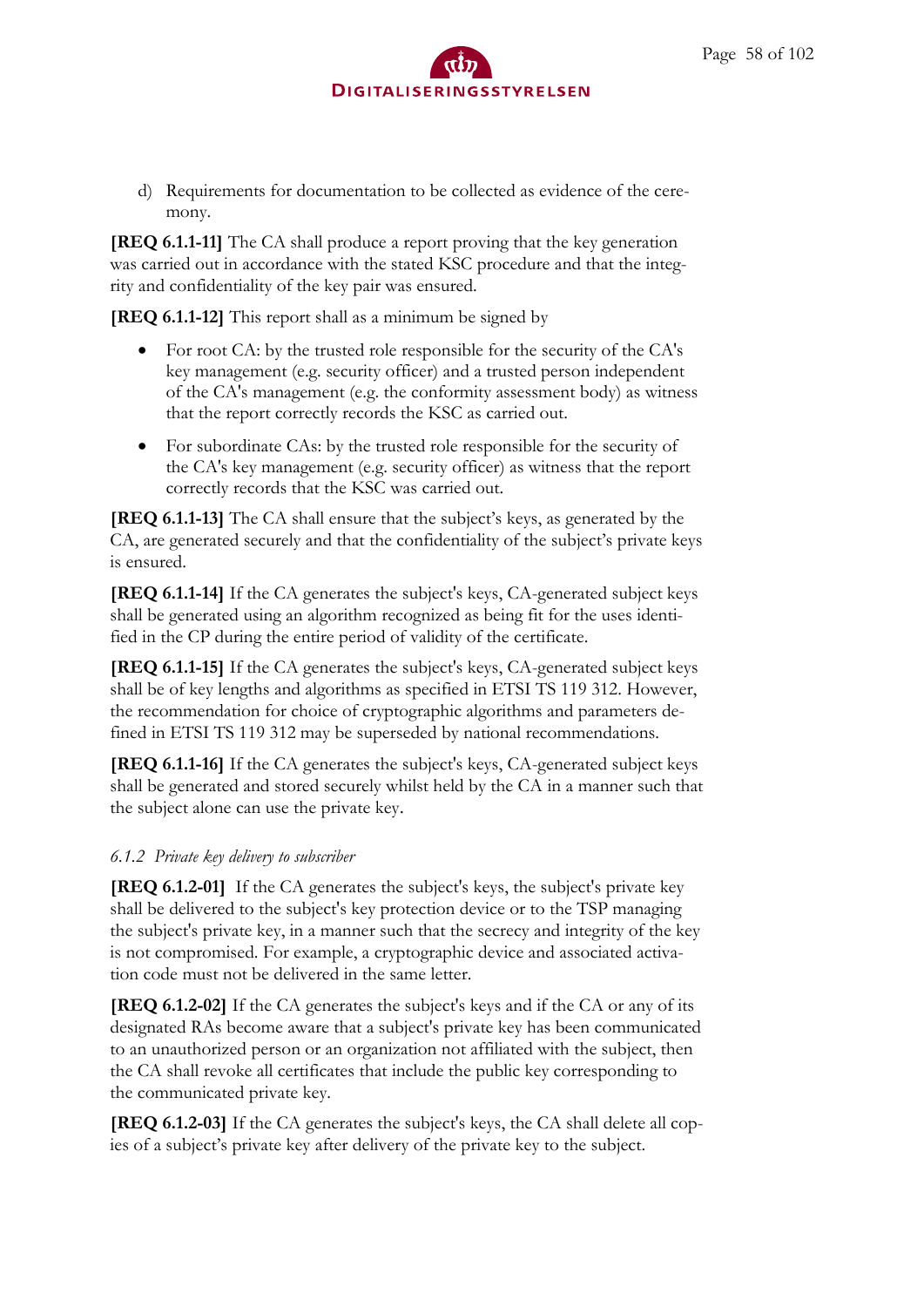

### *6.1.3 Public key delivery to certificate issuer*

**[REQ 6.1.3-01]** If the subject or subscriber delivers the subject's public key to the CA, they shall apply a mechanism to assure the integrity of the key

## *6.1.4 CA public key delivery to relying parties*

**[REQ 6.1.4-01]** The CA's (public) keys shall be available to relying parties in a manner that assures the integrity of the CA key and authenticates its origin.

**[REQ 6.1.4-02]** In particular, the CA shall allow verification of the root certificate via another channel. Verification may take place by using a fingerprint for the certificate.

*6.1.5 Key sizes*

See clause 6.1.1.

*6.1.6 Public key parameters generation and quality checking*

 $N/A$ 

*6.1.7 Key usage purposes (as per X.509v3 keyUsage)*

**[REQ 6.1.7-01]** The CA shall include extension keyUsage in issued certificates to the subject and keyUsage shall comply with the requirements in clause 4.3.2 Key usage in [ETSI EN 319 412-2].

## **6.2 Private Key Protection and Cryptographic Module Engineering Controls**

**[REQ 6.2-01]** The CA shall ensure that the CA's root keys are not compromised and that they retain their integrity at all times.

*6.2.1 Cryptographic module standards and controls*

**[REQ 6.2.1-01]** The CA's key pair generation, including keys used by revocation and registration services, shall be carried out in a secure cryptographic module that is a trustworthy system which

- a) has been evaluated as EAL 4 or higher in accordance with ISO 15408 or the equivalent national or internationally recognized evaluation criteria for IT security provided this is a security level or protection profile that meets the requirements of the present document, based on a risk analysis and taking into account physical and other non-technical security measures, or
- b) meets the requirements identified in ISO/IEC 19790 or FIPS PUB 140-2 level 3.

Note: With the general availability of products that meet REQ 6.2.1-01 a), it is expected that REQ 6.2.1-01 b) will be omitted in future versions of this CP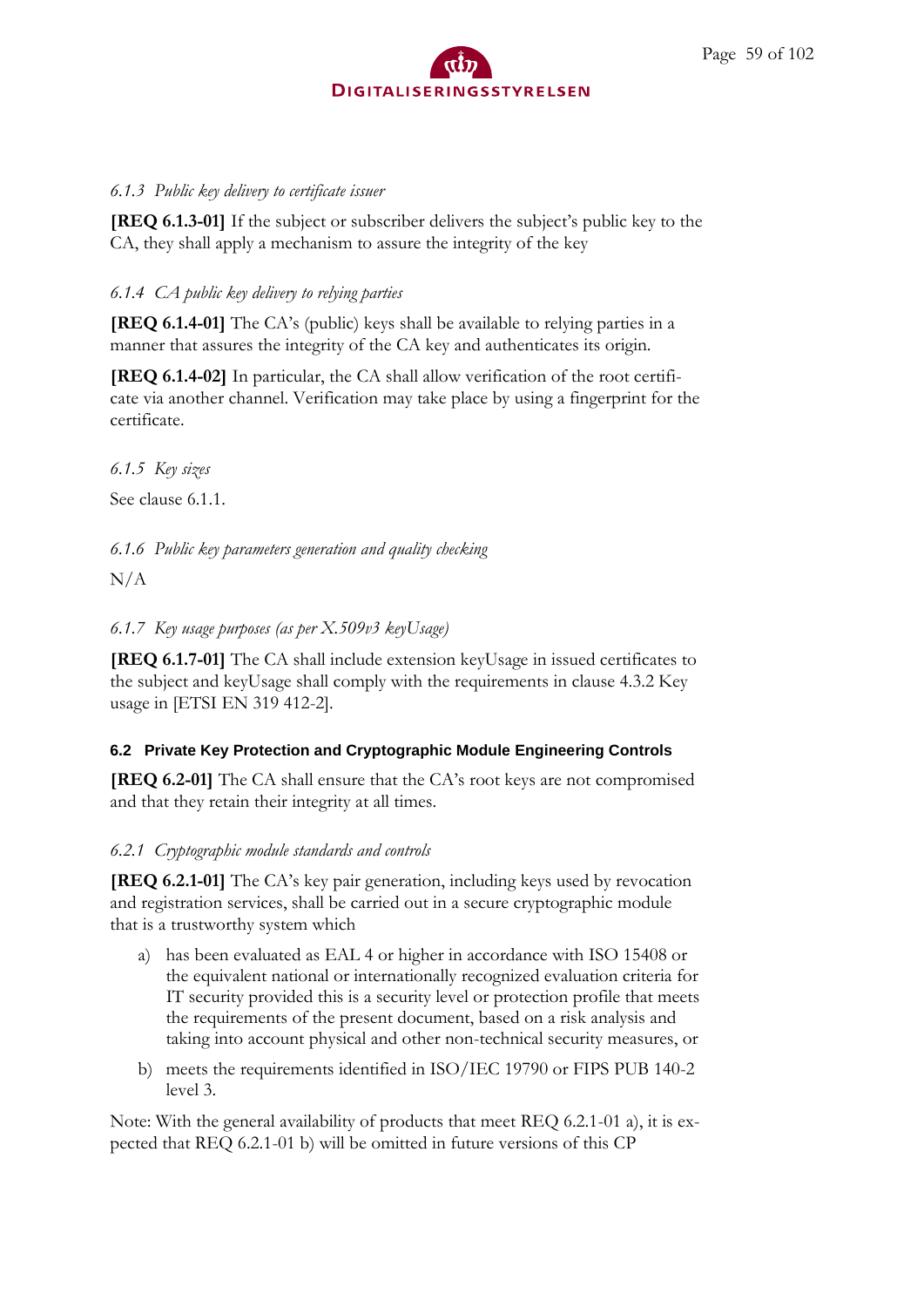**[REQ 6.2.1-02]** The cryptographic device shall be operated in its configuration as described in the appropriate certification guidance documentation or in an equivalent configuration which achieves the same security objective.

**[REQ 6.2.1-03]** The CA shall ensure that cryptographic devices for certificate and status information signing have not been compromised prior to installation.

**[REQ 6.2.1-04]** The CA shall ensure that cryptographic devices for certificate and status information signing have not been compromised during use.

**[REQ 6.2.1-05]** The CA shall ensure that all handling of cryptographic devices for certificate and status information signing takes place with the assistance of at least two persons that each hold trusted roles in the CA.

**[REQ 6.2.1-06]** The CA shall ensure that cryptographic devices for certificate and status information signing function correctly at all times.

**[REQ 6.2.1-07]** The CA private signing key shall be held and used within a secure cryptographic device meeting the requirements above.

*6.2.2 Private key (n out of m) multi-person control* See REQ 6.2.4-01.

*6.2.3 Private key escrow*

See REQ 4.12.1-01.

# *6.2.4 Private key backup*

**[REQ 6.2.4-01]** The CA private signing key shall be backed up, stored and recovered only by personnel in trusted roles using, at least, dual control in a physically secured environment (see clause 5.1).

**[REQ 6.2.4-02]** The number of personnel authorized to carry out CA private signing key back up, storage and recovery shall be kept to a minimum and be consistent with the CA's CPS.

**[REQ 6.2.4-03]** Copies of the CA private signing keys shall be subject to the same or greater level of security controls as keys currently in use.

# *6.2.5 Private key archival*

**[REQ 6.2.5-01]** When outside the secure cryptographic device, the CA private key shall be protected in a way that ensures the same level of protection as provided by the secure cryptographic device.

## *6.2.6 Private key transfer into or from a cryptographic module*

**[REQ 6.2.6-01]** If the CA's root keys or other private keys are to be transmitted from a cryptographic module, this shall take place in encrypted form and with the assistance of at least two persons holding different trusted functions in the CA.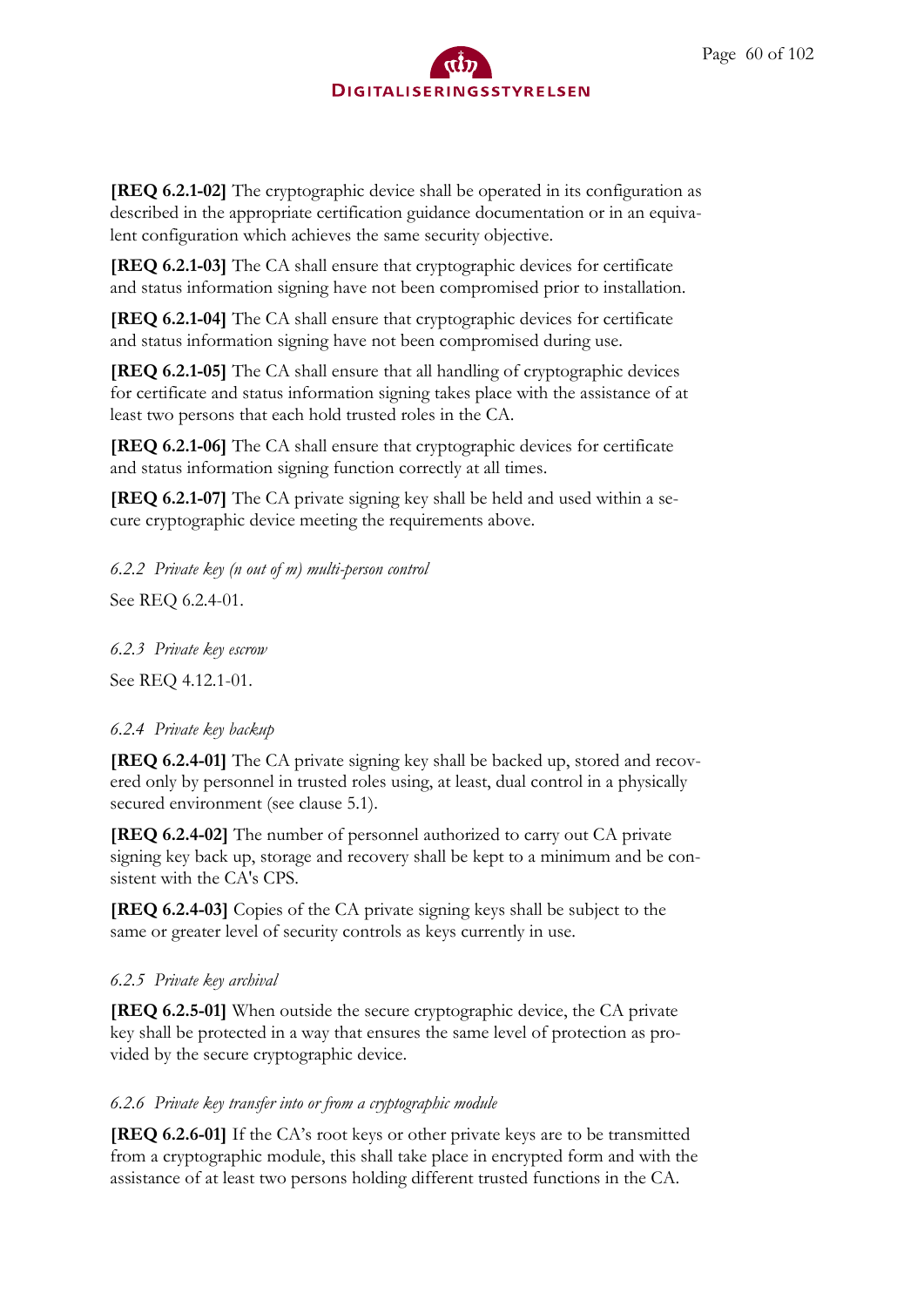

**[REQ 6.2.6-02]** Transport of the CA's root keys and other critical private keys shall be supervised by two persons each holding a trusted function in the CA.

Note: In this respect, the subject's private keys are generally not considered as critical private keys unless they are used e.g. in connection with the administration of the CA's systems.

## *6.2.7 Private key storage on cryptographic module*

**[REQ 6.2.7-01]** Where the CA private signing keys and any copies are stored in a dedicated secure cryptographic device, access controls shall be in place to ensure that the keys are not accessible outside this device.

**[REQ 6.2.7-02]** The secure cryptographic device shall not be tampered with during shipment.

**[REQ 6.2.7-03]** The secure cryptographic device shall not be tampered with while stored.

**[REQ 6.2.7-04]** The secure cryptographic device shall be functioning correctly.

## *6.2.8 Method of activating private key*

**[REQ 6.2.8-01]** The CA shall ensure that the subject's private key cannot be used without the subject authorising such use in each case, meaning that the subject retains sole control over its private key.

This can be done

- Via an agreement that obligates the subscriber and subject if the private key is generated and used solely while under the subject's control.
- By means of a combination of technical controls and agreements that obligates the subscriber, subject and other relevant parties if the private key is generated and used in full or in part via a trusted service.

## *6.2.9 Method of deactivating private key*

 $N/A$ 

## *6.2.10 Method of destroying private key*

**[REQ 6.2.10-01]** The CA's private signing keys stored on the CA's secure cryptographic device shall be destroyed upon device retirement.

*6.2.11 Cryptographic Module Rating*

N/A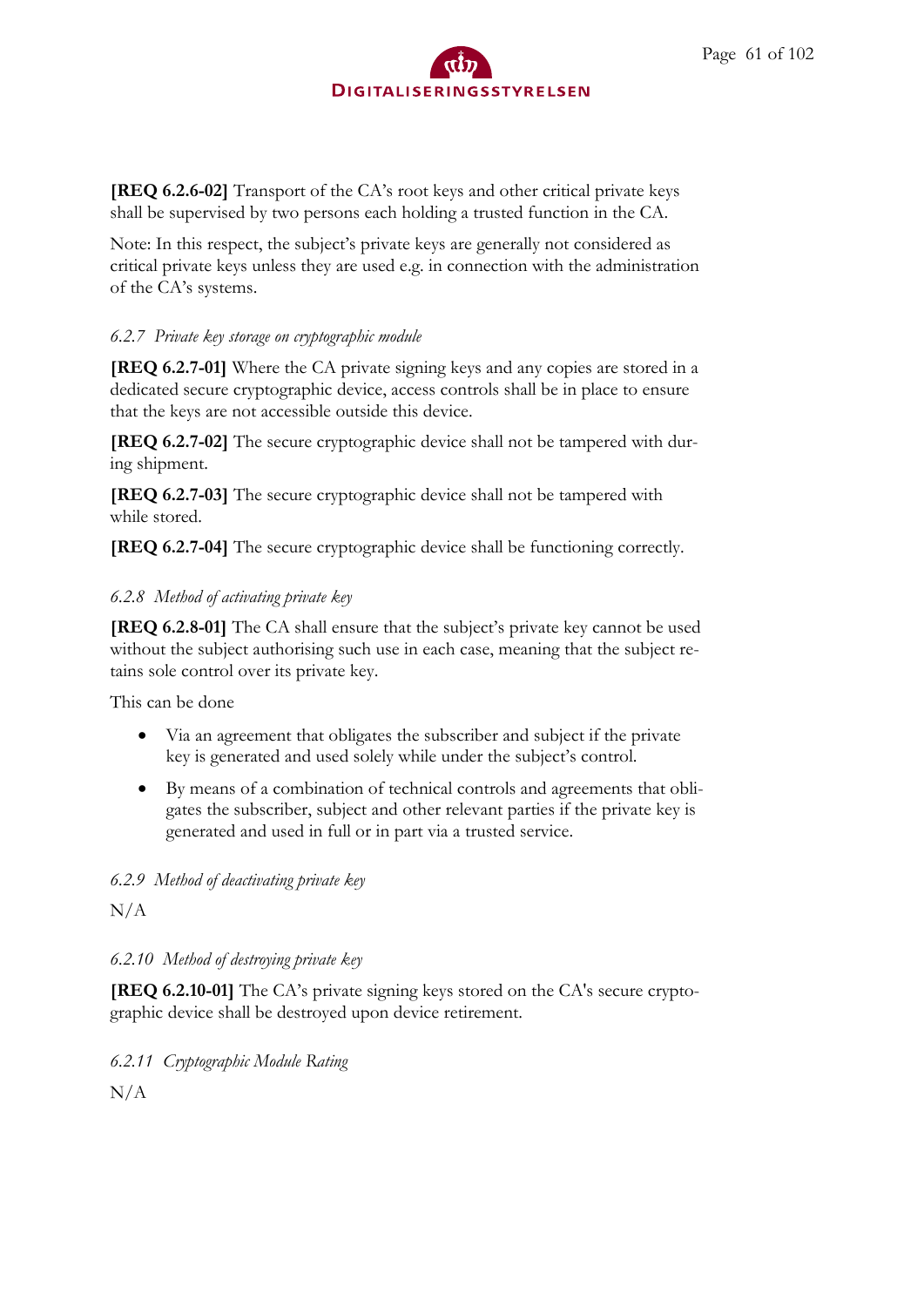

#### **6.3 Other aspects of key pair management**

**[REQ 6.3-01]** The CA shall solely use the CA's private keys for signing in an appropriate manner. In particular:

- The CA shall not use private keys for signing beyond the end of their life cycle.
- The CA's private keys used for generating OCES certificates and/or issuing revocation status information shall not be used for other purposes.
- The CA's private keys used for generating certificates shall only be used within physically secure premises
- The use of the CA's private key shall be compatible with the hash algorithm, the signature algorithm and signature key length used for generating certificates, in line with current practice as in requirement clause 6.1.
- All copies of the CA's private signing keys shall be destroyed at the end of their life cycle.
- If a self-signed certificate is issued by the CA, the attributes of the certificate shall be compliant with the defined key usage as defined in Recommendation ITU-T X.509 and requirements in clause 6.1.

Note: CA can issue internal operation-related certificates.

### *6.3.1 Public key archival*

 $N/A$ 

*6.3.2 Certificate operational periods and key pair usage periods*

N/A

## **6.4 Activation data**

### *6.4.1 Activation data generation and installation*

**[REQ 6.4.1-01]** If the CA issues a secure cryptographic device (e.g. smartcard) deactivation and reactivation shall be done securely.

**[REQ 6.4.1-02]** Through agreement and/or technical controls, the CA shall ensure that the subject's private key is effectively protected against unauthorized use by means of activation data.

**[REQ 6.4.1-03]** If the subject's private key is installed on devices to which others have access, the activation data shall consist of at least two varying, independent factors (among 'something the subject knows', 'something the subject has' and 'something the subject is') and efficient protection shall be provided against exhaustive search for valid activation data.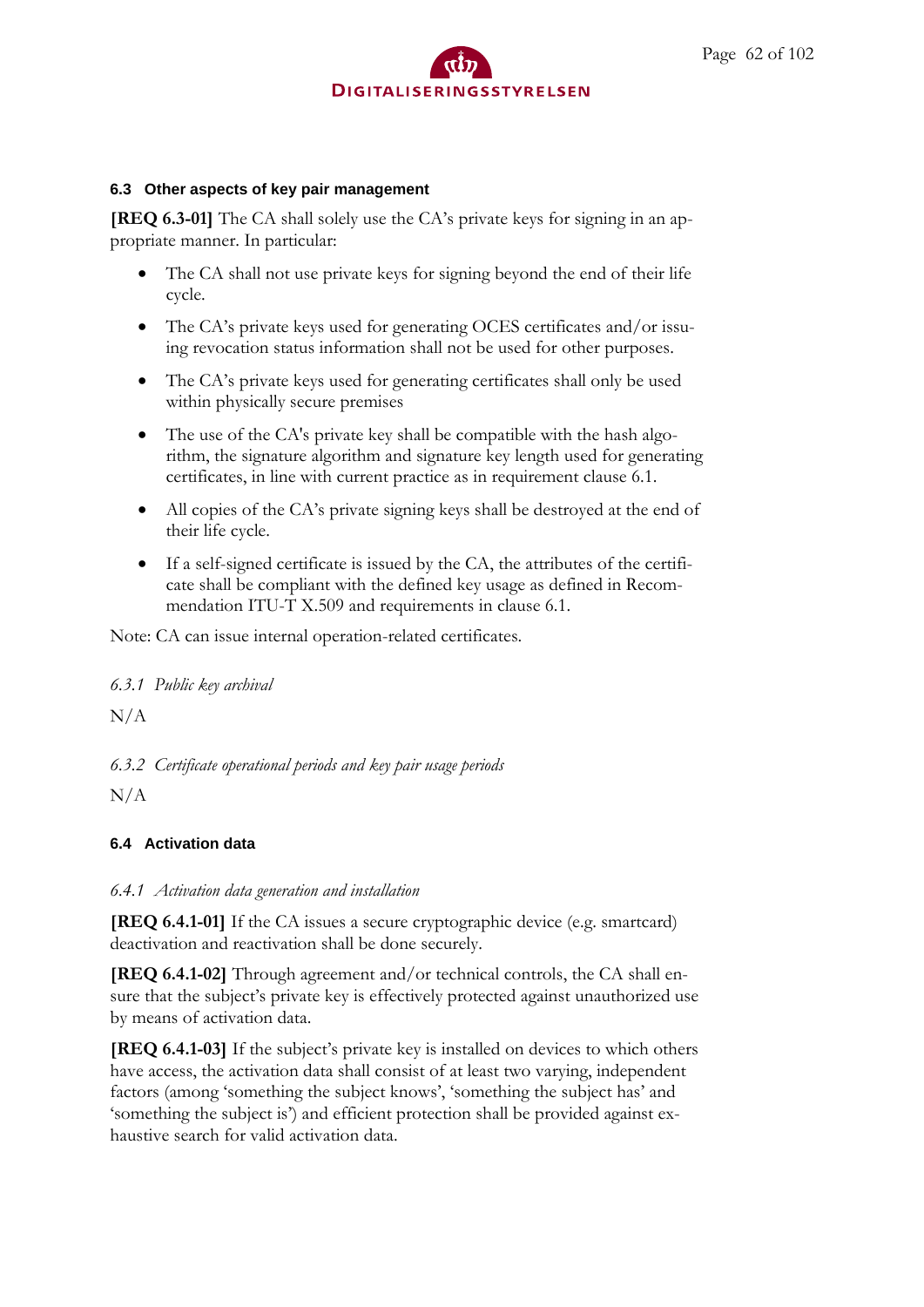

**[REQ 6.4.1-04]** If the subject's private key is installed on devices to which only the subject has access but without effective protection against exhaustive search, the security of activation data shall at least constitute a password consisting of at least 8 characters containing at least one small and one capital letter as well as a number, and the password must be difficult to guess. If password is used in environments that effectively prevents exhaustive searches, it may however be picked from a range of at least 9,800 possible codes.

### *6.4.2 Activation data protection*

**[REQ 6.4.2-01]** If the CA issues a secure cryptographic device, and where the personalized secure cryptographic device (e.g. smartcard) has associated user activation data (e.g. PIN code), the activation data shall be securely prepared and distributed separately from the secure cryptographic device.

### *6.4.3 Other aspects of activation data*

**[REQ 6.4.3-01]** The installation and recovery of the CA's key pairs in a secure cryptographic device shall require simultaneous control by at least two trusted employees.

**[REQ 6.4.3-02]** The CA shall enforce multi-factor authentication for all accounts capable of directly causing certificate issuance.

## **6.5 Computer security controls**

### *6.5.1 Specific computer security technical requirements*

**[REQ 6.5.1-01]** The CA's operating systems shall provide sufficient computer security controls for the separation of trusted roles identified in the CA's CSP, including the separation of security administration and operational roles. Particularly, use of system utility programs shall be restricted and controlled to what is necessary.

**[REQ 6.5.1-02]** The CA shall implement documented processes for release and change management of software, hardware and configuration changes. The CA shall have documented processes for security update of proprietary and standard software and firmware. The processes shall include documentation of the changes.

**[REQ 6.5.1-03]** The integrity of the CA's systems and information shall be protected against viruses, malicious and unauthorized software, and the CA shall implement processes that ensure:

- security patches are applied within a reasonable time after they come available;
- security patches are not applied if they introduce additional vulnerabilities or instabilities that outweigh the benefits of applying them; and
- the reasons for not applying any security patches are documented.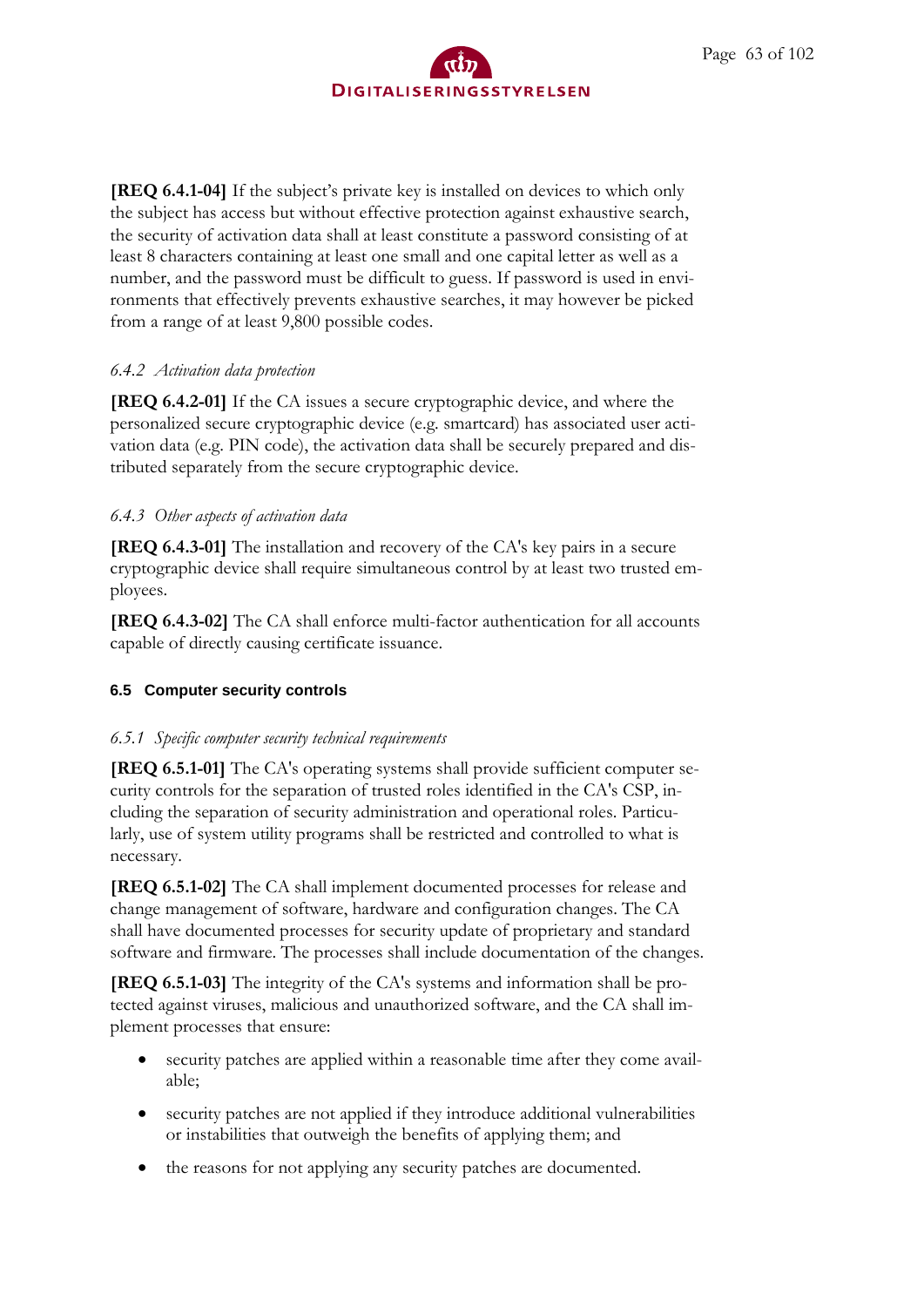**[REQ 6.5.1-04]** The CA's systems shall enforce access control on attempts to add or delete certificates and modify other associated information.

**[REQ 6.5.1-05]** The CA's systems shall enforce access control on attempts to modify revocation status information.

**[REQ 6.5.1-06]** Continuous monitoring and alarm facilities shall be provided to enable the CA to detect, register and react in a timely manner upon any unauthorized and/or irregular attempts to access its resources.

*6.5.2 Computer security rating*

 $N/A$ 

## **6.6 Life cycle technical controls**

## *6.6.1 System development controls*

**[REQ 6.6.1-01]** The CA shall use trustworthy systems and products that are protected against modification. The products shall provide an adequate protection profile in accordance with ISO 15408 or similar.

**[REQ 6.6.1-02]** The CA shall ensure that, prior to any system development (e.g. undertaken by the CA or on behalf of the CA), a plan approved by management is provided to ensure that security is built into the systems. The plan shall include an analysis of security requirements being met in order to maintain an adequate level of security.

## *6.6.2 Security management controls*

**[REQ 6.6.2-01]** The CA shall live up to the requirements in the information security standard ISO 27001 and be able to document compliance through e.g. certification.

**[REQ 6.6.2-02]** The CA shall define an information security policy which is approved by management and which sets out the organization's approach to managing its information security.

**[REQ 6.6.2-03]** Changes to the information security policy shall be communicated to third parties, where applicable. This may include subscribers, conformity assessment body, supervisory body and other authorities.

**[REQ 6.6.2-04]** A CA's information security policy shall be documented, implemented and maintained including the security controls and operating procedures for the CA's facilities, systems and information assets providing the services.

**[REQ 6.6.2-05]** The CA shall publish and communicate the information security policy to all employees who are impacted by it, including employees at subcontractors performing work for the CA.

Note: Employees working for the CA's organization but who do not carry out work related to its roles as CA are not covered by the above requirement.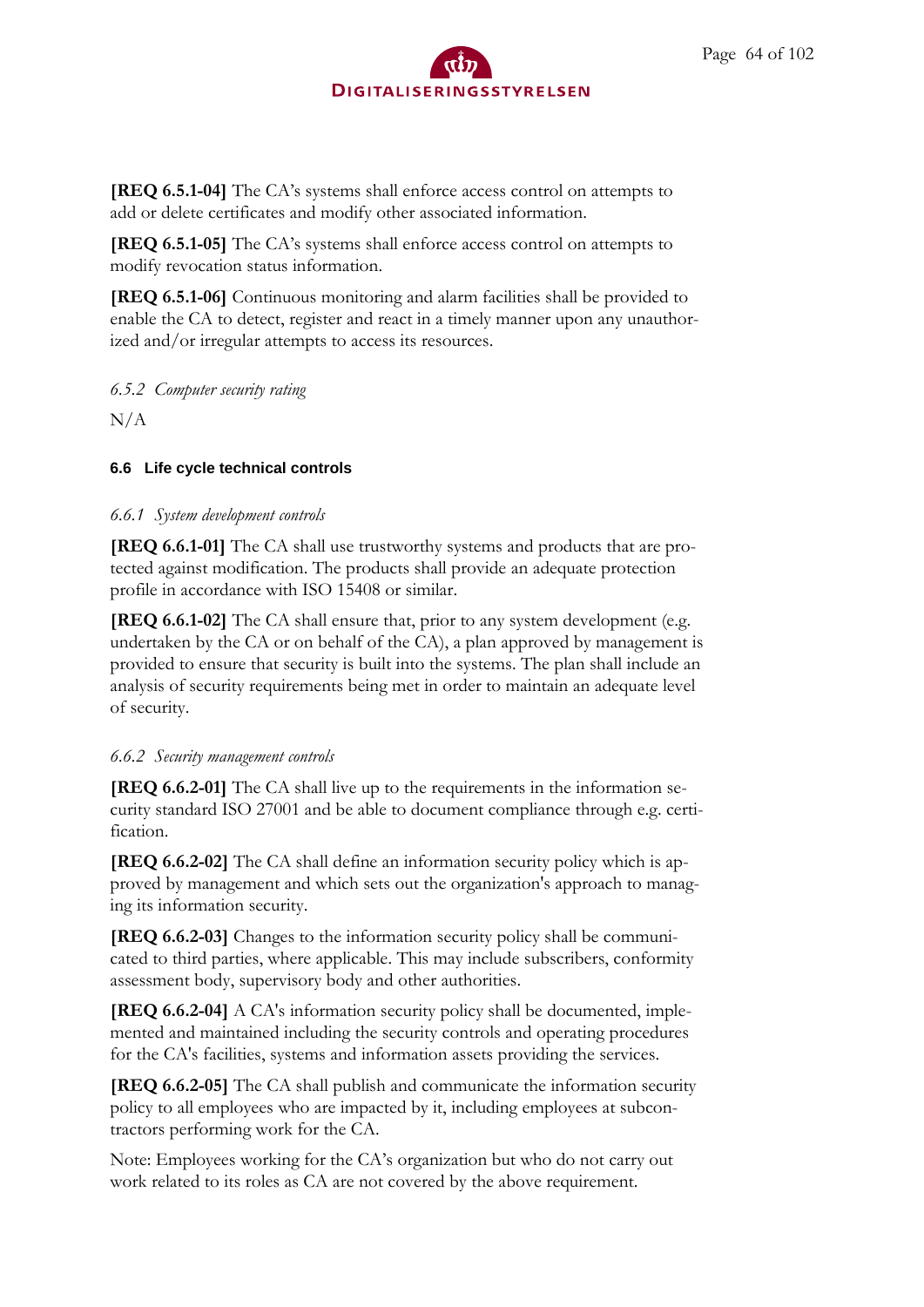**[REQ 6.6.2-06]** The CA's information security policy and inventory of assets for information security shall be reviewed at annually and if significant changes occur to ensure their continuing suitability, adequacy and effectiveness.

**[REQ 6.6.2-07]** Any changes that may impact on the level of security provided shall be approved by the CA's management.

**[REQ 6.6.2-08]** The configuration of the CA's systems shall be checked at fixed intervals and at least once a year for changes which violate the CA's information security policy.

**[REQ 6.6.2-09]** The CA shall check the configuration of the CA's systems for changes that violate the CA's information security policy in connection with significant organizational or operational changes.

**[REQ 6.6.2-10]** The maximum interval between two of the above checks shall be documented in CPS

## *6.6.3 Life cycle security controls*

**[REQ 6.6.3-01]** The CA shall implement an efficient user administration, including administer user access of operators, administrators and system auditors.

**[REQ 6.6.3-02]** User accounts shall be checked regularly to ensure that the users only have the necessary rights cf. access control policy.

**[REQ 6.6.3-03]** Access to information and application system functions shall be restricted in accordance with the access control policy.

**[REQ 6.6.3-04]** The CA's personnel shall be identified and authenticated before using critical systems and applications.

**[REQ 6.6.3-05]** The CA's personnel shall be accountable for their activities., e.g. through efficient event logging.

**[REQ 6.6.3-06]** The CA shall monitor and plan capacity requirements to ensure the adequate processing power and storage are available to be able to maintain a suitable service.

# **6.7 Network security controls**

**[REQ 6.7-01]** The CA shall protect its network and systems protected from attacks and unauthorized access, including access by subjects, subscribers and relying parties.

**[REQ 6.7-02]** The CA shall segment its networks into zones based on risk assessment considering the criticality of the individual sub-systems and their physical location.

**[REQ 6.7-03]** The CA shall maintain and protect all CA systems in at least a secure zone and shall implement and configure a security procedure that protects systems and communications between systems inside secure zones and high-security zones.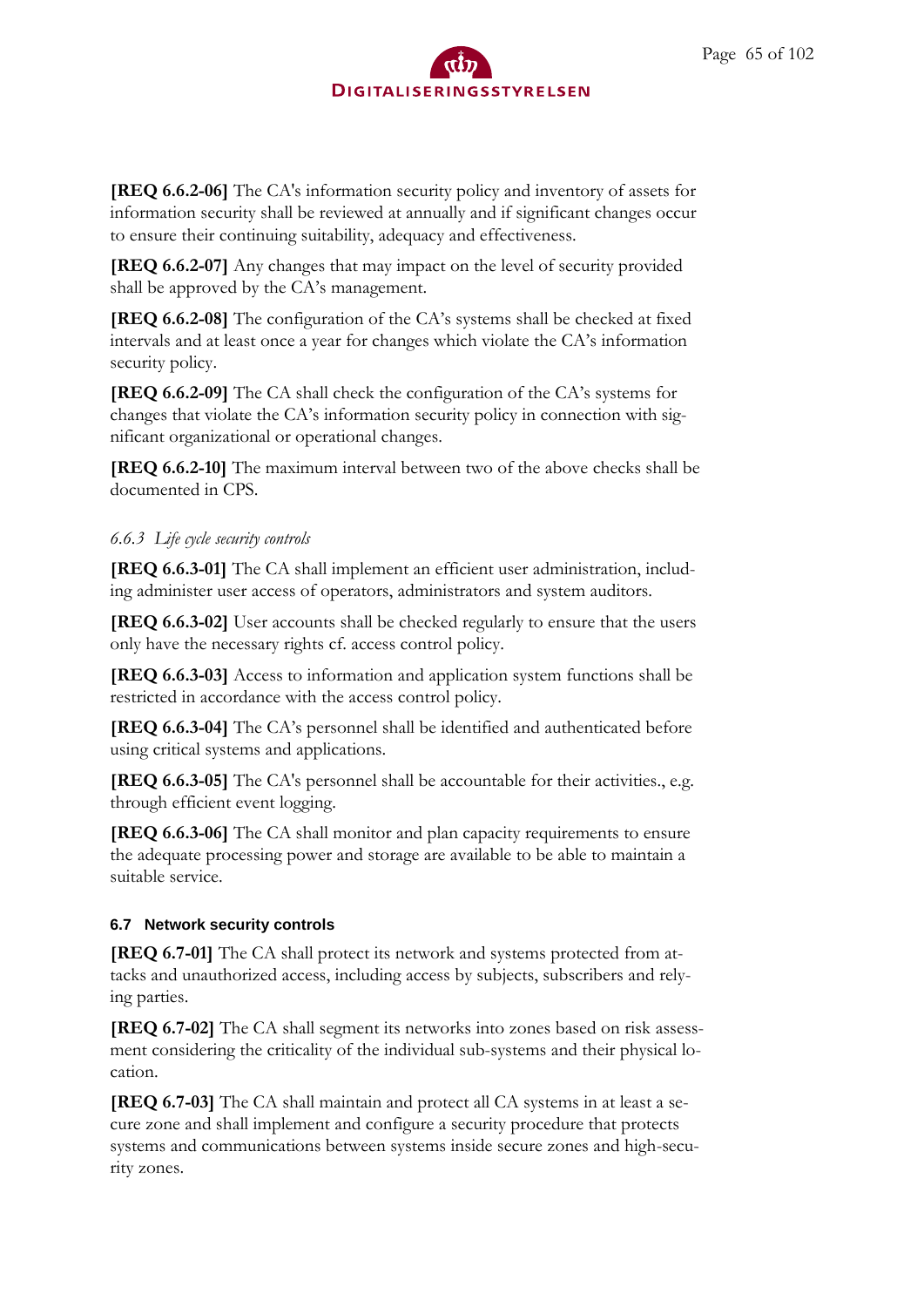**[REQ 6.7-04]** The CA shall configure all CA systems by removing or disabling all accounts, applications, services, protocols, and ports that are not used in the CA's operations.

**[REQ 6.7-05]** Local network components (e.g. routers) shall be kept in a physically and logically secure environment.

**[REQ 6.7-06]** Local network components (e.g. routers) configurations shall be periodically checked for compliance with the requirements specified by the CP in the CSP.

**[REQ 6.7-07]** The CA shall apply the same security controls to all systems co-located in the same zone.

**[REQ 6.7-08]** The CA shall place particularly critical systems, including root-CA in high-security zones.

**[REQ 6.7-09]** The CA shall grant access to secure zones and high security zones to only trusted roles.

**[REQ 6.7-10]** The CA shall separate dedicated network for administration of IT systems and the CA's operational network.

**[REQ 6.7-11]** The CA shall not use systems used for administration of the security policy implementation for other purposes.

**[REQ 6.7-12]** The CA shall separate the production systems from systems used in development and testing.

**[REQ 6.7-13]** Firewalls shall be configured to only allow relevant protocols and communication parties and communication between zones shall be restricted to those necessary for the operation. The CA shall explicitly forbid or deactivate unneeded connections and services.

**[REQ 6.7-14]** The CA shall establish communication between critical systems only through trusted channels that are physically or logically distinct from other communication channels and provide confidentiality, integrity and authenticity between the systems.

**[REQ 6.7-15]** The CA shall review the established network and firewall rules set on a regular basis.

**[REQ 6.7-16]** If a high level of availability of external access to the trust service is required, the external network connection shall be redundant.

**[REQ 6.7-17]** At least once every quarter the CA shall perform a vulnerability scan from external and internal IP addresses. The vulnerability scans shall be performed by a person or entity with the skills, tools, proficiency, code of ethics, and independence necessary to provide a reliable report. Scans shall be documented.

**[REQ 6.7-18]** At least once a year, after set up and in case of significant infrastructure or application upgrades or modifications the CA shall perform a penetration test. The penetration test shall be performed by a person or entity with the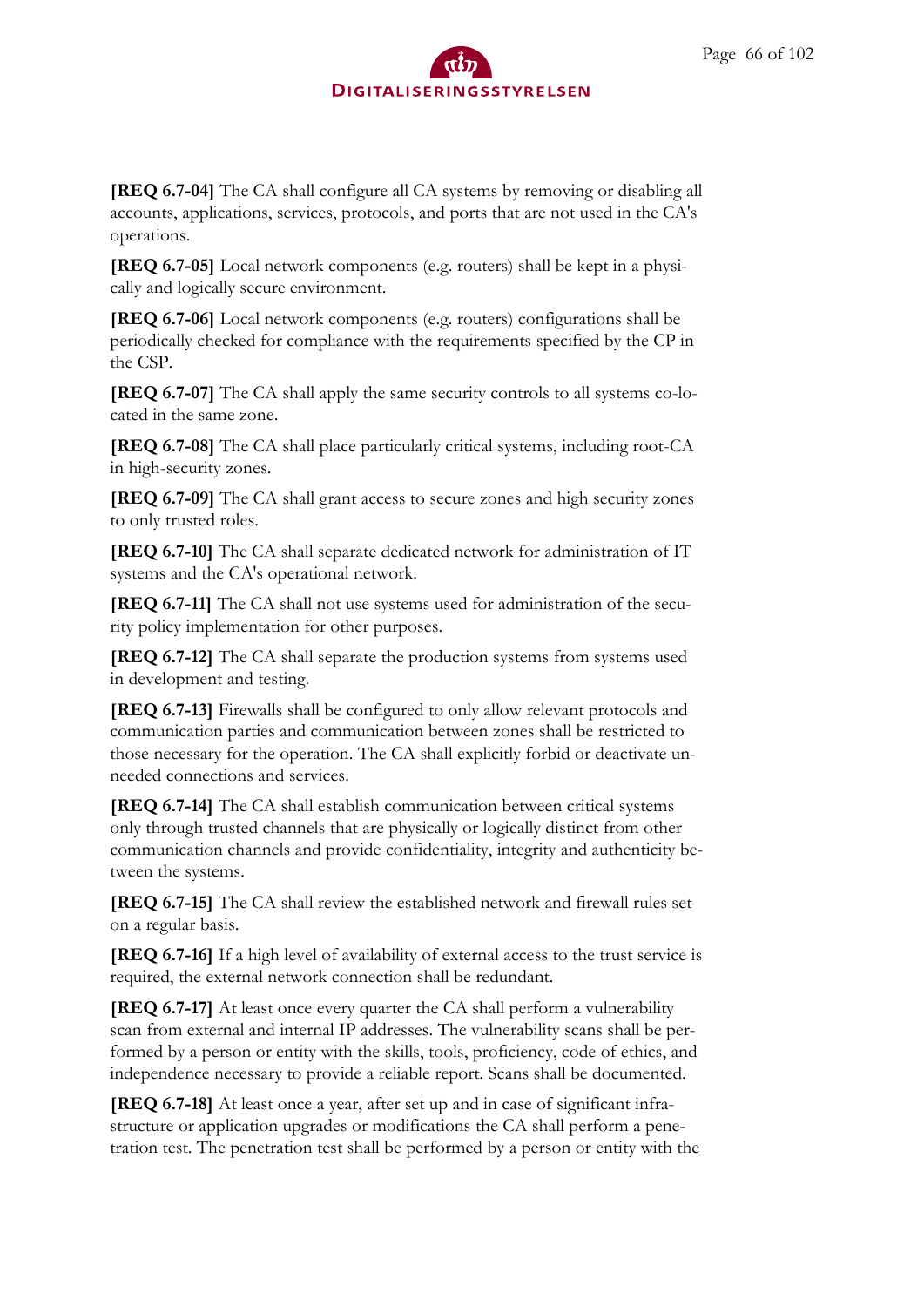

skills, tools, code of ethics and independence necessary to provide a reliable report. The penetration test shall be documented.

### **6.8 Time-stamping**

**[REQ 6.8-01]** The CA shall use a reliable time source that must be synchronized with UTC at least once a day. The synchronization source shall be documented in the public part of the CA's CPS.

**[REQ 6.8-02]** The precise time of significant environmental, key management and clock synchronization events shall be recorded.

# 7. Certificate, CRL, and OCSP profiles

## **7.1 Certificate profile**

**[REQ 7.1-01]** The certificates shall meet the requirements specified in Recommendation ITU-T X.509 or IETF RFC 5280.

**[REQ 7.1-02]** The certificates shall be issued according to ETSI EN 319 412-2.

## *7.1.1 Version number(s)*

**[REQ 7.1.1-01]** Certificate version number(s) shall be stated and provided as 'V3'  $(0x2)$ .

## *7.1.2 Certificate extensions*

**[REQ 7.1.2-02]** All certificates issued under this CP shall contain a non-critical extension qcStatements using the predefined qcStatement-2 in RFC 3739, where all values in sematicsInformation shall be

- semanticsIdentifier: id-etsi-qcs-semanticsId-Natural
- nameRegistrationAuthorities: https://uid.gov.dk (of the type URI general-Name)

**[REQ 7.1.2-03]** All certificates issued under this CP shall contain a non-critical extension authorityKeyIdentifier and shall contain an identifier for the issuing CA's public key.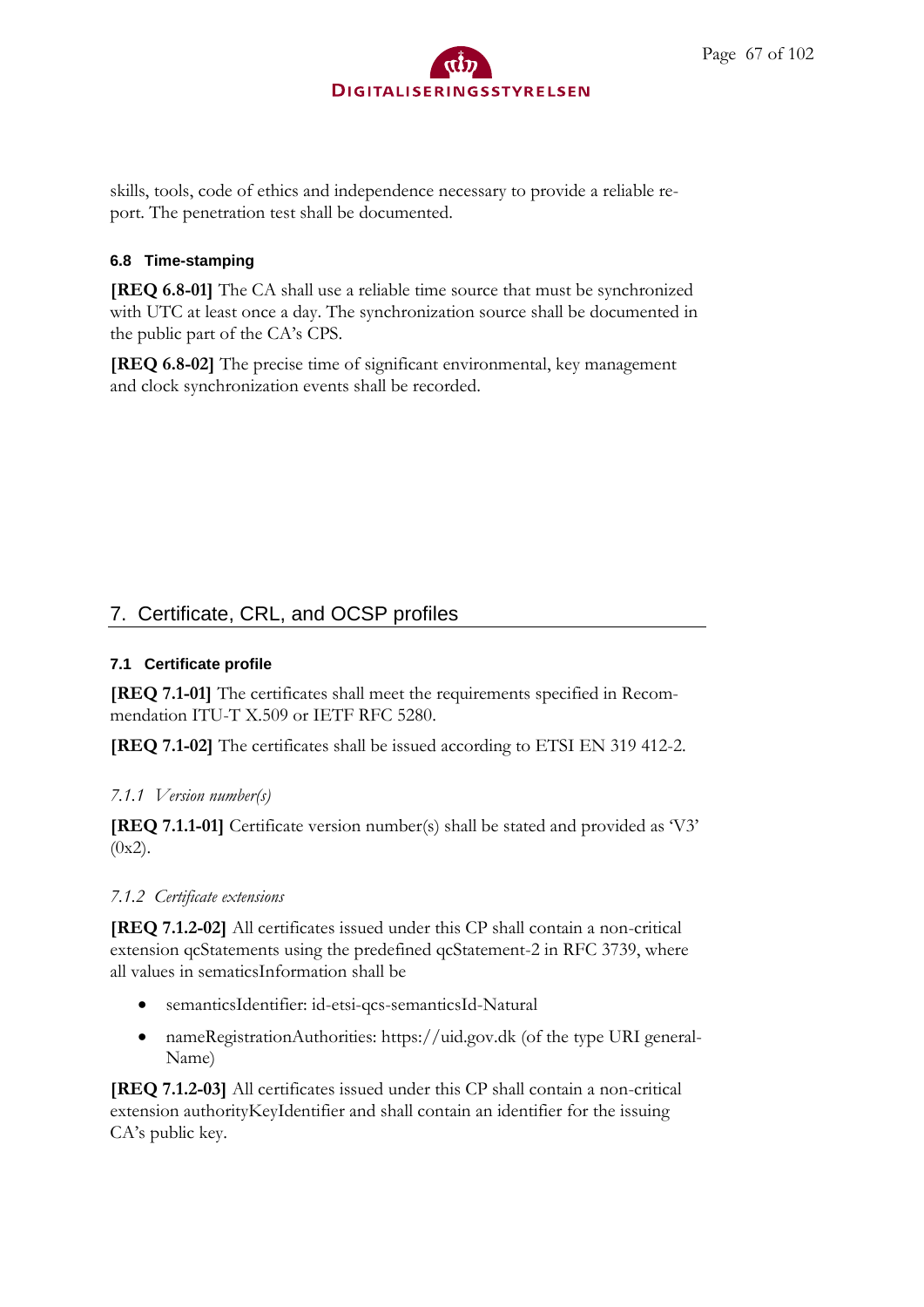**[REQ 7.1.2-04]** All certificates issued under this CP shall contain one (and only one) critical or non-critical extension keyUsage with one of the profiles specified in ETSI EN 319 412-2 clause 4.3.2.

**[REQ 7.1.2-05]** If a certificate issued under this CP contains extension subjectAlternativeName, this extension shall be marked non-critical.

**[REQ 7.1.2-06]** If a certificate issued after this CP contains extension issuerAlternativeName, this extension shall be marked as non-critical.

**[REQ 7.1.2-07]** All certificates issued under this CP shall contain a non-critical extension cRLDistributionPoints, that contains at least one reference to a publicly available CRL and least one of the present references shall use the http protocol (http://) IETF RFC 7230-7235.

**[REQ 7.1.2-08]** All certificates issued under this CP and CA certificates that are not root certificates shall contain a non-critical extension authorityInformationAccess (AIA). AIA shall include at least one accessMethod, id-ad-caIssuers, with accessLocation, that refers to the issuing CA's valid certificate based on either the http or https protocol. Moreover, AIA shall include at least one accessMethod, idad-ocsp with accessLocation that refers to a publicly available OCSP-responder that is able to provide valid responses to the certificate status based on either the http or https protocol and that accepts non-signed and non-authenticated status requests.

**[REQ 7.1.2-09]** No certificates issued under this CP may include the following extensions:

- policyMapping
- subjectDirectoryAttributes
- nameConstraints
- policyConstraints
- inhibitAnyPolicy

Note: See below for further extension requirements.

## *7.1.3 Algorithm object identifiers*

 $N/A$ 

## *7.1.4 Name forms*

**[REQ 7.1.4-01]** The designation 'OCES' shall form part of the CA certificates' commonName.

**[REQ 7.1.4-02]** All certificates issued under this CP shall include a subject field that, as a minimum, must contain: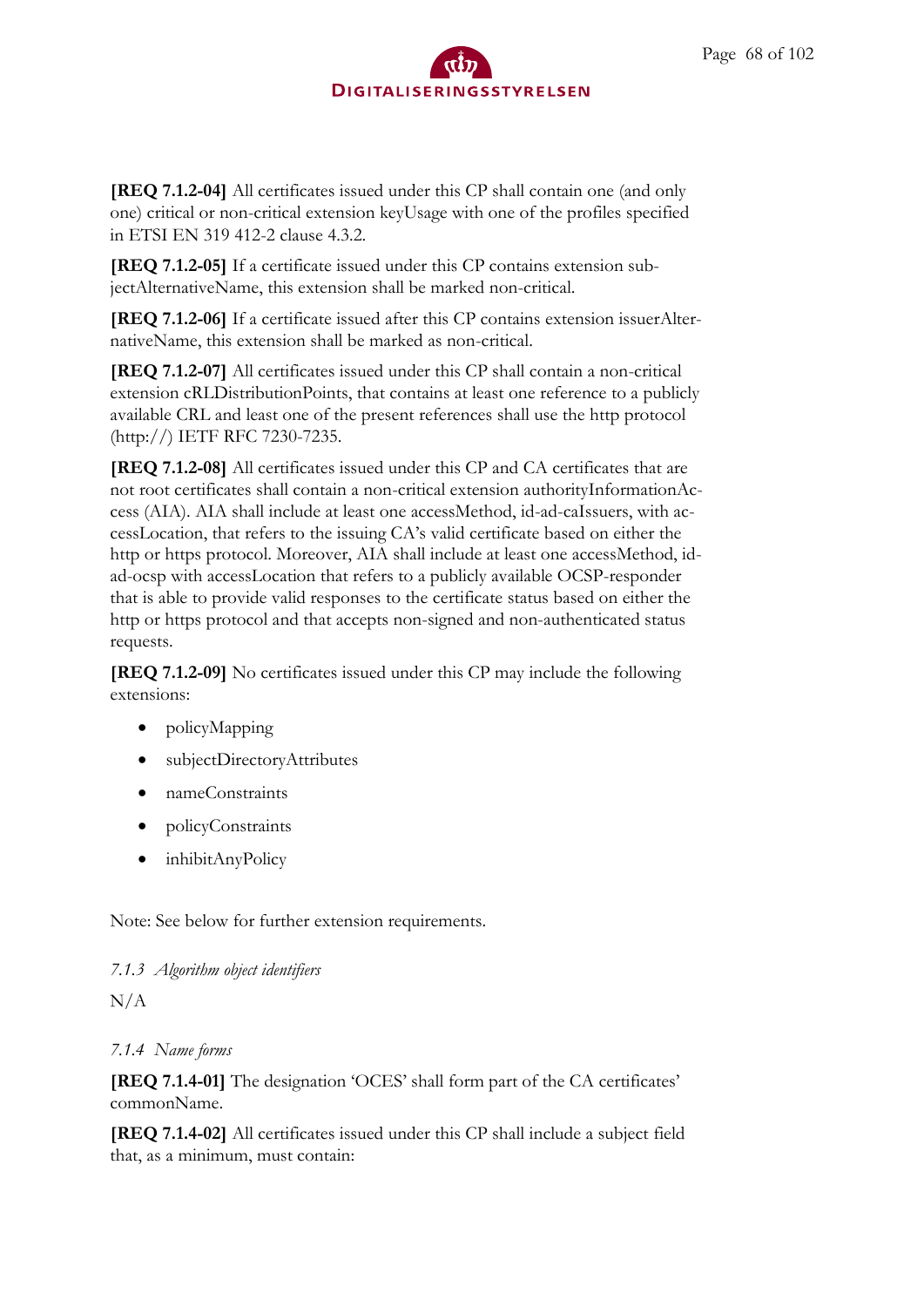- countryName,
- either (givenName and surname) or pseudonym,
- commonName and
- serialNumber.

This content shall ensure the uniqueness of the subject.

**[REQ 7.1.4-03]** countryName shall have the value 'DK'.

**[REQ 7.1.4-04]** commonName shall include a name of the subject. This may be in the subject's preferred presentation format, or a format preferred by the CA or some other format. Pseudonyms, nicknames, and names with spelling other than defined by the registered name may be used.

**[REQ 7.1.4-05]** The semantics of serialNumber shall be as follows:

UI:DK-xxxxxxxxxxxxxxx.

where "xxxxxxxxxxxxxxxx" is the subject's UUID as registered in the Danish Agency for Digitisation's UUID numbering service.

**[REQ 7.1.4-06]** All certificates issued under this CP shall contain an organizationIdentifier field with the following semantics:

NTRDK-xxxxxxxx

where "xxxxxxxx" is the CVR number of the subscriber.

**[REQ 7.1.4-07]** All certificates issued under this CP shall contain an organizationName field containing the registered name of the subscriber. It is permitted to omit any company types like 'ApS' and 'Fonden', and it is permitted to use registered secondary names. Finally, it is permitted to abbreviate the registered name if this does not cause any misunderstandings.

## *7.1.5 Name constraints*

**[REQ 7.1.5-01]** The subject field shall not contain more than one instance of commonName and countryName.

**[REQ 7.1.5-02]** The pseudonym attribute shall not be present if the givenName and surname attribute are present.

## *7.1.6 Certificate policy object identifier*

**[REQ 7.1.6-01]** All certificates issued under this CP shall refer to this CP by stating the relevant OID from clause 1.2.2 in the certificatePolicies extension.

**[REQ 7.1.6-02]** OCES OIDs may only be referenced in a certificate or written agreement with the Danish Agency for Digitisation, cf. clause 1.1.

**[REQ 7.1.6-03]** All certificates issued under this CP shall refer to NCP by stating OID: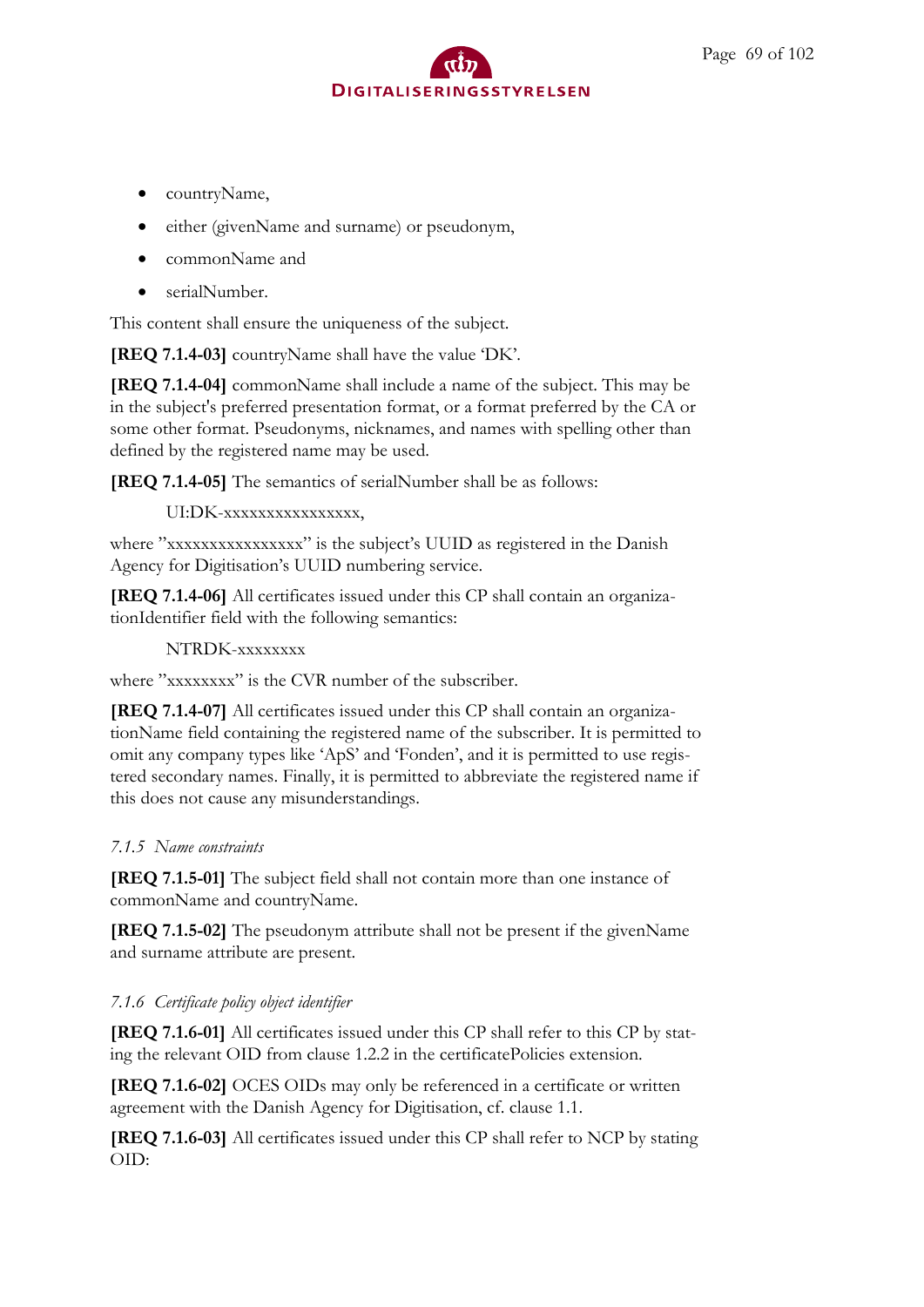itu-t(0) identified-organization(4) etsi(0) other-certificate-policies(2042) policyidentifiers(1) ncp (1)

in certificatePolicies extension.

**[REQ 7.1.6-04]** certificatePolicies extension should not be marked as critical.

*7.1.7 Usage of Policy Constraints extension*

See REQ 7.1.2-08.

*7.1.8 Policy qualifiers syntax and semantics*

 $N/A$ 

*7.1.9 Processing semantics for the critical Certificate Policies extension*

 $N/A$ 

## **7.2 CRL profile**

**[REQ 7.2-01]** CRLs shall meet the requirements specified in ISO 9594-8, Recommendation ITU-T X.509 or IETF RFC 5280.

**[REQ 7.2-02] thisUpdate** and **nextUpdate** shall be stated in **UTCTime** format YYMMDDHHMMSSz.

*7.2.1 Version number(s)*

**[REQ 7.2.1-01]** The CRL's version number(s) shall be stated and provided as 'v2'  $(0x1).$ 

*7.2.2 CRL and CRL entry extensions*

There is no requirement to use CRL extensions.

## **7.3 OCSP profile**

**[REQ 7.3-01]** The OCSP shall be as defined in IETF RFC 6960.

**[REQ 7.3-02]** The OCSP shall use a profile that complies with IETF RFC 5019. However, SHA1 can be replaced by more secure algorithms such as SHA256.

**[REQ 7.3-03]** If the OCSP responder receives a request for status of a certificate that has not been issued, then the responder shall not respond with a 'good' status as per clause 2.2 of IETF RFC 6960.

**[REQ 7.3-04]** The CA should monitor OSCP requests concerning non-issued certificates on the OSCP responder as part of its security response procedures to check if this is an indication of an attack.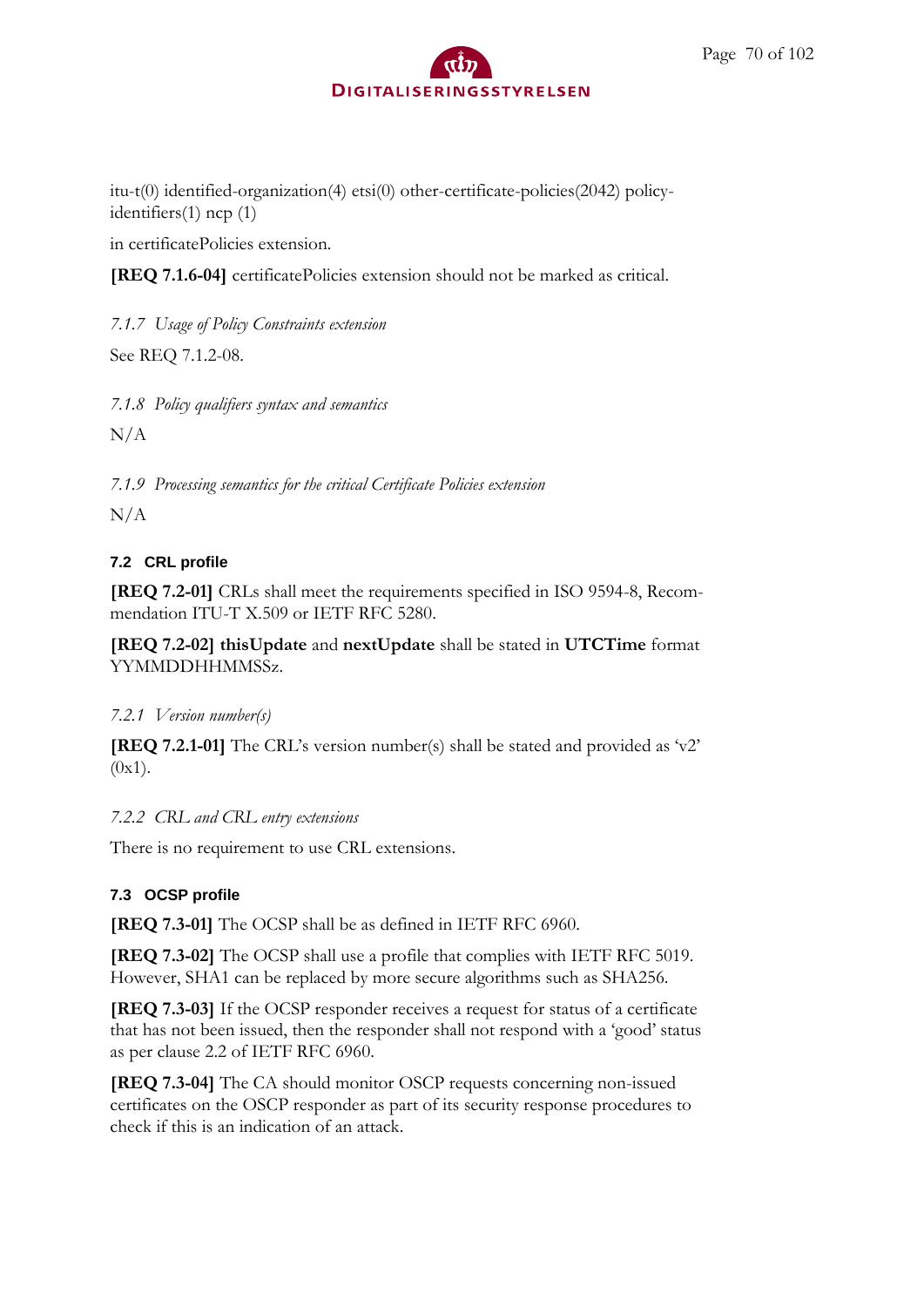## *7.3.1 Version number(s)*

[REQ 7.3.1-01] The OCSP responder shall support version number 'v1' (0x0).

*7.3.2 OCSP extensions*

See REQ 7.3-02.

# 8. Compliance audit and other assessments

## **8.1 Frequency or circumstances of assessment**

**[REQ 8.1-01]** Regular, documented internal system audits of the CA's overall system shall be undertaken.

**[REQ 8.1-02]** An external conformity assessment shall be undertaken of the CA's overall system by a conformity assessment body, cf. REQ 8.2-01, at least once a year.

## **8.2 Identity/qualifications of assessor**

**[REQ 8.2-01]** The CA shall select an external conformity assessment body for undertaking the assessment at the CA. The conformity assessment body must either be a conformity assessment body defined in eIDAS article 3 letter 18) or a state-authorised auditor that can document to the Danish Agency for Digitisation that it possesses the requisite resources to perform an adequate system audit of the CA. The Danish Agency for Digitisation may in special circumstances grant an exemption from the requirement that the conformity assessment body must be a state-authorised auditor. The CA must at the latest one month after selection of the conformity assessment body report this to the Danish Agency for Digitisation.

**[REQ 8.2-02]** The CA must make the selected conformity assessment body aware that it in accordance with good auditing practices must perform system audits with respect to the auditing instructions published by the Danish Agency for Digitisation for public certificate policies, including making sure that:

- The CA's systems are in compliance with the requirements in this CP.
- The CA's security, checking and auditing needs are addressed to a sufficient scope by development, maintenance and operation of the CA's systems.
- The CA's business procedures, both the computer-based as well as the manual, are reliable as regards security and checking considerations and in accordance with the CA's CPS.

**[REQ 8.2-03]** The CA must make the selected conformity assessment body aware that it is obligated to report a condition or the conditions to the Danish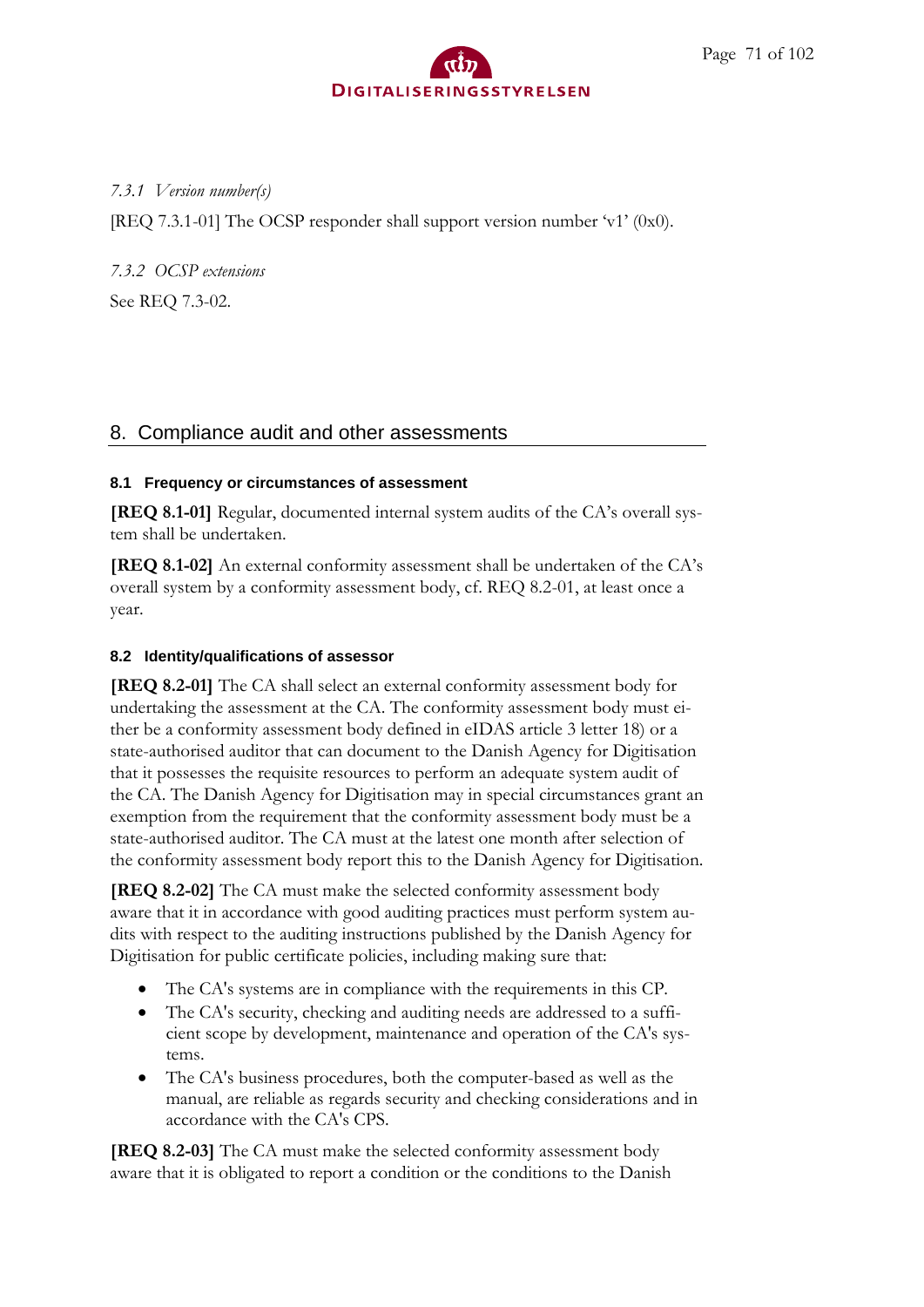Agency for Digitisation if the conformity assessment body continues to be of the opinion that significant weaknesses or irregularities are occurring . The CA must in addition make the conformity assessment body aware that upon inquiry by the Danish Agency for Digitisation it is obligated to give information on the CA's circumstances that have or may have an influence on the CA's administration of its task as the issuer of OCES certificates, without prior acceptance by the CA. The conformity assessment body is however obligated to orient the CA on the inquiry.

**[REQ 8.2-04]** The Danish Agency for Digitisation may order the CA to within an established deadline select a new conformity assessment body if the functioning conformity assessment body is found to be obviously unsuited for its duties.

**[REQ 8.2-05]** Upon changing the conformity assessment body, the CA and the or those withdrawing conformity assessment bodies must each give an explanation to the Danish Agency for Digitisation.

### **8.3 Assessor's relationship to assessed entity**

**[REQ 8.3-01]** The selected conformity assessment body shall co-operate with the internal assessment function at the CA.

### **8.4 Topics covered by assessment**

**[REQ 8.4-01]** A system audit shall be carried out at the CA. What is to be understood by audit is an audit with respect to the auditing instructions for public certificate policies published by the Danish Agency for Digitisation.

**[REQ 8.4-02]** The CA must deliver the information that is necessary for the system audit at the CA. In this regard the CA must give the conformity assessment body access to the management records.

**[REQ 8.4-03]** The CA must give the selected conformity assessment body access to management meetings during the processing of matters that are of significance to the system audit. What is to be understood by a management meeting is a meeting of the senior management of the CA, in practice often called a board meeting. What is to be understood in this context by the expression 'the CA's management' is the senior management of the CA, i.e. the board or an equivalent management body depending upon how the CA has been organized. The CA must ensure that the selected conformity assessment body participates in the processing of applicable matters, if it is desired by just one management member.

**[REQ 8.4-04]** At CAs where an annual general assembly is held, the provisions of the Danish Company Accounts Act concerning the auditor's obligation to answer questions at a company's annual general meeting applies equivalently for the selected conformity assessment body.

**[REQ 8.4-05]** The CA must be able to document its fulfilment of the applicable legal requirements. Particularly in respect of eIDAS, GDPR and the Danish Data Protection Act.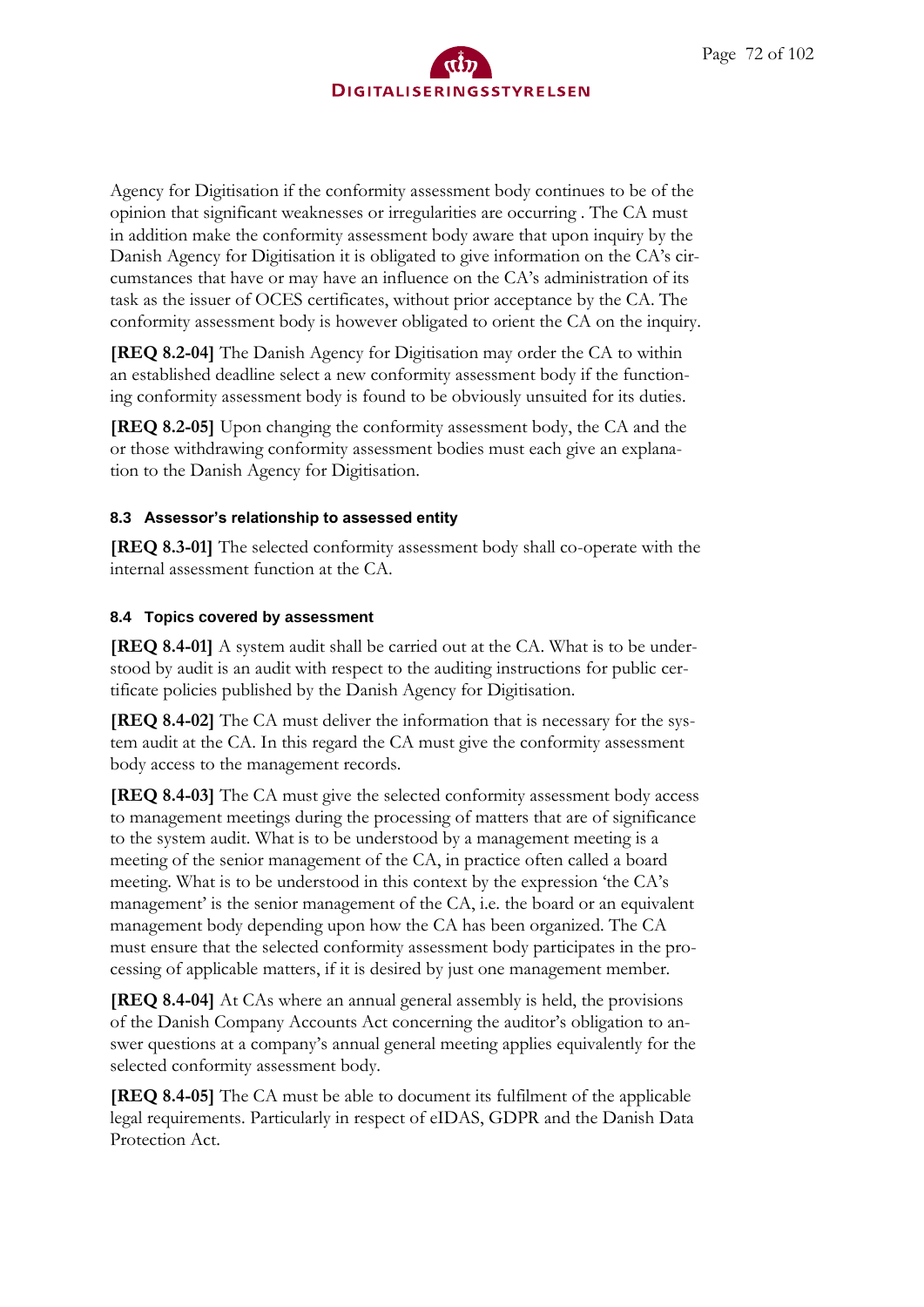

#### **8.5 Actions taken as a result of deficiency**

**[REQ 8.5-01]** To the extent that the selected conformity assessment body discovers significant weaknesses or irregularities, the CA's management shall consider the matter at its next meeting and within a reasonable time period.

#### **8.6 Communication of results**

**[REQ 8.6-01]** The CA and the conformity assessment body shall immediately inform the Danish Agency for Digitisation about any matters that are decisive to the CA's continued operations.

**[REQ 8.6-02]** At the end of CA's financial year, the selected conformity assessment body will prepare a report for the CA's management.

**[REQ 8.6-03]** This report shall include declarations as to whether

- the assessment has been carried out in accordance with generally accepted auditing practice;
- the selected conformity assessment body complies with the competency requirements given under the law;
- the selected conformity assessment body has been given all the information it has requested;
- the stated assessment tasks have been undertaken in accordance with the requirements of this CP, including whether there are any matters that have given rise to significant remarks;
- the overall data, system and operational security should be considered as adequate.

#### 9. Other business and legal matters

**[REQ 9-01]** The CA organization shall be reliable and non-discriminatory.

**[REQ 9-02]** The CA should make its services accessible to all applicants whose activities fall within its declared field of operation and that agree to abide by their obligations as specified in the CA's terms and conditions.

**[REQ 9-03]** Services and end user products provided by the CA shall be made accessible for persons with disabilities, where feasible and applicable standards on accessibility such as ETSI EN 301 549 should be taken into account.

#### **9.1 Fees**

*9.1.1 Certificate issuance or renewal fees*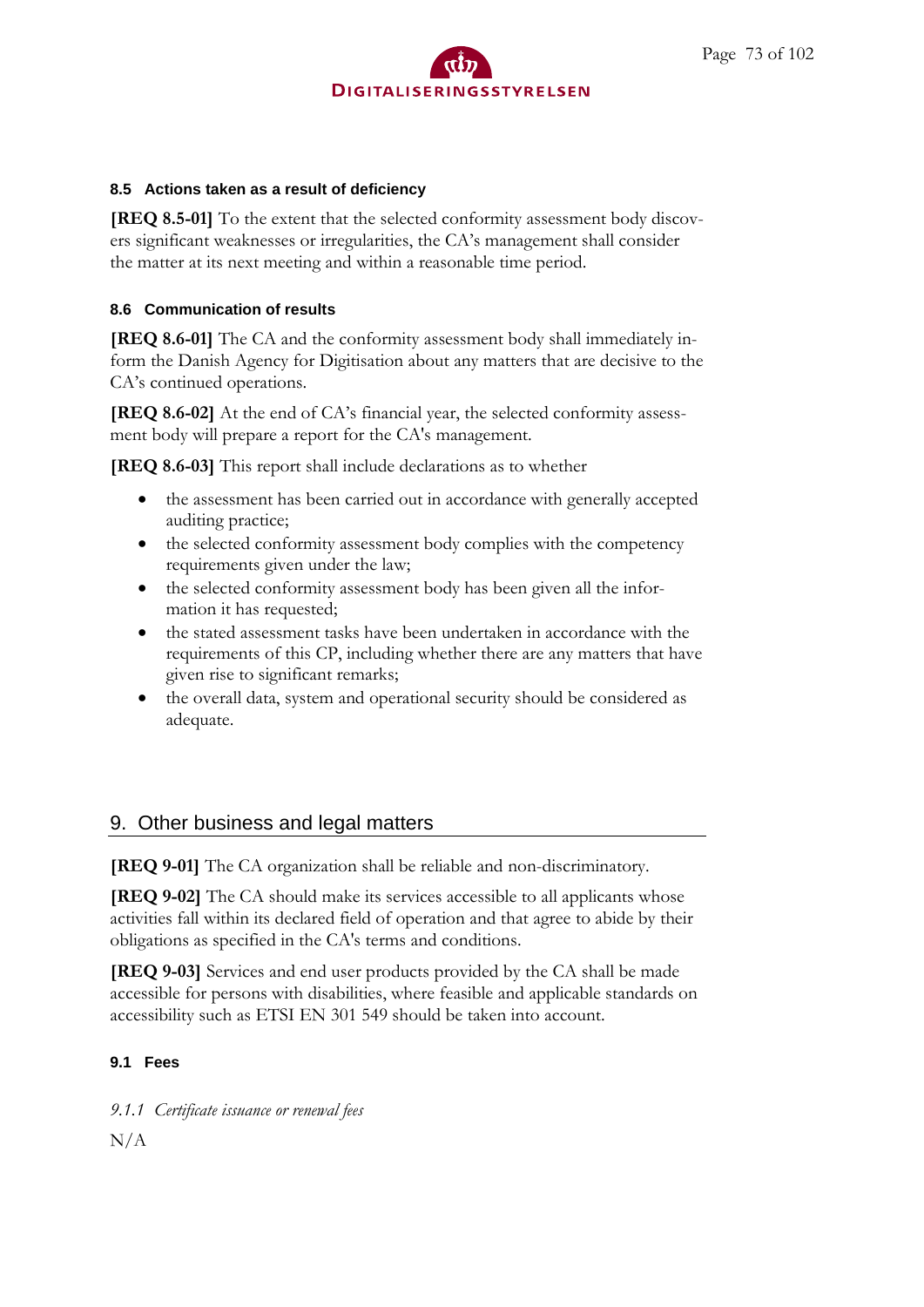### *9.1.2 Certificate access fees*

N/A

*9.1.3 Revocation or status information access fees*

 $N/A$ 

#### *9.1.4 Fees for other services*

**[REQ 9.1.4-01]** The CA shall defray all expenses related to system auditing, also including any system auditing ordered by the Danish Agency for Digitisation.

*9.1.5 Refund policy*

 $N/A$ 

#### **9.2 Financial responsibility**

#### *9.2.1 Insurance coverage*

**[REQ 9.2.1-01]** The CA shall maintain sufficient financial resources and/or obtain appropriate liability insurance in accordance with applicable law, including eI-DAS, to cover liabilities arising from its operations and/or activities.

**[REQ 9.2.1-02]** If the CA is a private enterprise or a natural person, the CA shall subscribe to and maintain liability insurance, cf. REQ 9.2.1-01. Such insurance shall as a minimum provide a coverage of DKK 25 million per year.

#### *9.2.2 Other assets*

**[REQ 9.2.2-01]** The CA shall have the financial stability and resources required to operate in conformity with this policy.

Note: The above requirements must be assessed in respect of the context in which the CA operates, including but not limited to the number of subscribers and the financial risk undertaken by the CA in respect of the issued certificates.

*9.2.3 Insurance or warranty coverage for end-entities*

See REQ 9.2.1-01.

#### **9.3 Confidentiality of business information**

*9.3.1 Scope of confidential information*  $N/A$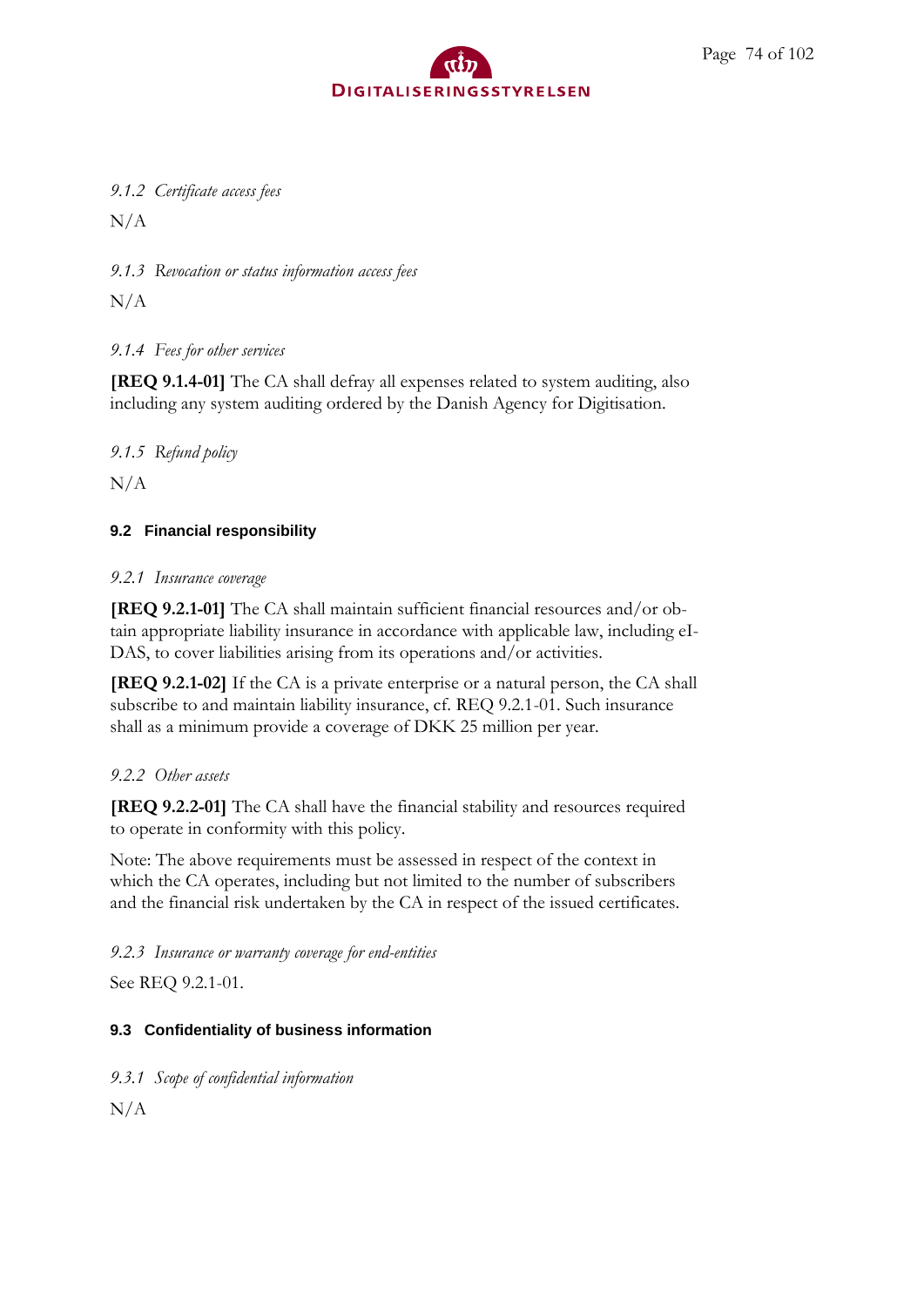*9.3.2 Information not within the scope of confidential information*

N/A

*9.3.3 Responsibility to protect confidential information*

 $N/A$ 

#### **9.4 Privacy of personal information**

#### *9.4.1 Privacy plan*

**[REQ 9.4.1-01]** Appropriate technical and organizational measures shall be taken against unauthorized or unlawful processing of personal data and against accidental loss or destruction of, or damage to, personal data.

**[REQ 9.4.1-02]** Moreover, the confidentiality and integrity of registration data shall be protected, especially when exchanged with the subscriber/subject or between distributed CA system components.

**[REQ 9.4.1-03]** Some data may need to be processed and retained to meet statutory requirements, as well as to support essential business activities. Such data shall be processed and retained in a secure manner.

*9.4.2 Information treated as private*

 $N/A$ 

*9.4.3 Information not deemed private*

N/A

*9.4.4 Responsibility to protect private information*

**[REQ 9.4.4-01]** The CA and RA shall ensure that confidential information is protected from being compromised and must not use confidential information for any purpose other than what is required for operating the CA.

**[REQ 9.4.4-02]** The CA and RA shall ensure that statistical information about the use of certificates cannot be related to the individual certificate.

*9.4.5 Notice and consent to use private information*

**[REQ 9.4.5-01]** Retention time of personal data, cf. clause 5.5.2, shall be specified as part of the CA's terms and conditions.

*9.4.6 Disclosure pursuant to judicial or administrative process*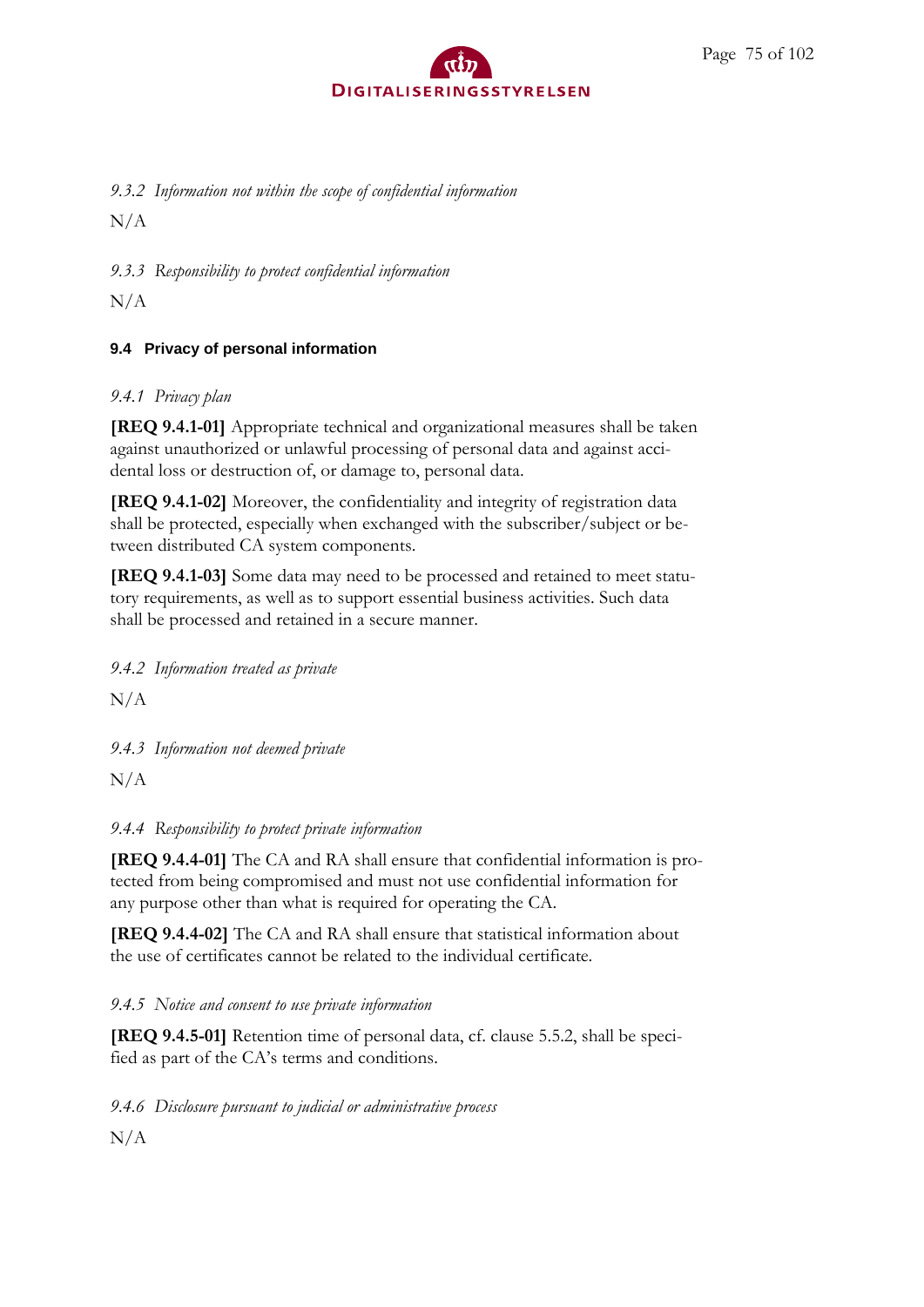

#### *9.4.7 Other information disclosure circumstances*

 $N/A$ 

#### **9.5 Intellectual property rights**

**[REQ 9.5-01]** The Danish Agency for Digitisation holds all rights to this certificate policy, the OCES name and OCES-OID. Use of OCES-OID for other parties in certificates and use of the designation OCES in connection with issuance of certificates is only permitted pursuant to a written agreement with the Danish Agency for Digitisation.

#### **9.6 Representations and warranties**

#### *9.6.1 CA representations and warranties*

**[REQ 9.6.1-01]** The CA shall retain overall responsibility for conformance with the certificate policy and information security policy regardless of the use of any subcontractors, including RA. The CA shall set out and ensure efficient implementation of relevant controls at the subcontractors.

**[REQ 9.6.1-02]** The CA shall provide all its certificate services consistent with its CPS.

**[REQ 9.6.1-03]** The CA shall in respect of any party reasonably relying on the certificate accept liability according to the general rules of Danish law.

**[REQ 9.6.1-04]** The CA shall also accept liability for the loss of subscribers and relying parties, who reasonably rely on the certificate when such loss is due to:

- the information specified in the certificate not being correct at the time of its issuance;
- the certificate not containing all information as required in clause 7.1;
- failure to revoke the certificate, cf. clause 4.9;
- lack of or wrong information about revocation of the certificate, the expiry date of the certificate or whether the certificate contains purpose or amount restrictions, cf. clause 4.10 or 7.1; or
- the CA's non-observance of the requirements in clause 3.2, clause 3.3, clause 3.4 and clause 6.1.

unless the CA can establish that the CA has not acted negligently or wilfully.

*9.6.2 RA representations and warranties*

 $N/A$ 

*9.6.3 Subscriber representations and warranties*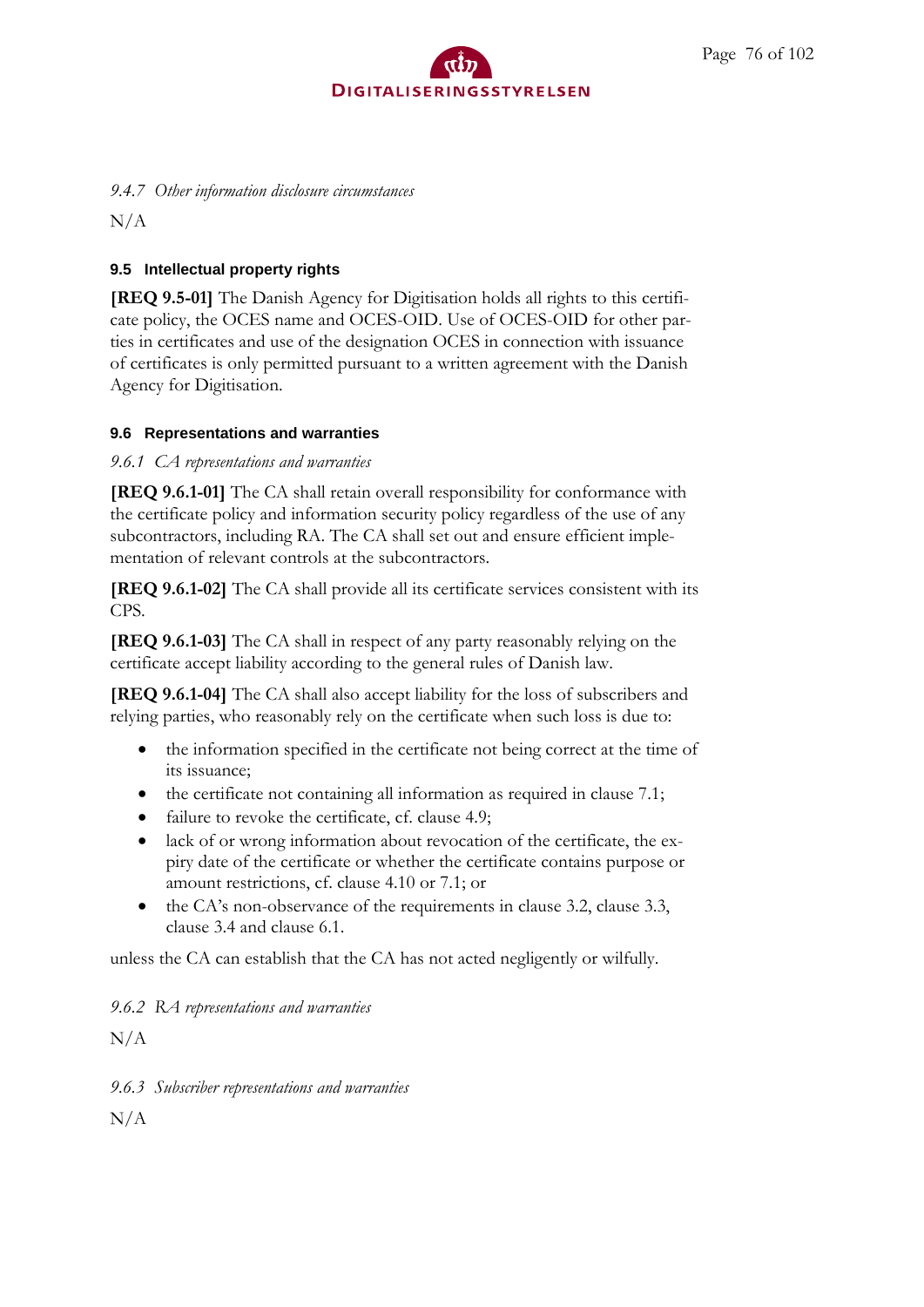*9.6.4 Relying party representations and warranties*

N/A

*9.6.5 Representations and warranties of other participants*

 $N/A$ 

#### **9.7 Disclaimers of warranties**

 $N/A$ 

#### **9.8 Limitations of liability**

**[REQ 9.8-01]** The CA is entitled to try to limit its liability in the relationship between itself and its co-contractors to the extent that such co-contractors are businesses or public authorities. Accordingly, the CA is not entitled to try to limit its liability in relation to private citizens who are co-contractors.

**[REQ 9.8-02]** The CA is also entitled to disclaim liability to co-contractors for any loss described in article 13(2) of the eIDAS Regulation.

#### **9.9 Indemnities**

 $N/A$ 

#### **9.10 Term and termination**

*9.10.1 Term*

N/A

*9.10.2 Termination*

 $N/A$ 

*9.10.3 Effect of termination and survival*  $N/A$ 

#### **9.11 Individual notices and communications with participants**

**[REQ 9.11-01]** The CA shall ensure that policies and procedures are in place to handle customer inquiries and inquiries from relying parties.

#### **9.12 Amendments**

*9.12.1 Procedure for amendment*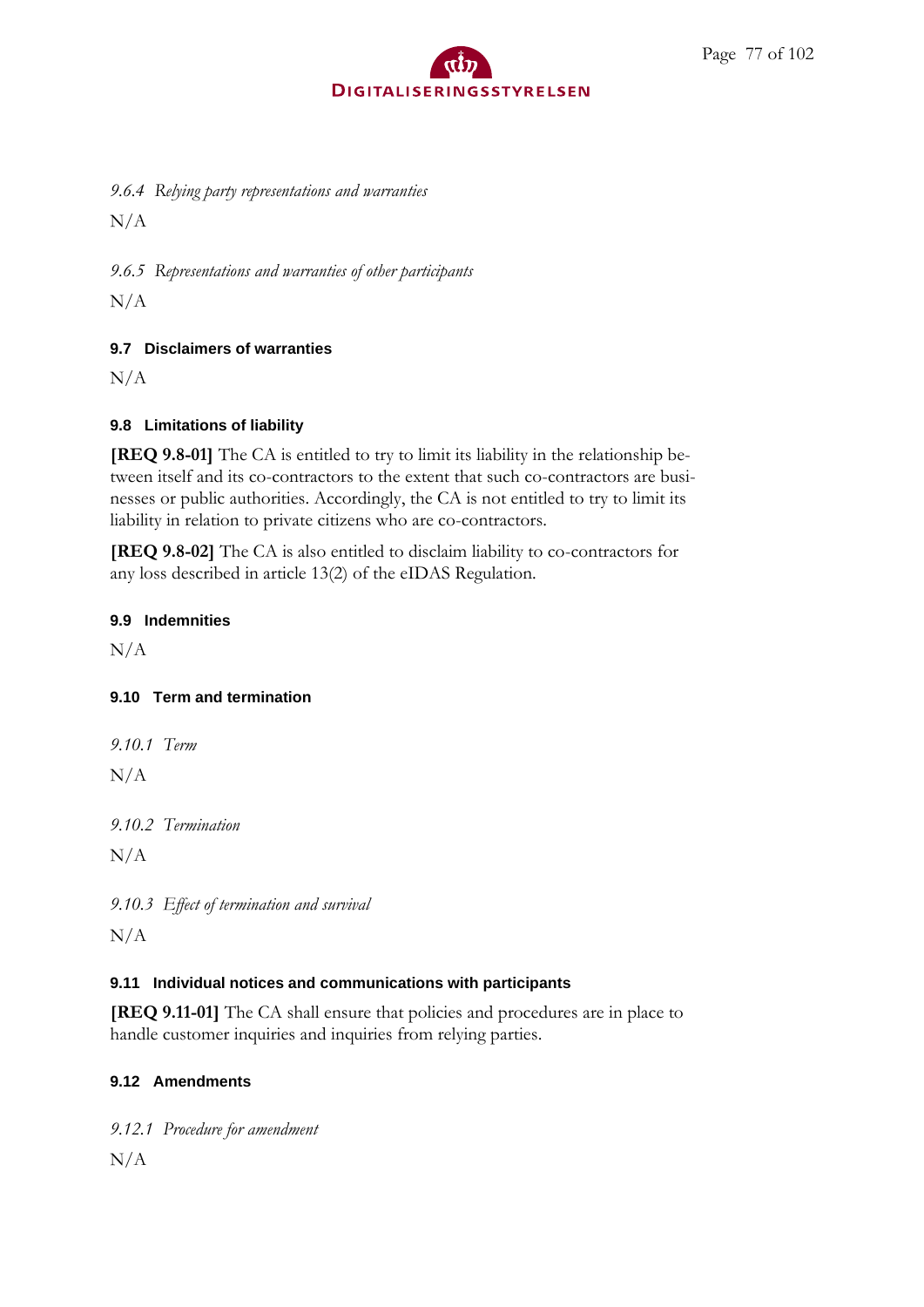*9.12.2 Notification mechanism and period*

N/A

*9.12.3 Circumstances under which OID must be changed*

 $N/A$ 

### **9.13 Dispute resolution provisions**

**[REQ 9.13-01]** The CA shall have policies and procedures for the resolution of complaints and disputes received from customers or other relying parties about the provisioning of the services or any other related matters and such policies and procedures shall comply with the CA's terms and conditions, cf. clause 2.1.

### **9.14 Governing law**

**[REQ 9.14-01]** If a dispute cannot be resolved out of court, either party may choose to bring the dispute before the ordinary courts of law. The venue is the City of Copenhagen. Subject to Danish law.

### **9.15 Compliance with applicable law**

**[REQ 9.15-01]** The CA and RA shall ensure compliance with legislation, including in particular relevant acts regarding the processing of personal information and the eIDAS Regulation.

**[REQ 9.15-02]** In particular, the CA shall provide evidence of how it meets applicable data protection legislation within its registration process.

## **9.16 Miscellaneous provisions**

*9.16.1 Entire agreement*  $N/A$ *9.16.2 Assignment*  $N/A$ *9.16.3 Severability*  $N/A$ *9.16.4 Enforcement (attorneys' fees and waiver of rights)* N/A *9.16.5 Force Majeure*  $N/A$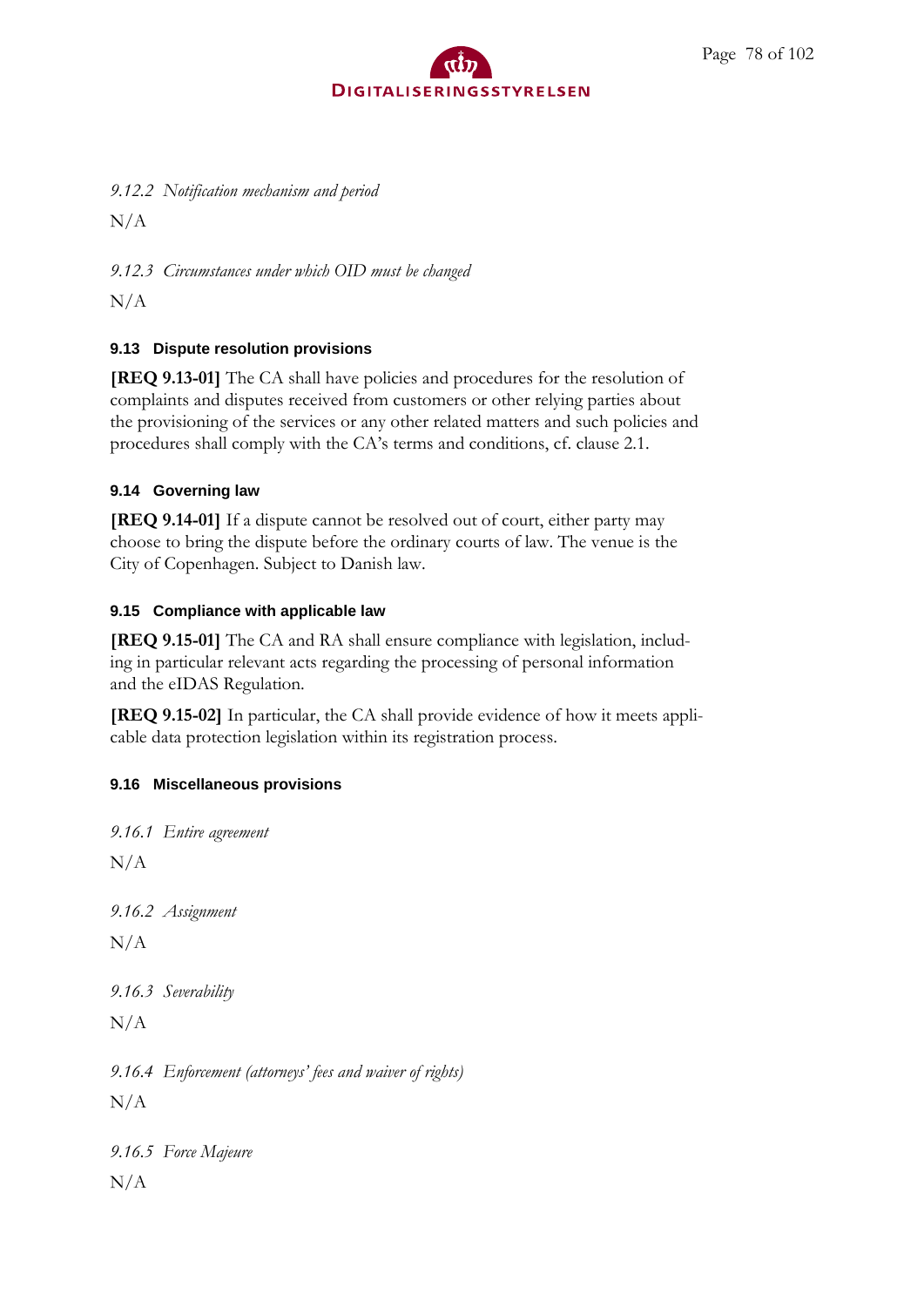#### **9.17 Other provisions**

**[REQ 9.17-01]** The CA shall have a documented agreement and contractual relationship in place where the provisioning of services involves subcontracting, outsourcing or other third party arrangements.

**[REQ 9.17-02]** The parts of the CA concerned with certificate generation and revocation management shall be independent of other organizations for its decisions relating to the establishing, provisioning and maintaining and suspending of services in conformance with the applicable certificate policies.

**[REQ 9.17-03]** In particular, the senior executive, senior staff and staff in trusted roles of the CA concerned with certificate generation and revocation management shall be free from any commercial, financial and other pressures which might adversely influence trust in the services it provides.

**[REQ 9.17-04]** The parts of the CA's organization concerned with certificate generation and revocation management shall have a documented structure which safeguards impartiality of operations.

**[REQ 9.17-05]** The CA shall provide the capability to allow third parties to check and test all the certificate types that the CA issues.

**[REQ 9.17-06]** Any test certificates should clearly indicate that they are for testing purposes.

Note: E.g. the used CA that issues certificates for testing purposes may include the word 'test' in commonName.

**[REQ 9.17-07]** Certificates for testing purposes may not be issued under the same root CA as certificates for subjects.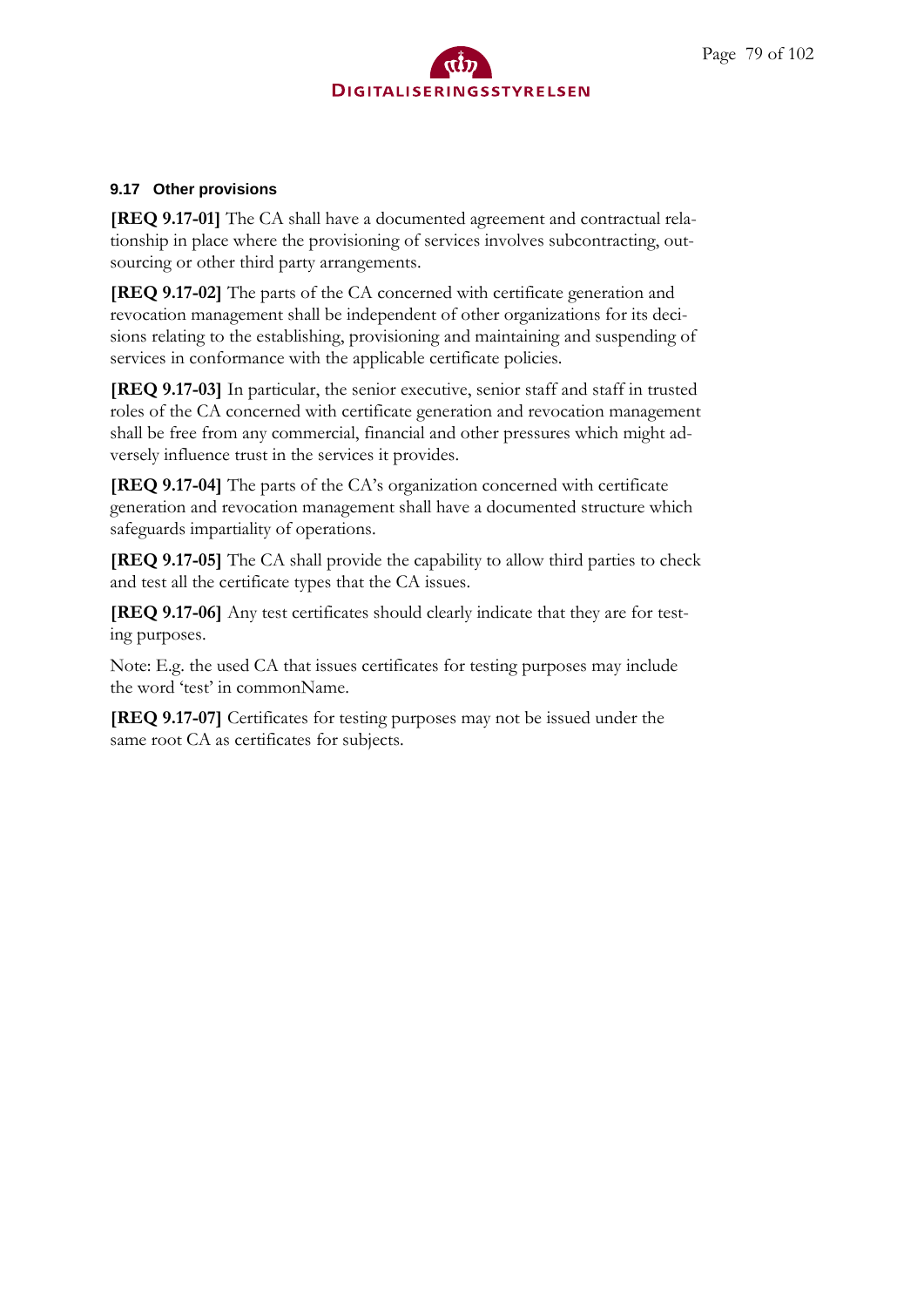## Annex A

Fulfilment of this CP is a requirement for NCP established in ETSI EN 319 401, ETSI EN 319 411-1, ETSI EN 319 412-1 and ETSI EN 319 412-2.

| <b>MOCES CP</b> | <b>ETSI EN 319 401</b>              | <b>ETSI EN 319 411-1</b> | <b>ETSI EN 319 412-1</b> | <b>ETSI EN 319 412-2</b> |
|-----------------|-------------------------------------|--------------------------|--------------------------|--------------------------|
| REQ 1.3.1-01    |                                     |                          |                          |                          |
| REQ 1.3.1-02    |                                     |                          |                          |                          |
| REQ 1.3.1-03    |                                     | OVR-5.4.1-01             |                          |                          |
| REQ 1.3.1-04    |                                     | OVR-5.4.1-02             |                          |                          |
|                 |                                     | OVR-5.4.1-03             |                          |                          |
| REQ 1.3.2-01    |                                     |                          |                          |                          |
| REQ 1.4.1-01    |                                     |                          |                          |                          |
| REQ 1.4.1-02    |                                     |                          |                          |                          |
| REQ 1.4.2-01    |                                     |                          |                          |                          |
| REQ 1.4.2-02    |                                     |                          |                          |                          |
| REQ 1.4.2-03    |                                     |                          |                          |                          |
| REQ 1.4.2-04    |                                     |                          |                          |                          |
| REQ 1.5.3-01    |                                     |                          |                          |                          |
| REQ 1.5.3-02    |                                     |                          |                          |                          |
| REQ 1.5.3-03    |                                     |                          |                          |                          |
| REQ 1.5.3-04    |                                     |                          |                          |                          |
| REQ 1.5.4-01    | REQ-6.1-01                          |                          |                          |                          |
|                 | REQ-6.1-03                          |                          |                          |                          |
|                 | $\mathrm{REQ}\text{-}6.1\text{-}04$ |                          |                          |                          |
|                 | $\mathrm{REQ}\text{-}6.1\text{-}05$ |                          |                          |                          |
| REQ 1.5.4-02    |                                     |                          |                          |                          |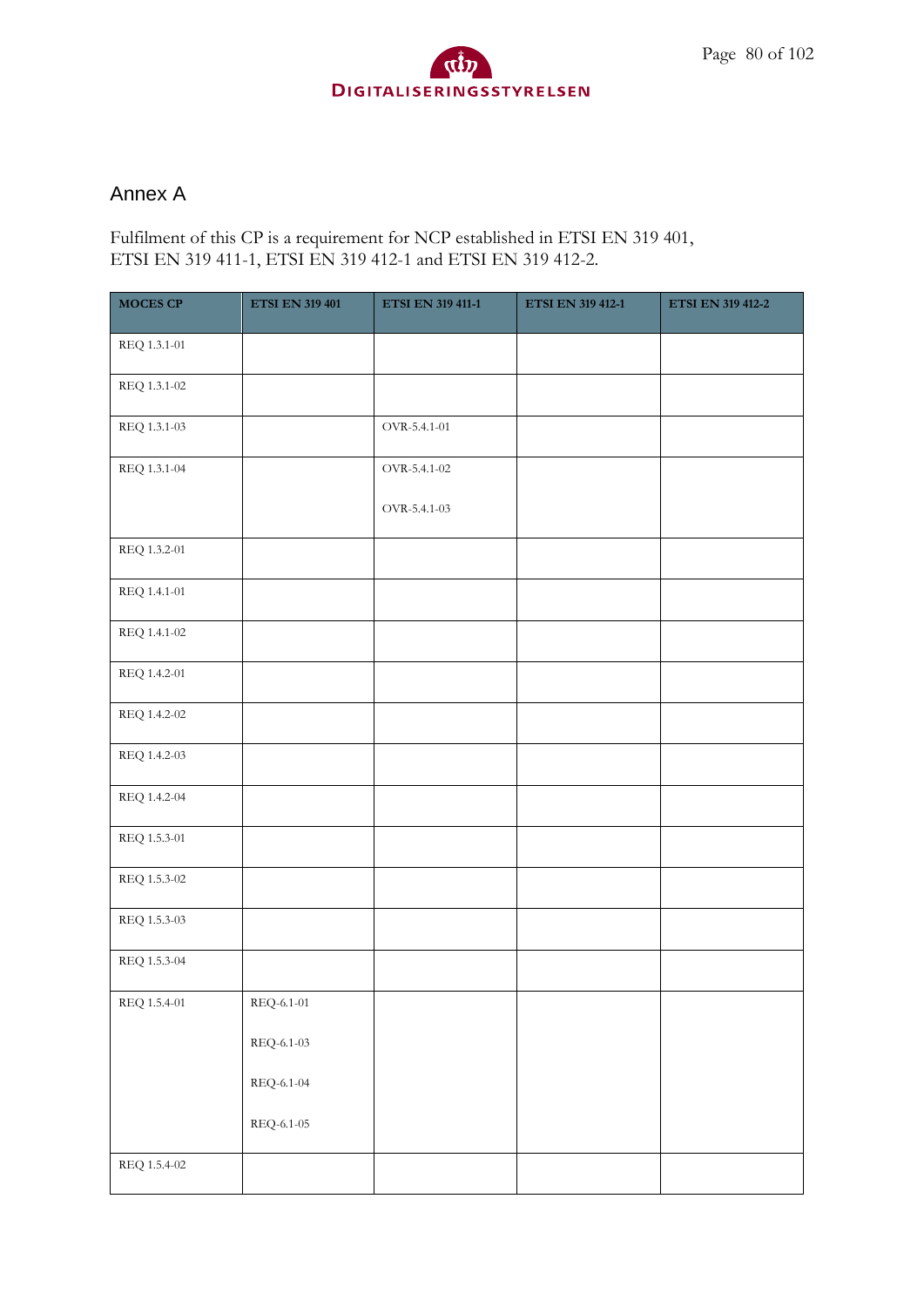

| $\rm OVR\text{-}5.2\text{-}02$<br>REQ 1.5.4-04<br>REQ 1.5.4-05<br>REQ 1.5.4-06<br>OVR-5.2-04<br>OVR-5.2-10<br>REQ 1.5.4-07<br>REQ-6.1-02<br>REQ-6.1-06<br>REQ-6.1-07<br>REQ 1.5.4-08<br>REQ-6.1-08<br>REQ-6.1-09<br>REQ 2.1-01<br>REQ 2.1-02<br>REQ-6.1-02<br>OVR-5.2-05<br>REQ-6.1-10<br>REQ-6.2-06<br>REQ 2.1-03<br>REQ-6.2-01<br>$\rm REQ\mbox{-}6.2\mbox{-}02$<br>REQ 2.1-04<br>$\rm OVR\mbox{-}6.9.4\mbox{-}02$<br>REQ 2.1-05<br>REQ 2.1-06<br>REQ-6.2-04<br>REQ 2.1-07<br>REQ-6.2-05<br>$\rm DIS$ -6.1-05<br>DIS-6.1-07<br>REQ 2.1-08<br>REQ-6.2-06<br>REQ 2.2-01<br>$\rm DIS$ -6.1-01 | REQ 1.5.4-03 | OVR-5.2-03 |  |
|----------------------------------------------------------------------------------------------------------------------------------------------------------------------------------------------------------------------------------------------------------------------------------------------------------------------------------------------------------------------------------------------------------------------------------------------------------------------------------------------------------------------------------------------------------------------------------------------|--------------|------------|--|
|                                                                                                                                                                                                                                                                                                                                                                                                                                                                                                                                                                                              |              |            |  |
|                                                                                                                                                                                                                                                                                                                                                                                                                                                                                                                                                                                              |              |            |  |
|                                                                                                                                                                                                                                                                                                                                                                                                                                                                                                                                                                                              |              |            |  |
|                                                                                                                                                                                                                                                                                                                                                                                                                                                                                                                                                                                              |              |            |  |
|                                                                                                                                                                                                                                                                                                                                                                                                                                                                                                                                                                                              |              |            |  |
|                                                                                                                                                                                                                                                                                                                                                                                                                                                                                                                                                                                              |              |            |  |
|                                                                                                                                                                                                                                                                                                                                                                                                                                                                                                                                                                                              |              |            |  |
|                                                                                                                                                                                                                                                                                                                                                                                                                                                                                                                                                                                              |              |            |  |
|                                                                                                                                                                                                                                                                                                                                                                                                                                                                                                                                                                                              |              |            |  |
|                                                                                                                                                                                                                                                                                                                                                                                                                                                                                                                                                                                              |              |            |  |
|                                                                                                                                                                                                                                                                                                                                                                                                                                                                                                                                                                                              |              |            |  |
|                                                                                                                                                                                                                                                                                                                                                                                                                                                                                                                                                                                              |              |            |  |
|                                                                                                                                                                                                                                                                                                                                                                                                                                                                                                                                                                                              |              |            |  |
|                                                                                                                                                                                                                                                                                                                                                                                                                                                                                                                                                                                              |              |            |  |
|                                                                                                                                                                                                                                                                                                                                                                                                                                                                                                                                                                                              |              |            |  |
|                                                                                                                                                                                                                                                                                                                                                                                                                                                                                                                                                                                              |              |            |  |
|                                                                                                                                                                                                                                                                                                                                                                                                                                                                                                                                                                                              |              |            |  |
|                                                                                                                                                                                                                                                                                                                                                                                                                                                                                                                                                                                              |              |            |  |
|                                                                                                                                                                                                                                                                                                                                                                                                                                                                                                                                                                                              |              |            |  |
|                                                                                                                                                                                                                                                                                                                                                                                                                                                                                                                                                                                              |              |            |  |
|                                                                                                                                                                                                                                                                                                                                                                                                                                                                                                                                                                                              |              |            |  |
|                                                                                                                                                                                                                                                                                                                                                                                                                                                                                                                                                                                              |              |            |  |
| $DIS-6.1-03$                                                                                                                                                                                                                                                                                                                                                                                                                                                                                                                                                                                 |              |            |  |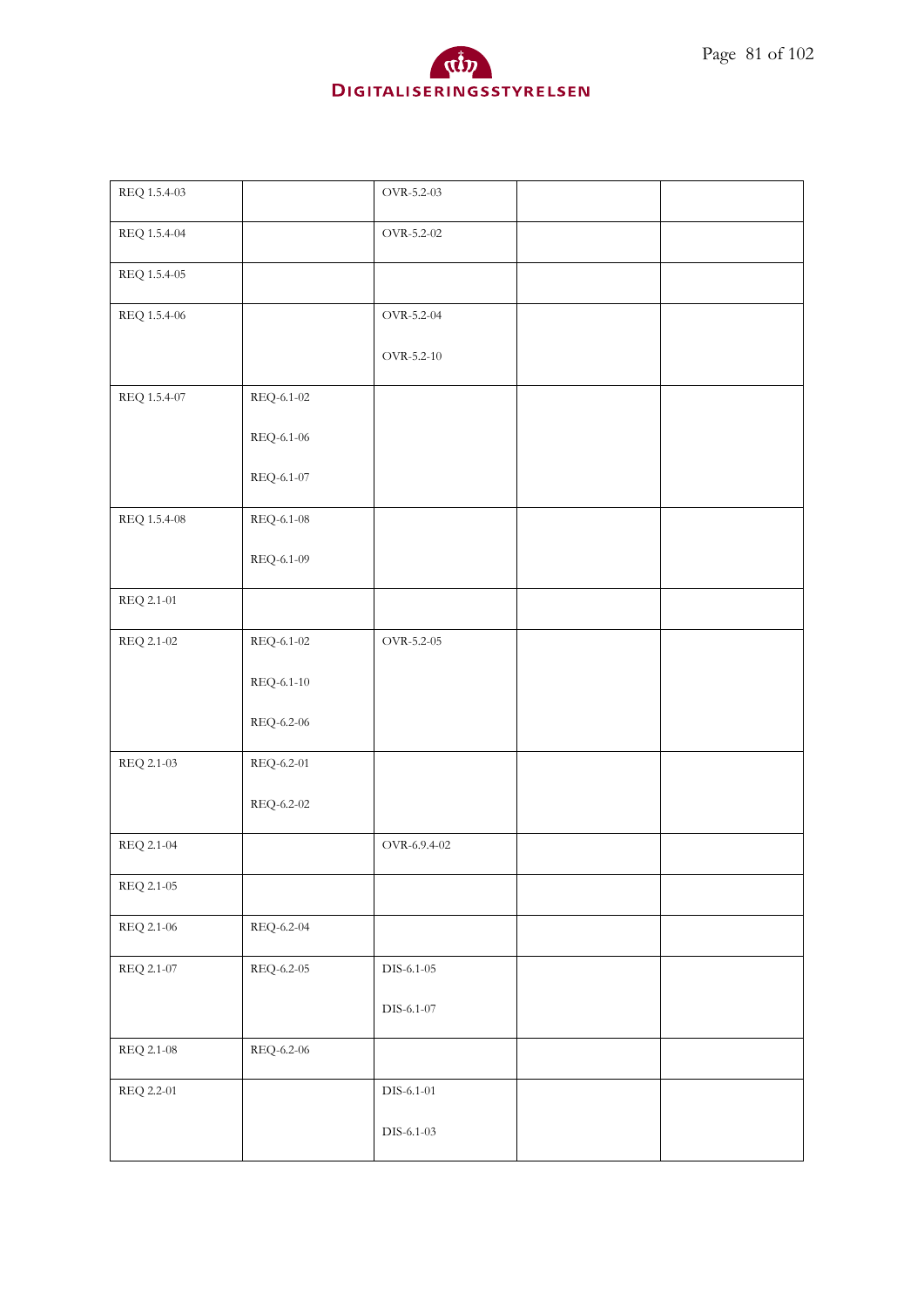



| REQ 2.2-02   |            | DIS-6.1-02   |  |
|--------------|------------|--------------|--|
| REQ 2.2-03   |            |              |  |
| REQ 2.2-04   |            |              |  |
| REQ 2.2-05   |            |              |  |
| REQ 2.3-01   | REQ-6.1-10 |              |  |
| REQ 2.4-01   |            | DIS-6.1-09   |  |
| REQ 3.1.1-01 |            |              |  |
| REQ 3.1.1-02 |            |              |  |
| REQ 3.1.2-01 |            |              |  |
| REQ 3.1.2-02 |            |              |  |
| REQ 3.1.2-03 |            |              |  |
| REQ 3.1.3-01 |            |              |  |
| REQ 3.1.5-01 |            |              |  |
| REQ 3.2-01   |            | REG-6.2.2-01 |  |
| REQ 3.2-02   |            | REG-6.2.2-02 |  |
| REQ 3.2-03   |            | REG-6.2.2-18 |  |
| REQ 3.2-04   |            | REG-6.2.2-23 |  |
| REQ 3.2-05   |            | REG-6.2.2-24 |  |
| REQ 3.2.1-01 |            |              |  |
| REQ 3.2.1-02 |            |              |  |
| REQ 3.2.2-01 |            |              |  |
| REQ 3.2.2-02 |            |              |  |
| REQ 3.2.2-03 |            |              |  |
| REQ 3.2.3-01 |            | REG-6.2.2-05 |  |
|              |            |              |  |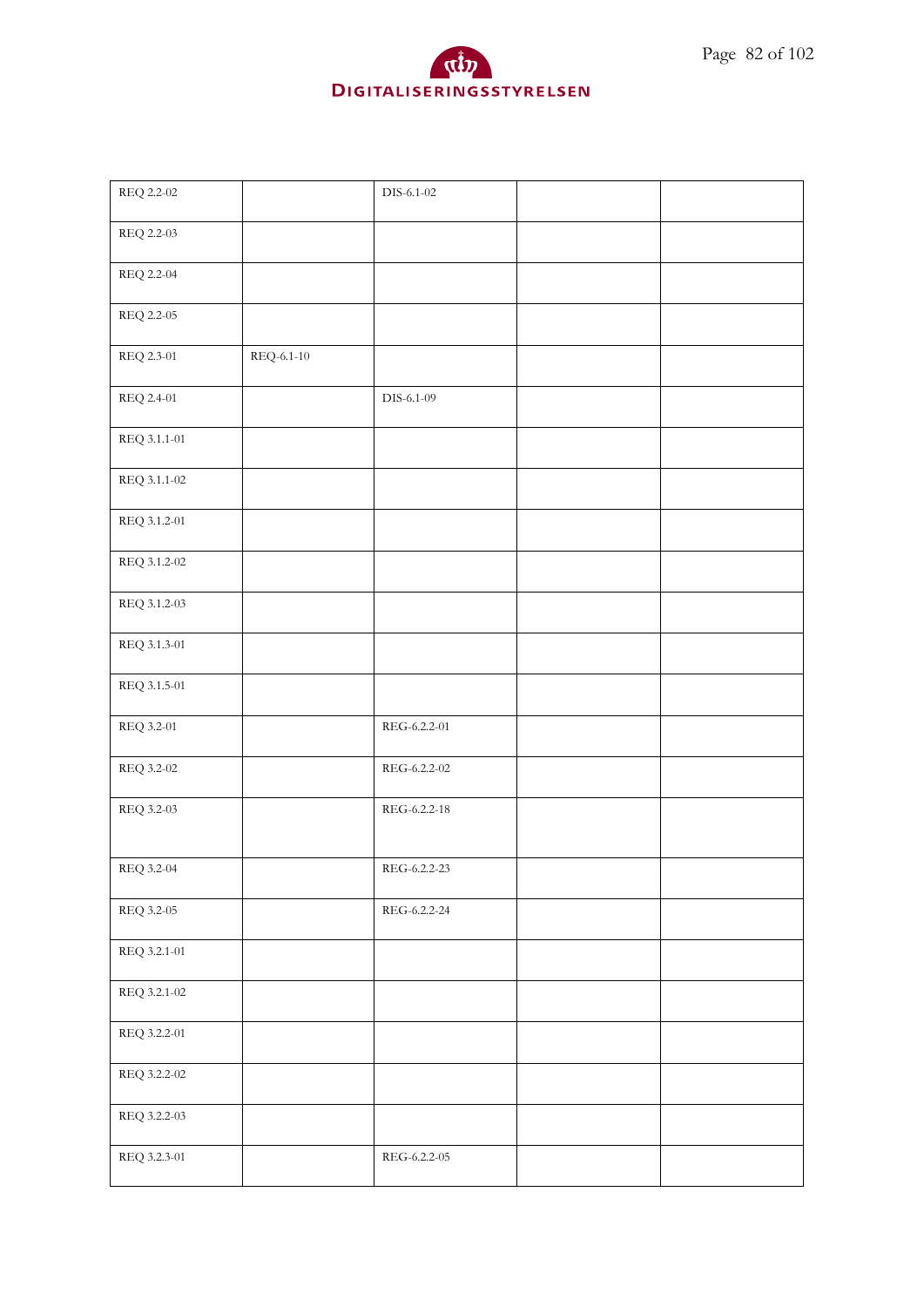

|              |            | REG-6.2.2-08   |  |
|--------------|------------|----------------|--|
| REQ 3.2.3-02 |            |                |  |
| REQ 3.2.3-03 |            | REG-6.2.2-06   |  |
|              |            | REG-6.2.2-09   |  |
| REQ 3.2.3-04 |            | REG-6.2.2-07   |  |
| REQ 3.2.4-01 |            | REG-6.2.2-21   |  |
| REQ 3.3-01   |            | REG-6.2.3-01   |  |
| REQ 3.3-02   |            | REG-6.2.3-08   |  |
| REQ 3.3-03   |            | REG-6.2.3-09   |  |
| REQ 3.3.1-01 |            | REG-6.2.3-02   |  |
| REQ 3.3.2-01 |            | REG-6.2.3-02   |  |
| REQ 3.4-01   |            | REV-6.2.4-09   |  |
| REQ 3.4-02   |            | REV-6.2.4-01   |  |
| REQ 4.1.1-01 |            |                |  |
| REQ 4.1.2-01 |            | REG-6.3.2-01   |  |
| REQ 4.1.2-02 |            | REG-6.3.2-02   |  |
| REQ 4.1.2-03 | REQ-6.2-01 |                |  |
|              | REQ-6.2-03 |                |  |
| REQ 4.1.2-04 |            | REG-6.3.1-01   |  |
| REQ 4.2.1-01 |            |                |  |
| REQ 4.2.2-01 |            |                |  |
| REQ 4.2.3-01 |            |                |  |
| REQ 4.3.1-01 |            | $GEN-6.3.3-01$ |  |
| REQ 4.3.1-02 |            | GEN-6.3.3-02   |  |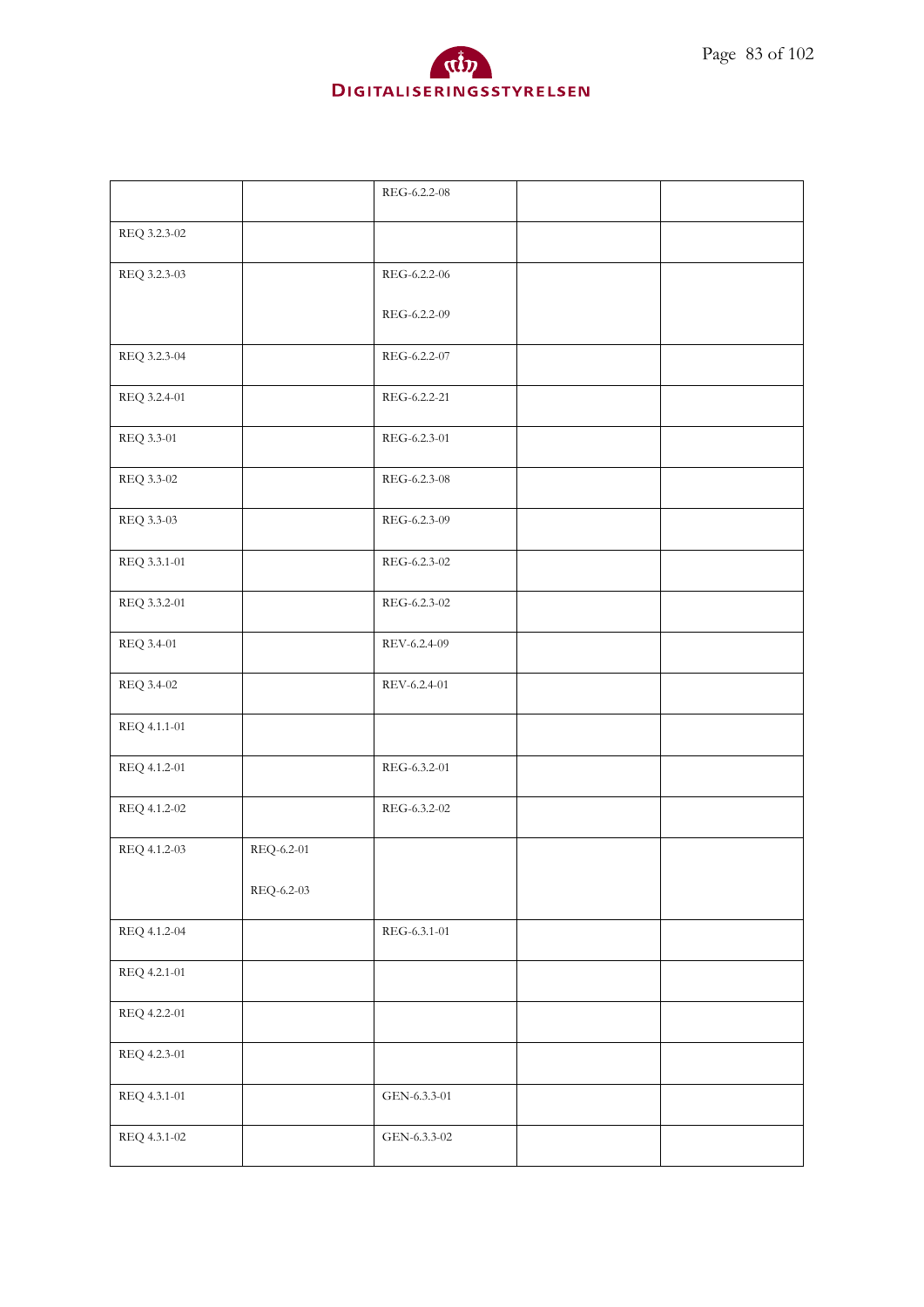

| GEN-6.3.3-04<br>REQ 4.3.1-04<br>GEN-6.3.3-05<br>REQ 4.3.1-05<br>GEN-6.3.3-06<br>REQ 4.3.1-06<br>GEN-6.3.3-07<br>SDP-6.3.3-08<br>REQ 4.3.1-07<br>REQ 4.3.1-08<br>GEN-6.3.3-10<br>GEN-6.3.3-11<br>REQ 4.3.1-09<br>REQ 4.3.1-10<br>GEN-6.3.3-12<br>REQ 4.3.2-01<br>OVR-6.3.4-01<br>REQ 4.4.1-01<br>REQ 4.4.1-02<br>REG-6.3.4-02<br>REG-6.3.4-03<br>REQ 4.4.1-03<br>OVR-6.3.4-04<br>REQ 4.4.1-04<br>OVR-6.3.4-05<br>REQ 4.4.1-05<br>REQ 4.4.1-06<br>OVR-6.3.4-06<br>REQ 4.4.1-07<br>REG-6.3.4-07<br>REQ 4.4.1-08<br>REG-6.3.4-08<br>REQ 4.4.1-09<br>REG-6.3.4-10<br>REQ 4.4.1-10<br>REG-6.3.4-11<br>REQ 4.4.1-11<br>REG-6.3.4-12<br>REG-6.3.4-13<br>REQ 4.4.1-12<br>REG-6.3.4-16<br>REQ 4.4.1-13<br>REG-6.3.4-17 | REQ 4.3.1-03 | GEN-6.3.3-03 |  |
|--------------------------------------------------------------------------------------------------------------------------------------------------------------------------------------------------------------------------------------------------------------------------------------------------------------------------------------------------------------------------------------------------------------------------------------------------------------------------------------------------------------------------------------------------------------------------------------------------------------------------------------------------------------------------------------------------------------|--------------|--------------|--|
|                                                                                                                                                                                                                                                                                                                                                                                                                                                                                                                                                                                                                                                                                                              |              |              |  |
|                                                                                                                                                                                                                                                                                                                                                                                                                                                                                                                                                                                                                                                                                                              |              |              |  |
|                                                                                                                                                                                                                                                                                                                                                                                                                                                                                                                                                                                                                                                                                                              |              |              |  |
|                                                                                                                                                                                                                                                                                                                                                                                                                                                                                                                                                                                                                                                                                                              |              |              |  |
|                                                                                                                                                                                                                                                                                                                                                                                                                                                                                                                                                                                                                                                                                                              |              |              |  |
|                                                                                                                                                                                                                                                                                                                                                                                                                                                                                                                                                                                                                                                                                                              |              |              |  |
|                                                                                                                                                                                                                                                                                                                                                                                                                                                                                                                                                                                                                                                                                                              |              |              |  |
|                                                                                                                                                                                                                                                                                                                                                                                                                                                                                                                                                                                                                                                                                                              |              |              |  |
|                                                                                                                                                                                                                                                                                                                                                                                                                                                                                                                                                                                                                                                                                                              |              |              |  |
|                                                                                                                                                                                                                                                                                                                                                                                                                                                                                                                                                                                                                                                                                                              |              |              |  |
|                                                                                                                                                                                                                                                                                                                                                                                                                                                                                                                                                                                                                                                                                                              |              |              |  |
|                                                                                                                                                                                                                                                                                                                                                                                                                                                                                                                                                                                                                                                                                                              |              |              |  |
|                                                                                                                                                                                                                                                                                                                                                                                                                                                                                                                                                                                                                                                                                                              |              |              |  |
|                                                                                                                                                                                                                                                                                                                                                                                                                                                                                                                                                                                                                                                                                                              |              |              |  |
|                                                                                                                                                                                                                                                                                                                                                                                                                                                                                                                                                                                                                                                                                                              |              |              |  |
|                                                                                                                                                                                                                                                                                                                                                                                                                                                                                                                                                                                                                                                                                                              |              |              |  |
|                                                                                                                                                                                                                                                                                                                                                                                                                                                                                                                                                                                                                                                                                                              |              |              |  |
|                                                                                                                                                                                                                                                                                                                                                                                                                                                                                                                                                                                                                                                                                                              |              |              |  |
|                                                                                                                                                                                                                                                                                                                                                                                                                                                                                                                                                                                                                                                                                                              |              |              |  |
|                                                                                                                                                                                                                                                                                                                                                                                                                                                                                                                                                                                                                                                                                                              |              |              |  |
|                                                                                                                                                                                                                                                                                                                                                                                                                                                                                                                                                                                                                                                                                                              |              |              |  |
|                                                                                                                                                                                                                                                                                                                                                                                                                                                                                                                                                                                                                                                                                                              |              |              |  |
|                                                                                                                                                                                                                                                                                                                                                                                                                                                                                                                                                                                                                                                                                                              |              |              |  |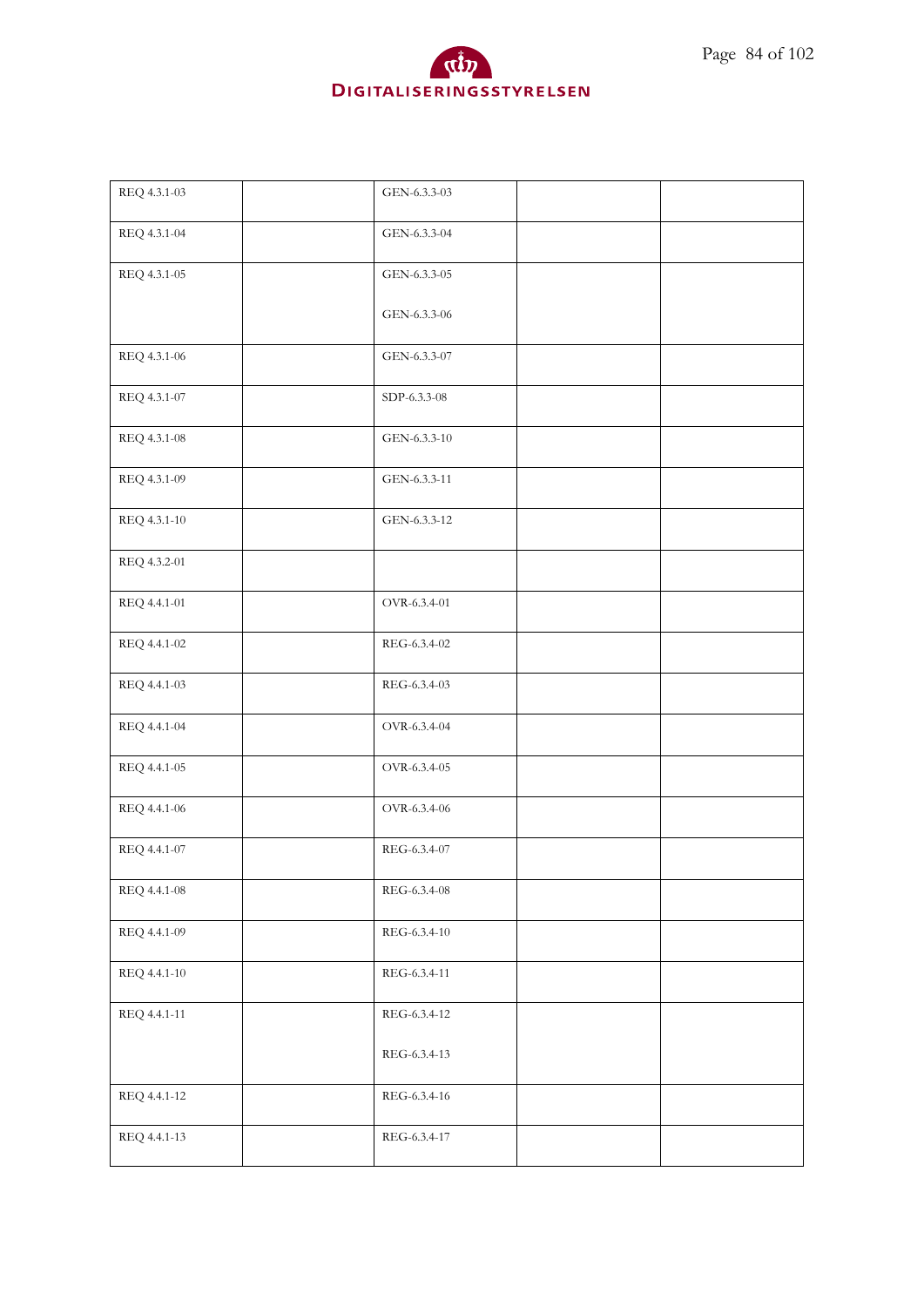

| REQ 4.4.2-01 |              |  |
|--------------|--------------|--|
| REQ 4.4.3-01 |              |  |
| REQ 4.5.1-01 | OVR-6.3.5-01 |  |
| REQ 4.5.1-02 | OVR-6.3.5-02 |  |
| REQ 4.5.2-01 | OVR-6.3.5-03 |  |
| REQ 4.6.2-01 |              |  |
| REQ 4.6.3-01 | REG-6.3.6-01 |  |
| REQ 4.6.3-02 | REG-6.3.6-02 |  |
| REQ 4.6.3-03 | REG-6.3.6-08 |  |
| REQ 4.6.3-04 | REG-6.3.6-09 |  |
| REQ 4.6.3-05 | GEN-6.3.6-10 |  |
| REQ 4.6.4-01 |              |  |
| REQ 4.6.5-01 |              |  |
| REQ 4.6.6-01 |              |  |
| REQ 4.6.7-01 |              |  |
| REQ 4.7.1-01 |              |  |
| REQ 4.7.1-02 |              |  |
| REQ 4.7.1-03 |              |  |
| REQ 4.7.1-04 |              |  |
| REQ 4.7.2-01 |              |  |
| REQ 4.7.3-01 |              |  |
| REQ 4.7.3-02 |              |  |
| REQ 4.7.4-01 |              |  |
| REQ 4.7.5-01 |              |  |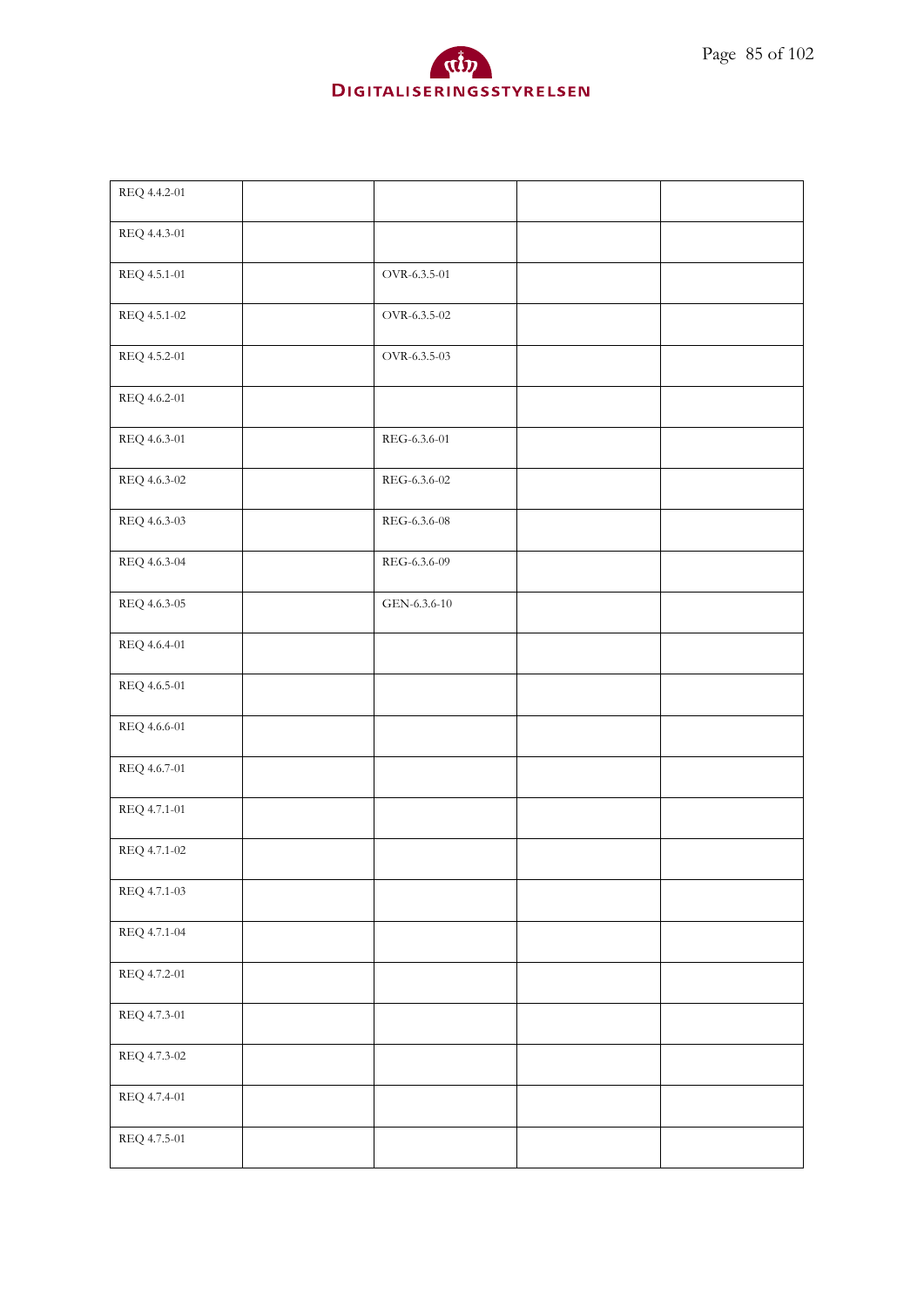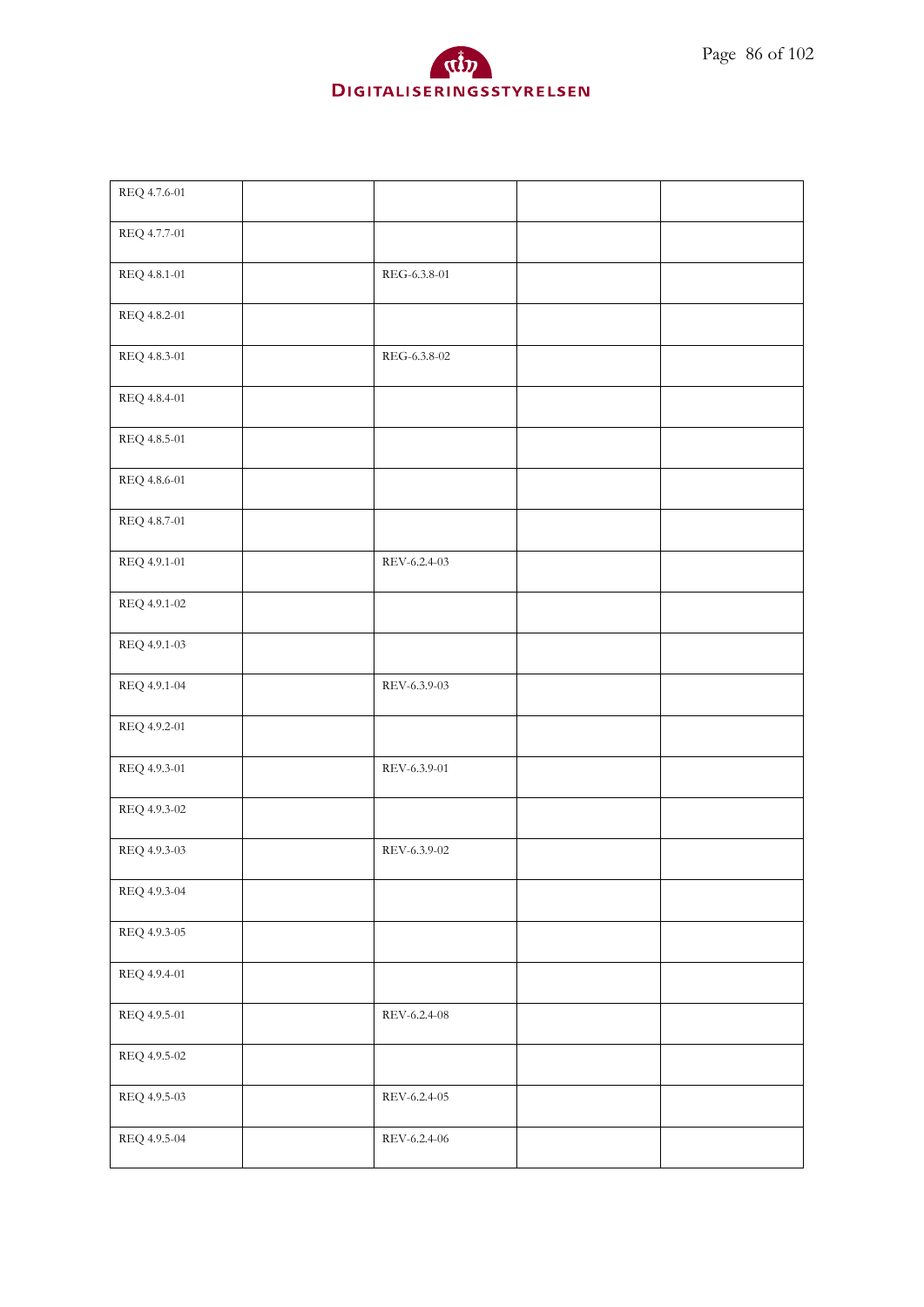

| REQ 4.9.5-05  | REV-6.2.4-07    |  |
|---------------|-----------------|--|
| REQ 4.9.7-01  | CSS-6.3.9-04    |  |
| REQ 4.9.7-02  | CSS-6.3.9-05    |  |
| REQ 4.9.7-03  | CSS-6.3.9-11    |  |
| REQ 4.9.7-04  | CSS-6.3.9-12    |  |
| REQ 4.9.7-05  | CSS-6.3.9-06    |  |
| REQ 4.9.7-06  | CSS-6.3.9-13    |  |
| REQ 4.9.8-01  |                 |  |
| REQ 4.9.9-01  |                 |  |
| REQ 4.9.11-01 |                 |  |
| REQ 4.9.13-01 |                 |  |
| REQ 4.10-01   | CSS-6.3.10-01   |  |
| REQ 4.10.1-02 | CSS-6.3.10-03   |  |
| REQ 4.10.1-03 | CSS-6.3.10-05   |  |
| REQ 4.10.1-04 | CSS-6.3.10-04   |  |
| REQ 4.10.1-07 | CSS-6.3.10-07   |  |
| REQ 4.10.1-08 |                 |  |
| REQ 4.10.1-09 | $CSS-6.3.10-08$ |  |
|               | CSS-6.3.10-09   |  |
| REQ 4.10.1-10 |                 |  |
| REQ 4.10.1-11 |                 |  |
| REQ 4.10.1-12 |                 |  |
| REQ 4.10.1-13 |                 |  |
| REQ 4.10.2-01 | $CSS-6.3.10-02$ |  |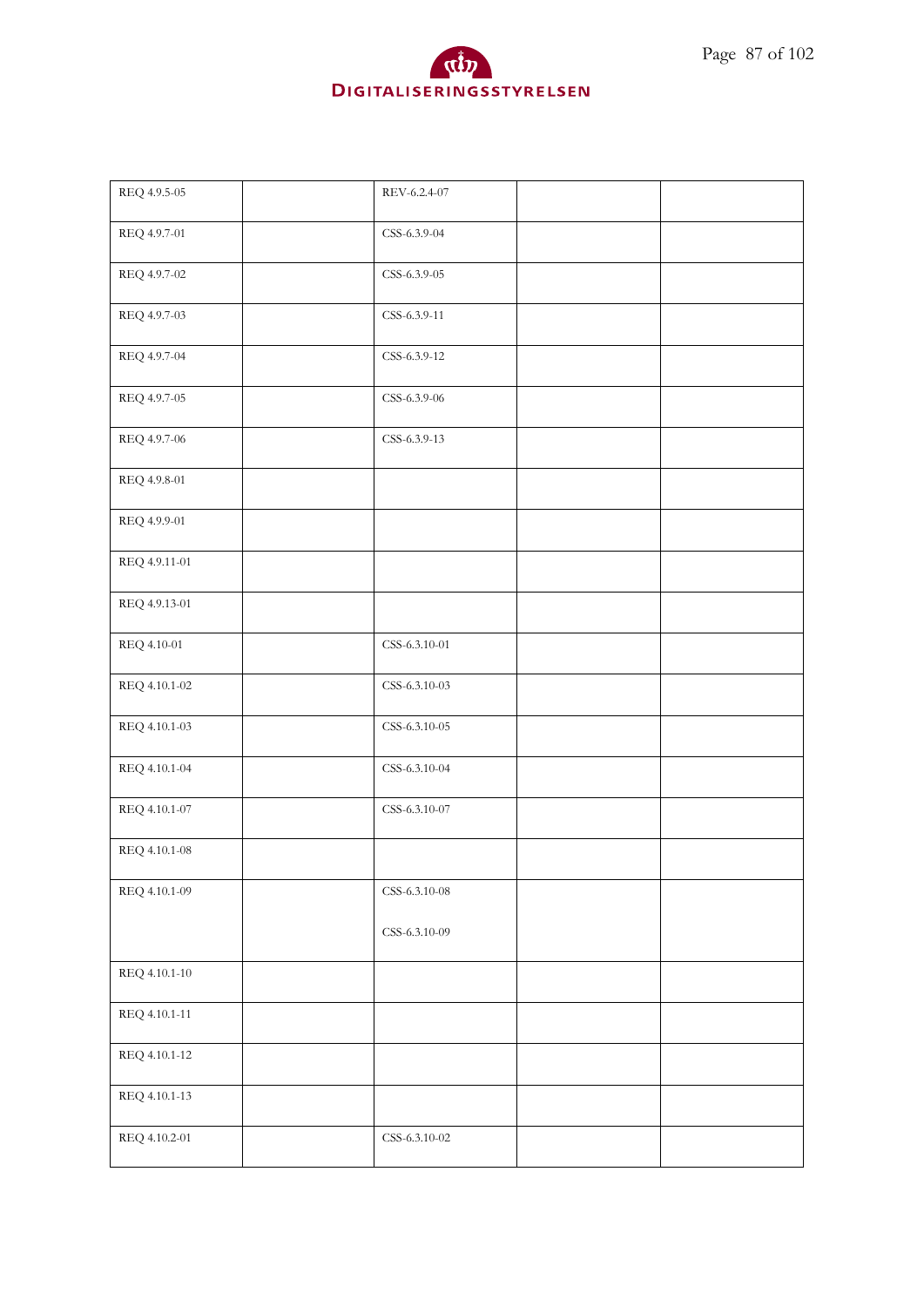

| REQ 4.10.2-02   |                                     |               |  |
|-----------------|-------------------------------------|---------------|--|
| REQ 4.10.2-03   |                                     | CSS-6.3.10-10 |  |
| REQ 4.12.1-01   |                                     |               |  |
| <b>REQ 5-01</b> | REQ-7.13-01                         |               |  |
| <b>REQ 5-02</b> | <b>REQ-5-01</b>                     |               |  |
| <b>REQ 5-03</b> | $\mathrm{REQ}\text{-}5\text{-}02$   |               |  |
| $\rm{REQ}$ 5-04 | REQ-5-03                            |               |  |
| $\rm{REQ}$ 5-05 | $REQ-5-04$                          |               |  |
| $\rm{REQ}$ 5-06 | <b>REQ-5-05</b>                     |               |  |
| <b>REQ 5-07</b> | REQ-7.3.1-01                        |               |  |
|                 | REQ-7.3.1-02                        |               |  |
| $\rm{REQ}$ 5-08 | REQ-7.4-01                          |               |  |
| REQ 5.1-01      | REQ-7.6-01                          |               |  |
| REQ 5.1-02      | REQ-7.6-03                          |               |  |
|                 | REQ-7.6-04                          |               |  |
| REQ 5.1-03      |                                     | OVR-6.4.2-07  |  |
| REQ 5.1-04      |                                     | OVR-6.4.2-08  |  |
| REQ 5.1-05      |                                     | OVR-6.4.2-09  |  |
| REQ 5.1.1-01    |                                     |               |  |
| REQ 5.1.1-02    | $\mathrm{REQ}\text{-}7.6\text{-}02$ |               |  |
| REQ 5.1.1-03    | $\mathrm{REQ}\text{-}7.8\text{-}02$ |               |  |
| REQ 5.1.1-04    |                                     |               |  |
| REQ 5.1.2-01    |                                     |               |  |
| REQ 5.1.2-02    | REQ-7.6-05                          |               |  |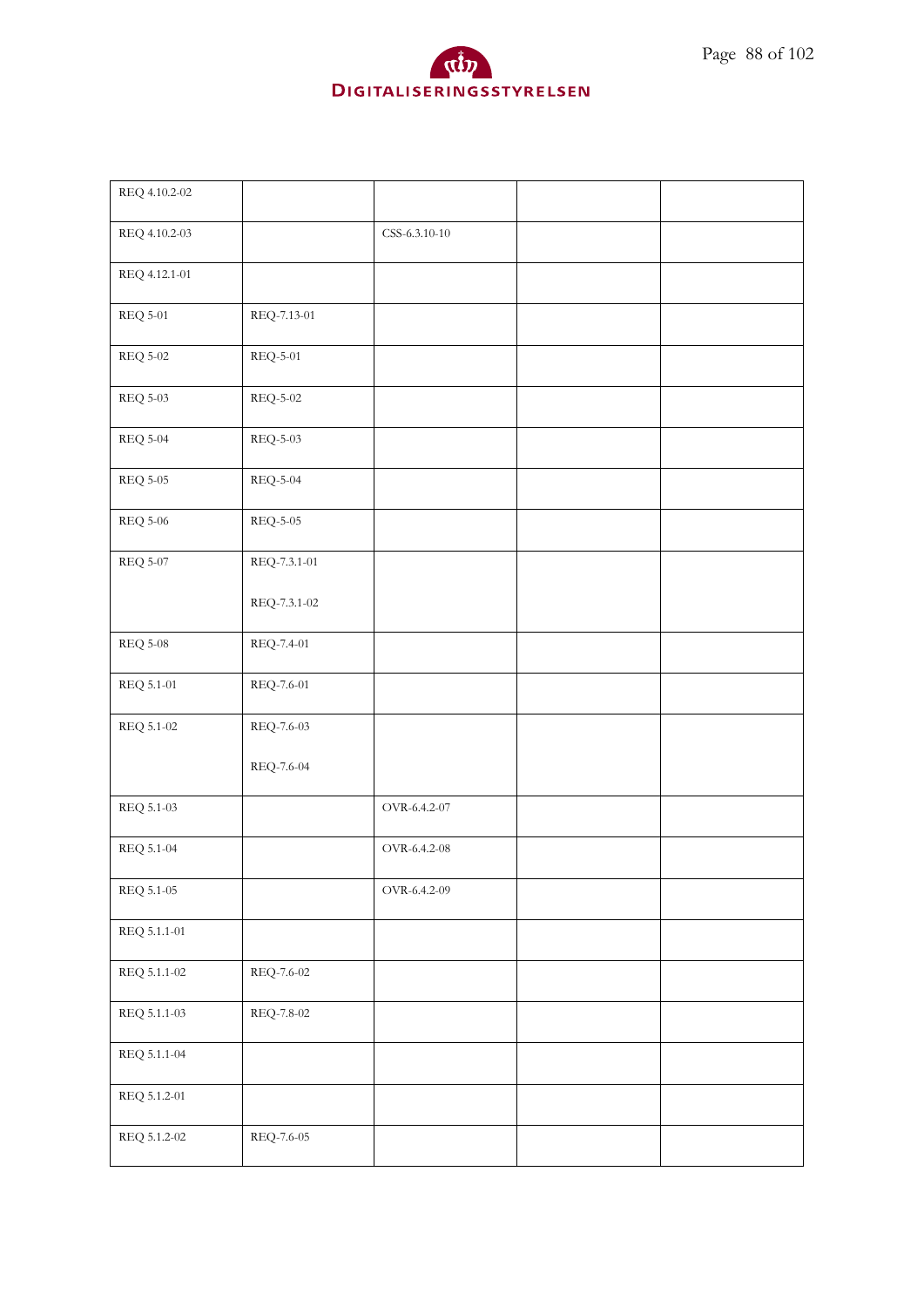



| REQ 5.1.2-03 |              | OVR-6.4.2-05                     |  |
|--------------|--------------|----------------------------------|--|
| REQ 5.1.2-04 |              | OVR-6.4.2-02                     |  |
| REQ 5.1.2-05 | REQ-7.8-04   |                                  |  |
| REQ 5.1.2-06 |              |                                  |  |
| REQ 5.1.2-07 |              | OVR-6.4.2-10                     |  |
| REQ 5.1.2-08 |              | OVR-6.4.2-06                     |  |
| REQ 5.1.2-09 |              |                                  |  |
| REQ 5.1.2-10 |              |                                  |  |
| REQ 5.1.2-11 |              | OVR-6.4.2-03                     |  |
| REQ 5.1.2-12 |              | OVR-6.4.2-11                     |  |
| REQ 5.1.2-13 |              | OVR-6.4.2-04                     |  |
| REQ 5.1.6-01 | REQ-7.3.2-01 | OVR-6.4.3-01                     |  |
|              | REQ-7.4-10   |                                  |  |
|              | REQ-7.7-06   |                                  |  |
| REQ 5.1.6-02 | REQ-7.7-07   |                                  |  |
| REQ 5.1.7-01 | REQ-7.3.2-01 |                                  |  |
| REQ 5.1.8-01 |              |                                  |  |
| REQ 5.2.1-01 | REQ-7.2-07   |                                  |  |
|              | REQ-7.2-08   |                                  |  |
| REQ 5.2.1-02 | REQ-7.7-08   |                                  |  |
| REQ 5.2.1-03 | REQ-7.2-14   |                                  |  |
| REQ 5.2.1-04 | REQ-7.2-15   | $\rm OVR\text{-}6.4.4\text{-}02$ |  |
| REQ 5.2.1-05 | REQ-7.1.2-01 |                                  |  |
| REQ 5.2.2-01 |              | GEN-6.4.3-02                     |  |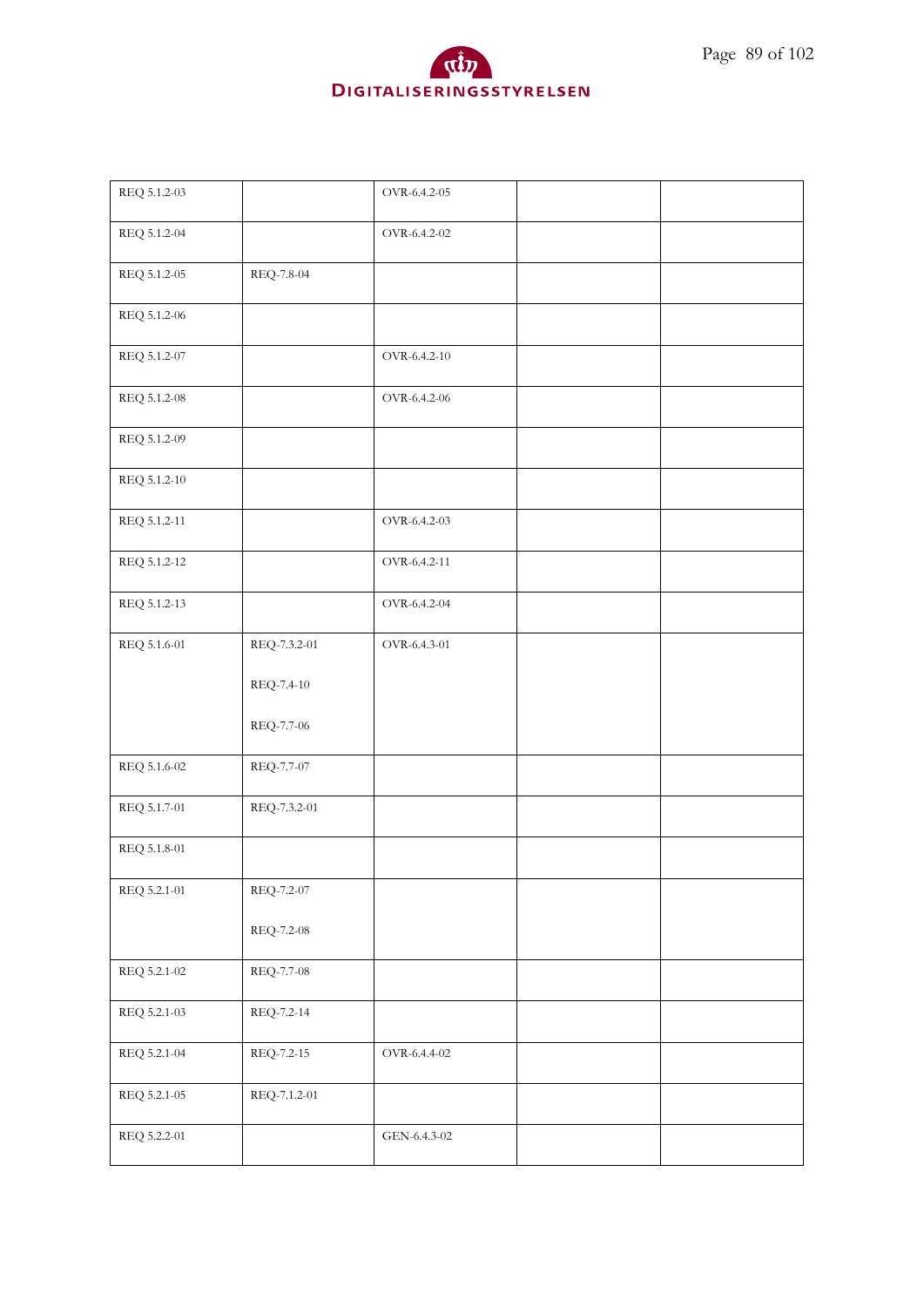

| REQ 5.2.3-01  | REQ-7.2-16 |              |  |
|---------------|------------|--------------|--|
| REQ 5.2.3-02  | REQ-7.2-09 |              |  |
| REQ 5.2.3-03  | REQ-7.2-10 |              |  |
| REQ 5.2.3-04  | REQ-7.2-11 |              |  |
| REQ 5.2.3-05  | REQ-7.2-17 |              |  |
| REQ 5.2.4-01  |            |              |  |
| REQ 5.3-01    | REQ-7.2-01 |              |  |
| REQ 5.3.1-01  | REQ-7.2-02 |              |  |
| REQ 5.3.1-02  | REQ-7.2-13 |              |  |
| REQ 5.3.1-03  | REQ-7.2-06 |              |  |
| REQ 5.3.2-01  | REQ-7.4-08 |              |  |
| REQ 5.3.2-02  |            |              |  |
| REQ 5.3.3.-01 | REQ-7.2-03 |              |  |
| REQ 5.3.3.-02 |            |              |  |
| REQ 5.3.4-01  | REQ-7.2-04 |              |  |
| REQ 5.3.6-01  | REQ-7.2-12 |              |  |
| REQ 5.3.6-02  | REQ-7.2-05 |              |  |
| REQ 5.3.7-01  |            |              |  |
| REQ 5.4.1-01  |            | OVR-6.4.5-02 |  |
| REQ 5.4.1-02  |            | REG-6.4.5-03 |  |
| REQ 5.4.1-03  |            | GEN-6.4.5-06 |  |
| REQ 5.4.1-04  |            | GEN-6.4.5-07 |  |
| REQ 5.4.1-05  |            | GEN-6.4.5-08 |  |
| REQ 5.4.1-06  |            | REV-6.4.5-09 |  |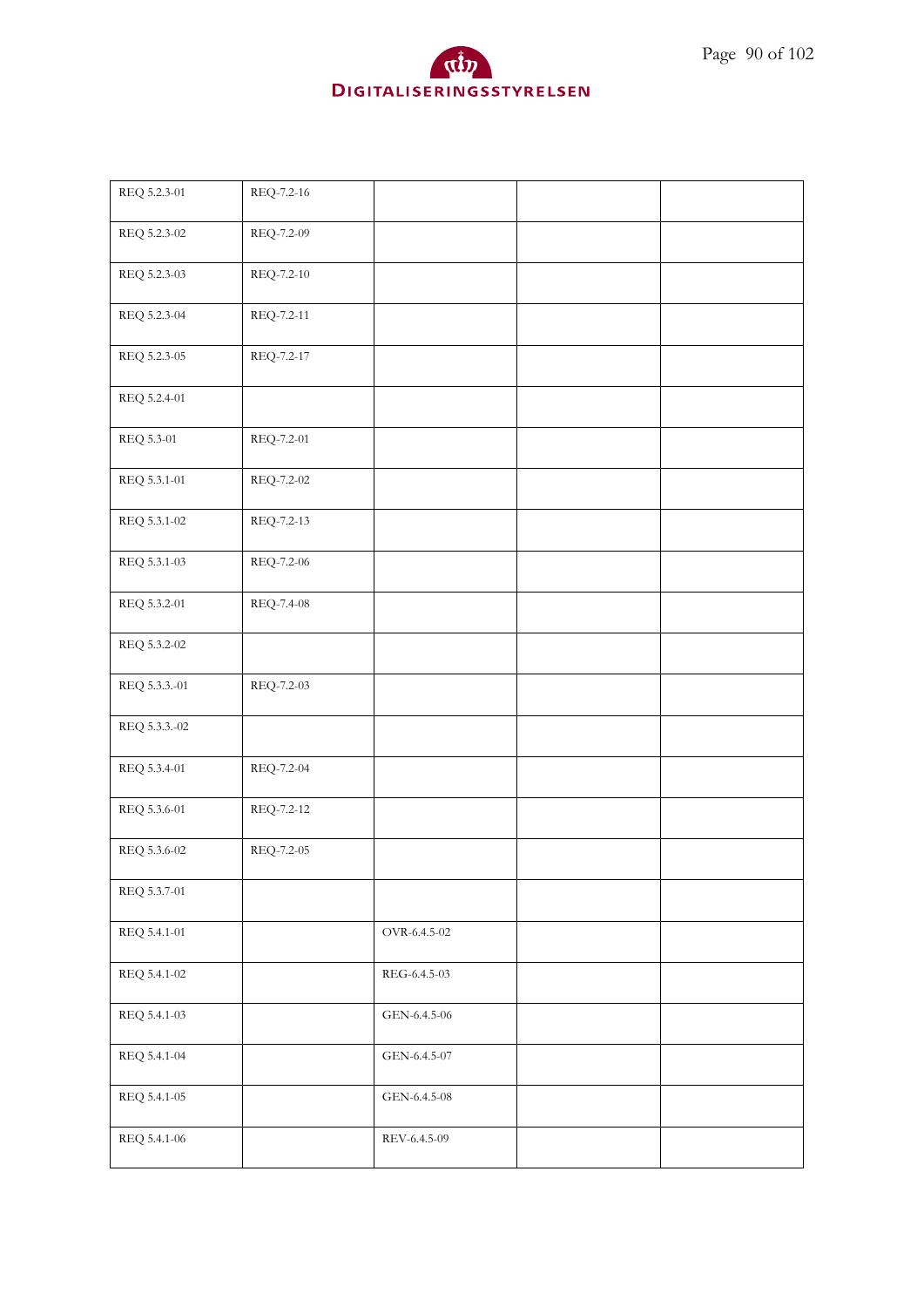

| REQ 5.4.1-07 |             |              |  |
|--------------|-------------|--------------|--|
| REQ 5.4.2-01 |             |              |  |
| REQ 5.4.3-01 |             | OVR-6.4.6-01 |  |
| REQ 5.4.3-02 |             |              |  |
| REQ 5.4.4-01 | REQ-7.10-02 |              |  |
|              | REQ-7.10-08 |              |  |
| REQ 5.4.4-02 |             | REG-6.4.5-05 |  |
| REQ 5.4.5-01 |             |              |  |
| REQ 5.5-01   |             |              |  |
| REQ 5.5-02   |             |              |  |
| REQ 5.5.1-01 | REQ-7.10-01 |              |  |
| REQ 5.5.1-02 |             | REG-6.4.5-04 |  |
| REQ 5.5.1-03 |             |              |  |
| REQ 5.5.1-04 |             |              |  |
| REQ 5.5.2-01 | REQ-7.10-07 |              |  |
| REQ 5.5.2-02 |             | OVR-6.4.6-01 |  |
| REQ 5.5.3-01 | REQ-7.10-02 |              |  |
| REQ 5.5.3-02 | REQ-7.10-03 |              |  |
| REQ 5.5.4-01 |             | OVR-6.4.8-03 |  |
| REQ 5.5.4-02 |             | OVR-6.4.8-04 |  |
| REQ 5.5.4-03 |             | OVR-6.4.8-02 |  |
| REQ 5.5.4-04 |             | OVR-6.4.8-05 |  |
| REQ 5.5.4-05 |             | OVR-6.4.8-06 |  |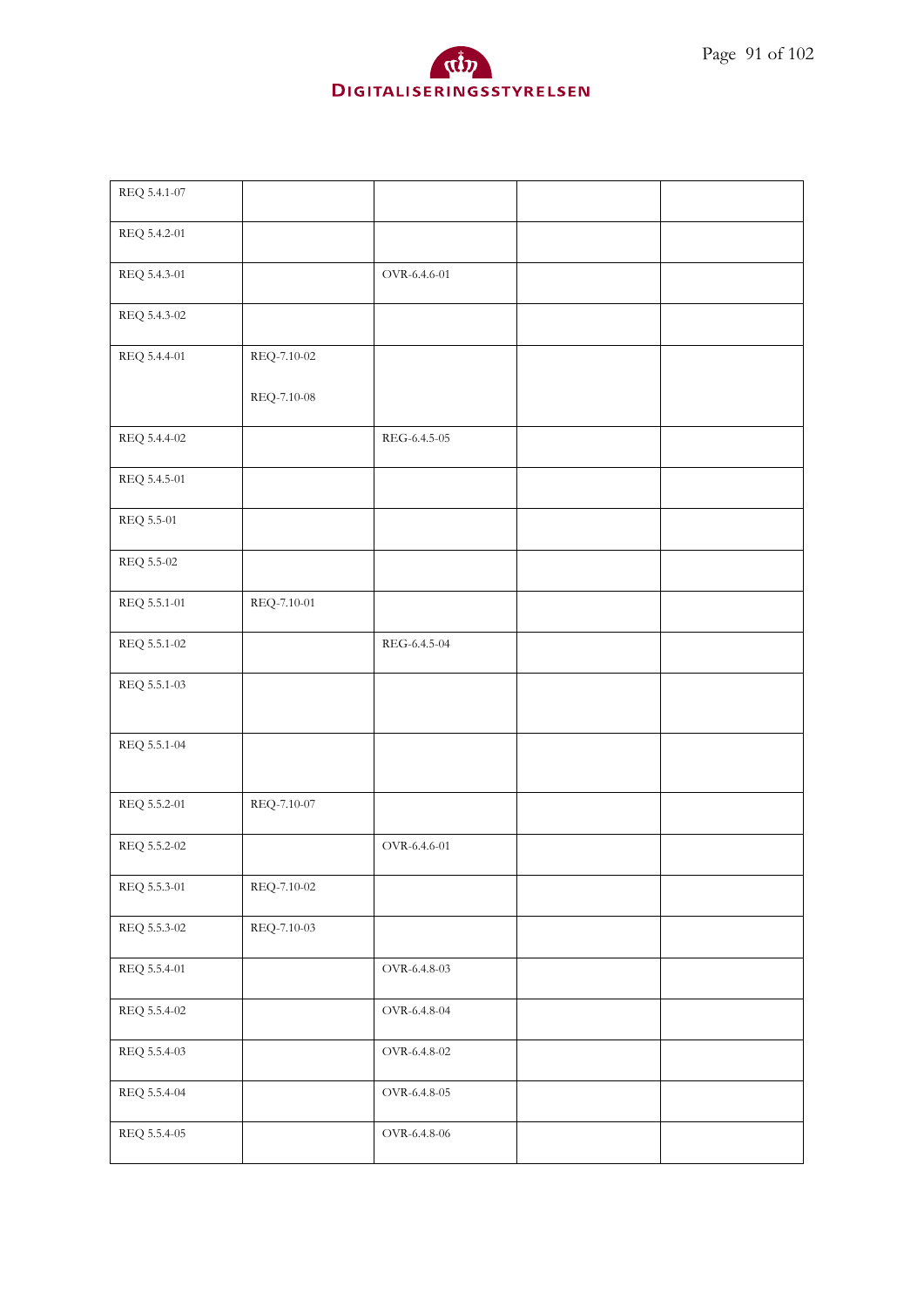

| REQ 5.5.4-06 |             | $OVR-6.4.8-07$                   |  |
|--------------|-------------|----------------------------------|--|
| REQ 5.5.7-01 | REQ-7.10-04 |                                  |  |
| REQ 5.6-01   |             |                                  |  |
| REQ 5.7-01   |             |                                  |  |
| REQ 5.7.1-01 | REQ-7.9-01  |                                  |  |
| REQ 5.7.1-02 | REQ-7.9-02  |                                  |  |
| REQ 5.7.1-03 | REQ-7.9-03  |                                  |  |
| REQ 5.7.1-04 | REQ-7.9-04  |                                  |  |
| REQ 5.7.1-05 | REQ-7.9-05  |                                  |  |
| REQ 5.7.1-06 | REQ-7.9-06  |                                  |  |
| REQ 5.7.1-07 | REQ-7.9-07  |                                  |  |
| REQ 5.7.1-08 | REQ-7.9-08  |                                  |  |
| REQ 5.7.1-09 | REQ-7.9-09  |                                  |  |
| REQ 5.7.1-10 | REQ-7.9-10  |                                  |  |
| REQ 5.7.1-11 | REQ-7.9-11  |                                  |  |
| REQ 5.7.1-12 | REQ-7.9-12  |                                  |  |
| REQ 5.7.2-01 |             |                                  |  |
| REQ 5.7.2-02 |             |                                  |  |
| REQ 5.7.3-01 |             | $\rm OVR\text{-}6.4.8\text{-}08$ |  |
| REQ 5.7.3-02 |             | OVR-6.4.8-09                     |  |
| REQ 5.7.3-03 |             | OVR-6.4.8-11                     |  |
|              |             | OVR-6.4.8-12                     |  |
|              |             | OVR-6.4.8-13                     |  |
|              |             | OVR-6.4.8-14                     |  |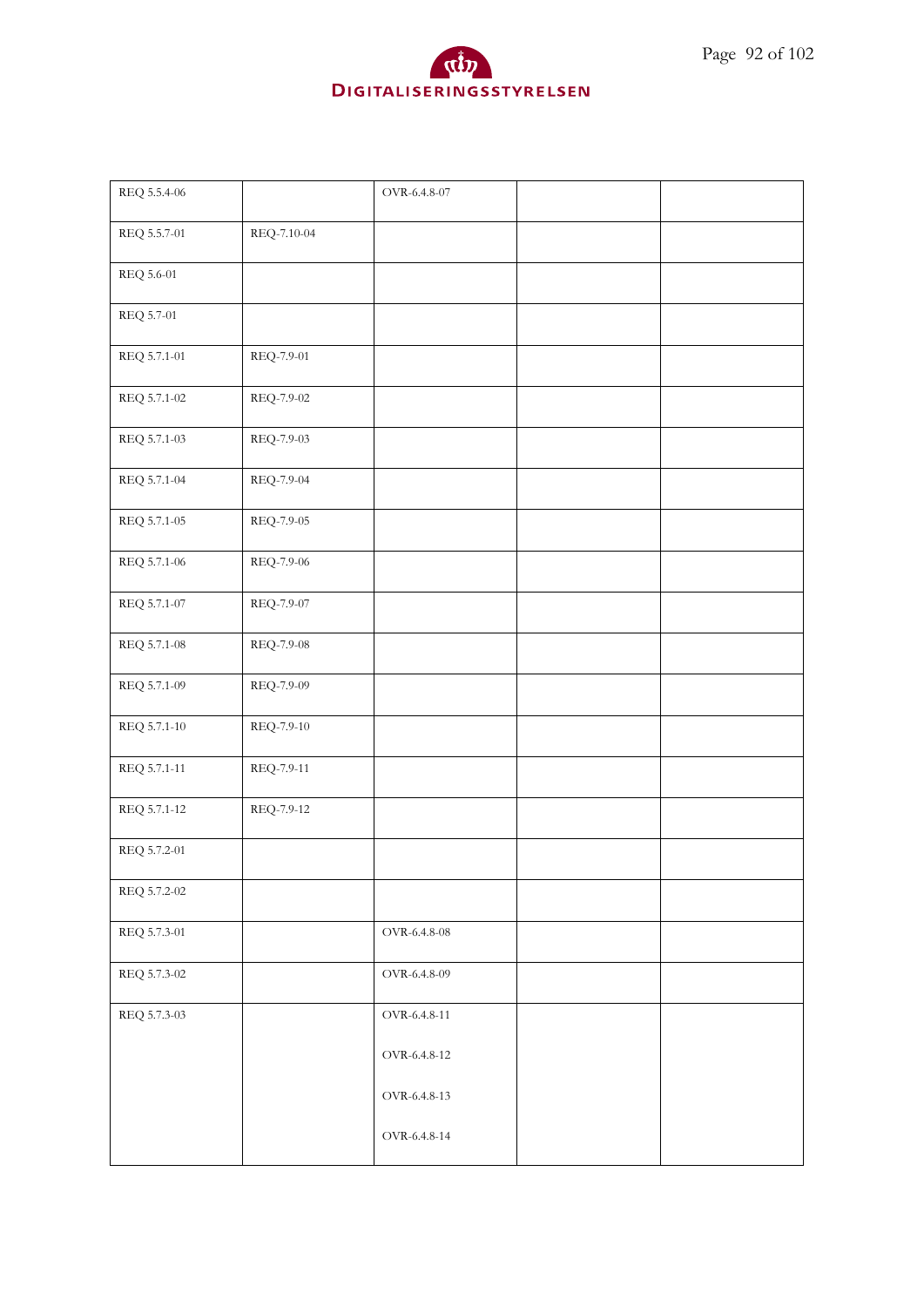

| REQ 5.7.3-04      |             | OVR-6.4.8-15        |  |
|-------------------|-------------|---------------------|--|
| REQ 5.7.3-05      |             | OVR-6.4.8-16        |  |
| REQ 5.7.3-06      |             |                     |  |
| REQ 5.7.4-01      | REQ-7.11-01 |                     |  |
| REQ 5.7.4-02      | REQ-7.11-02 |                     |  |
| REQ 5.7.4-03      |             | $\rm OVR$ -6.4.8-10 |  |
| REQ 5.8-01        | REQ-7.12-02 |                     |  |
| REQ 5.8-02        | REQ-6.1-11  | OVR-6.4.9-03        |  |
|                   | REQ-7.12-10 |                     |  |
| REQ 5.8-03        | REQ-7.12-03 |                     |  |
|                   | REQ-7.12-04 |                     |  |
| REQ 5.8-04        |             |                     |  |
| REQ 5.8-05        | REQ-7.12-01 |                     |  |
|                   | REQ-7.12-11 |                     |  |
| REQ 5.8-06        | REQ-7.12-06 | OVR-6.4.9-02        |  |
| REQ 5.8-07        | REQ-7.12-05 |                     |  |
| $\rm{REQ}$ 5.8-08 | REQ-7.12-07 |                     |  |
| REQ 5.8-09        | REQ-7.12-08 |                     |  |
| REQ 5.8-10        |             | OVR-6.4.9-04        |  |
| REQ 5.8-11        | REQ-7.12-09 |                     |  |
| REQ 6.1.1-01      |             |                     |  |
| REQ 6.1.1-02      | REQ-7.5-01  |                     |  |
| REQ 6.1.1-03      |             |                     |  |
| REQ 6.1.1-04      |             | GEN-6.5.1-02        |  |
|                   |             |                     |  |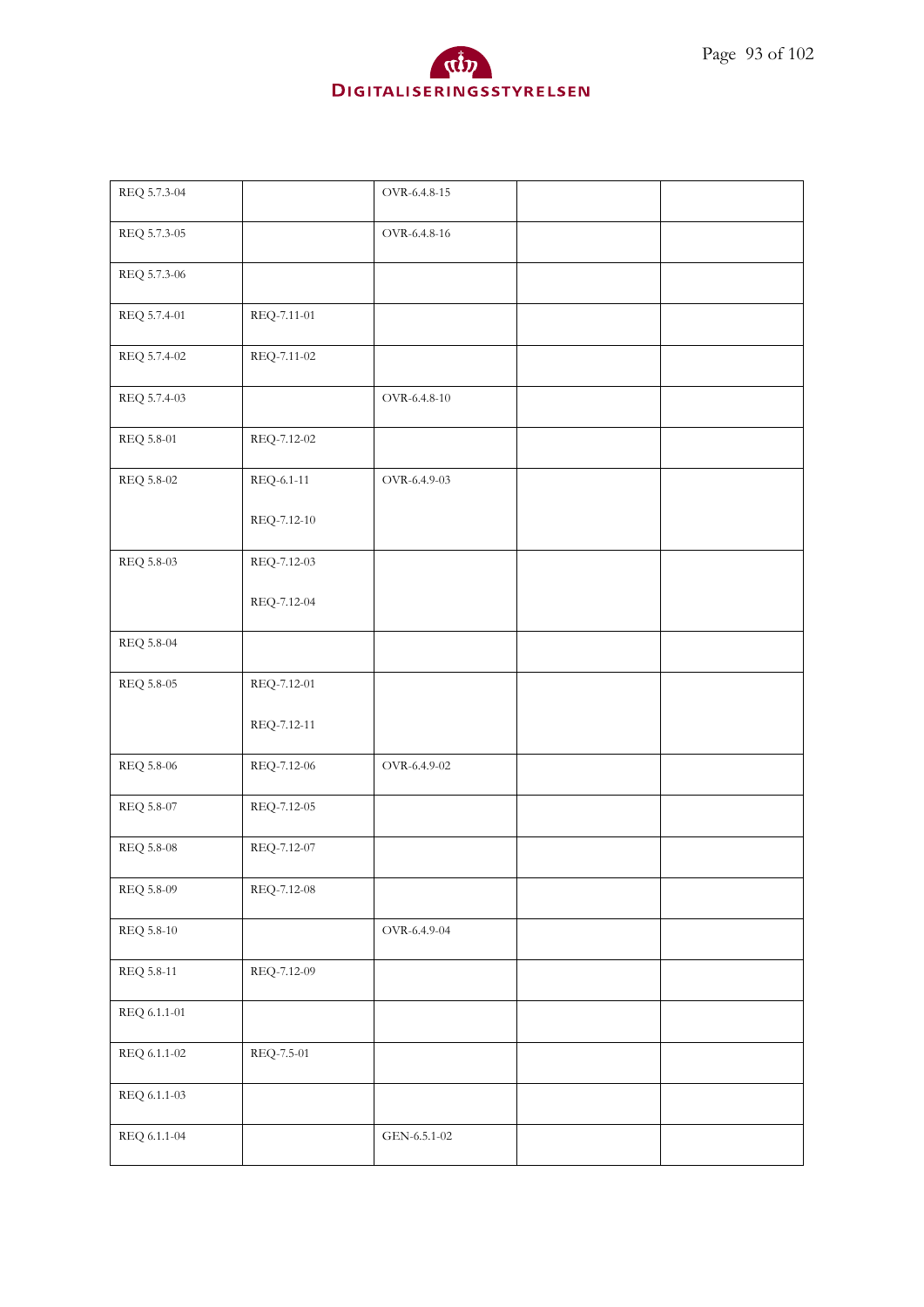

| REQ 6.1.1-05 | GEN-6.5.1-03                       |  |
|--------------|------------------------------------|--|
|              | GEN-6.5.1-04                       |  |
|              | GEN-6.5.1-05                       |  |
|              | GEN-6.5.1-06                       |  |
|              | GEN-6.5.1-07                       |  |
| REQ 6.1.1-06 | GEN-6.5.1-08                       |  |
| REQ 6.1.1-07 | GEN-6.5.1-09                       |  |
| REQ 6.1.1-08 | GEN-6.5.1-10                       |  |
| REQ 6.1.1-09 | GEN-6.5.1-11                       |  |
| REQ 6.1.1-10 | GEN-6.5.1-12                       |  |
| REQ 6.1.1-11 | GEN-6.5.1-13                       |  |
| REQ 6.1.1-12 | GEN-6.5.1-14                       |  |
| REQ 6.1.1-13 |                                    |  |
| REQ 6.1.1-14 | SDP-6.5.1-17                       |  |
| REQ 6.1.1-15 | SDP-6.5.1-18                       |  |
| REQ 6.1.1-16 | SDP-6.5.1-19                       |  |
| REQ 6.1.2-01 | SDP-6.5.1-20                       |  |
| REQ 6.1.2-02 | $SDP-6.5.1-21$                     |  |
| REQ 6.1.2-03 | ${\rm SDP}\mbox{-}6.5.1\mbox{-}22$ |  |
| REQ 6.1.3-01 |                                    |  |
| REQ 6.1.4-01 | DIS-6.5.1-16                       |  |
| REQ 6.1.4-02 |                                    |  |
| REQ 6.1.7-01 |                                    |  |
| REQ 6.2-01   |                                    |  |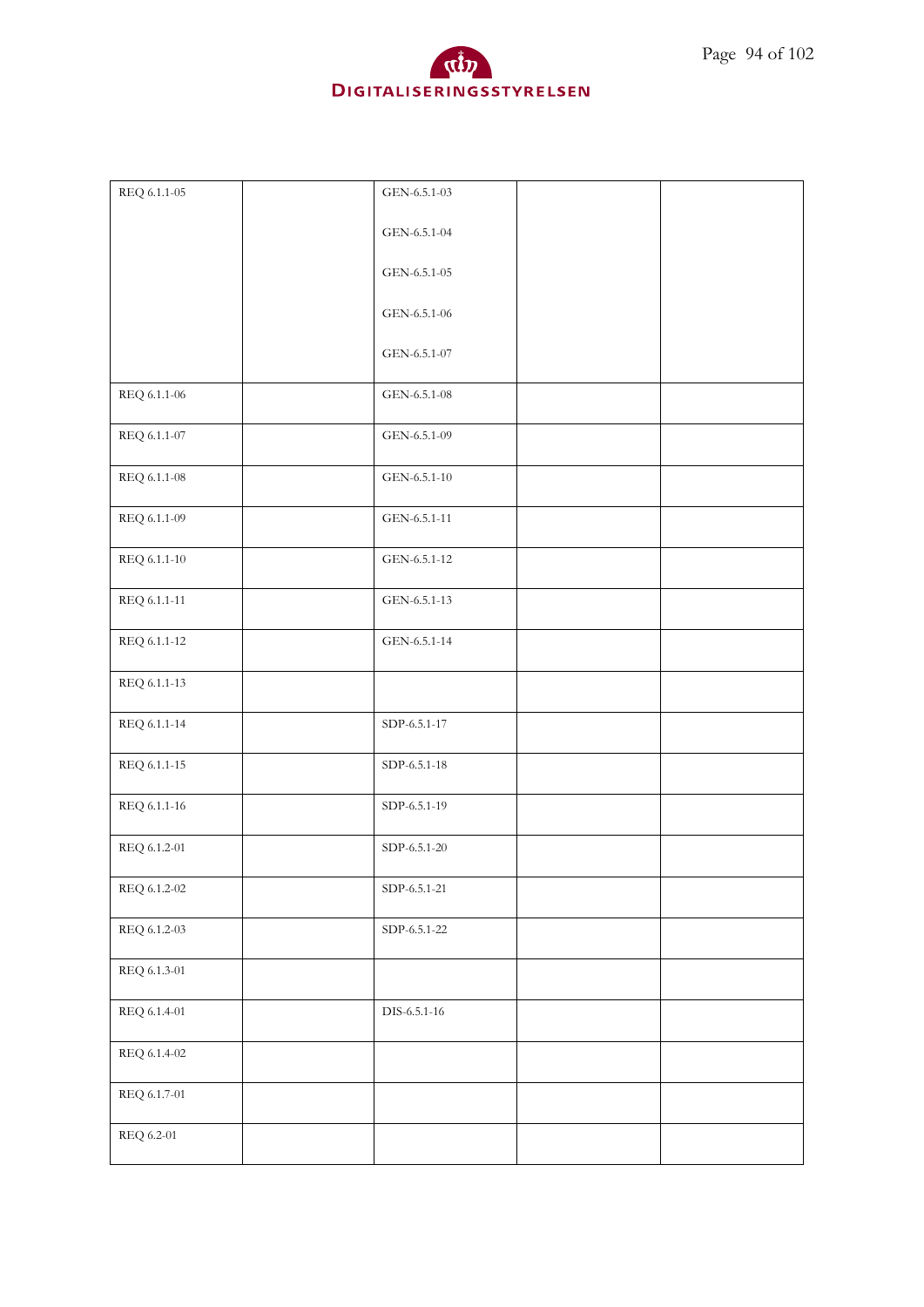

| REQ 6.2.1-01  | OVR-6.5.2-01 |  |
|---------------|--------------|--|
|               | OVR-6.5.2-03 |  |
| REQ 6.2.1-02  | OVR-6.5.2-02 |  |
| REQ 6.2.1-03  |              |  |
| REQ 6.2.1-04  |              |  |
| REQ 6.2.1-05  |              |  |
| REQ 6.2.1-06  |              |  |
| REQ 6.2.1-07  | GEN-6.5.2-04 |  |
| REQ 6.2.4-01  | GEN-6.5.2-06 |  |
| REQ 6.2.4-02  | GEN-6.5.2-07 |  |
| REQ 6.2.4-03  | GEN-6.5.2-08 |  |
| REQ 6.2.5-01  | GEN-6.5.2-05 |  |
| REQ 6.2.6-01  |              |  |
| REQ 6.2.6-02  |              |  |
| REQ 6.2.7-01  | GEN-6.5.2-09 |  |
| REQ 6.2.7-02  | OVR-6.5.2-10 |  |
| REQ 6.2.7-03  | OVR-6.5.2-11 |  |
| REQ 6.2.7-04  | OVR-6.5.2-12 |  |
| REQ 6.2.8-01  |              |  |
| REQ 6.2.10-01 | GEN-6.5.2-13 |  |
| REQ 6.3-01    | OVR-6.5.3-01 |  |
|               | OVR-6.5.3-02 |  |
|               | GEN-6.5.3-03 |  |
|               | GEN-6.5.3-04 |  |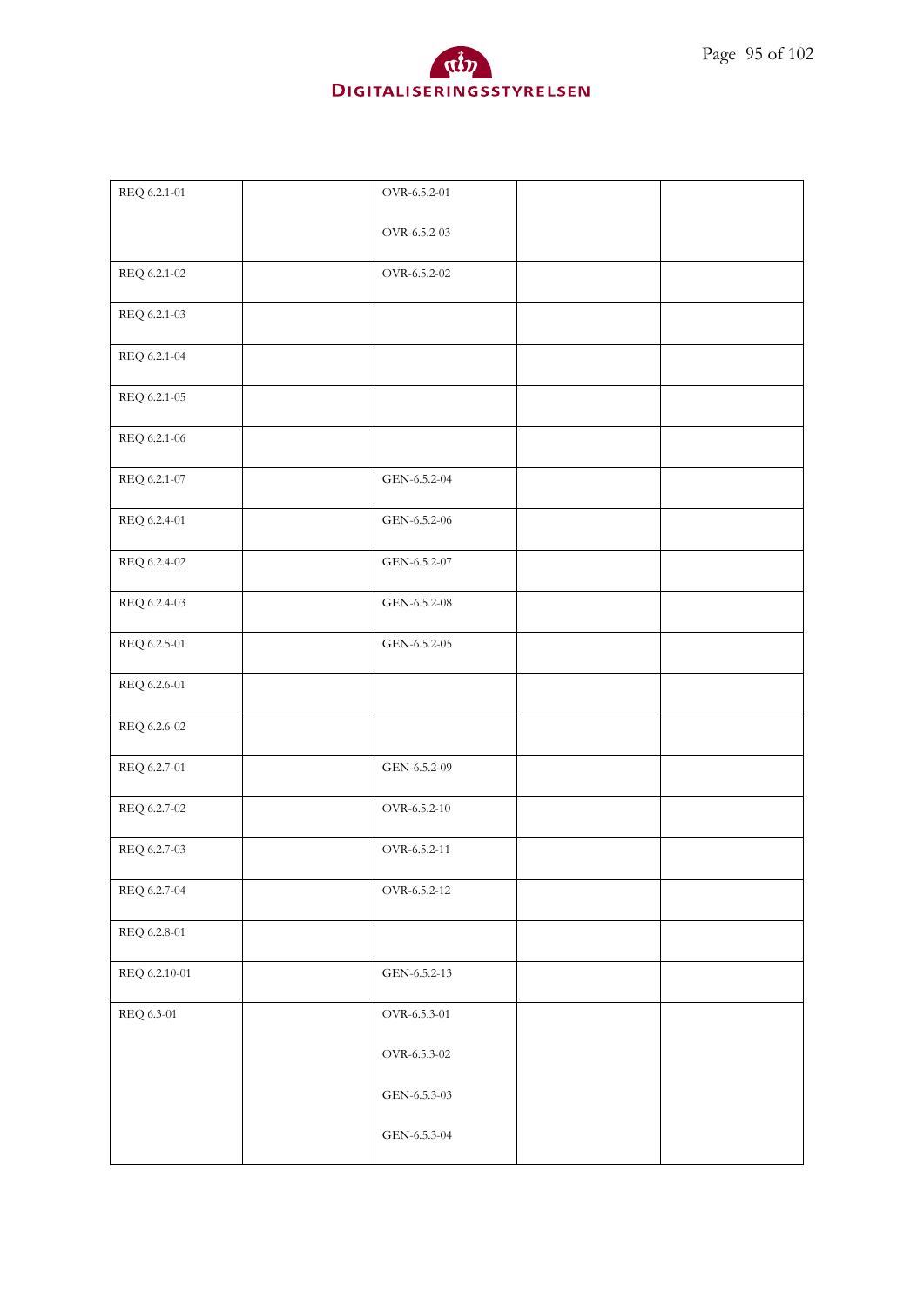

| Page 96 of 102 |  |  |  |
|----------------|--|--|--|
|----------------|--|--|--|

|                     |            | GEN-6.5.3-05 |  |
|---------------------|------------|--------------|--|
|                     |            | GEN-6.5.3-06 |  |
|                     |            | GEN-6.5.3-07 |  |
| REQ 6.4.1-01        |            | SDP-6.5.4-02 |  |
| REQ 6.4.1-02        |            |              |  |
| REQ 6.4.1-03        |            |              |  |
| REQ 6.4.1-04        |            |              |  |
| REQ 6.4.2-01        |            | SDP-6.5.4-03 |  |
| REQ 6.4.3-01        |            | GEN-6.5.4-01 |  |
| REQ 6.4.3-02        |            | GEN-6.5.5-04 |  |
| REQ 6.5.1-01        | REQ-7.4-07 |              |  |
| REQ 6.5.1-02        | REQ-7.7-03 |              |  |
|                     | REQ-7.7-04 |              |  |
| REQ 6.5.1-03        | REQ-7.7-05 |              |  |
|                     | REQ-7.7-09 |              |  |
| REQ 6.5.1-04        |            | DIS-6.5.5-05 |  |
| REQ 6.5.1-05        |            | CSS-6.5.5-06 |  |
| REQ 6.5.1-06        |            | OVR-6.5.5-07 |  |
| $\rm{REQ}$ 6.6.1-01 | REQ-7.7-01 |              |  |
| REQ 6.6.1-02        | REQ-7.7-02 |              |  |
| REQ 6.6.2-01        |            |              |  |
| REQ 6.6.2-02        | REQ-6.3-01 |              |  |
| REQ 6.6.2-03        | REQ-6.3-02 |              |  |
| REQ 6.6.2-04        | REQ-6.3-03 |              |  |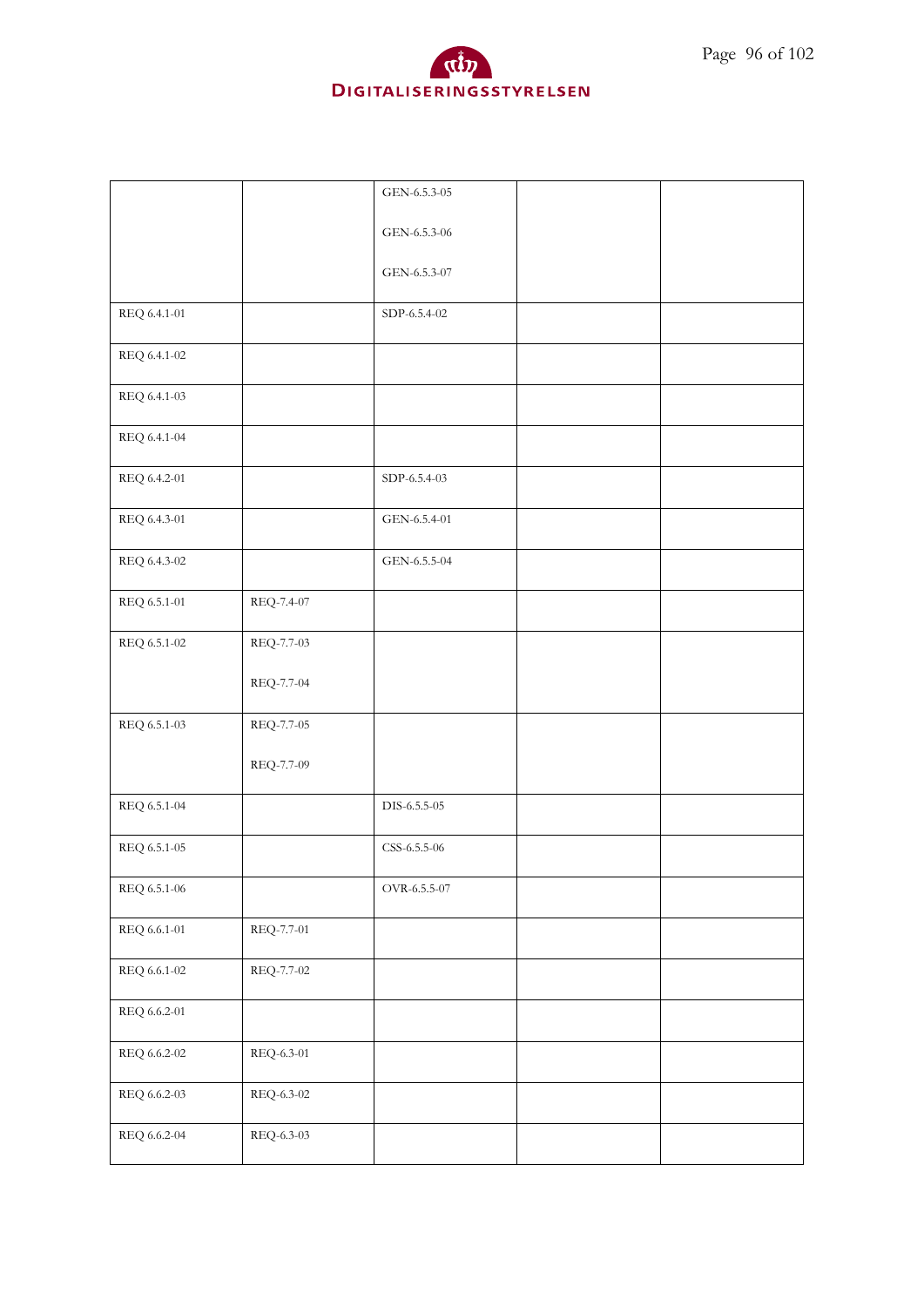

| REQ 6.6.2-05 | REQ-6.3-04 |              |  |
|--------------|------------|--------------|--|
| REQ 6.6.2-06 | REQ-6.3-07 |              |  |
| REQ 6.6.2-07 | REQ-6.3-08 |              |  |
| REQ 6.6.2-08 | REQ-6.3-09 |              |  |
| REQ 6.6.2-09 |            |              |  |
| REQ 6.6.2-10 | REQ-6.3-10 |              |  |
| REQ 6.6.3-01 | REQ-7.4-04 |              |  |
|              |            |              |  |
| REQ 6.6.3-02 | REQ-7.4-05 |              |  |
| REQ 6.6.3-03 | REQ-7.4-06 |              |  |
| REQ 6.6.3-04 | REQ-7.4-08 |              |  |
| REQ 6.6.3-05 | REQ-7.4-09 |              |  |
| REQ 6.6.3-06 |            | OVR-6.5.6-02 |  |
| REQ 6.7-01   | REQ-7.4-02 |              |  |
|              | REQ-7.8-01 |              |  |
| REQ 6.7-02   | REQ-7.8-02 |              |  |
| REQ 6.7-03   |            | OVR-6.5.7-02 |  |
| REQ 6.7-04   |            | OVR-6.5.7-03 |  |
| REQ 6.7-05   |            | GEN-6.5.5-02 |  |
| REQ 6.7-06   |            | GEN-6.5.5-03 |  |
| REQ 6.7-07   | REQ-7.8-03 |              |  |
| REQ 6.7-08   | REQ-7.8-07 | OVR-6.5.7-05 |  |
| REQ 6.7-09   |            | OVR-6.5.7-04 |  |
| REQ 6.7-10   | REQ-7.8-08 |              |  |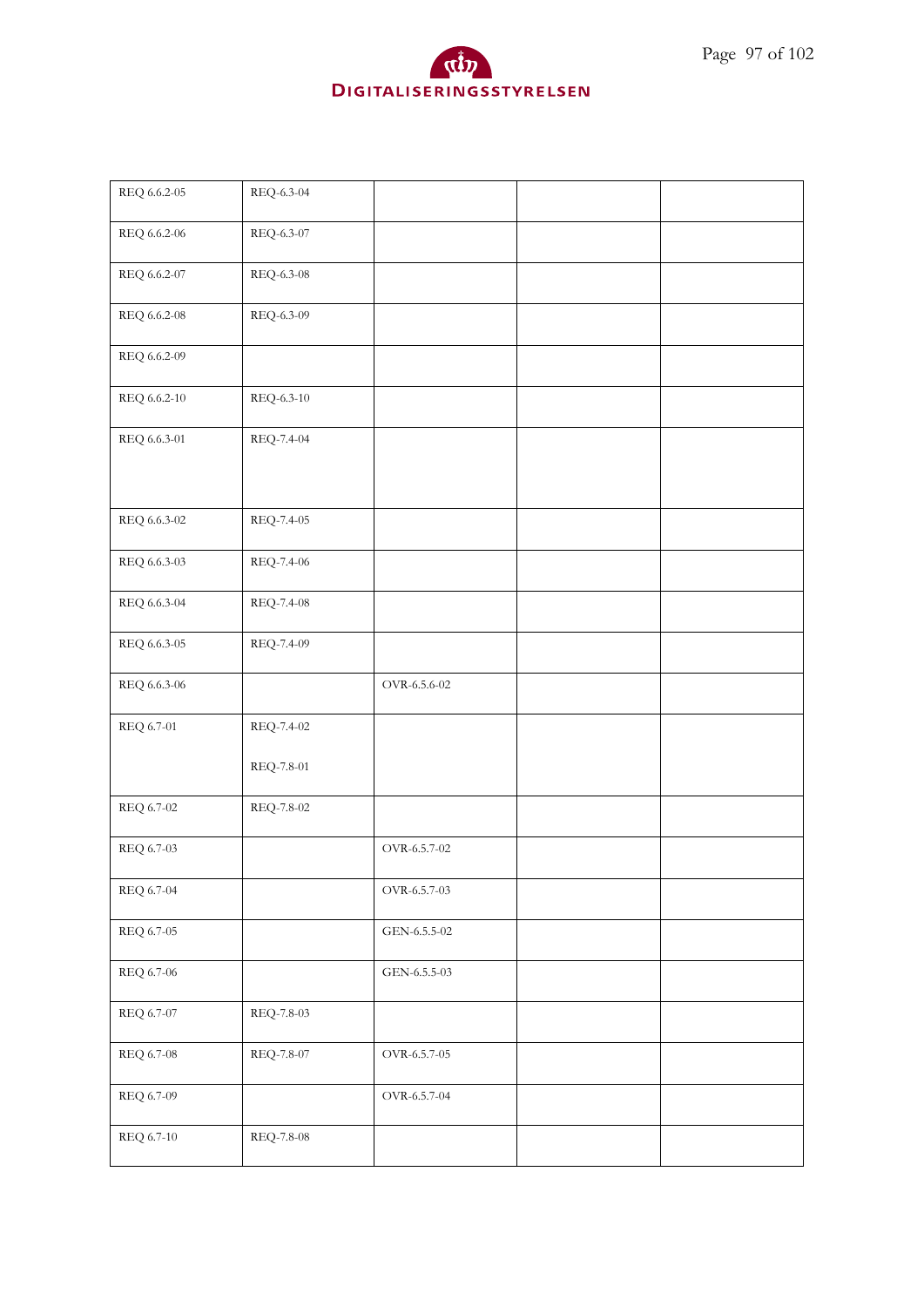

| REQ 6.7-11   | REQ-7.8-09  |              |                  |                                                      |
|--------------|-------------|--------------|------------------|------------------------------------------------------|
| REQ 6.7-12   | REQ-7.8-10  |              |                  |                                                      |
| REQ 6.7-13   | REQ-7.4-03  |              |                  |                                                      |
|              | REQ-7.8-04  |              |                  |                                                      |
|              | REQ-7.8-05  |              |                  |                                                      |
| REQ 6.7-14   | REQ-7.8-11  |              |                  |                                                      |
| REQ 6.7-15   | REQ-7.8-06  |              |                  |                                                      |
| REQ 6.7-16   | REQ-7.8-12  |              |                  |                                                      |
| REQ 6.7-17   | REQ-7.8-13  |              |                  |                                                      |
| REQ 6.7-18   | REQ-7.8-14  |              |                  |                                                      |
|              | REQ-7.8-15  |              |                  |                                                      |
| REQ 6.8-01   | REQ-7.10-06 |              |                  |                                                      |
| REQ 6.8-02   | REQ-7.10-05 |              |                  |                                                      |
| REQ 7.1-01   |             | GEN-6.6.1-01 |                  |                                                      |
| REQ 7.1-02   |             | GEN-6.6.1-02 |                  |                                                      |
| REQ 7.1.1-01 |             |              |                  |                                                      |
| REQ 7.1.2-02 |             |              | Clause $5.1.3\,$ |                                                      |
| REQ 7.1.2-03 |             |              |                  | Clause 4.3.1                                         |
| REQ 7.1.2-04 |             |              |                  | Clause 4.3.2                                         |
| REQ 7.1.2-05 |             |              |                  | Clause 4.3.5                                         |
| REQ 7.1.2-06 |             |              |                  | Clause 4.3.6                                         |
| REQ 7.1.2-07 |             |              |                  | <b>Clause 4.3.11</b>                                 |
| REQ 7.1.2-08 |             |              |                  | Clause 4.4.1                                         |
| REQ 7.1.2-09 |             |              |                  | Clause $4.3.4 + 4.3.7 +$<br>$4.3.8 + 4.3.9 + 4.3.12$ |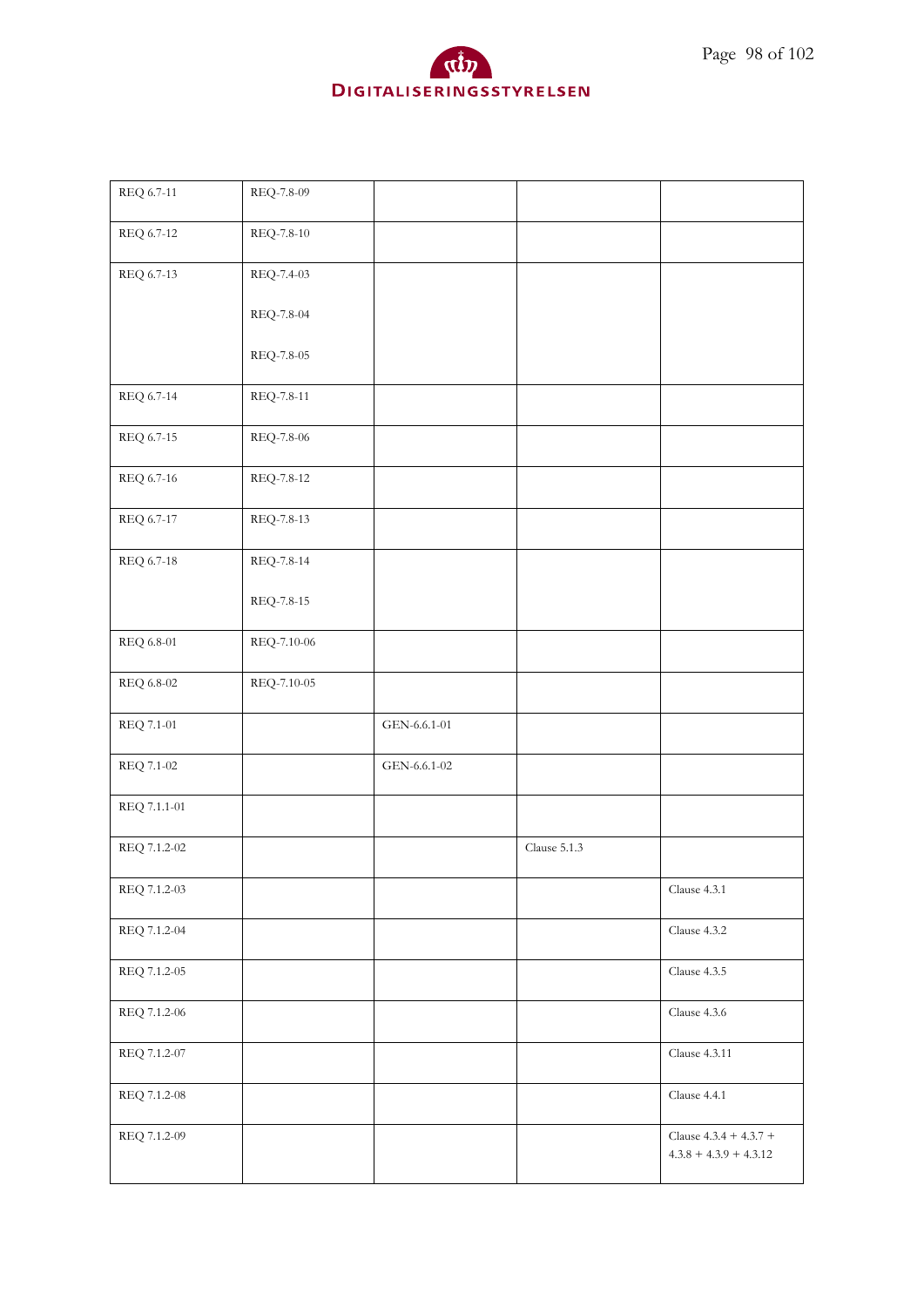



| REQ 7.1.4-01     |              |                  |              |
|------------------|--------------|------------------|--------------|
| REQ 7.1.4-02     |              |                  | Clause 4.2.4 |
| REQ 7.1.4-03     |              |                  | Clause 4.2.4 |
| REQ 7.1.4-04     |              |                  | Clause 4.2.4 |
| REQ 7.1.4-05     |              | Clause $5.1.3\,$ |              |
| REQ 7.1.4-06     |              | Clause $5.1.4$   | Clause 4.2.4 |
| REQ 7.1.4-07     |              |                  | Clause 4.2.4 |
| REQ 7.1.5-01     |              |                  | Clause 4.2.4 |
| REQ 7.1.5-02     |              |                  | Clause 4.2.4 |
| REQ 7.1.6-01     |              |                  |              |
| REQ 7.1.6-02     |              |                  |              |
| REQ 7.1.6-03     |              |                  |              |
| REQ 7.1.6-04     |              |                  | Clause 4.3.3 |
| REQ 7.2-01       | OVR-6.6.2-01 |                  |              |
| $\rm REQ$ 7.2-02 |              |                  |              |
| REQ 7.2.1-01     |              |                  |              |
| REQ 7.3-01       | OVR-6.6.3-01 |                  |              |
| REQ 7.3-02       |              |                  |              |
| REQ 7.3-03       | OVR-6.6.3-02 |                  |              |
| REQ 7.3-04       | OVR-6.6.3-03 |                  |              |
| REQ 7.3.1-01     |              |                  |              |
| REQ 8.1-01       |              |                  |              |
| REQ 8.1-02       |              |                  |              |
| REQ 8.2-01       |              |                  |              |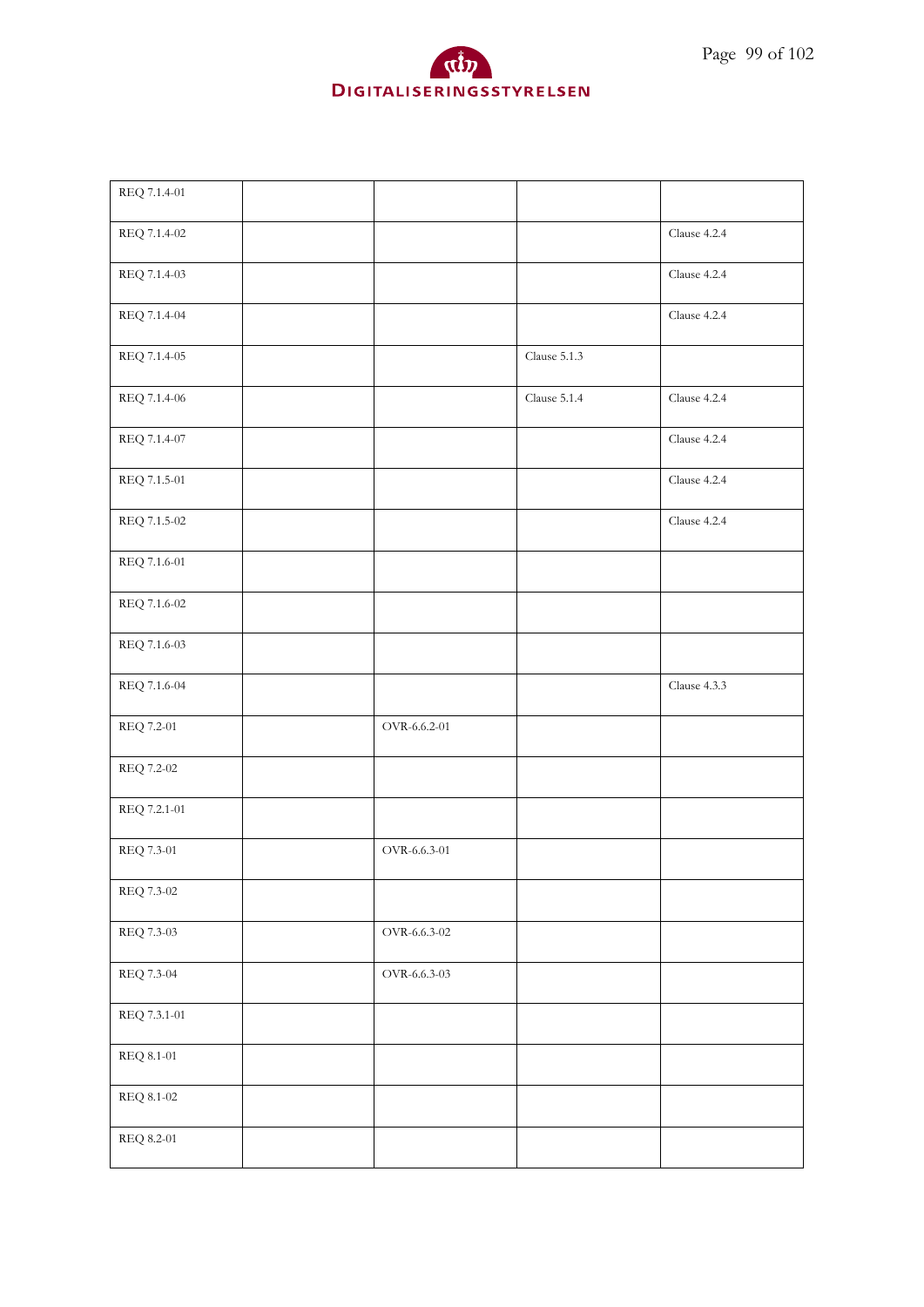| REQ 8.2-02        |                    |  |  |
|-------------------|--------------------|--|--|
| REQ 8.2-03        |                    |  |  |
| <b>REQ 8.2-04</b> |                    |  |  |
| REQ 8.2-05        |                    |  |  |
| REQ 8.3-01        |                    |  |  |
| REQ 8.4-01        |                    |  |  |
| REQ 8.4-02        |                    |  |  |
| REQ 8.4-03        |                    |  |  |
| REQ 8.4-04        |                    |  |  |
| $\rm{REQ}$ 8.4-05 | REQ-7.13-02        |  |  |
| REQ 8.5-01        |                    |  |  |
| REQ 8.6-01        |                    |  |  |
| REQ 8.6-02        |                    |  |  |
| REQ 8.6-03        |                    |  |  |
| $\rm{REQ}$ 9-01   | $REQ-7.1.1-01$     |  |  |
|                   | $REQ-7.1.1-02$     |  |  |
| <b>REQ 9-02</b>   | REQ-7.1.1-03       |  |  |
| <b>REQ 9-03</b>   | $\rm REQ$ -7.13-03 |  |  |
|                   | $REQ-7.13-04$      |  |  |
| REQ 9.1.4-01      |                    |  |  |
| REQ 9.2.1-01      | REQ-7.1.1-04       |  |  |
| REQ 9.2.1-02      |                    |  |  |
| REQ 9.2.2-01      | $REQ-7.1.1-05$     |  |  |
| REQ 9.4.1-01      | REQ-7.13-05        |  |  |

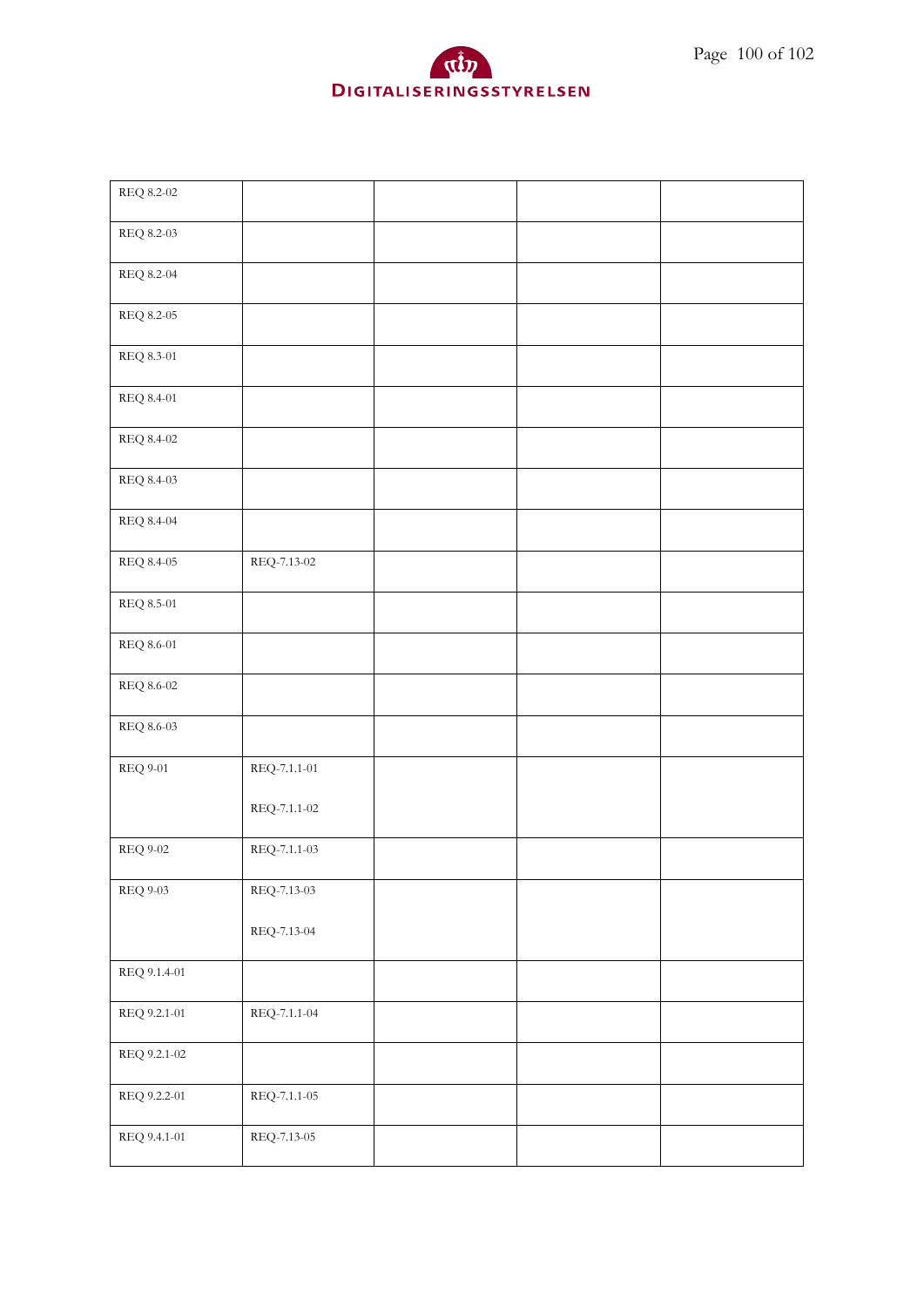

| REQ 9.4.1-03<br>OVR-6.8.4-03<br>REQ 9.4.4-01<br>REQ 9.4.4-02<br>REQ 9.4.5-01<br>REQ 9.5-01 |  |
|--------------------------------------------------------------------------------------------|--|
|                                                                                            |  |
|                                                                                            |  |
|                                                                                            |  |
|                                                                                            |  |
|                                                                                            |  |
| REQ 9.6.1-01<br>REQ-6.3-05                                                                 |  |
| REQ-6.3-06                                                                                 |  |
| REQ 9.6.1-02<br>OVR-6.8.6-02                                                               |  |
| REQ 9.6.1-03                                                                               |  |
| REQ 9.6.1-04                                                                               |  |
| REQ 9.8-01                                                                                 |  |
| REQ 9.8-02                                                                                 |  |
| REQ 9.11-01                                                                                |  |
| REQ 9.13-01<br>REQ-7.1.1-06<br>OVR-6.8.13-01                                               |  |
| REQ 9.14-01                                                                                |  |
| REQ 9.15-01                                                                                |  |
| REQ 9.15-02<br>REG-6.2.2-22                                                                |  |
| REQ-7.1.1-07<br>REQ 9.17-01                                                                |  |
| OVR-6.9.1-02<br>REQ 9.17-02                                                                |  |
| REQ 9.17-03<br>OVR-6.9.1-03                                                                |  |
| REQ 9.17-04<br>OVR-6.9.1-04                                                                |  |
| REQ 9.17-05<br>OVR-6.9.2-01                                                                |  |
| REQ 9.17-06<br>OVR-6.9.2-02                                                                |  |